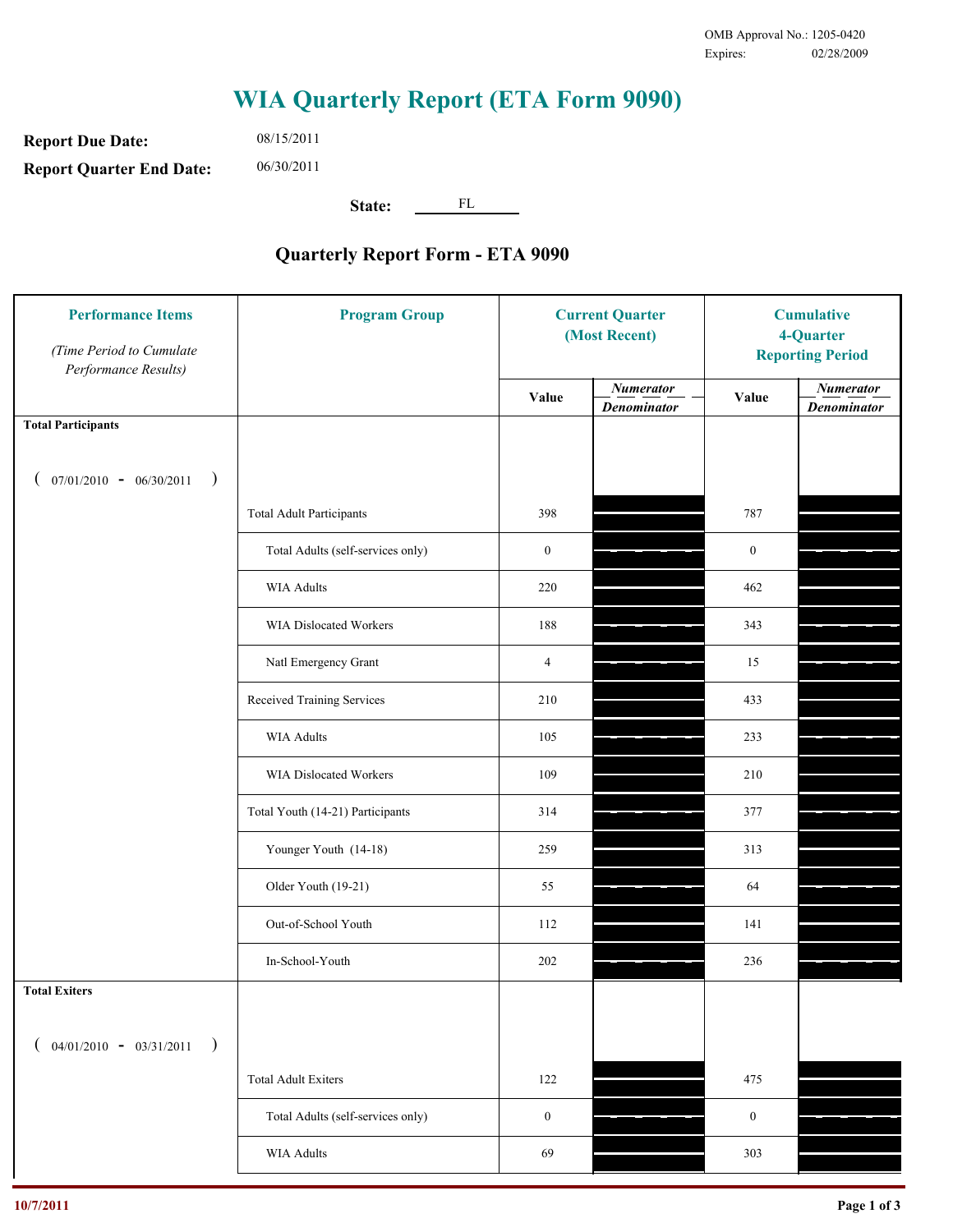| <b>Performance Items</b><br>(Time Period to Cumulate<br>Performance Results) | <b>Program Group</b>        |                  | <b>Current Quarter</b><br>(Most Recent) | <b>Cumulative</b><br>4-Quarter<br><b>Reporting Period</b> |                                        |
|------------------------------------------------------------------------------|-----------------------------|------------------|-----------------------------------------|-----------------------------------------------------------|----------------------------------------|
|                                                                              |                             | Value            | <b>Numerator</b><br><b>Denominator</b>  | Value                                                     | <b>Numerator</b><br><b>Denominator</b> |
|                                                                              | WIA Dislocated Workers      | 57               |                                         | 183                                                       |                                        |
|                                                                              | Natl Emergency Grant        | $\mathbf{1}$     |                                         | 13                                                        |                                        |
|                                                                              | Total Youth (14-21) Exiters | 20               |                                         | 86                                                        |                                        |
|                                                                              | Younger Youth (14-18)       | 20               |                                         | 72                                                        |                                        |
|                                                                              | Older Youth (19-21)         | $\boldsymbol{0}$ |                                         | 14                                                        |                                        |
|                                                                              | Out-of-School Youth         | $\boldsymbol{7}$ |                                         | 44                                                        |                                        |
|                                                                              | In-School Youth             | 13               |                                         | 42                                                        |                                        |
| <b>Placement in Employment or</b><br>Education                               |                             |                  |                                         |                                                           |                                        |
| $10/01/2009 - 09/30/2010$<br>$\rightarrow$                                   |                             |                  |                                         |                                                           |                                        |
|                                                                              | WIA Youth (14-21)           | 52.6             | 10<br>19                                | 64.4                                                      | 38<br>$\overline{59}$                  |
| <b>Attainment of Degree or</b><br>Certification                              |                             |                  |                                         |                                                           |                                        |
| $10/01/2009 - 09/30/2010$<br>$\big)$<br>$\overline{ }$                       |                             |                  |                                         |                                                           |                                        |
|                                                                              | WIA Youth (14-21)           | 45.0             | $\overline{9}$<br>$\overline{20}$       | 53.3                                                      | $32\,$<br>$\overline{60}$              |
| <b>Literacy or Numeracy Gains</b>                                            |                             |                  |                                         |                                                           |                                        |
| $($ 07/01/2010 - 06/30/2011                                                  |                             |                  |                                         |                                                           |                                        |
|                                                                              | WIA Youth (14-21)           | 75.0             | 3<br>$\overline{4}$                     | 51.0                                                      | $25\,$<br>$\overline{49}$              |
| Youth Diploma or Equivilance Rate                                            |                             |                  |                                         |                                                           |                                        |
| $04/01/2010 - 03/31/2011$<br>$\rightarrow$<br>€                              |                             |                  |                                         |                                                           |                                        |
|                                                                              | WIA Younger Youth (14-18)   | 58.3             | $\tau$                                  | 52.8                                                      | $19\,$                                 |
| <b>Skill Attainment Rate</b>                                                 |                             |                  | $\overline{12}$                         |                                                           | $\overline{36}$                        |
|                                                                              |                             |                  |                                         |                                                           |                                        |
| $04/01/2010 - 03/31/2011$<br>$\rightarrow$<br>$\overline{ }$                 | WIA Younger Youth (14-18)   | 75.0             | 60                                      | 60.8                                                      | 172                                    |
| <b>Entered Employment Rate</b>                                               |                             |                  | $\overline{80}$                         |                                                           | 283                                    |
|                                                                              |                             |                  |                                         |                                                           |                                        |
| $10/01/2009 - 09/30/2010$<br>$\rightarrow$                                   |                             |                  | 42                                      |                                                           | 117                                    |
|                                                                              | Adults                      | 80.8             | $\overline{52}$                         | 84.8                                                      | 138                                    |
|                                                                              | Dislocated Workers          | 90.2             | 55<br>61                                | 87.9                                                      | 116<br>132                             |
|                                                                              | Older Youth (19-21)         | 50.0             | $\sqrt{2}$<br>$\overline{4}$            | 57.1                                                      | $\overline{4}$<br>$\overline{7}$       |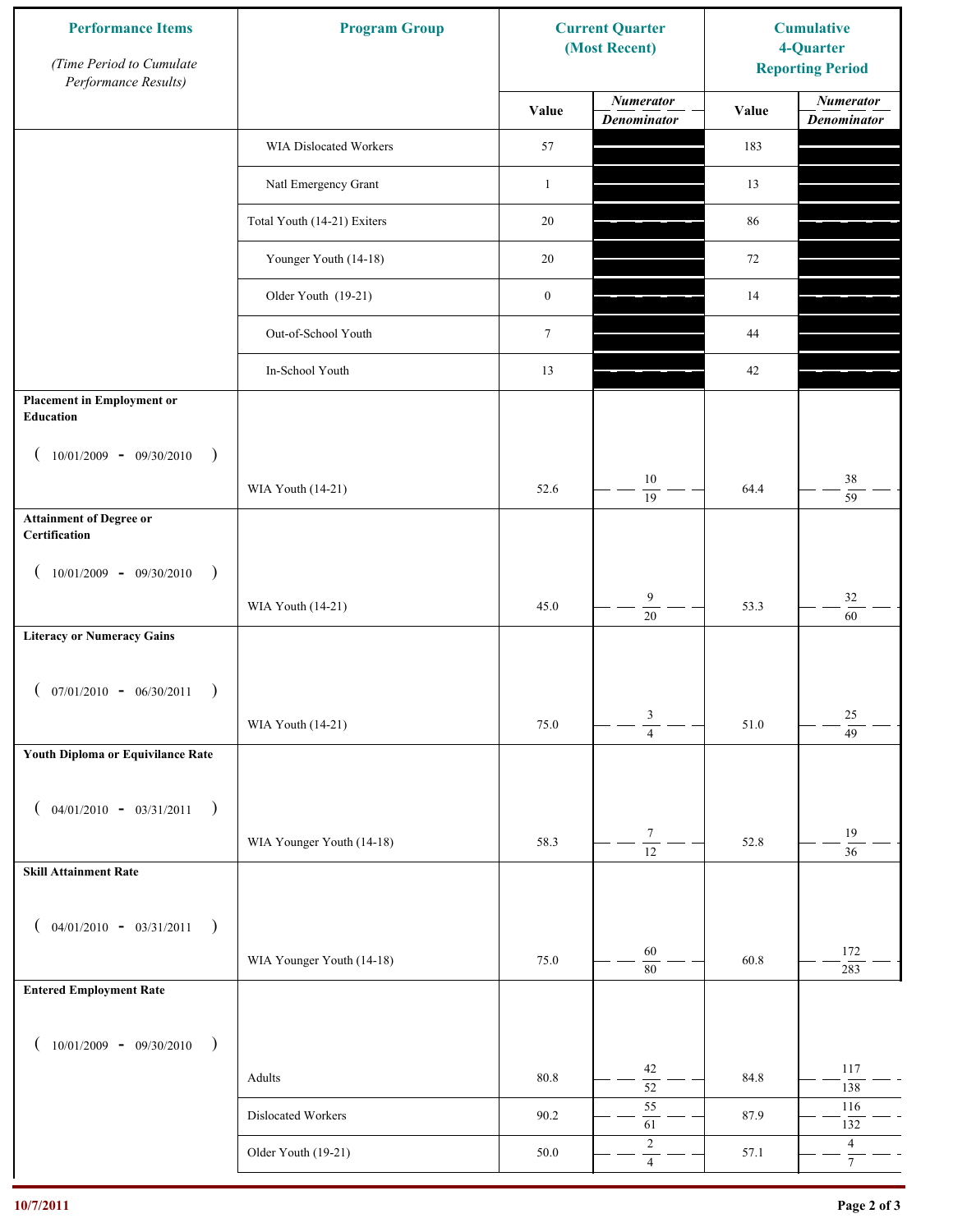| <b>Performance Items</b><br>(Time Period to Cumulate<br>Performance Results)                                                                                         | <b>Program Group</b>  | <b>Current Quarter</b><br>(Most Recent) |                                        | <b>Cumulative</b><br>4-Quarter<br><b>Reporting Period</b> |                                        |
|----------------------------------------------------------------------------------------------------------------------------------------------------------------------|-----------------------|-----------------------------------------|----------------------------------------|-----------------------------------------------------------|----------------------------------------|
|                                                                                                                                                                      |                       | Value                                   | <b>Numerator</b><br><b>Denominator</b> | Value                                                     | <b>Numerator</b><br><b>Denominator</b> |
|                                                                                                                                                                      | Natl Emergency Grant  | 50.0                                    | $\overline{4}$<br>$\,8\,$              | 50.0                                                      | $\tau$<br>$\overline{14}$              |
| <b>Employment and Credential</b><br>(Adults/Dislocated Workers) or<br><b>Credential Rates (Older Youth)</b><br>$10/01/2009$ - 09/30/2010<br>$\overline{\phantom{a}}$ |                       |                                         |                                        |                                                           |                                        |
|                                                                                                                                                                      | Adults                | 78.8                                    | $78\,$<br>$\overline{99}$              | 75.6                                                      | 180<br>238                             |
|                                                                                                                                                                      | Dislocated Workers    | 71.7                                    | 43<br>60                               | 70.6                                                      | 89<br>126                              |
|                                                                                                                                                                      | Older Youth (19-21)   | 33.3                                    | $\overline{2}$<br>6                    | 33.3                                                      | $\overline{4}$<br>12                   |
| <b>Retention Rate</b>                                                                                                                                                |                       |                                         |                                        |                                                           |                                        |
| $04/01/2009 - 03/31/2010$<br>$\rightarrow$                                                                                                                           |                       |                                         |                                        |                                                           |                                        |
|                                                                                                                                                                      | Adults                | 87.0                                    | 47<br>54                               | 84.8                                                      | 117<br>138                             |
|                                                                                                                                                                      | Dislocated Workers    | 96.2                                    | $\overline{25}$<br>$\overline{26}$     | 90.6                                                      | 48<br>53                               |
|                                                                                                                                                                      | Older Youth (19-21)   | 0.0                                     | $\boldsymbol{0}$<br>$\overline{0}$     | 75.0                                                      | 6<br>$\,8\,$                           |
|                                                                                                                                                                      | Younger Youth (14-18) | 64.7                                    | 11<br>17                               | 54.5                                                      | 36<br>66                               |
|                                                                                                                                                                      | Natl Emergency Grant  | 0.0                                     | $\boldsymbol{0}$<br>$\overline{0}$     | 0.0                                                       | $\boldsymbol{0}$<br>$\mathbf{1}$       |
| <b>Average Earnings</b>                                                                                                                                              |                       |                                         |                                        |                                                           |                                        |
| $04/01/2009 - 03/31/2010$                                                                                                                                            |                       |                                         |                                        |                                                           |                                        |
|                                                                                                                                                                      | Adults                | 16,321.8                                | 750,803<br>$\overline{46}$             | 15,931.7                                                  | 1,832,150<br>115                       |
|                                                                                                                                                                      | Dislocated Workers    | 14,999.1                                | 359,979<br>$\overline{24}$             | 15,507.0                                                  | 713,322<br>$\overline{46}$             |
|                                                                                                                                                                      | Older Youth (19-21)   | $0.0\,$                                 | $\overline{0}$<br>$\mathbf{0}$         | 5,162.7                                                   | 30,976<br>6                            |
|                                                                                                                                                                      | Natl Emergency Grant  | $\boldsymbol{0}$                        | $\overline{0}$<br>$\boldsymbol{0}$     | $\boldsymbol{0}$                                          | $\boldsymbol{0}$<br>$\overline{0}$     |

**WIB Name:** Workforce Escarosa Inc.

**Office Name:**

**User Field 1: User Field 2:**

**Case Manager:**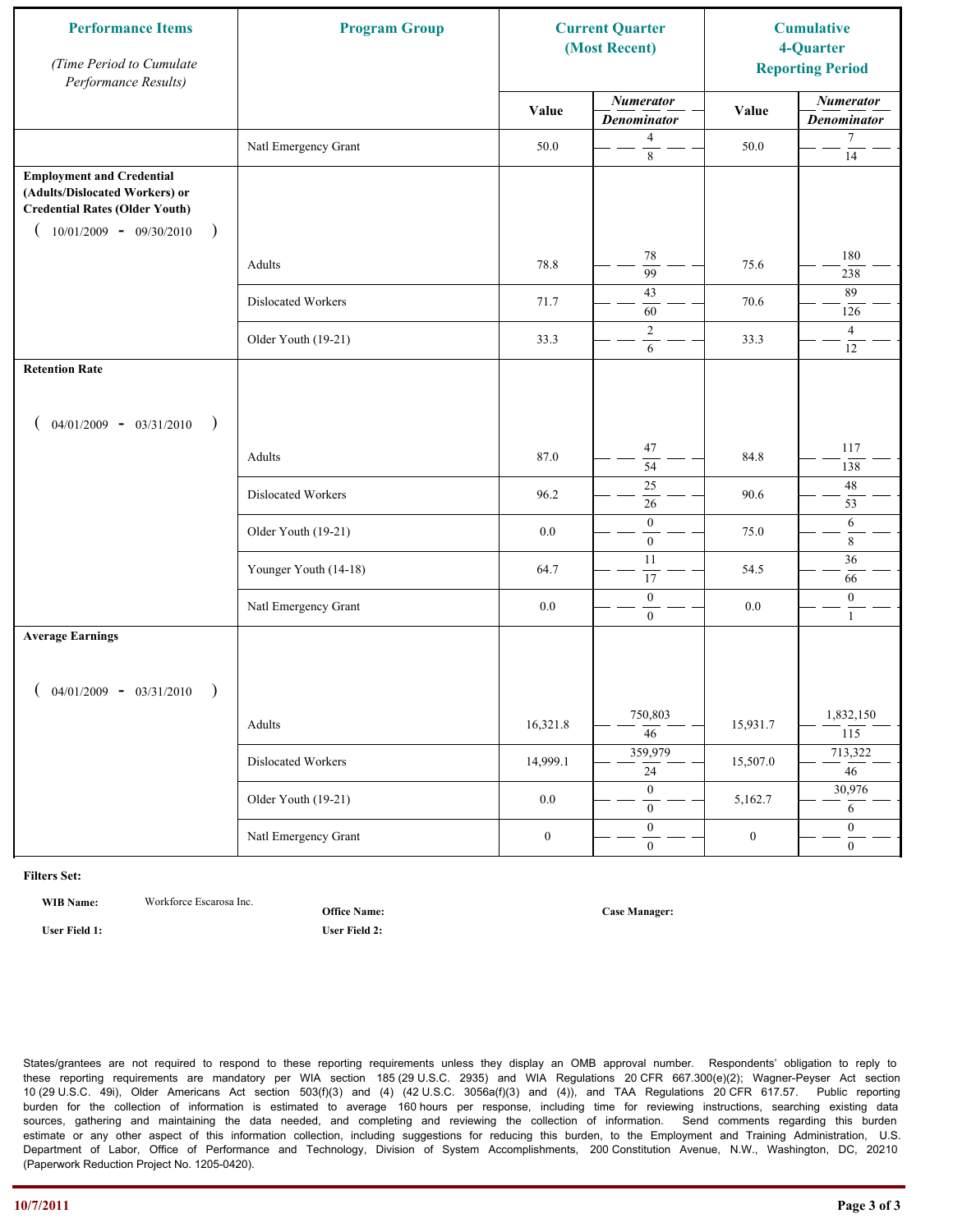**Report Due Date: Report Quarter End Date:** 08/15/2011 06/30/2011

**State:** FL

| <b>Performance Items</b><br>(Time Period to Cumulate<br>Performance Results) | <b>Program Group</b>              | <b>Current Quarter</b><br>(Most Recent) |                                        | <b>Cumulative</b><br>4-Quarter<br><b>Reporting Period</b> |                                        |
|------------------------------------------------------------------------------|-----------------------------------|-----------------------------------------|----------------------------------------|-----------------------------------------------------------|----------------------------------------|
|                                                                              |                                   | Value                                   | <b>Numerator</b><br><b>Denominator</b> | Value                                                     | <b>Numerator</b><br><b>Denominator</b> |
| <b>Total Participants</b>                                                    |                                   |                                         |                                        |                                                           |                                        |
| $07/01/2010 - 06/30/2011$<br>$\rightarrow$                                   |                                   |                                         |                                        |                                                           |                                        |
|                                                                              | <b>Total Adult Participants</b>   | 248                                     |                                        | 432                                                       |                                        |
|                                                                              | Total Adults (self-services only) | $\boldsymbol{0}$                        |                                        | $\boldsymbol{0}$                                          |                                        |
|                                                                              | <b>WIA Adults</b>                 | 171                                     |                                        | 307                                                       |                                        |
|                                                                              | WIA Dislocated Workers            | 87                                      |                                        | 136                                                       |                                        |
|                                                                              | Natl Emergency Grant              | $7\phantom{.0}$                         |                                        | 9                                                         |                                        |
|                                                                              | Received Training Services        | 117                                     |                                        | 319                                                       |                                        |
|                                                                              | <b>WIA Adults</b>                 | 85                                      |                                        | 237                                                       |                                        |
|                                                                              | WIA Dislocated Workers            | 35                                      |                                        | 91                                                        |                                        |
|                                                                              | Total Youth (14-21) Participants  | 121                                     |                                        | 133                                                       |                                        |
|                                                                              | Younger Youth (14-18)             | 98                                      |                                        | 106                                                       |                                        |
|                                                                              | Older Youth (19-21)               | 23                                      |                                        | 27                                                        |                                        |
|                                                                              | Out-of-School Youth               | 43                                      |                                        | 51                                                        |                                        |
|                                                                              | In-School-Youth                   | $78\,$                                  |                                        | 82                                                        |                                        |
| <b>Total Exiters</b>                                                         |                                   |                                         |                                        |                                                           |                                        |
| $04/01/2010 - 03/31/2011$<br>$\rightarrow$                                   |                                   |                                         |                                        |                                                           |                                        |
|                                                                              | <b>Total Adult Exiters</b>        | 39                                      |                                        | 219                                                       |                                        |
|                                                                              | Total Adults (self-services only) | $\boldsymbol{0}$                        |                                        | $\boldsymbol{0}$                                          |                                        |
|                                                                              | <b>WIA Adults</b>                 | $28\,$                                  |                                        | 162                                                       |                                        |
|                                                                              |                                   |                                         |                                        |                                                           |                                        |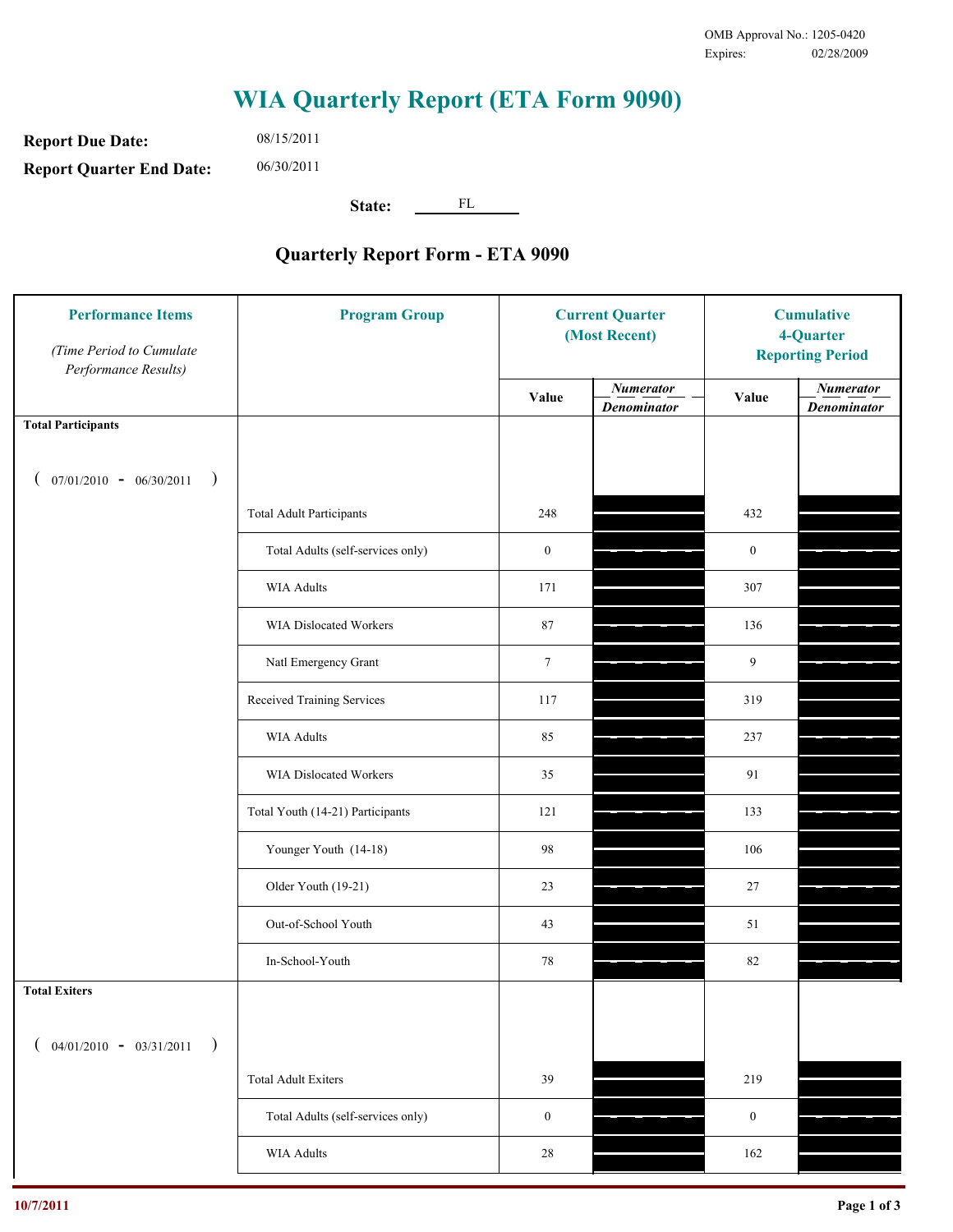| <b>Performance Items</b><br>(Time Period to Cumulate<br>Performance Results) | <b>Program Group</b>        |                  | <b>Current Quarter</b><br>(Most Recent) | <b>Cumulative</b><br>4-Quarter<br><b>Reporting Period</b> |                                        |
|------------------------------------------------------------------------------|-----------------------------|------------------|-----------------------------------------|-----------------------------------------------------------|----------------------------------------|
|                                                                              |                             | Value            | <b>Numerator</b><br><b>Denominator</b>  | Value                                                     | <b>Numerator</b><br><b>Denominator</b> |
|                                                                              | WIA Dislocated Workers      | 11               |                                         | 60                                                        |                                        |
|                                                                              | Natl Emergency Grant        | $\boldsymbol{0}$ |                                         | $\overline{2}$                                            |                                        |
|                                                                              | Total Youth (14-21) Exiters | $\overline{2}$   |                                         | 12                                                        |                                        |
|                                                                              | Younger Youth (14-18)       | $\mathbf{1}$     |                                         | 8                                                         |                                        |
|                                                                              | Older Youth (19-21)         | $\mathbf{1}$     |                                         | 4                                                         |                                        |
|                                                                              | Out-of-School Youth         | $\mathbf{1}$     |                                         | 8                                                         |                                        |
|                                                                              | In-School Youth             | $\mathbf{1}$     |                                         | $\overline{4}$                                            |                                        |
| <b>Placement in Employment or</b><br><b>Education</b>                        |                             |                  |                                         |                                                           |                                        |
| $10/01/2009 - 09/30/2010$<br>$\rightarrow$                                   |                             |                  |                                         |                                                           |                                        |
|                                                                              | WIA Youth (14-21)           | 57.1             | $\overline{4}$<br>$\overline{7}$        | 50.0                                                      | $\overline{4}$<br>$\,8\,$              |
| <b>Attainment of Degree or</b><br>Certification                              |                             |                  |                                         |                                                           |                                        |
| $(10/01/2009 - 09/30/2010)$<br>$\rightarrow$                                 |                             |                  |                                         |                                                           |                                        |
|                                                                              | WIA Youth (14-21)           | 60.0             | $\frac{3}{5}$                           | 50.0                                                      | $\ensuremath{\mathfrak{Z}}$<br>6       |
| <b>Literacy or Numeracy Gains</b>                                            |                             |                  |                                         |                                                           |                                        |
| $($ 07/01/2010 - 06/30/2011                                                  |                             |                  |                                         |                                                           |                                        |
|                                                                              | WIA Youth (14-21)           | $0.0\,$          | $\boldsymbol{0}$<br>$\overline{2}$      | $0.0\,$                                                   | $\boldsymbol{0}$<br>$\overline{6}$     |
| Youth Diploma or Equivilance Rate                                            |                             |                  |                                         |                                                           |                                        |
| $04/01/2010 - 03/31/2011$<br>$\rightarrow$                                   |                             |                  |                                         |                                                           |                                        |
|                                                                              | WIA Younger Youth (14-18)   | $0.0\,$          | $\boldsymbol{0}$                        | $0.0\,$                                                   | $\boldsymbol{0}$                       |
| <b>Skill Attainment Rate</b>                                                 |                             |                  | $\mathbf{0}$                            |                                                           | $\mathbf{1}$                           |
| $04/01/2010 - 03/31/2011$                                                    |                             |                  |                                         |                                                           |                                        |
| $\rightarrow$                                                                | WIA Younger Youth (14-18)   | 100.0            | $\sqrt{5}$                              | 96.0                                                      | 48                                     |
| <b>Entered Employment Rate</b>                                               |                             |                  | $\overline{5}$                          |                                                           | $50\,$                                 |
|                                                                              |                             |                  |                                         |                                                           |                                        |
| $10/01/2009 - 09/30/2010$<br>$\big)$                                         |                             |                  | 15                                      |                                                           | 40                                     |
|                                                                              | Adults                      | 100.0            | $\overline{15}$<br>14                   | 100.0                                                     | $40\,$<br>$27\,$                       |
|                                                                              | Dislocated Workers          | 77.8             | $\overline{18}$<br>$\mathbf{1}$         | 87.1                                                      | $31\,$<br>$\mathbf{1}$                 |
|                                                                              | Older Youth (19-21)         | 50.0             | $\overline{2}$                          | 33.3                                                      | $\overline{3}$                         |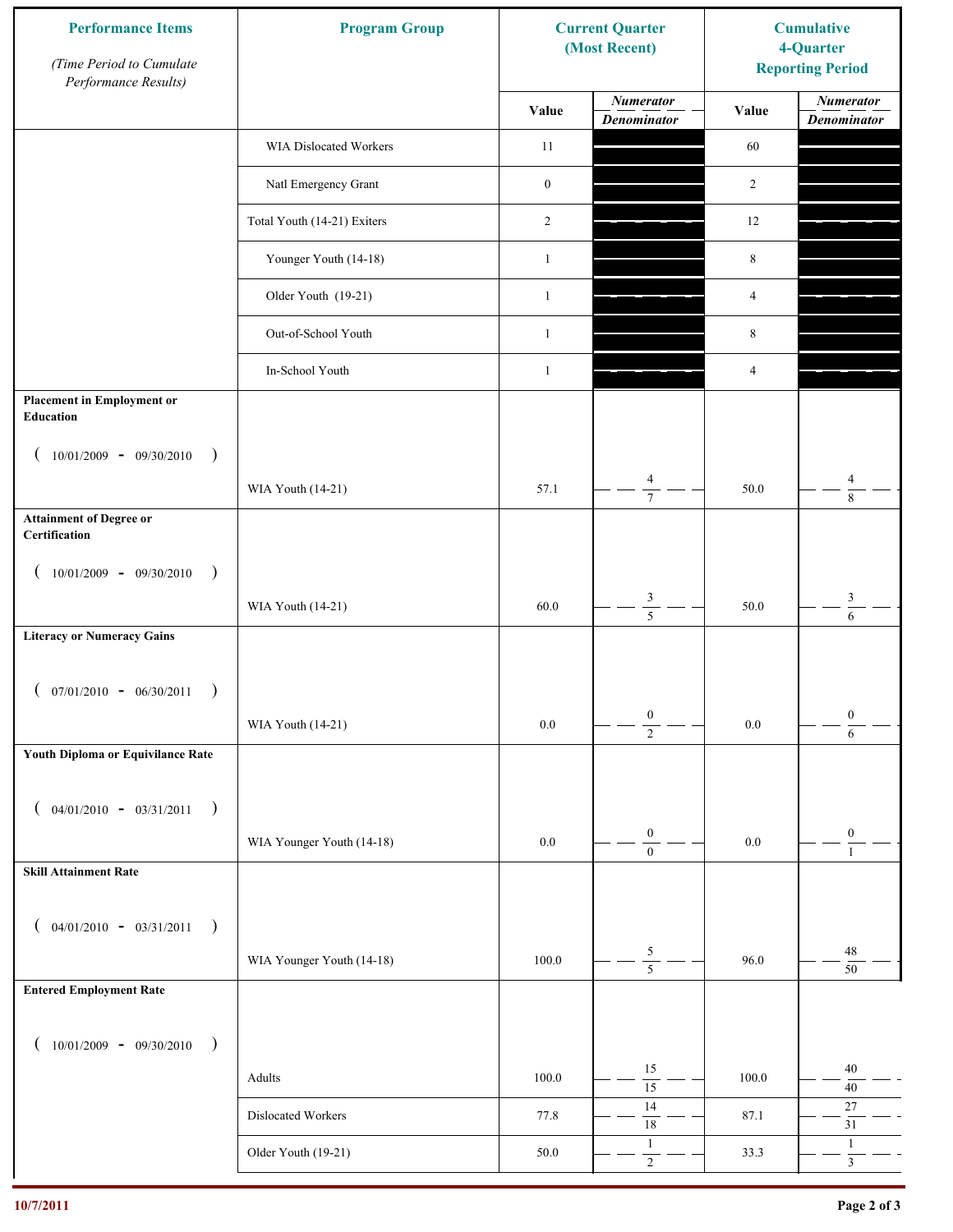| <b>Performance Items</b><br>(Time Period to Cumulate<br>Performance Results)                                                                              | <b>Program Group</b>  | <b>Current Quarter</b><br>(Most Recent) |                                        | <b>Cumulative</b><br>4-Quarter<br><b>Reporting Period</b> |                                        |
|-----------------------------------------------------------------------------------------------------------------------------------------------------------|-----------------------|-----------------------------------------|----------------------------------------|-----------------------------------------------------------|----------------------------------------|
|                                                                                                                                                           |                       | Value                                   | <b>Numerator</b><br><b>Denominator</b> | Value                                                     | <b>Numerator</b><br><b>Denominator</b> |
|                                                                                                                                                           | Natl Emergency Grant  | 100.0                                   | 2<br>$\overline{2}$                    | 100.0                                                     | $\overline{c}$<br>$\overline{2}$       |
| <b>Employment and Credential</b><br>(Adults/Dislocated Workers) or<br><b>Credential Rates (Older Youth)</b><br>$10/01/2009 - 09/30/2010$<br>$\rightarrow$ |                       |                                         |                                        |                                                           |                                        |
|                                                                                                                                                           | Adults                | 90.2                                    | 37<br>$\overline{41}$                  | 92.7                                                      | 115<br>124                             |
|                                                                                                                                                           | Dislocated Workers    | 81.3                                    | 13<br>16                               | 85.2                                                      | 23<br>27                               |
|                                                                                                                                                           | Older Youth (19-21)   | 50.0                                    | $\mathbf{1}$<br>$\overline{2}$         | 33.3                                                      | $\mathbf{1}$<br>$\overline{3}$         |
| <b>Retention Rate</b>                                                                                                                                     |                       |                                         |                                        |                                                           |                                        |
| $04/01/2009 - 03/31/2010$<br>$\rightarrow$                                                                                                                |                       |                                         |                                        |                                                           |                                        |
|                                                                                                                                                           | Adults                | 100.0                                   | 17<br>17                               | 93.5                                                      | 301<br>322                             |
|                                                                                                                                                           | Dislocated Workers    | 100.0                                   | $\sqrt{2}$<br>$\sqrt{2}$               | 100.0                                                     | $\overline{4}$<br>$\overline{4}$       |
|                                                                                                                                                           | Older Youth (19-21)   | 0.0                                     | $\boldsymbol{0}$<br>$\mathbf{0}$       | 50.0                                                      | $\mathbf{1}$<br>$\overline{2}$         |
|                                                                                                                                                           | Younger Youth (14-18) | 0.0                                     | $\boldsymbol{0}$<br>$\mathbf{0}$       | 37.5                                                      | $\overline{15}$<br>40                  |
|                                                                                                                                                           | Natl Emergency Grant  | 0.0                                     | $\boldsymbol{0}$<br>$\mathbf{0}$       | 66.7                                                      | $\overline{c}$<br>$\overline{3}$       |
| <b>Average Earnings</b>                                                                                                                                   |                       |                                         |                                        |                                                           |                                        |
| $04/01/2009 - 03/31/2010$<br>$\rightarrow$                                                                                                                |                       |                                         |                                        |                                                           |                                        |
|                                                                                                                                                           | Adults                | 15,667.2                                | 250,675<br>$\overline{16}$             | 15,959.3                                                  | 4,723,963<br>296                       |
|                                                                                                                                                           | Dislocated Workers    | 21,998.0                                | 21,998<br>1                            | 19,672.3                                                  | 59,017<br>$\overline{3}$               |
|                                                                                                                                                           | Older Youth (19-21)   | $0.0\,$                                 | $\overline{0}$<br>$\mathbf{0}$         | $-1,050.0$                                                | $-1,050$<br>$\mathbf{1}$               |
|                                                                                                                                                           | Natl Emergency Grant  | $0.0\,$                                 | $\overline{0}$<br>$\mathbf{0}$         | 16,869.0                                                  | 33,738<br>$\overline{2}$               |

**WIB Name:** Workforce Development Board of C

**Office Name: User Field 1: User Field 2:**

**Case Manager:**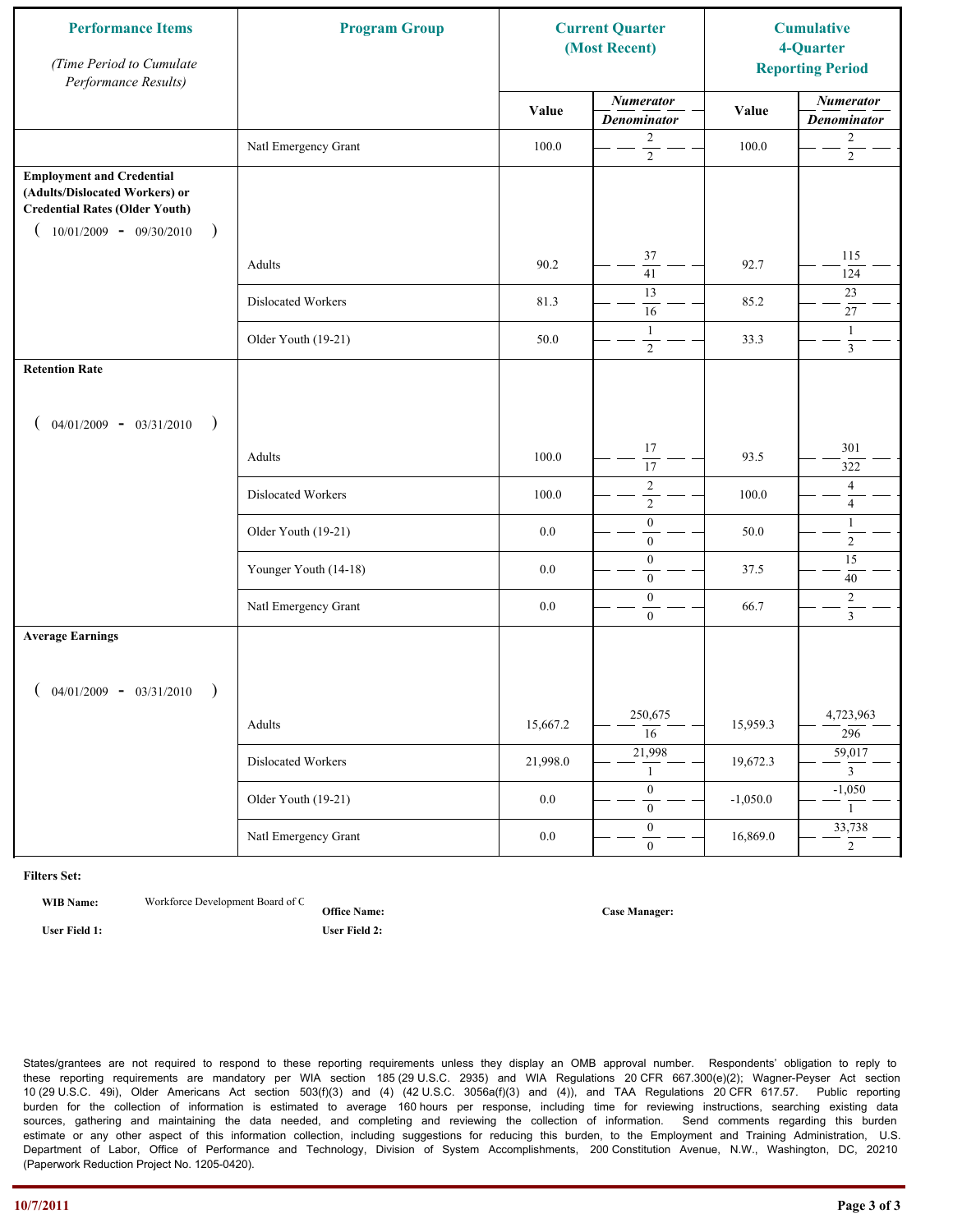**Report Due Date: Report Quarter End Date:** 08/15/2011 06/30/2011

**State:** FL

| <b>Performance Items</b><br>(Time Period to Cumulate<br>Performance Results) | <b>Program Group</b>              | <b>Current Quarter</b><br>(Most Recent) |                                        | <b>Cumulative</b><br>4-Quarter<br><b>Reporting Period</b> |                                        |
|------------------------------------------------------------------------------|-----------------------------------|-----------------------------------------|----------------------------------------|-----------------------------------------------------------|----------------------------------------|
|                                                                              |                                   | Value                                   | <b>Numerator</b><br><b>Denominator</b> | Value                                                     | <b>Numerator</b><br><b>Denominator</b> |
| <b>Total Participants</b>                                                    |                                   |                                         |                                        |                                                           |                                        |
| $07/01/2010 - 06/30/2011$ )                                                  |                                   |                                         |                                        |                                                           |                                        |
|                                                                              | <b>Total Adult Participants</b>   | 171                                     |                                        | 271                                                       |                                        |
|                                                                              | Total Adults (self-services only) | $\boldsymbol{0}$                        |                                        | $\boldsymbol{0}$                                          |                                        |
|                                                                              | WIA Adults                        | 122                                     |                                        | 191                                                       |                                        |
|                                                                              | WIA Dislocated Workers            | 49                                      |                                        | 81                                                        |                                        |
|                                                                              | Natl Emergency Grant              | $\boldsymbol{0}$                        |                                        | $\boldsymbol{0}$                                          |                                        |
|                                                                              | Received Training Services        | 90                                      |                                        | 150                                                       |                                        |
|                                                                              | <b>WIA Adults</b>                 | 66                                      |                                        | 106                                                       |                                        |
|                                                                              | WIA Dislocated Workers            | 24                                      |                                        | 44                                                        |                                        |
|                                                                              | Total Youth (14-21) Participants  | 58                                      |                                        | 117                                                       |                                        |
|                                                                              | Younger Youth (14-18)             | 45                                      |                                        | 97                                                        |                                        |
|                                                                              | Older Youth (19-21)               | 13                                      |                                        | 20                                                        |                                        |
|                                                                              | Out-of-School Youth               | 15                                      |                                        | 29                                                        |                                        |
|                                                                              | In-School-Youth                   | 43                                      |                                        | $88\,$                                                    |                                        |
| <b>Total Exiters</b>                                                         |                                   |                                         |                                        |                                                           |                                        |
| $($ 04/01/2010 - 03/31/2011<br>$\rightarrow$                                 |                                   |                                         |                                        |                                                           |                                        |
|                                                                              | <b>Total Adult Exiters</b>        | 32                                      |                                        | 110                                                       |                                        |
|                                                                              | Total Adults (self-services only) | $\boldsymbol{0}$                        |                                        | $\boldsymbol{0}$                                          |                                        |
|                                                                              | <b>WIA Adults</b>                 | $23\,$                                  |                                        | $73\,$                                                    |                                        |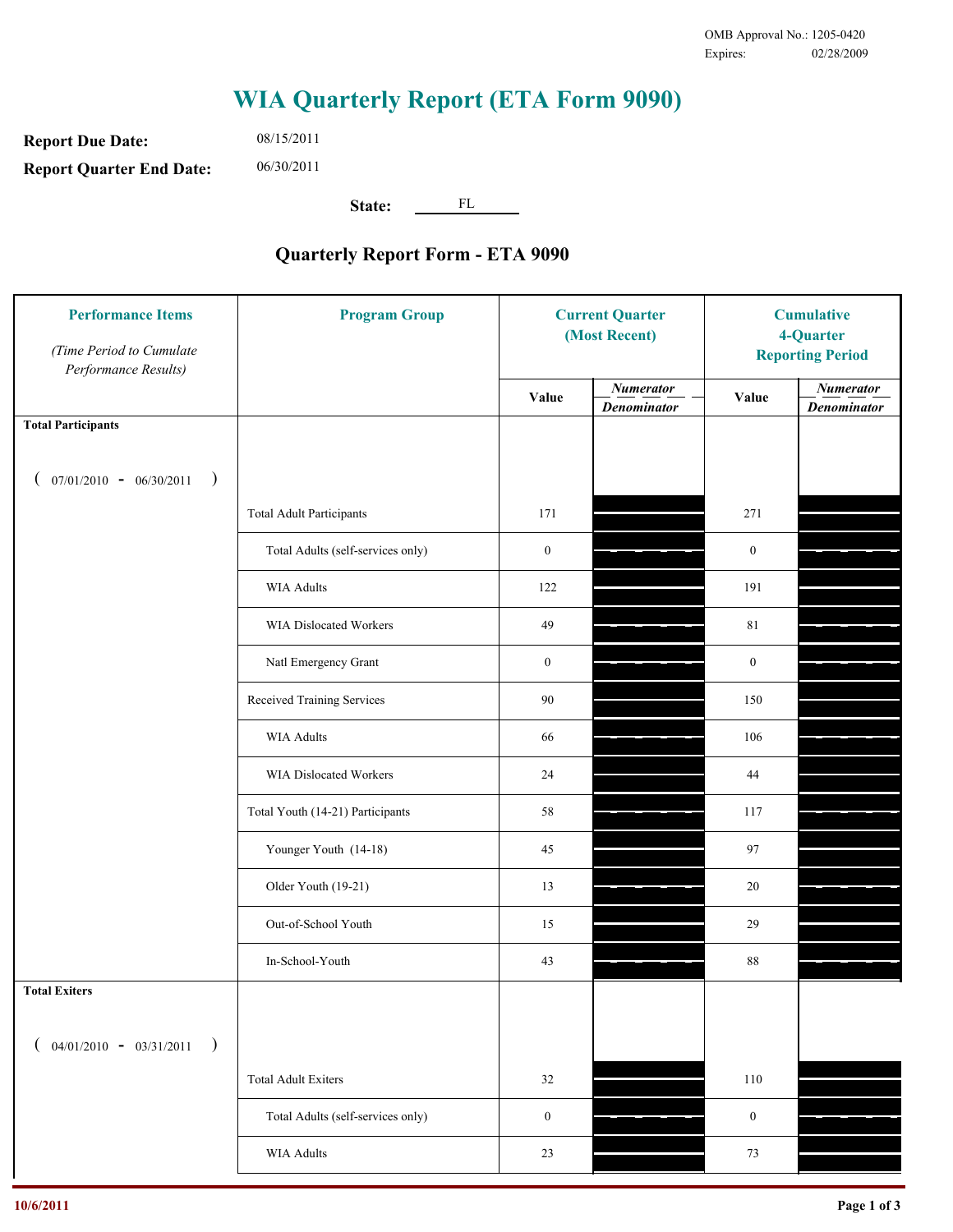| <b>Performance Items</b><br>(Time Period to Cumulate<br>Performance Results) | <b>Program Group</b>        |                  | <b>Current Quarter</b><br>(Most Recent) | <b>Cumulative</b><br>4-Quarter<br><b>Reporting Period</b> |                                        |
|------------------------------------------------------------------------------|-----------------------------|------------------|-----------------------------------------|-----------------------------------------------------------|----------------------------------------|
|                                                                              |                             | Value            | <b>Numerator</b><br><b>Denominator</b>  | Value                                                     | <b>Numerator</b><br><b>Denominator</b> |
|                                                                              | WIA Dislocated Workers      | $10\,$           |                                         | 38                                                        |                                        |
|                                                                              | Natl Emergency Grant        | $\boldsymbol{0}$ |                                         | $\boldsymbol{0}$                                          |                                        |
|                                                                              | Total Youth (14-21) Exiters | 9                |                                         | 69                                                        |                                        |
|                                                                              | Younger Youth (14-18)       | 9                |                                         | 62                                                        |                                        |
|                                                                              | Older Youth (19-21)         | $\boldsymbol{0}$ |                                         | $\tau$                                                    |                                        |
|                                                                              | Out-of-School Youth         | $\mathbf{1}$     |                                         | 16                                                        |                                        |
|                                                                              | In-School Youth             | $\,$ 8 $\,$      |                                         | 53                                                        |                                        |
| <b>Placement in Employment or</b><br><b>Education</b>                        |                             |                  |                                         |                                                           |                                        |
| $10/01/2009 - 09/30/2010$<br>$\rightarrow$                                   |                             |                  |                                         |                                                           |                                        |
|                                                                              | WIA Youth (14-21)           | 66.7             | 16<br>24                                | 46.3                                                      | 37<br>$80\,$                           |
| <b>Attainment of Degree or</b><br>Certification                              |                             |                  |                                         |                                                           |                                        |
| $(10/01/2009 - 09/30/2010$<br>$\rightarrow$                                  |                             |                  |                                         |                                                           |                                        |
|                                                                              | WIA Youth (14-21)           | 84.6             | $22\,$<br>$\overline{26}$               | 59.3                                                      | $48\,$<br>81                           |
| <b>Literacy or Numeracy Gains</b>                                            |                             |                  |                                         |                                                           |                                        |
| $07/01/2010 - 06/30/2011$                                                    |                             |                  |                                         |                                                           |                                        |
|                                                                              | WIA Youth (14-21)           | $0.0\,$          | $\boldsymbol{0}$<br>$\overline{0}$      | 100.0                                                     | $\overline{c}$<br>$\overline{2}$       |
| Youth Diploma or Equivilance Rate                                            |                             |                  |                                         |                                                           |                                        |
| $04/01/2010 - 03/31/2011$<br>$\rightarrow$                                   |                             |                  |                                         |                                                           |                                        |
|                                                                              | WIA Younger Youth (14-18)   | 25.0             | $\mathbf{1}$                            | 68.4                                                      | $26\,$                                 |
| <b>Skill Attainment Rate</b>                                                 |                             |                  | $\overline{4}$                          |                                                           | $\overline{38}$                        |
|                                                                              |                             |                  |                                         |                                                           |                                        |
| $04/01/2010 - 03/31/2011$<br>$\rightarrow$                                   | WIA Younger Youth (14-18)   | 100.0            | $10\,$                                  | 97.3                                                      | 109                                    |
| <b>Entered Employment Rate</b>                                               |                             |                  | $\overline{10}$                         |                                                           | 112                                    |
|                                                                              |                             |                  |                                         |                                                           |                                        |
| $10/01/2009 - 09/30/2010$<br>$\rightarrow$                                   |                             |                  | 11                                      |                                                           | 35                                     |
|                                                                              | Adults                      | 78.6             | $\overline{14}$<br>9                    | 87.5                                                      | $40\,$<br>$20\,$                       |
|                                                                              | Dislocated Workers          | 100.0            | $\overline{9}$                          | 100.0                                                     | $20\,$                                 |
|                                                                              | Older Youth (19-21)         | $100.0\,$        | $\sqrt{5}$<br>$\overline{5}$            | 75.0                                                      | $\overline{9}$<br>$12\,$               |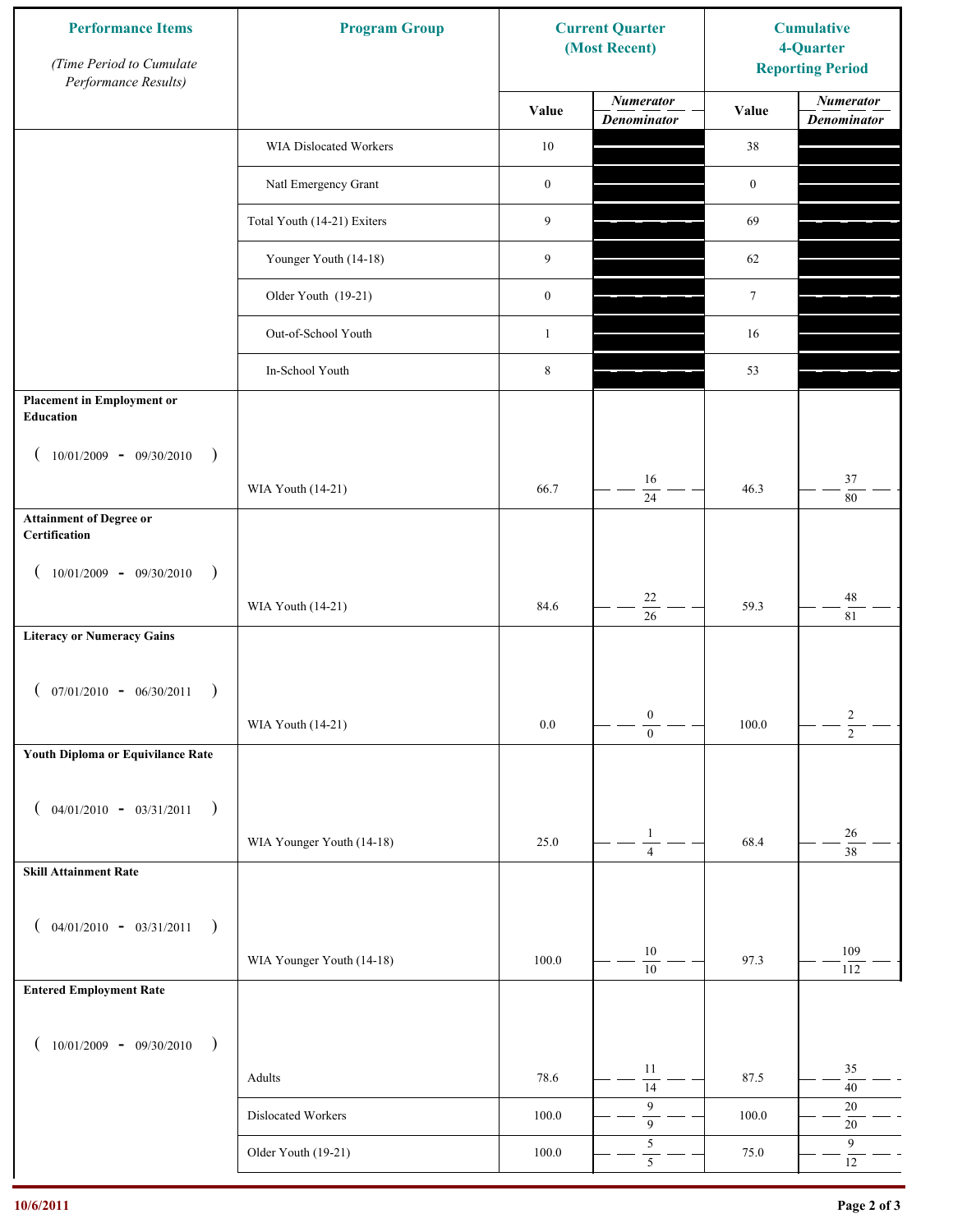| <b>Performance Items</b><br>(Time Period to Cumulate<br>Performance Results)                                                                              | <b>Program Group</b>  | <b>Current Quarter</b><br>(Most Recent) |                                        | <b>Cumulative</b><br>4-Quarter<br><b>Reporting Period</b> |                                        |
|-----------------------------------------------------------------------------------------------------------------------------------------------------------|-----------------------|-----------------------------------------|----------------------------------------|-----------------------------------------------------------|----------------------------------------|
|                                                                                                                                                           |                       | Value                                   | <b>Numerator</b><br><b>Denominator</b> | Value                                                     | <b>Numerator</b><br><b>Denominator</b> |
|                                                                                                                                                           | Natl Emergency Grant  | $\boldsymbol{0}$                        | $\mathbf{0}$<br>$\boldsymbol{0}$       | $\boldsymbol{0}$                                          | $\boldsymbol{0}$<br>$\boldsymbol{0}$   |
| <b>Employment and Credential</b><br>(Adults/Dislocated Workers) or<br><b>Credential Rates (Older Youth)</b><br>$10/01/2009$ - 09/30/2010<br>$\rightarrow$ |                       |                                         |                                        |                                                           |                                        |
|                                                                                                                                                           | Adults                | 86.4                                    | 19<br>$\overline{22}$                  | 80.8                                                      | 42<br>52                               |
|                                                                                                                                                           | Dislocated Workers    | 88.9                                    | $\,8\,$<br>9                           | 81.0                                                      | 17<br>21                               |
|                                                                                                                                                           | Older Youth (19-21)   | 85.7                                    | 6<br>$\overline{7}$                    | 66.7                                                      | $10\,$<br>15                           |
| <b>Retention Rate</b>                                                                                                                                     |                       |                                         |                                        |                                                           |                                        |
| $04/01/2009 - 03/31/2010$<br>$\big)$                                                                                                                      |                       |                                         |                                        |                                                           |                                        |
|                                                                                                                                                           | Adults                | 81.0                                    | 17<br>$\overline{21}$                  | 87.7                                                      | 50<br>57                               |
|                                                                                                                                                           | Dislocated Workers    | 66.7                                    | $\overline{2}$<br>$\mathfrak{Z}$       | 93.3                                                      | 14<br>15                               |
|                                                                                                                                                           | Older Youth (19-21)   | 25.0                                    | $\mathbf{1}$<br>$\overline{4}$         | 62.5                                                      | 5<br>$\overline{\bf 8}$                |
|                                                                                                                                                           | Younger Youth (14-18) | 31.3                                    | 5<br>16                                | 51.6                                                      | $32\,$<br>62                           |
|                                                                                                                                                           | Natl Emergency Grant  | $\boldsymbol{0}$                        | $\boldsymbol{0}$<br>$\mathbf{0}$       | $\boldsymbol{0}$                                          | $\mathbf{0}$<br>$\overline{0}$         |
| <b>Average Earnings</b>                                                                                                                                   |                       |                                         |                                        |                                                           |                                        |
| $04/01/2009 - 03/31/2010$<br>$\rightarrow$                                                                                                                |                       |                                         |                                        |                                                           |                                        |
|                                                                                                                                                           | Adults                | 10,693.9                                | 181,796<br>$\overline{17}$             | 10,870.8                                                  | 521,800<br>$\overline{48}$             |
|                                                                                                                                                           | Dislocated Workers    | 14,090.5                                | 28,181<br>$\overline{2}$               | 10,890.2                                                  | 141,572<br>$\overline{13}$             |
|                                                                                                                                                           | Older Youth (19-21)   | 570.3                                   | 2,281<br>$\overline{4}$                | 3,480.1                                                   | 24,361<br>$\overline{7}$               |
|                                                                                                                                                           | Natl Emergency Grant  | $\boldsymbol{0}$                        | $\overline{0}$<br>$\mathbf{0}$         | $\boldsymbol{0}$                                          | $\overline{0}$<br>$\overline{0}$       |

**WIB Name:** Chipola Regional Workforce Dev. E

**Office Name: User Field 1: User Field 2:**

**Case Manager:**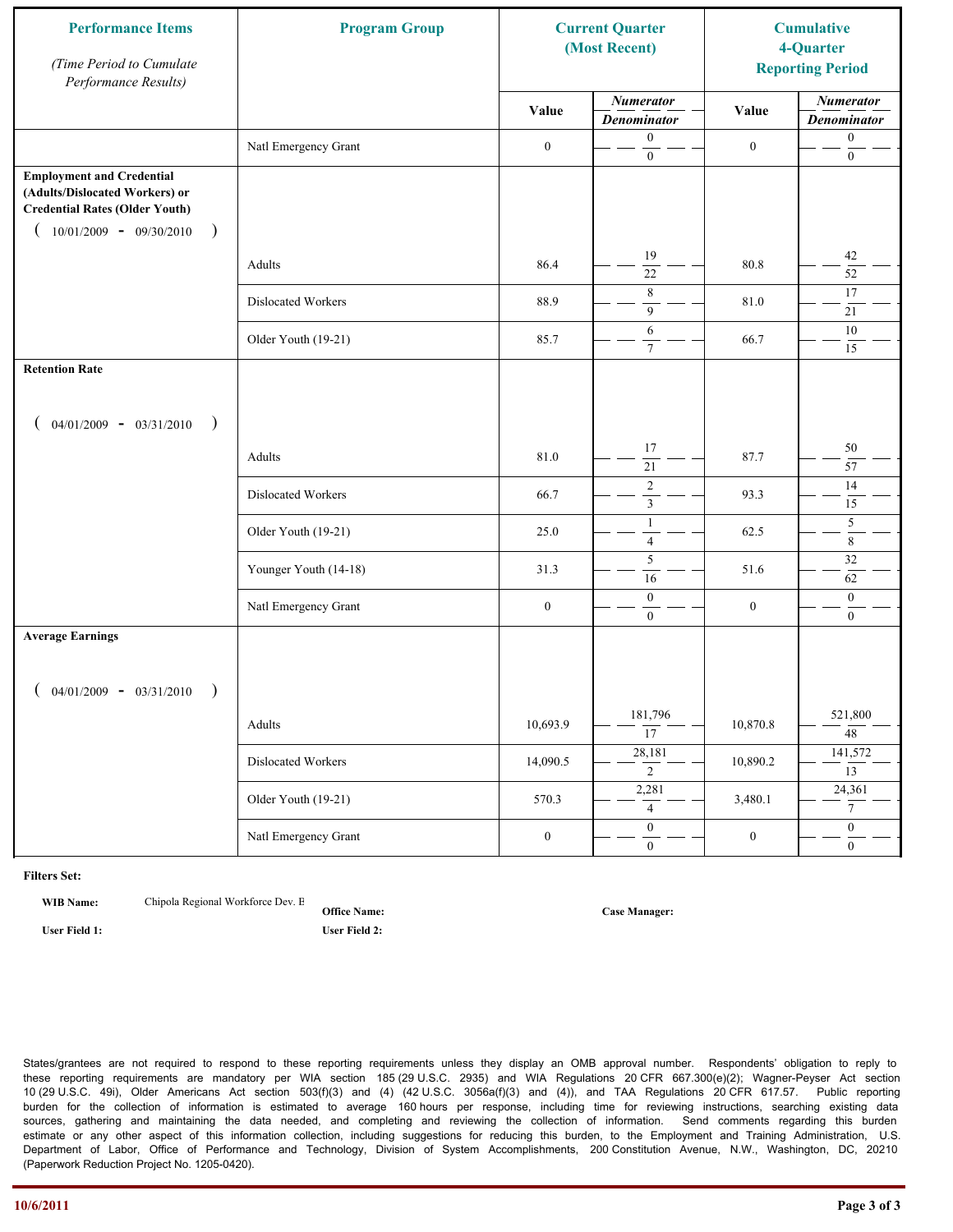**Report Due Date: Report Quarter End Date:** 08/15/2011 06/30/2011

**State:** FL

| <b>Performance Items</b><br>(Time Period to Cumulate<br>Performance Results) | <b>Program Group</b>              | <b>Current Quarter</b><br>(Most Recent) |                                        | <b>Cumulative</b><br>4-Quarter<br><b>Reporting Period</b> |                                        |
|------------------------------------------------------------------------------|-----------------------------------|-----------------------------------------|----------------------------------------|-----------------------------------------------------------|----------------------------------------|
|                                                                              |                                   | Value                                   | <b>Numerator</b><br><b>Denominator</b> | Value                                                     | <b>Numerator</b><br><b>Denominator</b> |
| <b>Total Participants</b>                                                    |                                   |                                         |                                        |                                                           |                                        |
| $07/01/2010 - 06/30/2011$<br>$\rightarrow$                                   |                                   |                                         |                                        |                                                           |                                        |
|                                                                              | <b>Total Adult Participants</b>   | 733                                     |                                        | 1,107                                                     |                                        |
|                                                                              | Total Adults (self-services only) | $\boldsymbol{0}$                        |                                        | $\boldsymbol{0}$                                          |                                        |
|                                                                              | <b>WIA Adults</b>                 | 545                                     |                                        | 823                                                       |                                        |
|                                                                              | WIA Dislocated Workers            | 204                                     |                                        | 307                                                       |                                        |
|                                                                              | Natl Emergency Grant              | 9                                       |                                        | 9                                                         |                                        |
|                                                                              | Received Training Services        | 405                                     |                                        | 680                                                       |                                        |
|                                                                              | <b>WIA Adults</b>                 | 287                                     |                                        | 536                                                       |                                        |
|                                                                              | WIA Dislocated Workers            | 124                                     |                                        | 155                                                       |                                        |
|                                                                              | Total Youth (14-21) Participants  | 235                                     |                                        | 296                                                       |                                        |
|                                                                              | Younger Youth (14-18)             | 225                                     |                                        | 281                                                       |                                        |
|                                                                              | Older Youth (19-21)               | 10                                      |                                        | 15                                                        |                                        |
|                                                                              | Out-of-School Youth               | 12                                      |                                        | 19                                                        |                                        |
|                                                                              | In-School-Youth                   | 223                                     |                                        | 277                                                       |                                        |
| <b>Total Exiters</b>                                                         |                                   |                                         |                                        |                                                           |                                        |
| $04/01/2010 - 03/31/2011$<br>$\rightarrow$                                   |                                   |                                         |                                        |                                                           |                                        |
|                                                                              | <b>Total Adult Exiters</b>        | 106                                     |                                        | 652                                                       |                                        |
|                                                                              | Total Adults (self-services only) | $\boldsymbol{0}$                        |                                        | $\boldsymbol{0}$                                          |                                        |
|                                                                              | WIA Adults                        | $86\,$                                  |                                        | 504                                                       |                                        |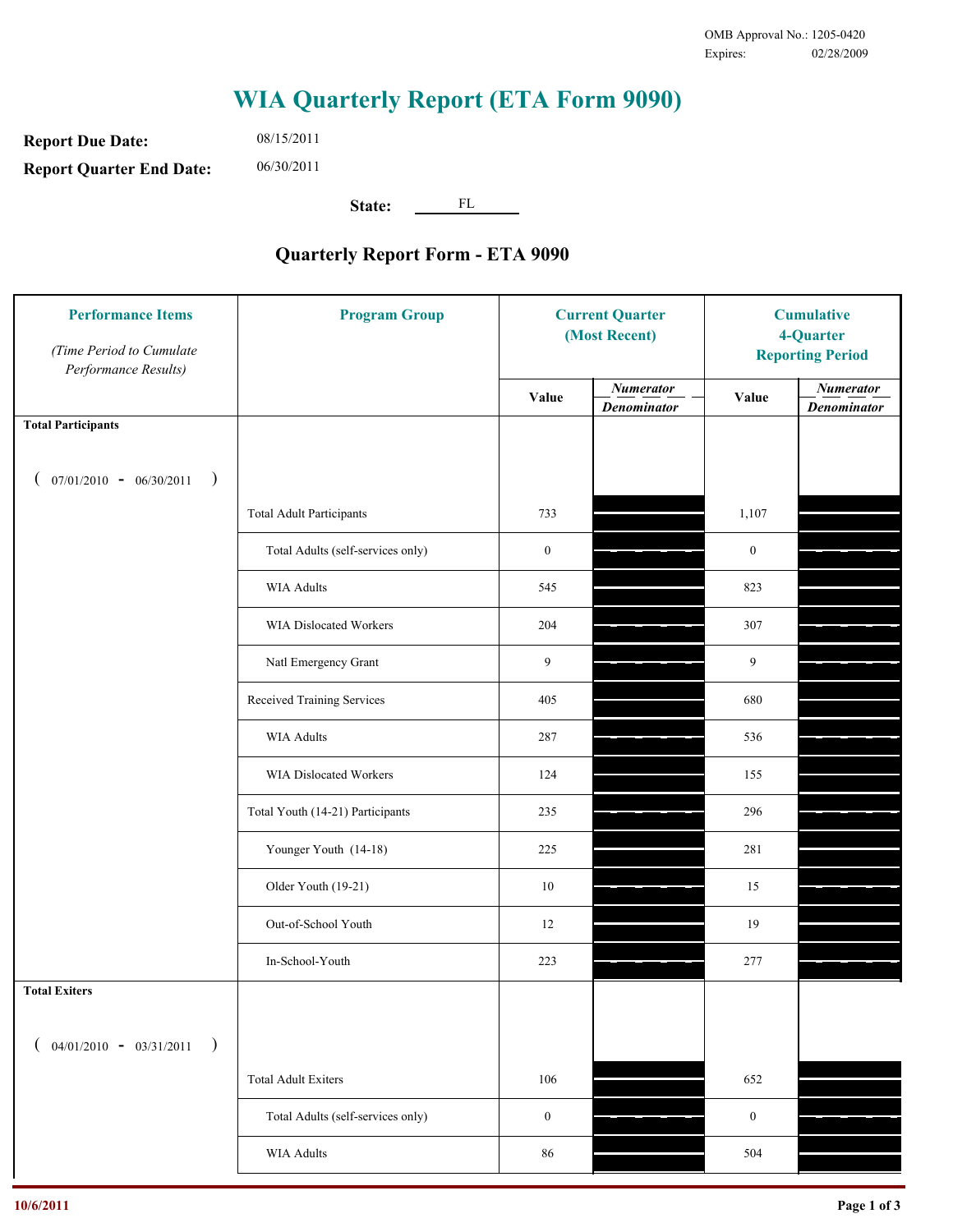| <b>Performance Items</b><br>(Time Period to Cumulate<br>Performance Results) | <b>Program Group</b>        |                  | <b>Current Quarter</b><br>(Most Recent) | <b>Cumulative</b><br>4-Quarter<br><b>Reporting Period</b> |                                        |
|------------------------------------------------------------------------------|-----------------------------|------------------|-----------------------------------------|-----------------------------------------------------------|----------------------------------------|
|                                                                              |                             | Value            | <b>Numerator</b><br><b>Denominator</b>  | Value                                                     | <b>Numerator</b><br><b>Denominator</b> |
|                                                                              | WIA Dislocated Workers      | 22               |                                         | 160                                                       |                                        |
|                                                                              | Natl Emergency Grant        | $\boldsymbol{0}$ |                                         | $\mathbf{1}$                                              |                                        |
|                                                                              | Total Youth (14-21) Exiters | 6                |                                         | $80\,$                                                    |                                        |
|                                                                              | Younger Youth (14-18)       | 6                |                                         | 64                                                        |                                        |
|                                                                              | Older Youth (19-21)         | $\boldsymbol{0}$ |                                         | 16                                                        |                                        |
|                                                                              | Out-of-School Youth         | 2                |                                         | 19                                                        |                                        |
|                                                                              | In-School Youth             | 4                |                                         | 61                                                        |                                        |
| <b>Placement in Employment or</b><br>Education                               |                             |                  |                                         |                                                           |                                        |
| $10/01/2009 - 09/30/2010$<br>$\rightarrow$                                   |                             |                  |                                         |                                                           |                                        |
|                                                                              | WIA Youth (14-21)           | 64.5             | 20<br>$\overline{31}$                   | 53.7                                                      | 44<br>82                               |
| <b>Attainment of Degree or</b><br>Certification                              |                             |                  |                                         |                                                           |                                        |
| $10/01/2009 - 09/30/2010$<br>$\rightarrow$<br>$\left($                       |                             |                  |                                         |                                                           |                                        |
|                                                                              | WIA Youth (14-21)           | 100.0            | 33<br>$\overline{33}$                   | 71.0                                                      | 49<br>69                               |
| <b>Literacy or Numeracy Gains</b>                                            |                             |                  |                                         |                                                           |                                        |
| $($ 07/01/2010 - 06/30/2011                                                  |                             |                  |                                         |                                                           |                                        |
|                                                                              | WIA Youth (14-21)           | 0.0              | $\boldsymbol{0}$<br>$\overline{0}$      | $0.0\,$                                                   | $\boldsymbol{0}$<br>$\overline{2}$     |
| Youth Diploma or Equivilance Rate                                            |                             |                  |                                         |                                                           |                                        |
| $04/01/2010 - 03/31/2011$<br>$\rightarrow$<br>€                              |                             |                  |                                         |                                                           |                                        |
|                                                                              | WIA Younger Youth (14-18)   | 50.0             | $\sqrt{2}$                              | 85.2                                                      | 23                                     |
| <b>Skill Attainment Rate</b>                                                 |                             |                  | $\overline{4}$                          |                                                           | $\overline{27}$                        |
|                                                                              |                             |                  |                                         |                                                           |                                        |
| $04/01/2010 - 03/31/2011$<br>$\rightarrow$<br>$\overline{ }$                 | WIA Younger Youth (14-18)   | 100.0            | 41                                      | 97.1                                                      | 203                                    |
| <b>Entered Employment Rate</b>                                               |                             |                  | $\overline{41}$                         |                                                           | 209                                    |
|                                                                              |                             |                  |                                         |                                                           |                                        |
| $10/01/2009 - 09/30/2010$<br>$\rightarrow$                                   |                             |                  | 48                                      |                                                           | 213                                    |
|                                                                              | Adults                      | 87.3             | $\overline{55}$                         | 93.0                                                      | 229                                    |
|                                                                              | Dislocated Workers          | 82.2             | 37<br>$45\,$                            | 91.2                                                      | 135<br>148                             |
|                                                                              | Older Youth (19-21)         | 66.7             | $\sqrt{2}$<br>$\overline{\mathbf{3}}$   | 58.8                                                      | 20<br>$34\,$                           |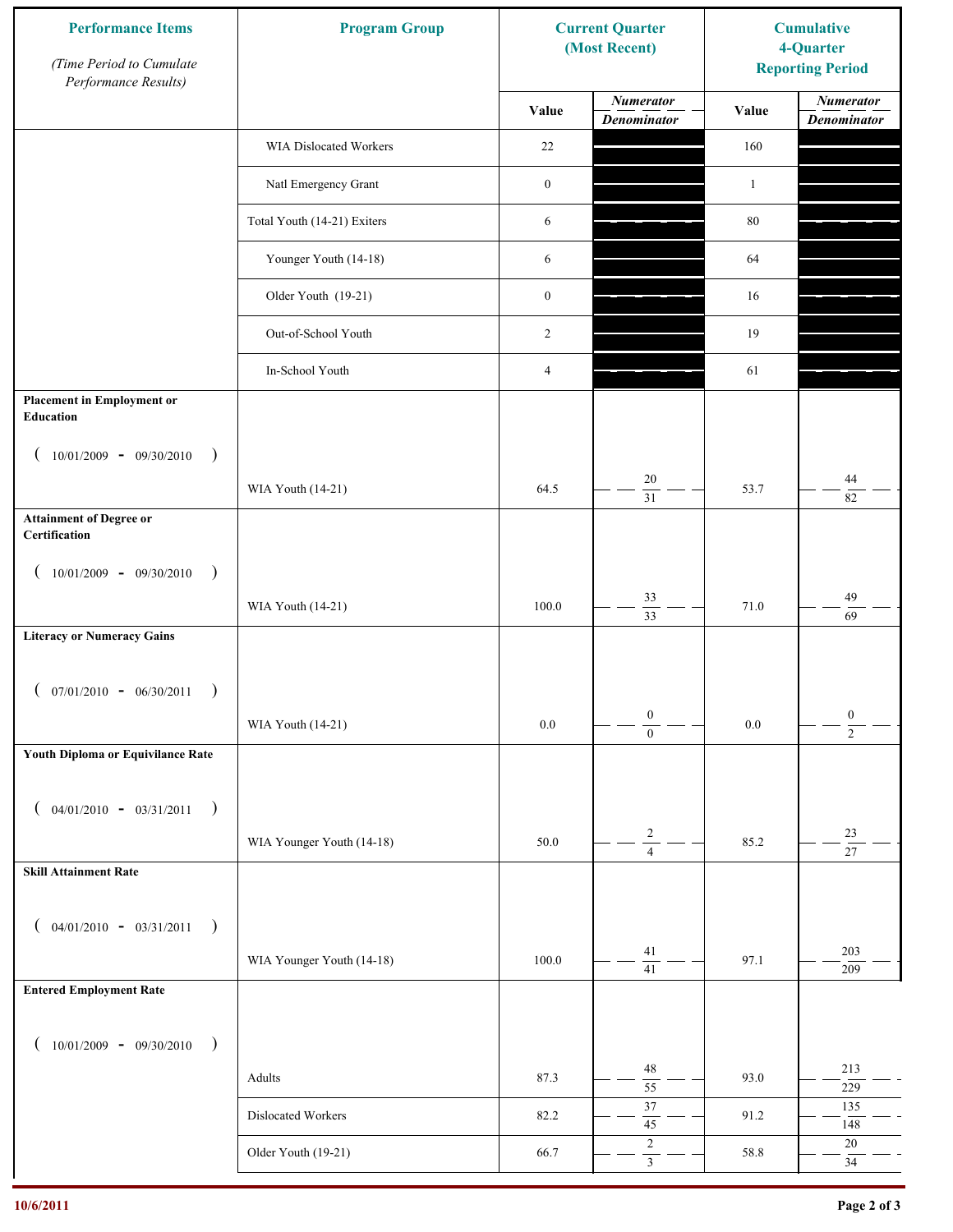| <b>Performance Items</b><br>(Time Period to Cumulate<br>Performance Results)                                                                          | <b>Program Group</b>  | <b>Current Quarter</b><br>(Most Recent) |                                        | <b>Cumulative</b><br>4-Quarter<br><b>Reporting Period</b> |                                        |
|-------------------------------------------------------------------------------------------------------------------------------------------------------|-----------------------|-----------------------------------------|----------------------------------------|-----------------------------------------------------------|----------------------------------------|
|                                                                                                                                                       |                       | Value                                   | <b>Numerator</b><br><b>Denominator</b> | Value                                                     | <b>Numerator</b><br><b>Denominator</b> |
|                                                                                                                                                       | Natl Emergency Grant  | 0.0                                     | $\mathbf{0}$<br>$\mathbf{0}$           | 33.3                                                      | 1<br>$\mathfrak{Z}$                    |
| <b>Employment and Credential</b><br>(Adults/Dislocated Workers) or<br><b>Credential Rates (Older Youth)</b><br>$10/01/2009$ - 09/30/2010<br>$\lambda$ |                       |                                         |                                        |                                                           |                                        |
|                                                                                                                                                       | Adults                | 95.5                                    | 64<br>67                               | 86.2                                                      | 363<br>421                             |
|                                                                                                                                                       | Dislocated Workers    | 75.8                                    | 25<br>33                               | 83.7                                                      | 77<br>92                               |
|                                                                                                                                                       | Older Youth (19-21)   | 50.0                                    | $\overline{2}$<br>$\overline{4}$       | 22.5                                                      | 9<br>40                                |
| <b>Retention Rate</b>                                                                                                                                 |                       |                                         |                                        |                                                           |                                        |
| $04/01/2009 - 03/31/2010$<br>$\rightarrow$                                                                                                            |                       |                                         |                                        |                                                           |                                        |
|                                                                                                                                                       | Adults                | 91.7                                    | 100<br>109                             | 94.2                                                      | 420<br>446                             |
|                                                                                                                                                       | Dislocated Workers    | 77.4                                    | $24\,$<br>31                           | 84.1                                                      | 53<br>63                               |
|                                                                                                                                                       | Older Youth (19-21)   | 80.0                                    | $\,8\,$<br>$10\,$                      | 87.0                                                      | 20<br>23                               |
|                                                                                                                                                       | Younger Youth (14-18) | 50.0                                    | $\mathfrak{Z}$<br>6                    | 68.9                                                      | $42\,$<br>61                           |
|                                                                                                                                                       | Natl Emergency Grant  | $0.0\,$                                 | $\boldsymbol{0}$<br>$\mathbf{1}$       | 0.0                                                       | $\boldsymbol{0}$<br>1                  |
| <b>Average Earnings</b>                                                                                                                               |                       |                                         |                                        |                                                           |                                        |
| $04/01/2009 - 03/31/2010$                                                                                                                             |                       |                                         |                                        |                                                           |                                        |
|                                                                                                                                                       | Adults                | 17,471.4                                | 1,747,139<br>$\overline{100}$          | 19,839.8                                                  | 7,876,393<br>397                       |
|                                                                                                                                                       | Dislocated Workers    | 13,867.6                                | 318,955<br>$\overline{23}$             | 15,073.8                                                  | 768,765<br>51                          |
|                                                                                                                                                       | Older Youth (19-21)   | 3,781.5                                 | 37,815<br>$\overline{10}$              | 4,937.7                                                   | 113,566<br>$\overline{23}$             |
|                                                                                                                                                       | Natl Emergency Grant  | $\boldsymbol{0}$                        | $\mathbf{0}$<br>$\overline{0}$         | $\boldsymbol{0}$                                          | $\overline{0}$<br>$\overline{0}$       |

**WIB Name:** Gulf Coast Workforce Development

**Office Name: User Field 1: User Field 2:**

**Case Manager:**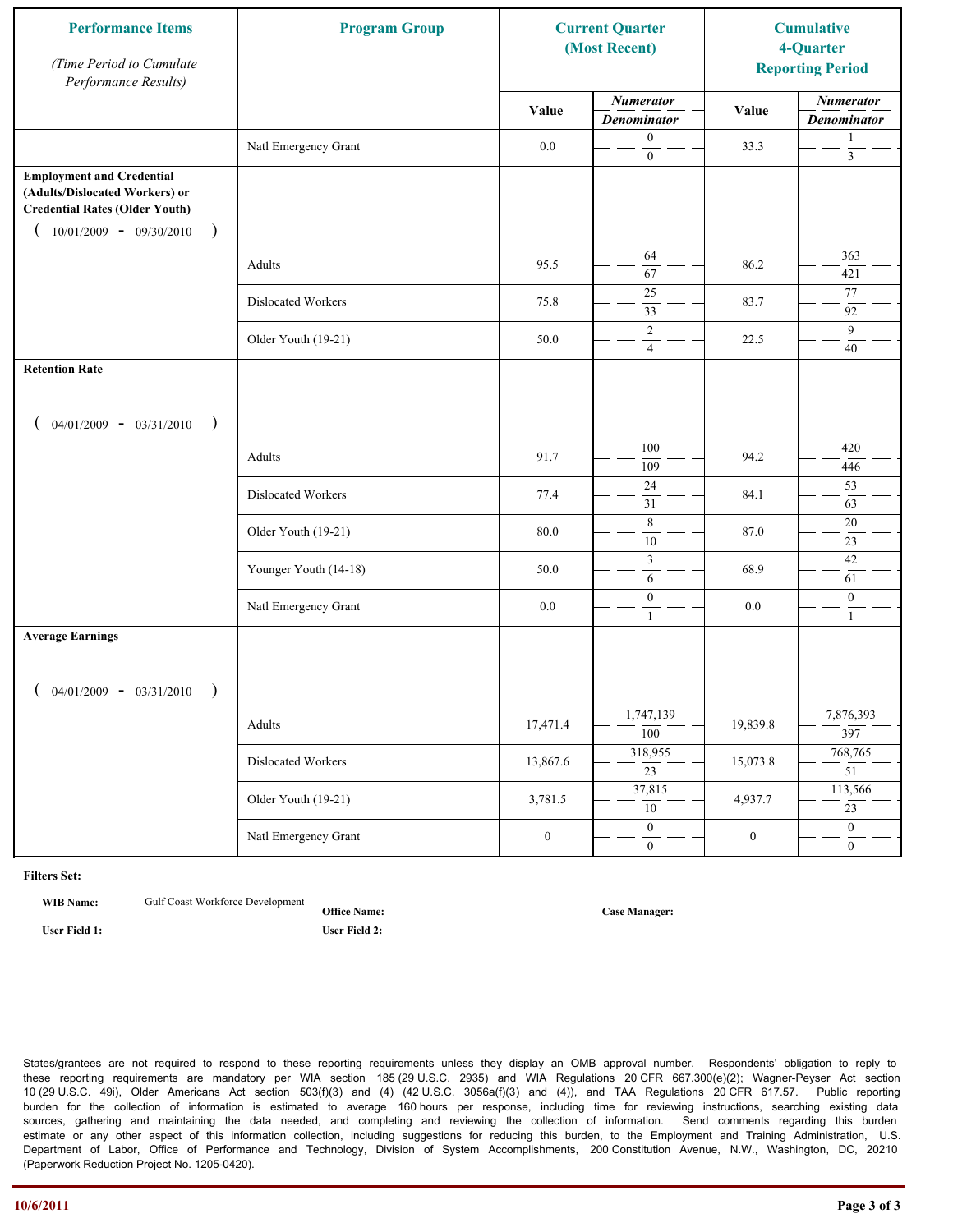**Report Due Date: Report Quarter End Date:** 08/15/2011 06/30/2011

**State:** FL

| <b>Performance Items</b><br>(Time Period to Cumulate<br>Performance Results) | <b>Program Group</b>              | <b>Current Quarter</b><br>(Most Recent) |                                        | <b>Cumulative</b><br>4-Quarter<br><b>Reporting Period</b> |                                        |
|------------------------------------------------------------------------------|-----------------------------------|-----------------------------------------|----------------------------------------|-----------------------------------------------------------|----------------------------------------|
|                                                                              |                                   | Value                                   | <b>Numerator</b><br><b>Denominator</b> | Value                                                     | <b>Numerator</b><br><b>Denominator</b> |
| <b>Total Participants</b>                                                    |                                   |                                         |                                        |                                                           |                                        |
| $07/01/2010 - 06/30/2011$ )                                                  |                                   |                                         |                                        |                                                           |                                        |
|                                                                              | <b>Total Adult Participants</b>   | 320                                     |                                        | 498                                                       |                                        |
|                                                                              | Total Adults (self-services only) | $\boldsymbol{0}$                        |                                        | $\boldsymbol{0}$                                          |                                        |
|                                                                              | WIA Adults                        | 209                                     |                                        | 286                                                       |                                        |
|                                                                              | WIA Dislocated Workers            | 139                                     |                                        | 241                                                       |                                        |
|                                                                              | Natl Emergency Grant              | $\boldsymbol{0}$                        |                                        | $\boldsymbol{0}$                                          |                                        |
|                                                                              | Received Training Services        | 134                                     |                                        | 193                                                       |                                        |
|                                                                              | <b>WIA Adults</b>                 | 107                                     |                                        | 159                                                       |                                        |
|                                                                              | WIA Dislocated Workers            | 32                                      |                                        | 39                                                        |                                        |
|                                                                              | Total Youth (14-21) Participants  | 109                                     |                                        | 173                                                       |                                        |
|                                                                              | Younger Youth (14-18)             | 54                                      |                                        | 73                                                        |                                        |
|                                                                              | Older Youth (19-21)               | 55                                      |                                        | 100                                                       |                                        |
|                                                                              | Out-of-School Youth               | 77                                      |                                        | 126                                                       |                                        |
|                                                                              | In-School-Youth                   | 32                                      |                                        | 47                                                        |                                        |
| <b>Total Exiters</b>                                                         |                                   |                                         |                                        |                                                           |                                        |
| $04/01/2010 - 03/31/2011$<br>$\rightarrow$                                   |                                   |                                         |                                        |                                                           |                                        |
|                                                                              | <b>Total Adult Exiters</b>        | 49                                      |                                        | 307                                                       |                                        |
|                                                                              | Total Adults (self-services only) | $\boldsymbol{0}$                        |                                        | $\boldsymbol{0}$                                          |                                        |
|                                                                              | <b>WIA Adults</b>                 | 19                                      |                                        | 170                                                       |                                        |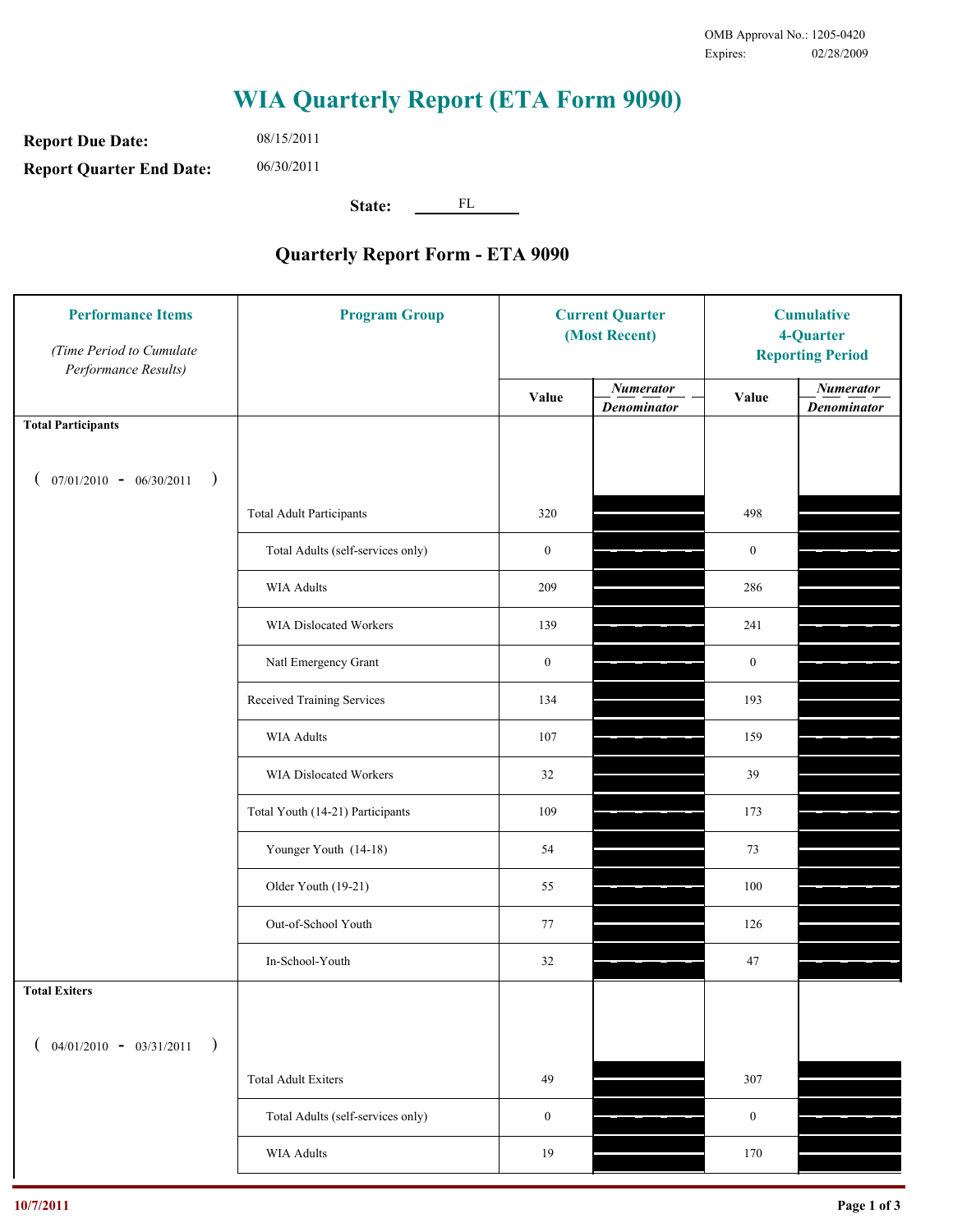| <b>Performance Items</b><br>(Time Period to Cumulate<br>Performance Results) | <b>Program Group</b>        |                  | <b>Current Quarter</b><br>(Most Recent) | <b>Cumulative</b><br>4-Quarter<br><b>Reporting Period</b> |                                        |
|------------------------------------------------------------------------------|-----------------------------|------------------|-----------------------------------------|-----------------------------------------------------------|----------------------------------------|
|                                                                              |                             | Value            | <b>Numerator</b><br><b>Denominator</b>  | Value                                                     | <b>Numerator</b><br><b>Denominator</b> |
|                                                                              | WIA Dislocated Workers      | 30               |                                         | 138                                                       |                                        |
|                                                                              | Natl Emergency Grant        | $\boldsymbol{0}$ |                                         | $\boldsymbol{0}$                                          |                                        |
|                                                                              | Total Youth (14-21) Exiters | 21               |                                         | 117                                                       |                                        |
|                                                                              | Younger Youth (14-18)       | $\overline{4}$   |                                         | 39                                                        |                                        |
|                                                                              | Older Youth (19-21)         | 17               |                                         | 78                                                        |                                        |
|                                                                              | Out-of-School Youth         | 18               |                                         | 92                                                        |                                        |
|                                                                              | In-School Youth             | 3                |                                         | 25                                                        |                                        |
| <b>Placement in Employment or</b><br><b>Education</b>                        |                             |                  |                                         |                                                           |                                        |
| $10/01/2009 - 09/30/2010$<br>$\rightarrow$                                   |                             |                  |                                         |                                                           |                                        |
|                                                                              | WIA Youth (14-21)           | 65.2             | 15<br>$\overline{23}$                   | 63.8                                                      | $74\,$<br>116                          |
| <b>Attainment of Degree or</b><br>Certification                              |                             |                  |                                         |                                                           |                                        |
| $10/01/2009 - 09/30/2010$<br>$\big)$<br>$\left($                             |                             |                  |                                         |                                                           |                                        |
|                                                                              | WIA Youth (14-21)           | 67.9             | 19<br>$\overline{28}$                   | 75.4                                                      | 95<br>126                              |
| <b>Literacy or Numeracy Gains</b>                                            |                             |                  |                                         |                                                           |                                        |
| $($ 07/01/2010 - 06/30/2011                                                  |                             |                  |                                         |                                                           |                                        |
|                                                                              | WIA Youth (14-21)           | $20.0\,$         | $\mathbf{1}$<br>$\overline{5}$          | 44.2                                                      | 23<br>$\overline{52}$                  |
| Youth Diploma or Equivilance Rate                                            |                             |                  |                                         |                                                           |                                        |
| $04/01/2010 - 03/31/2011$<br>$\rightarrow$<br>€                              |                             |                  |                                         |                                                           |                                        |
|                                                                              | WIA Younger Youth (14-18)   | 50.0             | $\sqrt{2}$<br>$\overline{4}$            | 54.3                                                      | $19\,$<br>$\overline{35}$              |
| <b>Skill Attainment Rate</b>                                                 |                             |                  |                                         |                                                           |                                        |
|                                                                              |                             |                  |                                         |                                                           |                                        |
| $04/01/2010 - 03/31/2011$<br>$\rightarrow$<br>$\overline{ }$                 | WIA Younger Youth (14-18)   | 94.1             | $32\,$                                  | 91.9                                                      | 137                                    |
| <b>Entered Employment Rate</b>                                               |                             |                  | $\overline{34}$                         |                                                           | 149                                    |
|                                                                              |                             |                  |                                         |                                                           |                                        |
| $10/01/2009 - 09/30/2010$<br>$\rightarrow$                                   |                             |                  | 14                                      |                                                           | 79                                     |
|                                                                              | Adults                      | 56.0             | $\overline{25}$<br>35                   | 69.9                                                      | 113<br>63                              |
|                                                                              | Dislocated Workers          | 92.1             | $\overline{38}$                         | 78.8                                                      | $80\,$                                 |
|                                                                              | Older Youth (19-21)         | 62.5             | $10\,$<br>$16\,$                        | 61.9                                                      | 39<br>63                               |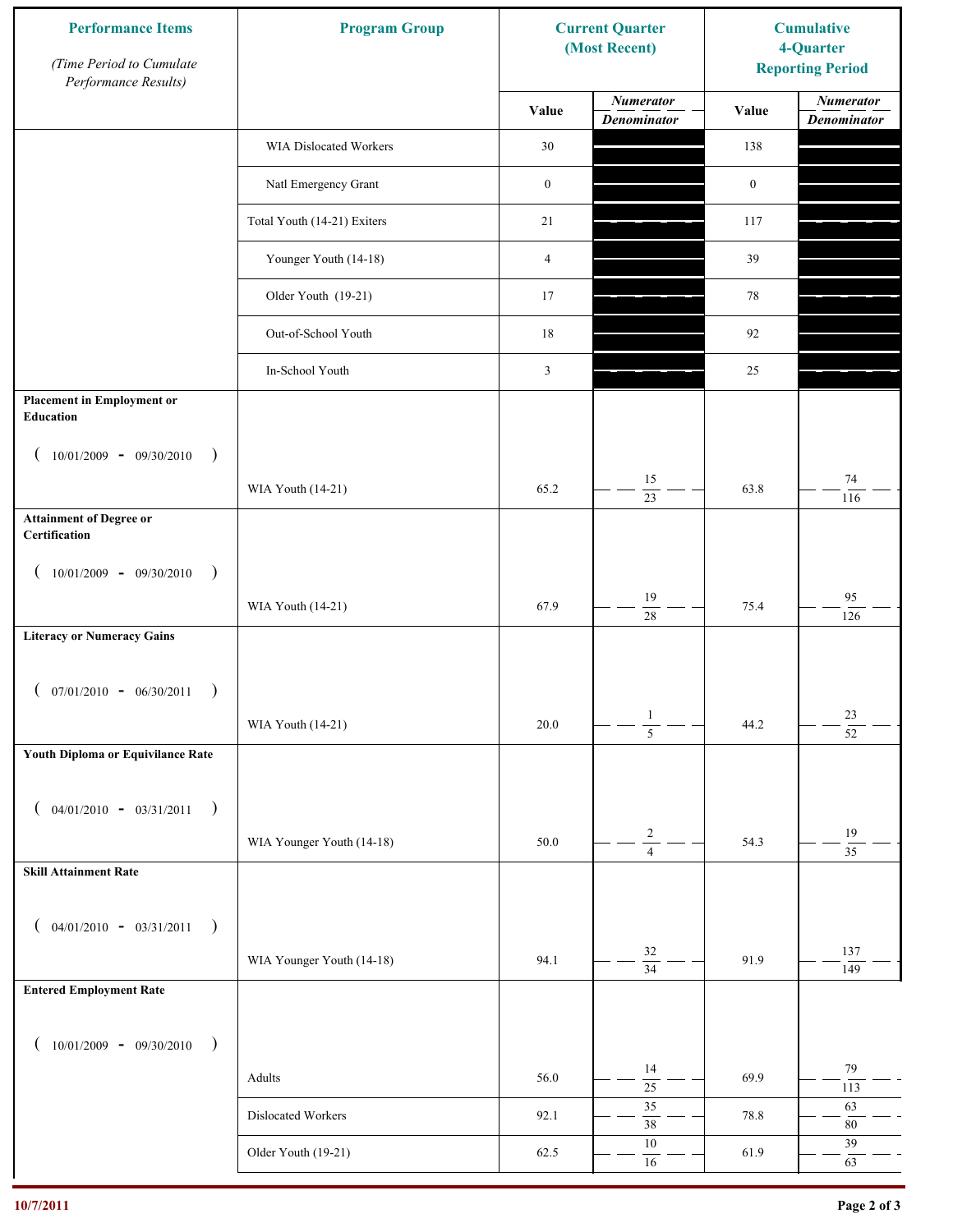| <b>Performance Items</b><br>(Time Period to Cumulate<br>Performance Results)                                                                              | <b>Program Group</b>  | <b>Current Quarter</b><br>(Most Recent) |                                        | <b>Cumulative</b><br>4-Quarter<br><b>Reporting Period</b> |                                        |
|-----------------------------------------------------------------------------------------------------------------------------------------------------------|-----------------------|-----------------------------------------|----------------------------------------|-----------------------------------------------------------|----------------------------------------|
|                                                                                                                                                           |                       | Value                                   | <b>Numerator</b><br><b>Denominator</b> | Value                                                     | <b>Numerator</b><br><b>Denominator</b> |
|                                                                                                                                                           | Natl Emergency Grant  | $\boldsymbol{0}$                        | $\mathbf{0}$<br>$\boldsymbol{0}$       | $\boldsymbol{0}$                                          | $\boldsymbol{0}$<br>$\boldsymbol{0}$   |
| <b>Employment and Credential</b><br>(Adults/Dislocated Workers) or<br><b>Credential Rates (Older Youth)</b><br>$10/01/2009$ - 09/30/2010<br>$\rightarrow$ |                       |                                         |                                        |                                                           |                                        |
|                                                                                                                                                           | Adults                | 38.5                                    | 10<br>26                               | 46.5                                                      | 59<br>127                              |
|                                                                                                                                                           | Dislocated Workers    | 100.0                                   | 3<br>$\overline{\mathbf{3}}$           | 100.0                                                     | 8<br>$\,8\,$                           |
|                                                                                                                                                           | Older Youth (19-21)   | 55.0                                    | 11<br>20                               | 55.6                                                      | 45<br>81                               |
| <b>Retention Rate</b>                                                                                                                                     |                       |                                         |                                        |                                                           |                                        |
| $04/01/2009 - 03/31/2010$<br>$\rightarrow$                                                                                                                |                       |                                         |                                        |                                                           |                                        |
|                                                                                                                                                           | Adults                | 77.3                                    | 17<br>22                               | 89.5                                                      | 68<br>76                               |
|                                                                                                                                                           | Dislocated Workers    | 100.0                                   | $\overline{4}$<br>$\overline{4}$       | 80.0                                                      | 8<br>10                                |
|                                                                                                                                                           | Older Youth (19-21)   | 90.0                                    | 9<br>10                                | 80.6                                                      | $29\,$<br>36                           |
|                                                                                                                                                           | Younger Youth (14-18) | 57.1                                    | $\overline{4}$<br>$\tau$               | 41.3                                                      | 31<br>75                               |
|                                                                                                                                                           | Natl Emergency Grant  | $\boldsymbol{0}$                        | $\boldsymbol{0}$<br>$\mathbf{0}$       | $\boldsymbol{0}$                                          | $\mathbf{0}$<br>$\overline{0}$         |
| <b>Average Earnings</b>                                                                                                                                   |                       |                                         |                                        |                                                           |                                        |
| $04/01/2009 - 03/31/2010$<br>$\rightarrow$                                                                                                                |                       |                                         |                                        |                                                           |                                        |
|                                                                                                                                                           | Adults                | 14,774.9                                | 236,398<br>$\overline{16}$             | 15,061.3                                                  | 994,047<br>$\overline{66}$             |
|                                                                                                                                                           | Dislocated Workers    | 18,702.0                                | 74,808<br>$\overline{4}$               | 18,554.4                                                  | 148,435<br>$\overline{8}$              |
|                                                                                                                                                           | Older Youth (19-21)   | 4,075.7                                 | 36,681<br>9                            | 4,178.6                                                   | 129,538<br>$\overline{31}$             |
|                                                                                                                                                           | Natl Emergency Grant  | $\boldsymbol{0}$                        | $\overline{0}$<br>$\mathbf{0}$         | $\boldsymbol{0}$                                          | $\overline{0}$<br>$\overline{0}$       |

**WIB Name:** Workforce Plus

**Office Name:**

**User Field 1: User Field 2:**

**Case Manager:**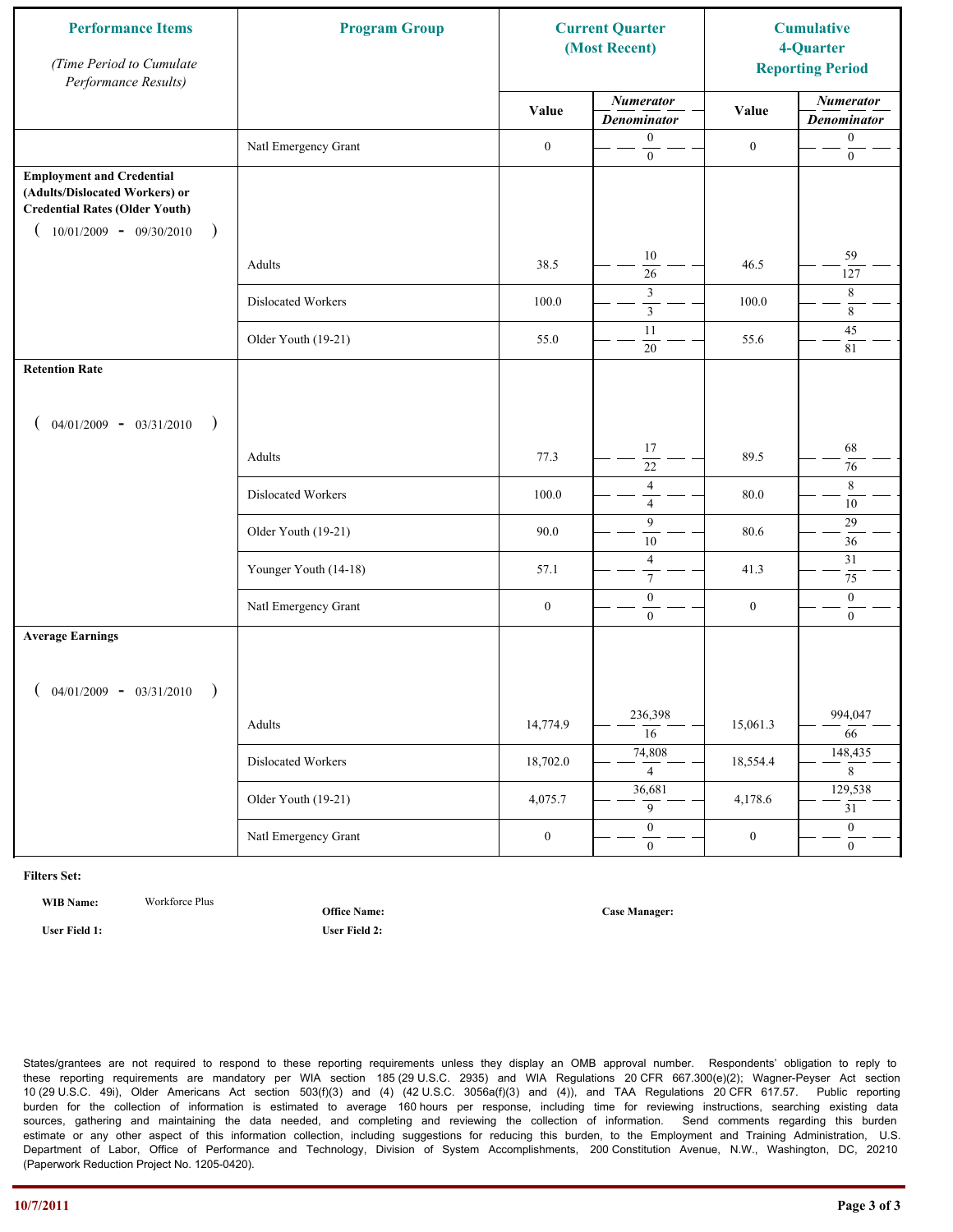**Report Due Date: Report Quarter End Date:** 08/15/2011 06/30/2011

**State:** FL

| <b>Performance Items</b><br>(Time Period to Cumulate<br>Performance Results) | <b>Program Group</b>              | <b>Current Quarter</b><br>(Most Recent) |                                        | <b>Cumulative</b><br>4-Quarter<br><b>Reporting Period</b> |                                        |
|------------------------------------------------------------------------------|-----------------------------------|-----------------------------------------|----------------------------------------|-----------------------------------------------------------|----------------------------------------|
|                                                                              |                                   | Value                                   | <b>Numerator</b><br><b>Denominator</b> | Value                                                     | <b>Numerator</b><br><b>Denominator</b> |
| <b>Total Participants</b>                                                    |                                   |                                         |                                        |                                                           |                                        |
| $07/01/2010 - 06/30/2011$ )                                                  |                                   |                                         |                                        |                                                           |                                        |
|                                                                              | <b>Total Adult Participants</b>   | 86                                      |                                        | 158                                                       |                                        |
|                                                                              | Total Adults (self-services only) | $\boldsymbol{0}$                        |                                        | $\boldsymbol{0}$                                          |                                        |
|                                                                              | WIA Adults                        | 65                                      |                                        | 127                                                       |                                        |
|                                                                              | WIA Dislocated Workers            | 25                                      |                                        | 38                                                        |                                        |
|                                                                              | Natl Emergency Grant              | $\boldsymbol{0}$                        |                                        | $\boldsymbol{0}$                                          |                                        |
|                                                                              | Received Training Services        | 54                                      |                                        | 125                                                       |                                        |
|                                                                              | <b>WIA Adults</b>                 | 43                                      |                                        | 102                                                       |                                        |
|                                                                              | WIA Dislocated Workers            | 12                                      |                                        | 28                                                        |                                        |
|                                                                              | Total Youth (14-21) Participants  | 134                                     |                                        | 153                                                       |                                        |
|                                                                              | Younger Youth (14-18)             | 99                                      |                                        | 114                                                       |                                        |
|                                                                              | Older Youth (19-21)               | 35                                      |                                        | 39                                                        |                                        |
|                                                                              | Out-of-School Youth               | 20                                      |                                        | 24                                                        |                                        |
|                                                                              | In-School-Youth                   | 114                                     |                                        | 129                                                       |                                        |
| <b>Total Exiters</b>                                                         |                                   |                                         |                                        |                                                           |                                        |
| $($ 04/01/2010 - 03/31/2011<br>$\rightarrow$                                 |                                   |                                         |                                        |                                                           |                                        |
|                                                                              | <b>Total Adult Exiters</b>        | 13                                      |                                        | 85                                                        |                                        |
|                                                                              | Total Adults (self-services only) | $\boldsymbol{0}$                        |                                        | $\boldsymbol{0}$                                          |                                        |
|                                                                              | <b>WIA Adults</b>                 | 9                                       |                                        | $73\,$                                                    |                                        |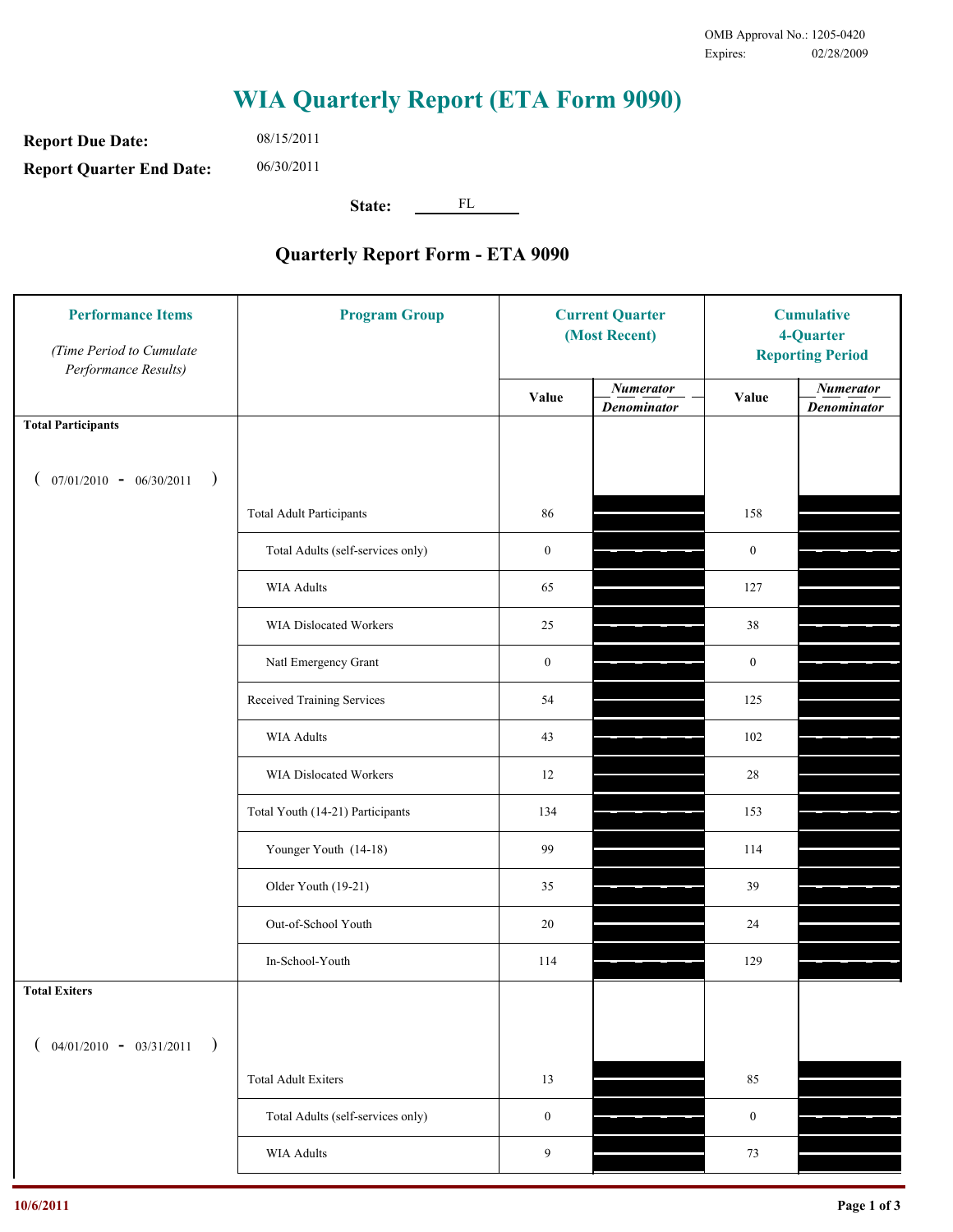| <b>Performance Items</b><br>(Time Period to Cumulate<br>Performance Results) | <b>Program Group</b>        |                  | <b>Current Quarter</b><br>(Most Recent) | <b>Cumulative</b><br>4-Quarter<br><b>Reporting Period</b> |                                        |
|------------------------------------------------------------------------------|-----------------------------|------------------|-----------------------------------------|-----------------------------------------------------------|----------------------------------------|
|                                                                              |                             | Value            | <b>Numerator</b><br><b>Denominator</b>  | Value                                                     | <b>Numerator</b><br><b>Denominator</b> |
|                                                                              | WIA Dislocated Workers      | 4                |                                         | 15                                                        |                                        |
|                                                                              | Natl Emergency Grant        | $\boldsymbol{0}$ |                                         | $\boldsymbol{0}$                                          |                                        |
|                                                                              | Total Youth (14-21) Exiters | $\mathbf{1}$     |                                         | 21                                                        |                                        |
|                                                                              | Younger Youth (14-18)       | $\mathbf{1}$     |                                         | 17                                                        |                                        |
|                                                                              | Older Youth (19-21)         | $\boldsymbol{0}$ |                                         | 4                                                         |                                        |
|                                                                              | Out-of-School Youth         | $\boldsymbol{0}$ |                                         | 4                                                         |                                        |
|                                                                              | In-School Youth             | $\mathbf{1}$     |                                         | 17                                                        |                                        |
| <b>Placement in Employment or</b><br><b>Education</b>                        |                             |                  |                                         |                                                           |                                        |
| $10/01/2009 - 09/30/2010$<br>$\rightarrow$                                   | WIA Youth (14-21)           | 33.3             | 3<br>$\overline{9}$                     | 37.5                                                      | 6                                      |
| <b>Attainment of Degree or</b><br>Certification                              |                             |                  |                                         |                                                           | 16                                     |
| $(10/01/2009 - 09/30/2010)$<br>$\rightarrow$                                 |                             |                  |                                         |                                                           |                                        |
|                                                                              | WIA Youth (14-21)           | 72.7             | $\,$ $\,$<br>$\overline{11}$            | 72.2                                                      | 13<br>18                               |
| <b>Literacy or Numeracy Gains</b>                                            |                             |                  |                                         |                                                           |                                        |
| $07/01/2010 - 06/30/2011$                                                    |                             |                  |                                         |                                                           |                                        |
|                                                                              | WIA Youth (14-21)           | $0.0\,$          | $\boldsymbol{0}$<br>$\overline{0}$      | 33.3                                                      | $\overline{c}$<br>$\overline{6}$       |
| Youth Diploma or Equivilance Rate                                            |                             |                  |                                         |                                                           |                                        |
| $04/01/2010 - 03/31/2011$<br>$\rightarrow$                                   |                             |                  |                                         |                                                           |                                        |
|                                                                              | WIA Younger Youth (14-18)   | 100.0            | $\mathbf{1}$<br>$\mathbf{1}$            | 83.3                                                      | $10\,$<br>$\overline{12}$              |
| <b>Skill Attainment Rate</b>                                                 |                             |                  |                                         |                                                           |                                        |
| $04/01/2010 - 03/31/2011$<br>$\rightarrow$                                   |                             |                  |                                         |                                                           |                                        |
|                                                                              | WIA Younger Youth (14-18)   | 44.4             | 4<br>$\overline{9}$                     | 72.7                                                      | 40<br>55                               |
| <b>Entered Employment Rate</b>                                               |                             |                  |                                         |                                                           |                                        |
| $10/01/2009 - 09/30/2010$<br>$\rightarrow$                                   |                             |                  |                                         |                                                           |                                        |
|                                                                              | Adults                      | 60.0             | 3<br>$\overline{5}$                     | 73.3                                                      | 11<br>$\overline{15}$                  |
|                                                                              | Dislocated Workers          | 66.7             | $\sqrt{2}$                              | 55.6                                                      | $\sqrt{5}$<br>9                        |
|                                                                              | Older Youth (19-21)         | $100.0\,$        | $\sqrt{2}$<br>$\overline{2}$            | 100.0                                                     | $\sqrt{2}$<br>$\overline{2}$           |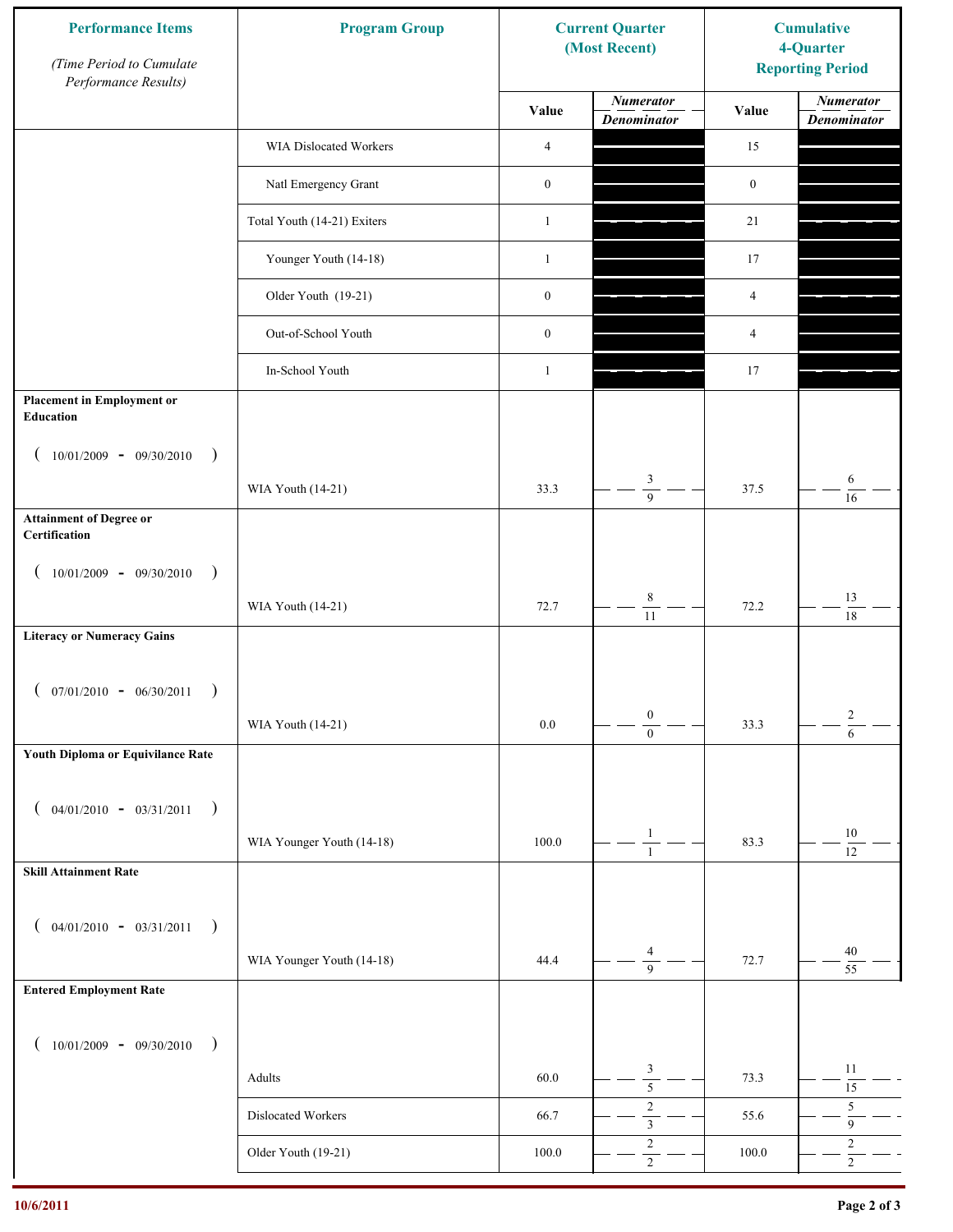| <b>Performance Items</b><br>(Time Period to Cumulate<br>Performance Results)                                                                              | <b>Program Group</b>  | <b>Current Quarter</b><br>(Most Recent) |                                           | <b>Cumulative</b><br>4-Quarter<br><b>Reporting Period</b> |                                        |
|-----------------------------------------------------------------------------------------------------------------------------------------------------------|-----------------------|-----------------------------------------|-------------------------------------------|-----------------------------------------------------------|----------------------------------------|
|                                                                                                                                                           |                       | Value                                   | <b>Numerator</b><br><b>Denominator</b>    | Value                                                     | <b>Numerator</b><br><b>Denominator</b> |
|                                                                                                                                                           | Natl Emergency Grant  | $\boldsymbol{0}$                        | $\boldsymbol{0}$<br>$\mathbf{0}$          | $\boldsymbol{0}$                                          | $\boldsymbol{0}$<br>$\boldsymbol{0}$   |
| <b>Employment and Credential</b><br>(Adults/Dislocated Workers) or<br><b>Credential Rates (Older Youth)</b><br>$10/01/2009$ - 09/30/2010<br>$\rightarrow$ |                       |                                         |                                           |                                                           |                                        |
|                                                                                                                                                           | Adults                | 76.9                                    | 20<br>$\overline{26}$                     | 75.6                                                      | 34<br>45                               |
|                                                                                                                                                           | Dislocated Workers    | 66.7                                    | $\overline{c}$<br>$\overline{\mathbf{3}}$ | 66.7                                                      | $\overline{4}$<br>6                    |
|                                                                                                                                                           | Older Youth (19-21)   | 100.0                                   | $\overline{c}$<br>$\overline{2}$          | 100.0                                                     | 2<br>$\overline{2}$                    |
| <b>Retention Rate</b>                                                                                                                                     |                       |                                         |                                           |                                                           |                                        |
| $04/01/2009 - 03/31/2010$<br>$\rightarrow$                                                                                                                |                       |                                         |                                           |                                                           |                                        |
|                                                                                                                                                           | Adults                | 100.0                                   | $\overline{4}$<br>$\overline{4}$          | 94.4                                                      | 34<br>36                               |
|                                                                                                                                                           | Dislocated Workers    | 100.0                                   | $\sqrt{2}$<br>$\overline{2}$              | 100.0                                                     | $\overline{4}$<br>$\overline{4}$       |
|                                                                                                                                                           | Older Youth (19-21)   | 0.0                                     | $\boldsymbol{0}$<br>$\mathbf{0}$          | 100.0                                                     | $\sqrt{2}$<br>$\overline{2}$           |
|                                                                                                                                                           | Younger Youth (14-18) | 100.0                                   | $\sqrt{2}$<br>$\overline{2}$              | 42.9                                                      | 6<br>14                                |
|                                                                                                                                                           | Natl Emergency Grant  | $\boldsymbol{0}$                        | $\boldsymbol{0}$<br>$\overline{0}$        | $\boldsymbol{0}$                                          | $\boldsymbol{0}$<br>$\boldsymbol{0}$   |
| <b>Average Earnings</b>                                                                                                                                   |                       |                                         |                                           |                                                           |                                        |
| $04/01/2009 - 03/31/2010$<br>$\rightarrow$                                                                                                                |                       |                                         |                                           |                                                           |                                        |
|                                                                                                                                                           | Adults                | 15,538.3                                | 46,615<br>$\overline{3}$                  | 17,059.5                                                  | 477,665<br>$\overline{28}$             |
|                                                                                                                                                           | Dislocated Workers    | 17,425.5                                | 34,851<br>$\overline{2}$                  | 15,326.5                                                  | 61,306<br>$\overline{4}$               |
|                                                                                                                                                           | Older Youth (19-21)   | $0.0\,$                                 | $\theta$<br>$\overline{0}$                | 11,330.5                                                  | 22,661<br>$\overline{2}$               |
|                                                                                                                                                           | Natl Emergency Grant  | $\boldsymbol{0}$                        | $\overline{0}$<br>$\mathbf{0}$            | $\boldsymbol{0}$                                          | $\mathbf{0}$<br>$\mathbf{0}$           |

**WIB Name:** North Florida Workforce Developm

**Office Name: User Field 1: User Field 2:**

**Case Manager:**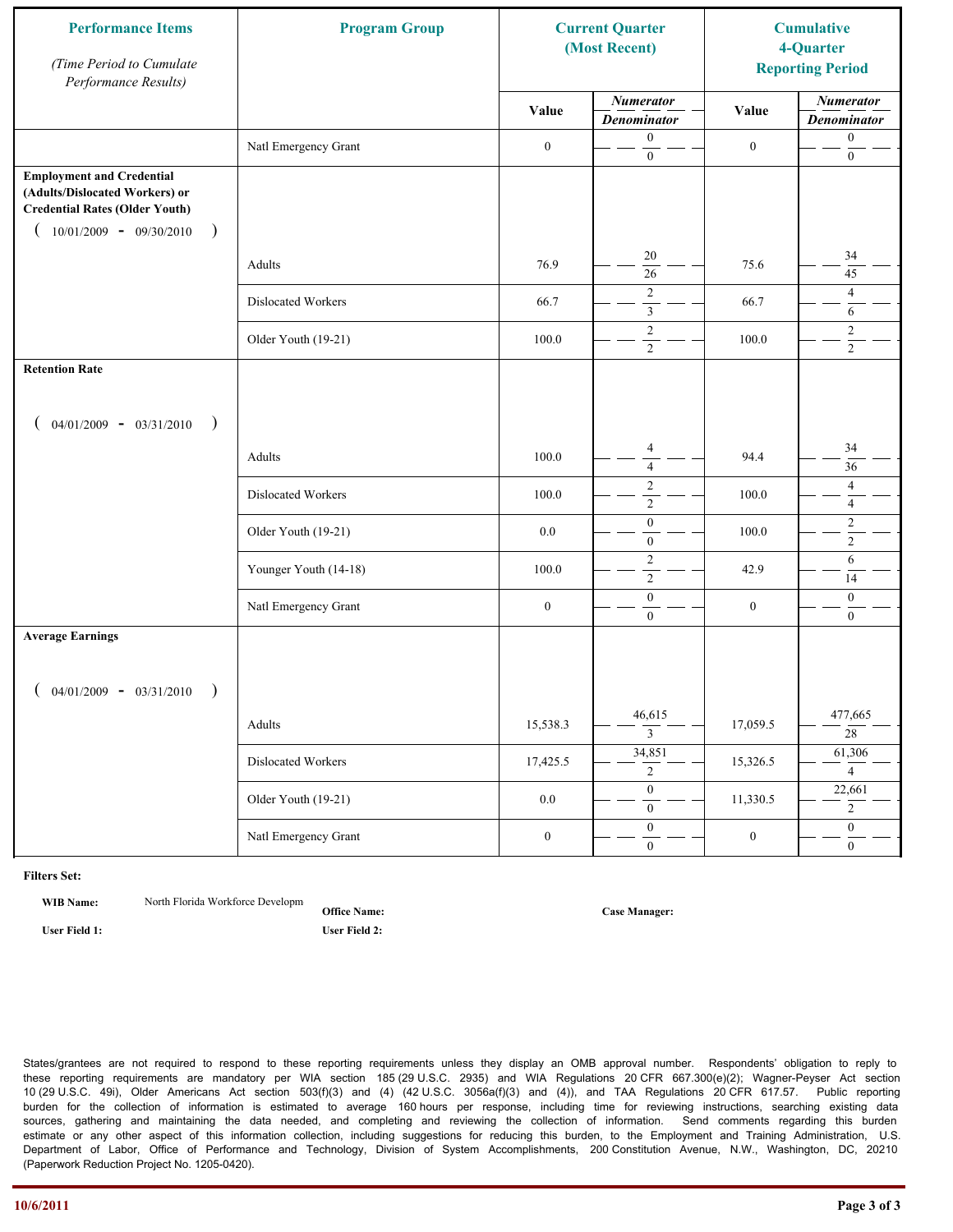**Report Due Date: Report Quarter End Date:** 08/15/2011 06/30/2011

**State:** FL

| <b>Performance Items</b><br>(Time Period to Cumulate<br>Performance Results) | <b>Program Group</b>              | <b>Current Quarter</b><br>(Most Recent) |                                        | <b>Cumulative</b><br>4-Quarter<br><b>Reporting Period</b> |                                        |
|------------------------------------------------------------------------------|-----------------------------------|-----------------------------------------|----------------------------------------|-----------------------------------------------------------|----------------------------------------|
|                                                                              |                                   | Value                                   | <b>Numerator</b><br><b>Denominator</b> | Value                                                     | <b>Numerator</b><br><b>Denominator</b> |
| <b>Total Participants</b>                                                    |                                   |                                         |                                        |                                                           |                                        |
| $07/01/2010 - 06/30/2011$ )                                                  |                                   |                                         |                                        |                                                           |                                        |
|                                                                              | <b>Total Adult Participants</b>   | 236                                     |                                        | 321                                                       |                                        |
|                                                                              | Total Adults (self-services only) | $\boldsymbol{0}$                        |                                        | $\boldsymbol{0}$                                          |                                        |
|                                                                              | WIA Adults                        | 176                                     |                                        | 237                                                       |                                        |
|                                                                              | WIA Dislocated Workers            | 64                                      |                                        | 89                                                        |                                        |
|                                                                              | Natl Emergency Grant              | $\boldsymbol{0}$                        |                                        | $\boldsymbol{0}$                                          |                                        |
|                                                                              | Received Training Services        | 163                                     |                                        | 265                                                       |                                        |
|                                                                              | WIA Adults                        | 131                                     |                                        | 206                                                       |                                        |
|                                                                              | WIA Dislocated Workers            | 35                                      |                                        | 63                                                        |                                        |
|                                                                              | Total Youth (14-21) Participants  | 155                                     |                                        | 183                                                       |                                        |
|                                                                              | Younger Youth (14-18)             | 118                                     |                                        | 138                                                       |                                        |
|                                                                              | Older Youth (19-21)               | 37                                      |                                        | 45                                                        |                                        |
|                                                                              | Out-of-School Youth               | 70                                      |                                        | $80\,$                                                    |                                        |
|                                                                              | In-School-Youth                   | 85                                      |                                        | 103                                                       |                                        |
| <b>Total Exiters</b>                                                         |                                   |                                         |                                        |                                                           |                                        |
| $($ 04/01/2010 - 03/31/2011<br>$\rightarrow$                                 |                                   |                                         |                                        |                                                           |                                        |
|                                                                              | <b>Total Adult Exiters</b>        | 35                                      |                                        | 105                                                       |                                        |
|                                                                              | Total Adults (self-services only) | $\boldsymbol{0}$                        |                                        | $\boldsymbol{0}$                                          |                                        |
|                                                                              | <b>WIA Adults</b>                 | $27\,$                                  |                                        | $74\,$                                                    |                                        |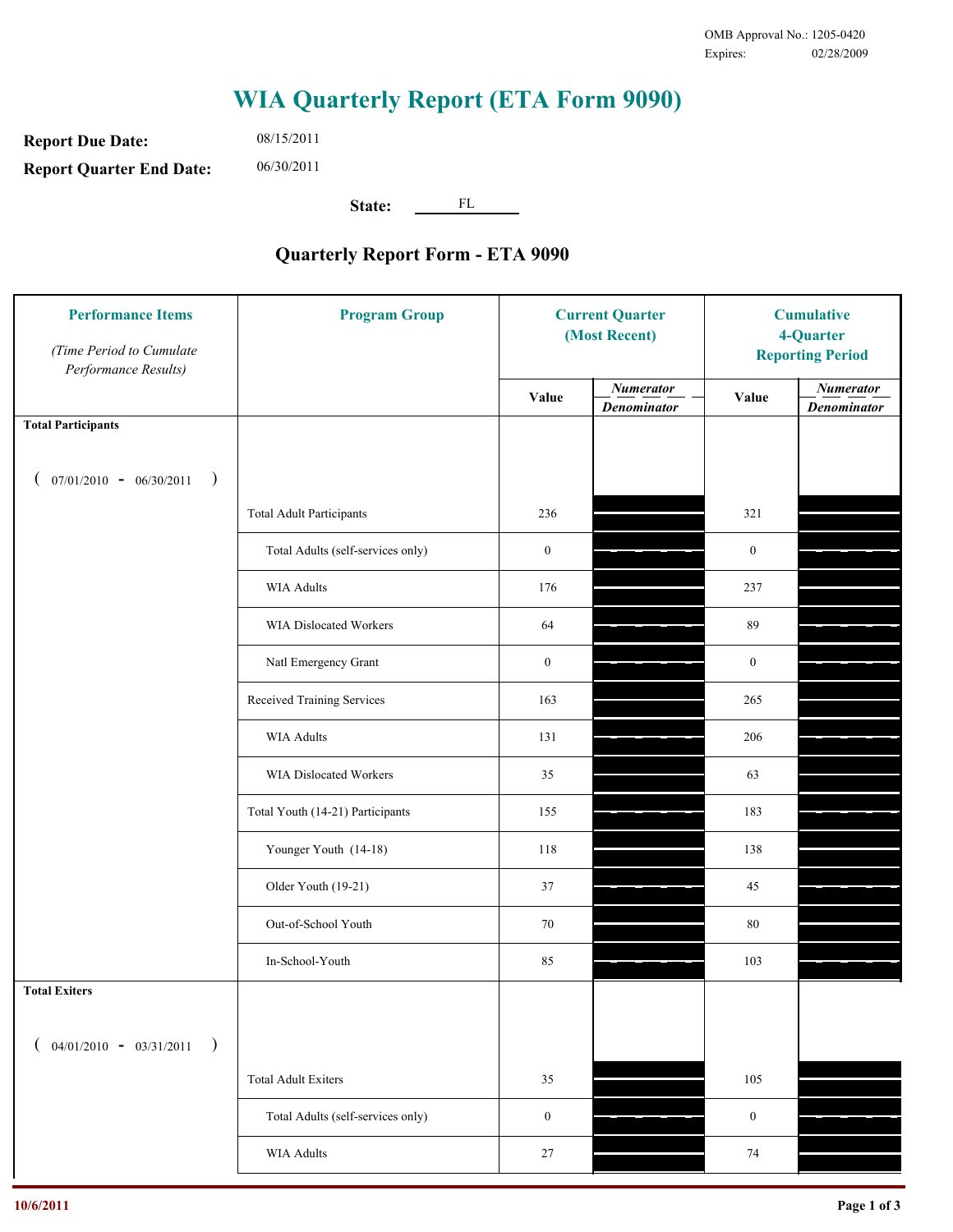| <b>Performance Items</b><br>(Time Period to Cumulate<br>Performance Results) | <b>Program Group</b>        |                  | <b>Current Quarter</b><br>(Most Recent) | <b>Cumulative</b><br>4-Quarter<br><b>Reporting Period</b> |                                        |
|------------------------------------------------------------------------------|-----------------------------|------------------|-----------------------------------------|-----------------------------------------------------------|----------------------------------------|
|                                                                              |                             | Value            | <b>Numerator</b><br><b>Denominator</b>  | Value                                                     | <b>Numerator</b><br><b>Denominator</b> |
|                                                                              | WIA Dislocated Workers      | $\,$ 8 $\,$      |                                         | 32                                                        |                                        |
|                                                                              | Natl Emergency Grant        | $\boldsymbol{0}$ |                                         | $\boldsymbol{0}$                                          |                                        |
|                                                                              | Total Youth (14-21) Exiters | 3                |                                         | 39                                                        |                                        |
|                                                                              | Younger Youth (14-18)       | $\mathbf{1}$     |                                         | 29                                                        |                                        |
|                                                                              | Older Youth (19-21)         | $\overline{2}$   |                                         | $10\,$                                                    |                                        |
|                                                                              | Out-of-School Youth         | $\overline{2}$   |                                         | 14                                                        |                                        |
|                                                                              | In-School Youth             | $\mathbf{1}$     |                                         | 25                                                        |                                        |
| <b>Placement in Employment or</b><br><b>Education</b>                        |                             |                  |                                         |                                                           |                                        |
| $10/01/2009 - 09/30/2010$<br>$\rightarrow$                                   | WIA Youth (14-21)           | 58.8             | 10                                      | 57.9                                                      | $22\,$                                 |
| <b>Attainment of Degree or</b>                                               |                             |                  | 17                                      |                                                           | $\overline{38}$                        |
| Certification                                                                |                             |                  |                                         |                                                           |                                        |
| $(10/01/2009 - 09/30/2010)$<br>$\rightarrow$                                 |                             |                  |                                         |                                                           |                                        |
|                                                                              | WIA Youth (14-21)           | 100.0            | 16<br>16                                | 97.3                                                      | $36\,$<br>$\overline{37}$              |
| <b>Literacy or Numeracy Gains</b>                                            |                             |                  |                                         |                                                           |                                        |
| $07/01/2010 - 06/30/2011$                                                    |                             |                  |                                         |                                                           |                                        |
|                                                                              | WIA Youth (14-21)           | $0.0\,$          | $\boldsymbol{0}$<br>$\overline{4}$      | 16.7                                                      | $\overline{4}$<br>$\overline{24}$      |
| Youth Diploma or Equivilance Rate                                            |                             |                  |                                         |                                                           |                                        |
|                                                                              |                             |                  |                                         |                                                           |                                        |
| $04/01/2010 - 03/31/2011$<br>$\rightarrow$                                   | WIA Younger Youth (14-18)   | 100.0            | $\mathbf{1}$                            | 100.0                                                     | $28\,$                                 |
| <b>Skill Attainment Rate</b>                                                 |                             |                  | $\mathbf{1}$                            |                                                           | $\overline{28}$                        |
|                                                                              |                             |                  |                                         |                                                           |                                        |
| $04/01/2010 - 03/31/2011$<br>$\rightarrow$                                   |                             |                  |                                         |                                                           |                                        |
|                                                                              | WIA Younger Youth (14-18)   | 100.0            | 56<br>$\overline{56}$                   | 100.0                                                     | 149<br>149                             |
| <b>Entered Employment Rate</b>                                               |                             |                  |                                         |                                                           |                                        |
| $10/01/2009 - 09/30/2010$<br>$\rightarrow$                                   |                             |                  |                                         |                                                           |                                        |
|                                                                              | Adults                      | 77.8             | $\tau$<br>$\overline{9}$                | 92.3                                                      | $24\,$<br>$26\,$                       |
|                                                                              | Dislocated Workers          | 100.0            | 9<br>$\overline{9}$                     | 97.2                                                      | 35<br>36                               |
|                                                                              | Older Youth (19-21)         | $100.0\,$        | $\sqrt{2}$<br>$\overline{2}$            | 63.6                                                      | $\boldsymbol{7}$<br>$11\,$             |
|                                                                              |                             |                  |                                         |                                                           |                                        |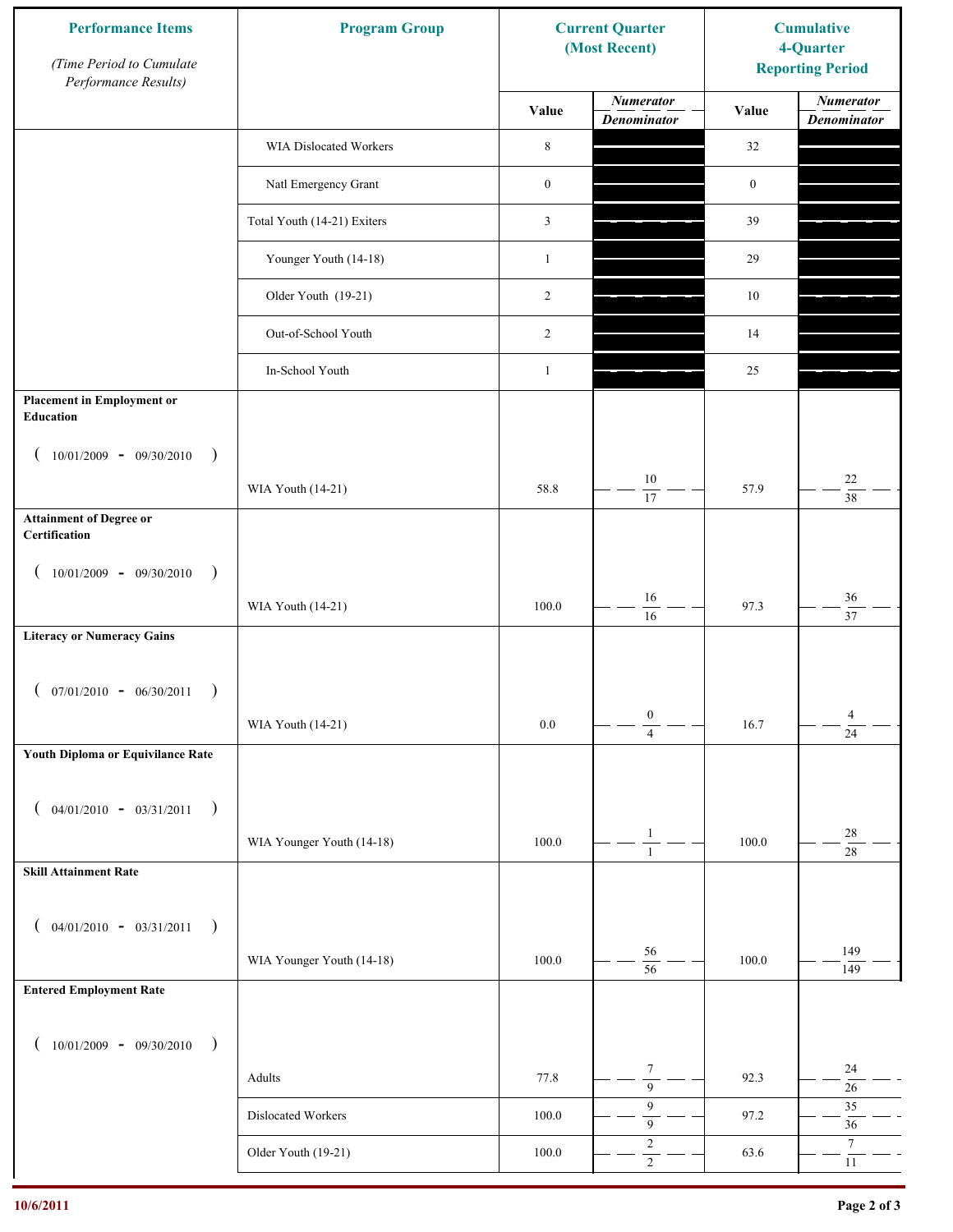| <b>Performance Items</b><br>(Time Period to Cumulate<br>Performance Results)                                                                              | <b>Program Group</b>  | <b>Current Quarter</b><br>(Most Recent) |                                        | <b>Cumulative</b><br>4-Quarter<br><b>Reporting Period</b> |                                        |
|-----------------------------------------------------------------------------------------------------------------------------------------------------------|-----------------------|-----------------------------------------|----------------------------------------|-----------------------------------------------------------|----------------------------------------|
|                                                                                                                                                           |                       | Value                                   | <b>Numerator</b><br><b>Denominator</b> | Value                                                     | <b>Numerator</b><br><b>Denominator</b> |
|                                                                                                                                                           | Natl Emergency Grant  | $\boldsymbol{0}$                        | $\boldsymbol{0}$<br>$\mathbf{0}$       | $\boldsymbol{0}$                                          | $\boldsymbol{0}$<br>$\boldsymbol{0}$   |
| <b>Employment and Credential</b><br>(Adults/Dislocated Workers) or<br><b>Credential Rates (Older Youth)</b><br>$10/01/2009$ - 09/30/2010<br>$\rightarrow$ |                       |                                         |                                        |                                                           |                                        |
|                                                                                                                                                           | Adults                | 88.2                                    | 15<br>$\overline{17}$                  | 90.9                                                      | 40<br>44                               |
|                                                                                                                                                           | Dislocated Workers    | 100.0                                   | $\tau$<br>$\boldsymbol{7}$             | 91.7                                                      | 22<br>24                               |
|                                                                                                                                                           | Older Youth (19-21)   | 50.0                                    | $\mathbf{1}$<br>$\overline{2}$         | 45.5                                                      | 5<br>11                                |
| <b>Retention Rate</b>                                                                                                                                     |                       |                                         |                                        |                                                           |                                        |
| $04/01/2009 - 03/31/2010$<br>$\rightarrow$                                                                                                                |                       |                                         |                                        |                                                           |                                        |
|                                                                                                                                                           | Adults                | 92.3                                    | 12<br>$\overline{13}$                  | 93.9                                                      | 46<br>49                               |
|                                                                                                                                                           | Dislocated Workers    | 90.9                                    | $\overline{10}$<br>11                  | 96.0                                                      | $24\,$<br>25                           |
|                                                                                                                                                           | Older Youth (19-21)   | 75.0                                    | $\mathfrak{Z}$<br>$\overline{4}$       | 85.7                                                      | 6<br>$\overline{7}$                    |
|                                                                                                                                                           | Younger Youth (14-18) | 66.7                                    | $\sqrt{2}$<br>$\mathfrak{Z}$           | 69.7                                                      | 23<br>33                               |
|                                                                                                                                                           | Natl Emergency Grant  | $\boldsymbol{0}$                        | $\boldsymbol{0}$<br>$\overline{0}$     | $\boldsymbol{0}$                                          | $\mathbf{0}$<br>$\mathbf{0}$           |
| <b>Average Earnings</b>                                                                                                                                   |                       |                                         |                                        |                                                           |                                        |
| $04/01/2009 - 03/31/2010$<br>$\rightarrow$                                                                                                                |                       |                                         |                                        |                                                           |                                        |
|                                                                                                                                                           | Adults                | 17,496.7                                | 209,960<br>$\overline{12}$             | 17,543.0                                                  | 701,718<br>$\overline{40}$             |
|                                                                                                                                                           | Dislocated Workers    | 15,971.9                                | 111,803<br>$7^{-}$                     | 16,083.4                                                  | 273,417<br>$\overline{17}$             |
|                                                                                                                                                           | Older Youth (19-21)   | 5,710.8                                 | 22,843<br>$\overline{4}$               | 6,917.3                                                   | 48,421<br>7 <sup>7</sup>               |
|                                                                                                                                                           | Natl Emergency Grant  | $\boldsymbol{0}$                        | $\overline{0}$<br>$\mathbf{0}$         | $\boldsymbol{0}$                                          | $\overline{0}$<br>$\mathbf{0}$         |

WIB Name: Florida Crown Workforce Developn

**Office Name: User Field 1: User Field 2:**

**Case Manager:**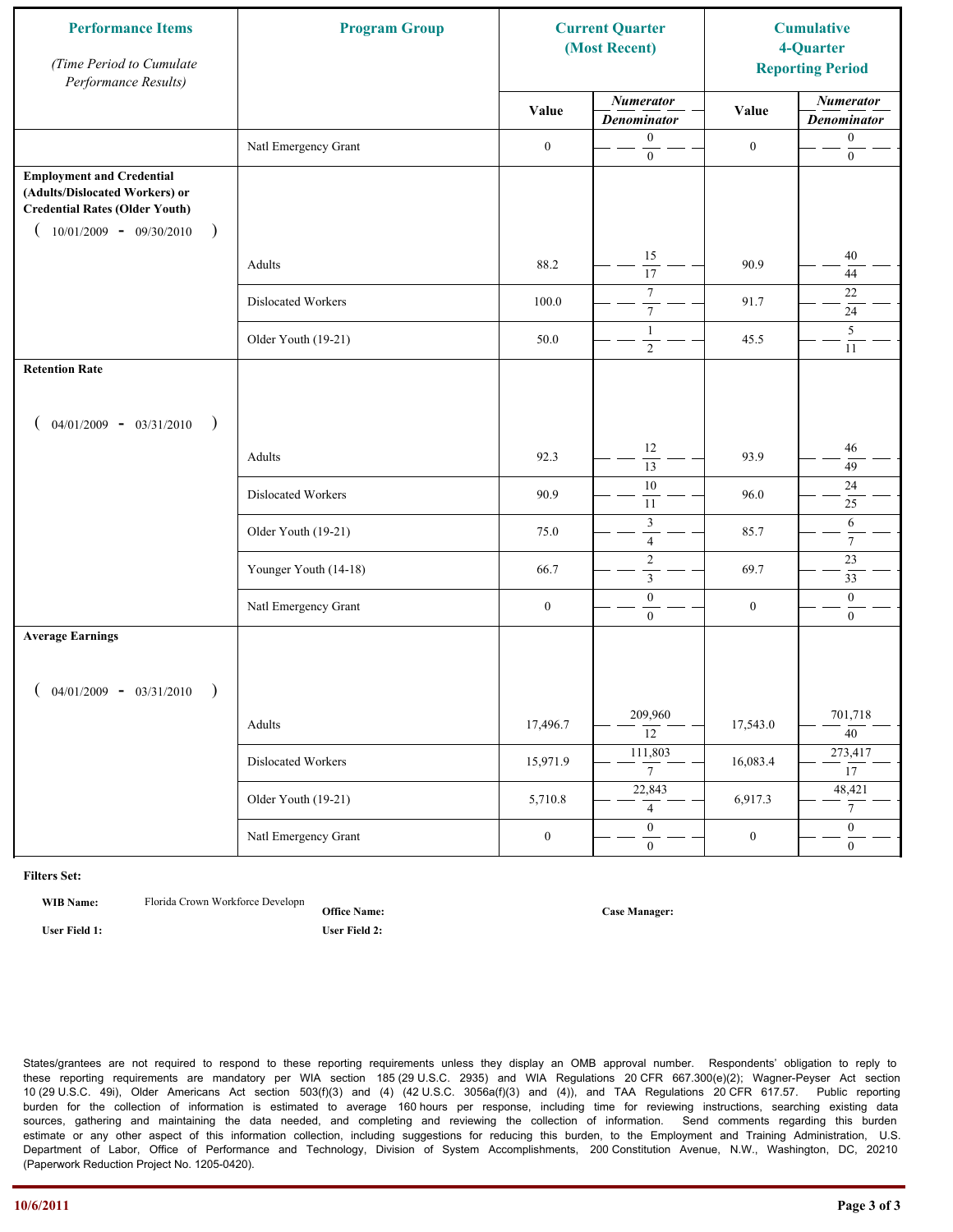**Report Due Date: Report Quarter End Date:** 08/15/2011 06/30/2011

**State:** FL

| <b>Performance Items</b><br>(Time Period to Cumulate<br>Performance Results) | <b>Program Group</b>              | <b>Current Quarter</b><br>(Most Recent) |                                        | <b>Cumulative</b><br>4-Quarter<br><b>Reporting Period</b> |                                        |
|------------------------------------------------------------------------------|-----------------------------------|-----------------------------------------|----------------------------------------|-----------------------------------------------------------|----------------------------------------|
|                                                                              |                                   | Value                                   | <b>Numerator</b><br><b>Denominator</b> | Value                                                     | <b>Numerator</b><br><b>Denominator</b> |
| <b>Total Participants</b>                                                    |                                   |                                         |                                        |                                                           |                                        |
| $07/01/2010 - 06/30/2011$<br>$\rightarrow$                                   |                                   |                                         |                                        |                                                           |                                        |
|                                                                              | <b>Total Adult Participants</b>   | 2,159                                   |                                        | 2,853                                                     |                                        |
|                                                                              | Total Adults (self-services only) | $\boldsymbol{0}$                        |                                        | $\boldsymbol{0}$                                          |                                        |
|                                                                              | <b>WIA Adults</b>                 | 1,440                                   |                                        | 1,890                                                     |                                        |
|                                                                              | WIA Dislocated Workers            | 842                                     |                                        | 1,121                                                     |                                        |
|                                                                              | Natl Emergency Grant              | $\overline{c}$                          |                                        | 5                                                         |                                        |
|                                                                              | Received Training Services        | 1,687                                   |                                        | 2,343                                                     |                                        |
|                                                                              | <b>WIA Adults</b>                 | 1,158                                   |                                        | 1,551                                                     |                                        |
|                                                                              | WIA Dislocated Workers            | 604                                     |                                        | 908                                                       |                                        |
|                                                                              | Total Youth (14-21) Participants  | 502                                     |                                        | 675                                                       |                                        |
|                                                                              | Younger Youth (14-18)             | 397                                     |                                        | 535                                                       |                                        |
|                                                                              | Older Youth (19-21)               | 105                                     |                                        | 140                                                       |                                        |
|                                                                              | Out-of-School Youth               | 135                                     |                                        | 177                                                       |                                        |
|                                                                              | In-School-Youth                   | 367                                     |                                        | 498                                                       |                                        |
| <b>Total Exiters</b>                                                         |                                   |                                         |                                        |                                                           |                                        |
| $($ 04/01/2010 - 03/31/2011<br>$\rightarrow$                                 |                                   |                                         |                                        |                                                           |                                        |
|                                                                              | <b>Total Adult Exiters</b>        | 305                                     |                                        | 1,817                                                     |                                        |
|                                                                              | Total Adults (self-services only) | $\boldsymbol{0}$                        |                                        | $\boldsymbol{0}$                                          |                                        |
|                                                                              | WIA Adults                        | 200                                     |                                        | 1,516                                                     |                                        |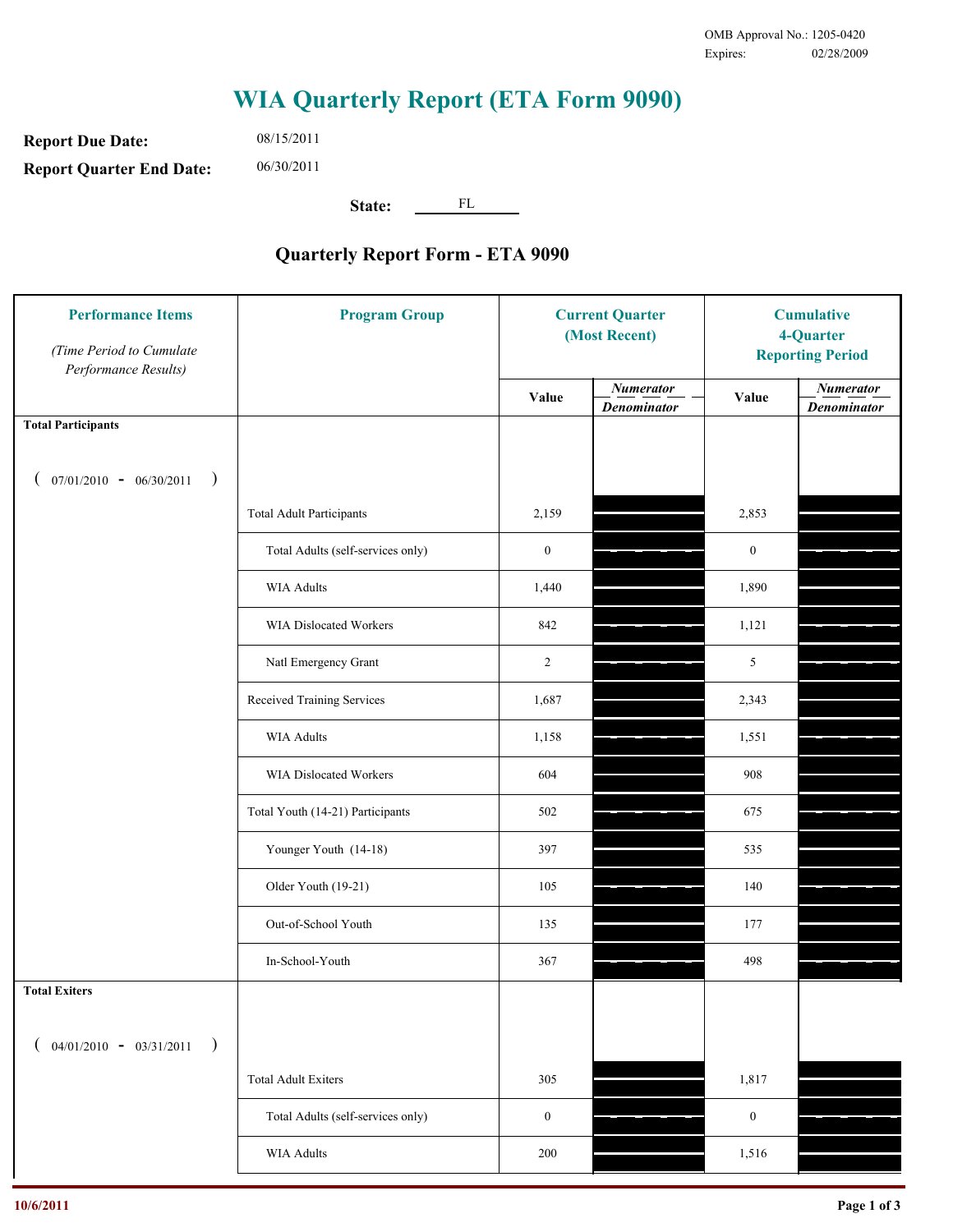| <b>Performance Items</b><br>(Time Period to Cumulate<br>Performance Results) | <b>Program Group</b>        |                  | <b>Current Quarter</b><br>(Most Recent) |       | <b>Cumulative</b><br>4-Quarter<br><b>Reporting Period</b> |
|------------------------------------------------------------------------------|-----------------------------|------------------|-----------------------------------------|-------|-----------------------------------------------------------|
|                                                                              |                             | Value            | <b>Numerator</b><br><b>Denominator</b>  | Value | <b>Numerator</b><br><b>Denominator</b>                    |
|                                                                              | WIA Dislocated Workers      | 115              |                                         | 350   |                                                           |
|                                                                              | Natl Emergency Grant        | $\boldsymbol{0}$ |                                         | 5     |                                                           |
|                                                                              | Total Youth (14-21) Exiters | 38               |                                         | 303   |                                                           |
|                                                                              | Younger Youth (14-18)       | 24               |                                         | 242   |                                                           |
|                                                                              | Older Youth (19-21)         | 14               |                                         | 61    |                                                           |
|                                                                              | Out-of-School Youth         | 18               |                                         | 75    |                                                           |
|                                                                              | In-School Youth             | 20               |                                         | 228   |                                                           |
| <b>Placement in Employment or</b><br>Education                               |                             |                  |                                         |       |                                                           |
| $10/01/2009 - 09/30/2010$<br>$\rightarrow$                                   |                             |                  |                                         |       |                                                           |
|                                                                              | WIA Youth (14-21)           | 40.6             | 39<br>$\overline{96}$                   | 45.2  | 118<br>261                                                |
| <b>Attainment of Degree or</b><br>Certification                              |                             |                  |                                         |       |                                                           |
| $10/01/2009 - 09/30/2010$<br>$\big)$<br>$\left($                             |                             |                  |                                         |       |                                                           |
|                                                                              | WIA Youth (14-21)           | 64.0             | $71\,$<br>$\overline{111}$              | 67.4  | 207<br>307                                                |
| <b>Literacy or Numeracy Gains</b>                                            |                             |                  |                                         |       |                                                           |
| $(07/01/2010 - 06/30/2011)$                                                  |                             |                  |                                         |       |                                                           |
|                                                                              | WIA Youth (14-21)           | 0.0              | $\boldsymbol{0}$<br>$\overline{2}$      | 39.7  | $25\,$<br>$\overline{63}$                                 |
| Youth Diploma or Equivilance Rate                                            |                             |                  |                                         |       |                                                           |
| $04/01/2010 - 03/31/2011$<br>$\rightarrow$<br>€                              |                             |                  |                                         |       |                                                           |
|                                                                              | WIA Younger Youth (14-18)   | 40.0             | 4                                       | 81.2  | 95                                                        |
| <b>Skill Attainment Rate</b>                                                 |                             |                  | $\overline{10}$                         |       | 117                                                       |
|                                                                              |                             |                  |                                         |       |                                                           |
| $04/01/2010 - 03/31/2011$<br>$\rightarrow$<br>€                              |                             |                  | 39                                      |       | 292                                                       |
| <b>Entered Employment Rate</b>                                               | WIA Younger Youth (14-18)   | 73.6             | $\overline{53}$                         | 79.1  | 369                                                       |
|                                                                              |                             |                  |                                         |       |                                                           |
| $10/01/2009 - 09/30/2010$<br>$\rightarrow$                                   |                             |                  |                                         |       |                                                           |
|                                                                              | Adults                      | 86.5             | 32<br>$\overline{37}$                   | 84.9  | 163<br>192                                                |
|                                                                              | Dislocated Workers          | 89.7             | 61<br>68                                | 87.6  | 148<br>169                                                |
|                                                                              | Older Youth (19-21)         | 60.0             | 6<br>$10\,$                             | 67.6  | $25\,$<br>$37\,$                                          |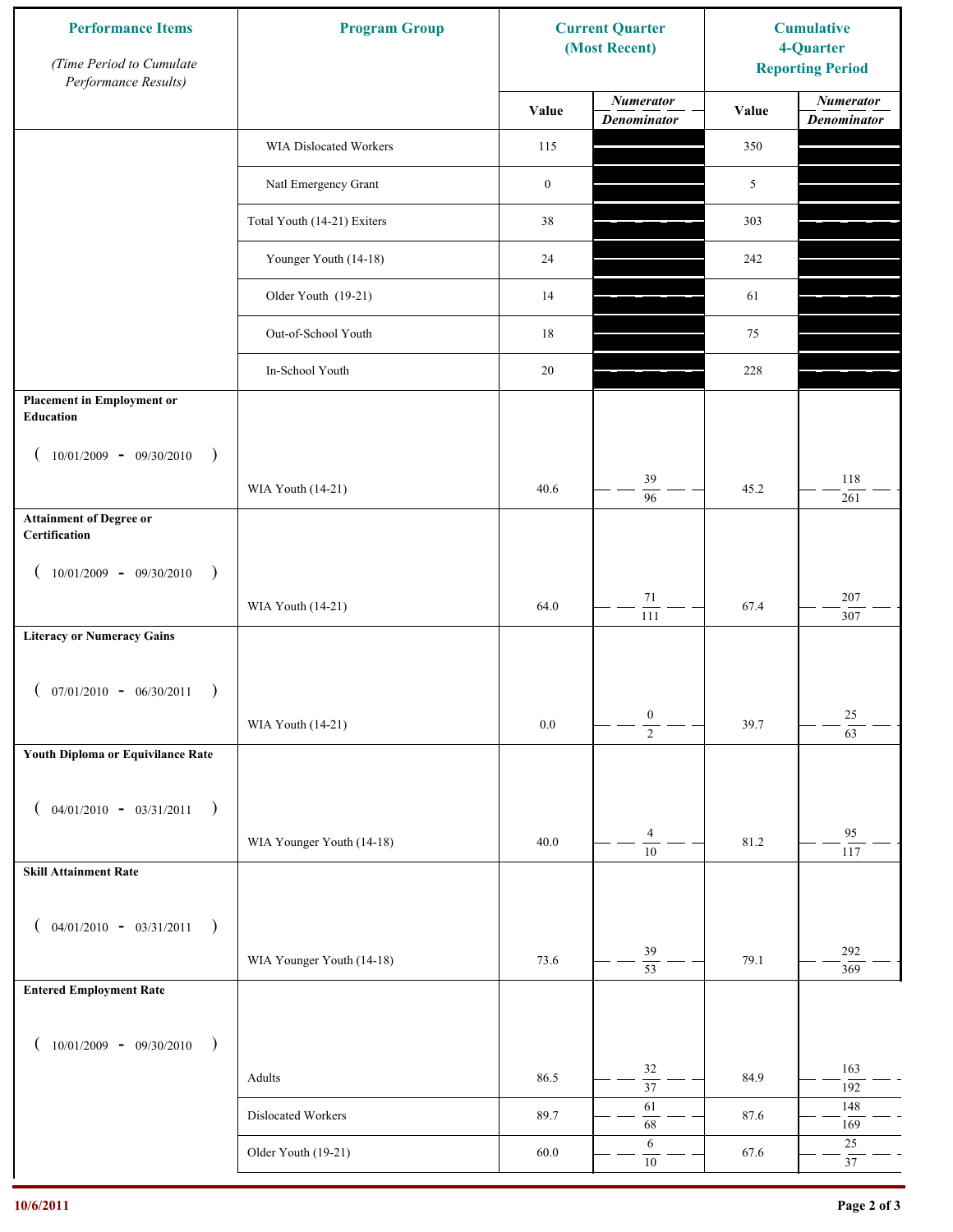| <b>Performance Items</b><br>(Time Period to Cumulate<br>Performance Results)                                                                              | <b>Program Group</b>  |          | <b>Current Quarter</b><br>(Most Recent) |          | <b>Cumulative</b><br>4-Quarter<br><b>Reporting Period</b> |
|-----------------------------------------------------------------------------------------------------------------------------------------------------------|-----------------------|----------|-----------------------------------------|----------|-----------------------------------------------------------|
|                                                                                                                                                           |                       | Value    | <b>Numerator</b><br><b>Denominator</b>  | Value    | <b>Numerator</b><br><b>Denominator</b>                    |
|                                                                                                                                                           | Natl Emergency Grant  | $0.0\,$  | $\boldsymbol{0}$<br>$\boldsymbol{0}$    | 50.0     | 1<br>$\overline{c}$                                       |
| <b>Employment and Credential</b><br>(Adults/Dislocated Workers) or<br><b>Credential Rates (Older Youth)</b><br>$10/01/2009$ - 09/30/2010<br>$\rightarrow$ |                       |          |                                         |          |                                                           |
|                                                                                                                                                           | Adults                | 90.5     | 95<br>105                               | 94.2     | 1,870<br>1,985                                            |
|                                                                                                                                                           | Dislocated Workers    | 86.6     | 58<br>67                                | 84.5     | 142<br>168                                                |
|                                                                                                                                                           | Older Youth (19-21)   | 64.3     | 9<br>14                                 | 66.7     | 40<br>60                                                  |
| <b>Retention Rate</b>                                                                                                                                     |                       |          |                                         |          |                                                           |
| $04/01/2009 - 03/31/2010$<br>$\rightarrow$                                                                                                                |                       |          |                                         |          |                                                           |
|                                                                                                                                                           | Adults                | 97.3     | 285<br>293                              | 94.5     | 2,871<br>3,037                                            |
|                                                                                                                                                           | Dislocated Workers    | 96.0     | 24<br>25                                | 97.1     | 33<br>34                                                  |
|                                                                                                                                                           | Older Youth (19-21)   | 100.0    | $\overline{11}$<br>11                   | 86.0     | 43<br>50                                                  |
|                                                                                                                                                           | Younger Youth (14-18) | 65.4     | 17<br>26                                | 59.4     | 92<br>155                                                 |
|                                                                                                                                                           | Natl Emergency Grant  | 100.0    | 1<br>$\mathbf{1}$                       | 100.0    | $\overline{c}$<br>$\overline{2}$                          |
| <b>Average Earnings</b>                                                                                                                                   |                       |          |                                         |          |                                                           |
| $04/01/2009 - 03/31/2010$<br>$\rightarrow$                                                                                                                | Adults                | 27,842.1 | 7,935,010<br>$\frac{285}{ }$            | 25,489.3 | 73,179,692<br>2,871                                       |
|                                                                                                                                                           | Dislocated Workers    | 22,860.6 | 548,655<br>$\overline{24}$              | 23,693.8 | 781,897<br>$\overline{33}$                                |
|                                                                                                                                                           | Older Youth (19-21)   | 4,504.0  | 45,040<br>10                            | 4,065.9  | 191,095<br>$\overline{47}$                                |
|                                                                                                                                                           | Natl Emergency Grant  | 15,086.0 | 15,086<br>1                             | 12,044.5 | 24,089<br>$\overline{2}$                                  |

**WIB Name:** First Coast Workforce Development

**Office Name: User Field 1: User Field 2:**

**Case Manager:**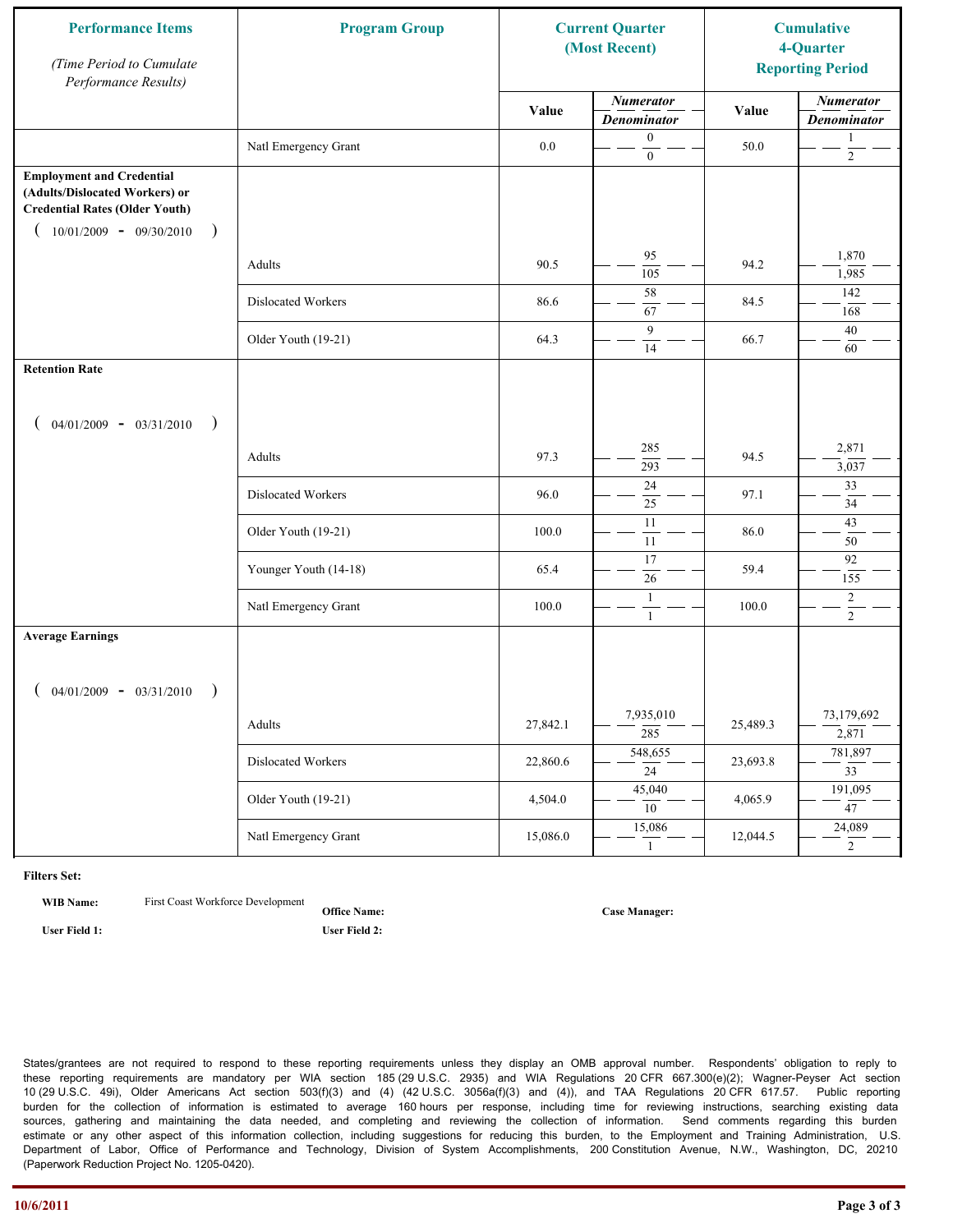**Report Due Date: Report Quarter End Date:** 08/15/2011 06/30/2011

**State:** FL

| <b>Performance Items</b><br>(Time Period to Cumulate<br>Performance Results) | <b>Program Group</b>              | <b>Current Quarter</b><br>(Most Recent) |                                        | <b>Cumulative</b><br>4-Quarter<br><b>Reporting Period</b> |                                        |
|------------------------------------------------------------------------------|-----------------------------------|-----------------------------------------|----------------------------------------|-----------------------------------------------------------|----------------------------------------|
|                                                                              |                                   | Value                                   | <b>Numerator</b><br><b>Denominator</b> | Value                                                     | <b>Numerator</b><br><b>Denominator</b> |
| <b>Total Participants</b>                                                    |                                   |                                         |                                        |                                                           |                                        |
| $07/01/2010 - 06/30/2011$ )                                                  |                                   |                                         |                                        |                                                           |                                        |
|                                                                              | <b>Total Adult Participants</b>   | 387                                     |                                        | 565                                                       |                                        |
|                                                                              | Total Adults (self-services only) | $\boldsymbol{0}$                        |                                        | $\boldsymbol{0}$                                          |                                        |
|                                                                              | WIA Adults                        | 247                                     |                                        | 348                                                       |                                        |
|                                                                              | <b>WIA Dislocated Workers</b>     | 160                                     |                                        | 246                                                       |                                        |
|                                                                              | Natl Emergency Grant              | $\boldsymbol{0}$                        |                                        | $\boldsymbol{0}$                                          |                                        |
|                                                                              | Received Training Services        | 119                                     |                                        | 268                                                       |                                        |
|                                                                              | WIA Adults                        | 75                                      |                                        | 179                                                       |                                        |
|                                                                              | WIA Dislocated Workers            | 51                                      |                                        | 107                                                       |                                        |
|                                                                              | Total Youth (14-21) Participants  | 335                                     |                                        | 397                                                       |                                        |
|                                                                              | Younger Youth (14-18)             | 282                                     |                                        | 321                                                       |                                        |
|                                                                              | Older Youth (19-21)               | 53                                      |                                        | 76                                                        |                                        |
|                                                                              | Out-of-School Youth               | 70                                      |                                        | 103                                                       |                                        |
|                                                                              | In-School-Youth                   | 265                                     |                                        | 294                                                       |                                        |
| <b>Total Exiters</b>                                                         |                                   |                                         |                                        |                                                           |                                        |
| $04/01/2010 - 03/31/2011$<br>$\rightarrow$                                   |                                   |                                         |                                        |                                                           |                                        |
|                                                                              | <b>Total Adult Exiters</b>        | 84                                      |                                        | 208                                                       |                                        |
|                                                                              | Total Adults (self-services only) | $\boldsymbol{0}$                        |                                        | $\boldsymbol{0}$                                          |                                        |
|                                                                              | <b>WIA Adults</b>                 | $41\,$                                  |                                        | 120                                                       |                                        |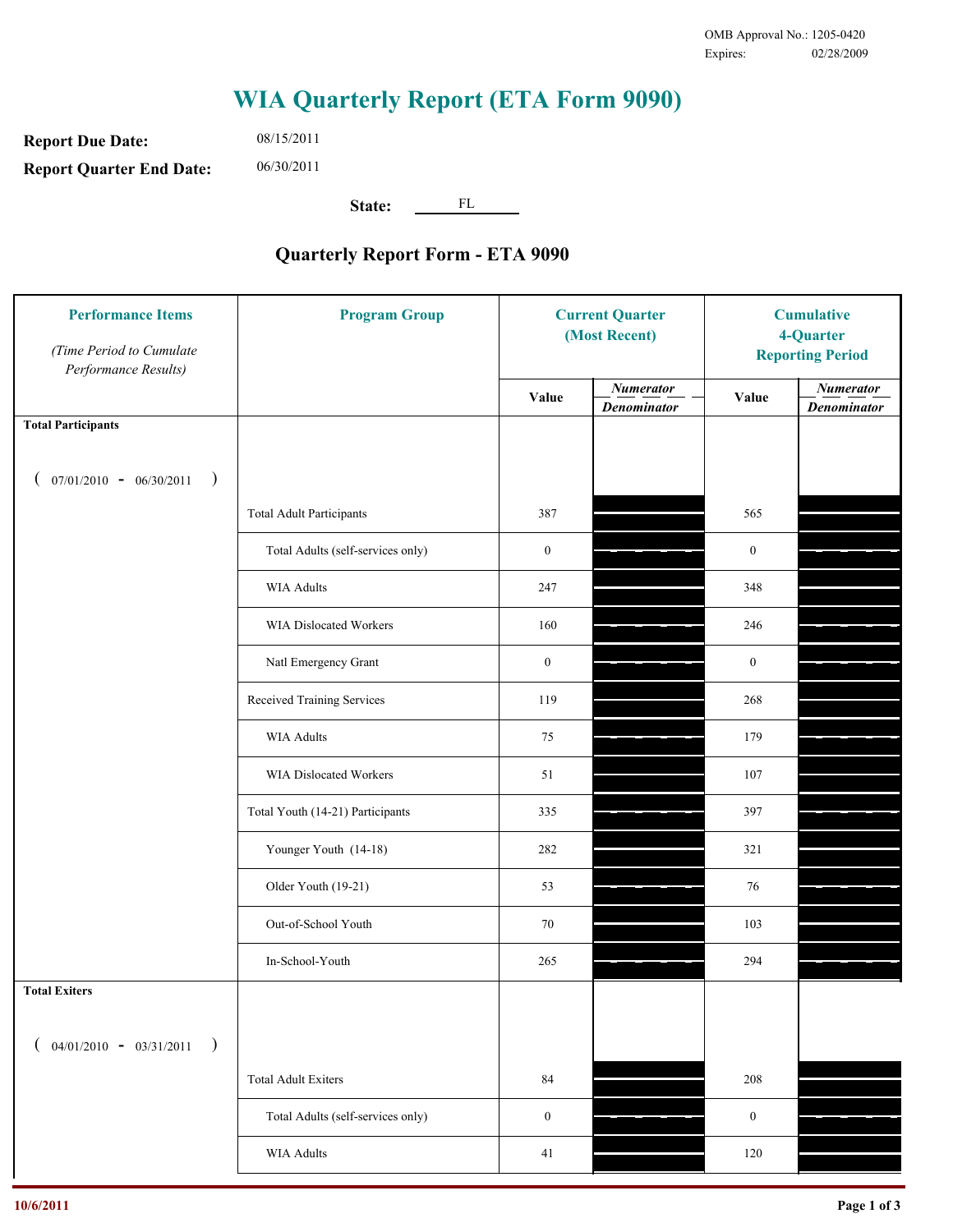| <b>Performance Items</b><br>(Time Period to Cumulate<br>Performance Results) | <b>Program Group</b>        | <b>Current Quarter</b><br>(Most Recent) |                                        | <b>Cumulative</b><br>4-Quarter<br><b>Reporting Period</b> |                                        |
|------------------------------------------------------------------------------|-----------------------------|-----------------------------------------|----------------------------------------|-----------------------------------------------------------|----------------------------------------|
|                                                                              |                             | Value                                   | <b>Numerator</b><br><b>Denominator</b> | Value                                                     | <b>Numerator</b><br><b>Denominator</b> |
|                                                                              | WIA Dislocated Workers      | 46                                      |                                        | 98                                                        |                                        |
|                                                                              | Natl Emergency Grant        | $\boldsymbol{0}$                        |                                        | $\boldsymbol{0}$                                          |                                        |
|                                                                              | Total Youth (14-21) Exiters | 20                                      |                                        | 91                                                        |                                        |
|                                                                              | Younger Youth (14-18)       | 19                                      |                                        | 55                                                        |                                        |
|                                                                              | Older Youth (19-21)         | $\mathbf{1}$                            |                                        | 36                                                        |                                        |
|                                                                              | Out-of-School Youth         | $\overline{4}$                          |                                        | $48\,$                                                    |                                        |
|                                                                              | In-School Youth             | 16                                      |                                        | 43                                                        |                                        |
| <b>Placement in Employment or</b><br>Education                               |                             |                                         |                                        |                                                           |                                        |
| $10/01/2009 - 09/30/2010$<br>$\rightarrow$                                   |                             |                                         |                                        |                                                           |                                        |
|                                                                              | WIA Youth (14-21)           | 72.7                                    | $\,8\,$<br>$\overline{11}$             | 55.8                                                      | 29<br>$\overline{52}$                  |
| <b>Attainment of Degree or</b><br>Certification                              |                             |                                         |                                        |                                                           |                                        |
| $10/01/2009 - 09/30/2010$<br>$\big)$<br>$\overline{ }$                       |                             |                                         |                                        |                                                           |                                        |
|                                                                              | WIA Youth (14-21)           | 54.5                                    | $\sqrt{6}$<br>$\overline{11}$          | 57.8                                                      | $26\,$<br>$\overline{45}$              |
| <b>Literacy or Numeracy Gains</b>                                            |                             |                                         |                                        |                                                           |                                        |
| $($ 07/01/2010 - 06/30/2011                                                  |                             |                                         |                                        |                                                           |                                        |
|                                                                              | WIA Youth (14-21)           | 4.2                                     | $\mathbf{1}$<br>$\overline{24}$        | $7.0\,$                                                   | 3<br>$\overline{43}$                   |
| Youth Diploma or Equivilance Rate                                            |                             |                                         |                                        |                                                           |                                        |
|                                                                              |                             |                                         |                                        |                                                           |                                        |
| $04/01/2010 - 03/31/2011$<br>$\rightarrow$<br>€                              |                             |                                         | $16\,$                                 |                                                           | 34                                     |
| <b>Skill Attainment Rate</b>                                                 | WIA Younger Youth (14-18)   | 94.1                                    | 17                                     | 77.3                                                      | 44                                     |
|                                                                              |                             |                                         |                                        |                                                           |                                        |
| $04/01/2010 - 03/31/2011$<br>$\rightarrow$<br>$\overline{ }$                 |                             |                                         |                                        |                                                           |                                        |
|                                                                              | WIA Younger Youth (14-18)   | 51.4                                    | 19<br>$\overline{37}$                  | 82.1                                                      | 352<br>429                             |
| <b>Entered Employment Rate</b>                                               |                             |                                         |                                        |                                                           |                                        |
| $10/01/2009 - 09/30/2010$<br>$\rightarrow$                                   |                             |                                         |                                        |                                                           |                                        |
|                                                                              | Adults                      | 90.0                                    | 9<br>$\overline{10}$                   | 79.5                                                      | $31\,$<br>$\overline{39}$              |
|                                                                              | Dislocated Workers          | 71.4                                    | $10\,$<br>14                           | 77.8                                                      | $28\,$<br>$36\,$                       |
|                                                                              | Older Youth (19-21)         | 83.3                                    | $\sqrt{5}$<br>$\sqrt{6}$               | 52.6                                                      | $10\,$<br>$19\,$                       |
|                                                                              |                             |                                         |                                        |                                                           |                                        |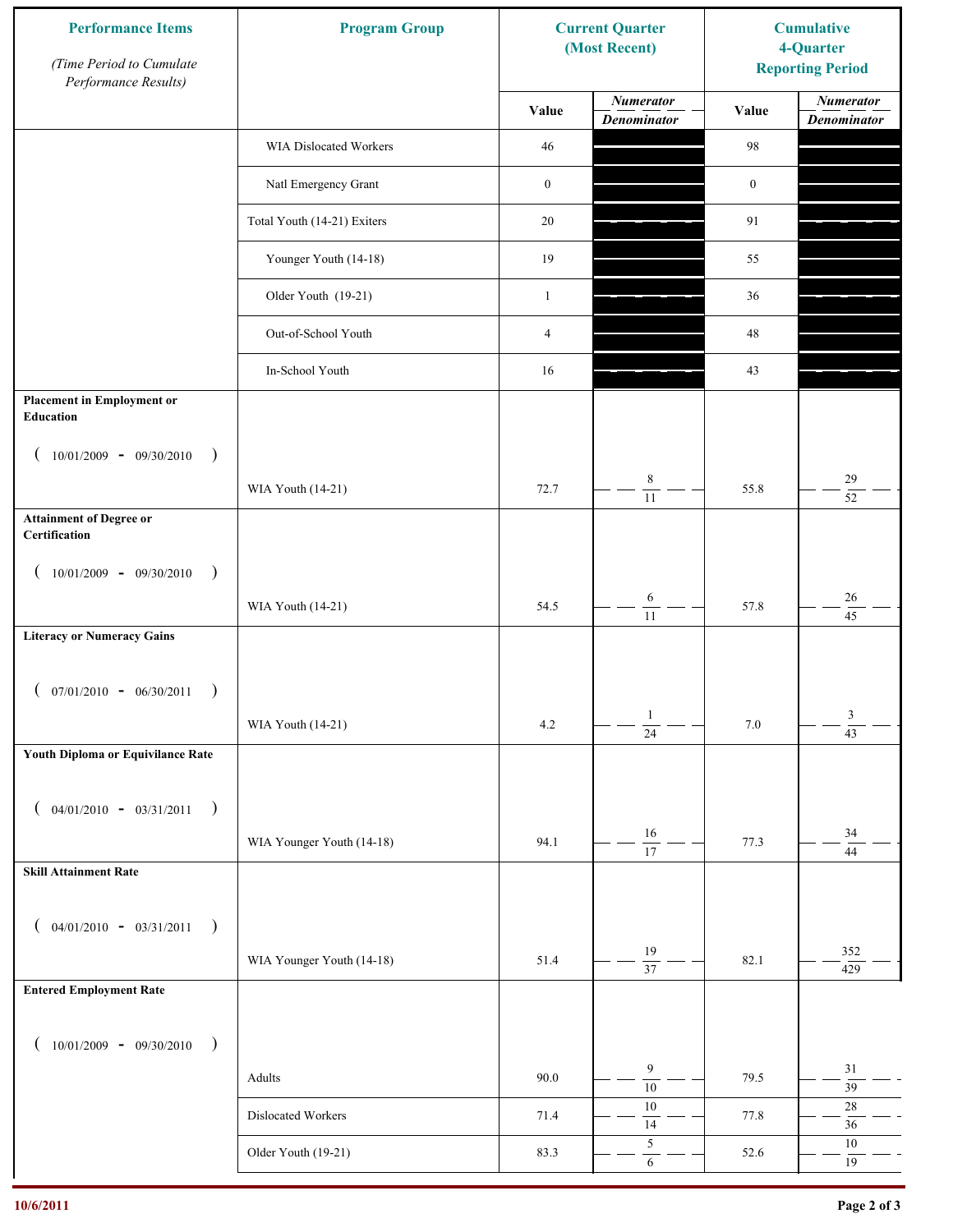| <b>Performance Items</b><br>(Time Period to Cumulate<br>Performance Results)                                                                              | <b>Program Group</b>  |                  | <b>Current Quarter</b><br>(Most Recent) |                  | <b>Cumulative</b><br>4-Quarter<br><b>Reporting Period</b> |
|-----------------------------------------------------------------------------------------------------------------------------------------------------------|-----------------------|------------------|-----------------------------------------|------------------|-----------------------------------------------------------|
|                                                                                                                                                           |                       | Value            | <b>Numerator</b><br><b>Denominator</b>  | Value            | <b>Numerator</b><br><b>Denominator</b>                    |
|                                                                                                                                                           | Natl Emergency Grant  | $\boldsymbol{0}$ | $\mathbf{0}$<br>$\boldsymbol{0}$        | $\boldsymbol{0}$ | $\boldsymbol{0}$<br>$\boldsymbol{0}$                      |
| <b>Employment and Credential</b><br>(Adults/Dislocated Workers) or<br><b>Credential Rates (Older Youth)</b><br>$10/01/2009$ - 09/30/2010<br>$\rightarrow$ |                       |                  |                                         |                  |                                                           |
|                                                                                                                                                           | Adults                | 88.9             | 16<br>$\overline{18}$                   | 92.7             | 51<br>55                                                  |
|                                                                                                                                                           | Dislocated Workers    | 62.5             | 5<br>$\,$ 8 $\,$                        | 70.6             | 12<br>17                                                  |
|                                                                                                                                                           | Older Youth (19-21)   | 28.6             | $\overline{2}$<br>$7\phantom{.0}$       | 8.7              | $\overline{2}$<br>23                                      |
| <b>Retention Rate</b>                                                                                                                                     |                       |                  |                                         |                  |                                                           |
| $04/01/2009 - 03/31/2010$<br>$\big)$                                                                                                                      |                       |                  |                                         |                  |                                                           |
|                                                                                                                                                           | Adults                | 81.8             | 9<br>11                                 | 94.0             | 63<br>67                                                  |
|                                                                                                                                                           | Dislocated Workers    | 100.0            | 6<br>6                                  | 90.5             | 19<br>21                                                  |
|                                                                                                                                                           | Older Youth (19-21)   | 50.0             | $\mathbf{1}$<br>$\overline{2}$          | 25.0             | $\mathbf{1}$<br>$\overline{4}$                            |
|                                                                                                                                                           | Younger Youth (14-18) | 50.0             | $\sqrt{2}$<br>$\overline{4}$            | 45.7             | 16<br>35                                                  |
|                                                                                                                                                           | Natl Emergency Grant  | $\boldsymbol{0}$ | $\boldsymbol{0}$<br>$\mathbf{0}$        | $\boldsymbol{0}$ | $\boldsymbol{0}$<br>$\overline{0}$                        |
| <b>Average Earnings</b>                                                                                                                                   |                       |                  |                                         |                  |                                                           |
| $04/01/2009 - 03/31/2010$<br>$\rightarrow$                                                                                                                |                       |                  |                                         |                  |                                                           |
|                                                                                                                                                           | Adults                | 19,760.7         | 177,846<br>$\overline{9}$               | 16,944.6         | 1,016,677<br>$\overline{60}$                              |
|                                                                                                                                                           | Dislocated Workers    | 13,527.8         | 67,639<br>5 <sup>5</sup>                | 17,301.3         | 311,424<br>18                                             |
|                                                                                                                                                           | Older Youth (19-21)   | 3,004.5          | 6,009<br>$\overline{2}$                 | 1,577.8          | 6,311<br>$\overline{4}$                                   |
|                                                                                                                                                           | Natl Emergency Grant  | $\boldsymbol{0}$ | $\overline{0}$<br>$\mathbf{0}$          | $\boldsymbol{0}$ | $\overline{0}$<br>$\overline{0}$                          |

**WIB Name:** FloridaWorks

**Office Name:**

**Case Manager:**

**User Field 1: User Field 2:**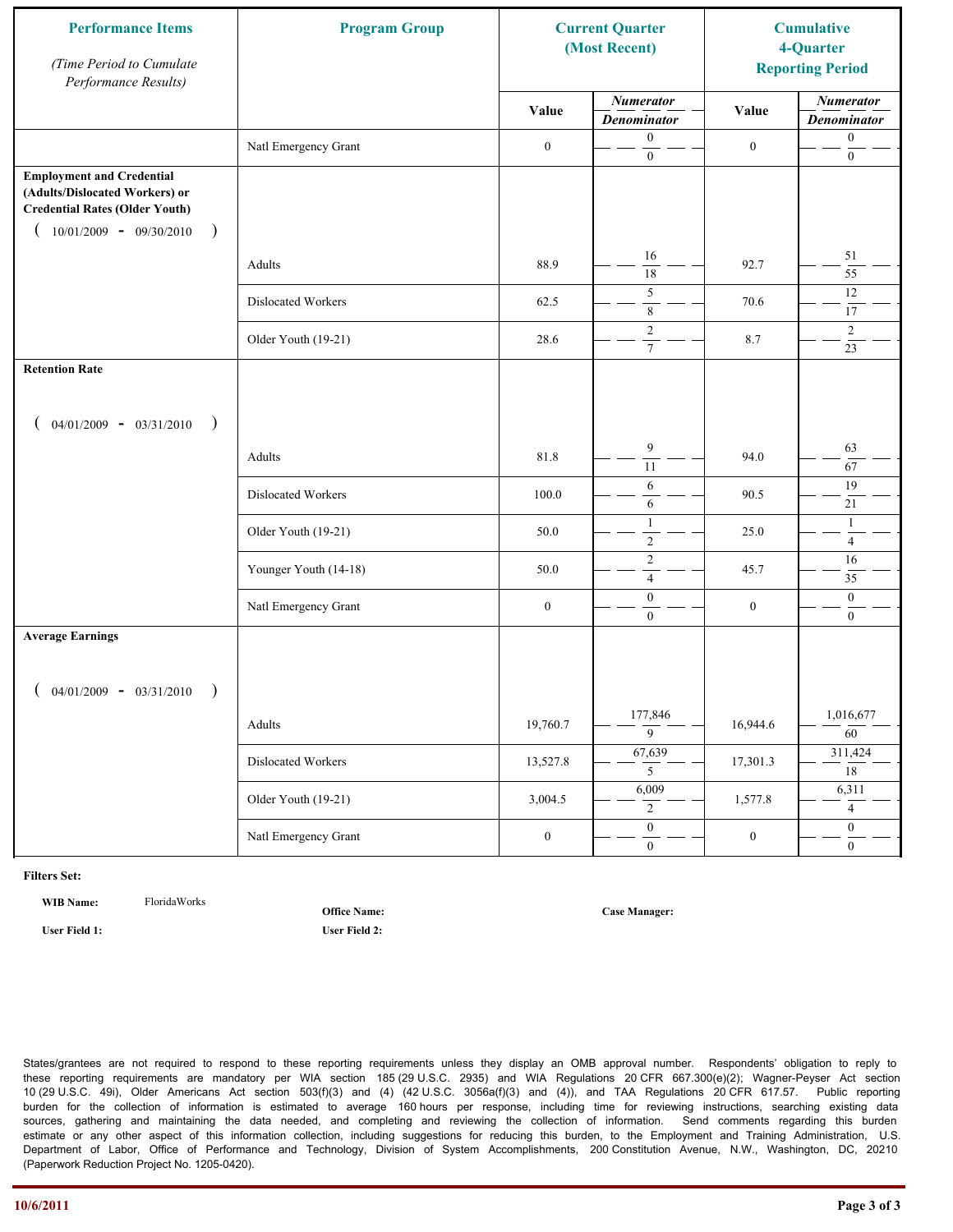**Report Due Date: Report Quarter End Date:** 08/15/2011 06/30/2011

**State:** FL

| <b>Performance Items</b><br>(Time Period to Cumulate<br>Performance Results) | <b>Program Group</b>              | <b>Current Quarter</b><br>(Most Recent) |                                        | <b>Cumulative</b><br>4-Quarter<br><b>Reporting Period</b> |                                        |
|------------------------------------------------------------------------------|-----------------------------------|-----------------------------------------|----------------------------------------|-----------------------------------------------------------|----------------------------------------|
|                                                                              |                                   | Value                                   | <b>Numerator</b><br><b>Denominator</b> | Value                                                     | <b>Numerator</b><br><b>Denominator</b> |
| <b>Total Participants</b>                                                    |                                   |                                         |                                        |                                                           |                                        |
| $07/01/2010 - 06/30/2011$<br>$\rightarrow$                                   |                                   |                                         |                                        |                                                           |                                        |
|                                                                              | <b>Total Adult Participants</b>   | 1,705                                   |                                        | 2,378                                                     |                                        |
|                                                                              | Total Adults (self-services only) | $\boldsymbol{0}$                        |                                        | $\boldsymbol{0}$                                          |                                        |
|                                                                              | WIA Adults                        | 729                                     |                                        | 1,043                                                     |                                        |
|                                                                              | WIA Dislocated Workers            | 1,028                                   |                                        | 1,411                                                     |                                        |
|                                                                              | Natl Emergency Grant              | 283                                     |                                        | 350                                                       |                                        |
|                                                                              | Received Training Services        | 612                                     |                                        | 1,250                                                     |                                        |
|                                                                              | WIA Adults                        | 292                                     |                                        | 607                                                       |                                        |
|                                                                              | WIA Dislocated Workers            | 334                                     |                                        | 680                                                       |                                        |
|                                                                              | Total Youth (14-21) Participants  | 214                                     |                                        | 301                                                       |                                        |
|                                                                              | Younger Youth (14-18)             | 102                                     |                                        | 134                                                       |                                        |
|                                                                              | Older Youth (19-21)               | 112                                     |                                        | 167                                                       |                                        |
|                                                                              | Out-of-School Youth               | 154                                     |                                        | 223                                                       |                                        |
|                                                                              | In-School-Youth                   | 60                                      |                                        | 78                                                        |                                        |
| <b>Total Exiters</b>                                                         |                                   |                                         |                                        |                                                           |                                        |
| $($ 04/01/2010 - 03/31/2011<br>$\rightarrow$                                 |                                   |                                         |                                        |                                                           |                                        |
|                                                                              | <b>Total Adult Exiters</b>        | 232                                     |                                        | 874                                                       |                                        |
|                                                                              | Total Adults (self-services only) | $\boldsymbol{0}$                        |                                        | $\boldsymbol{0}$                                          |                                        |
|                                                                              | <b>WIA Adults</b>                 | 97                                      |                                        | 427                                                       |                                        |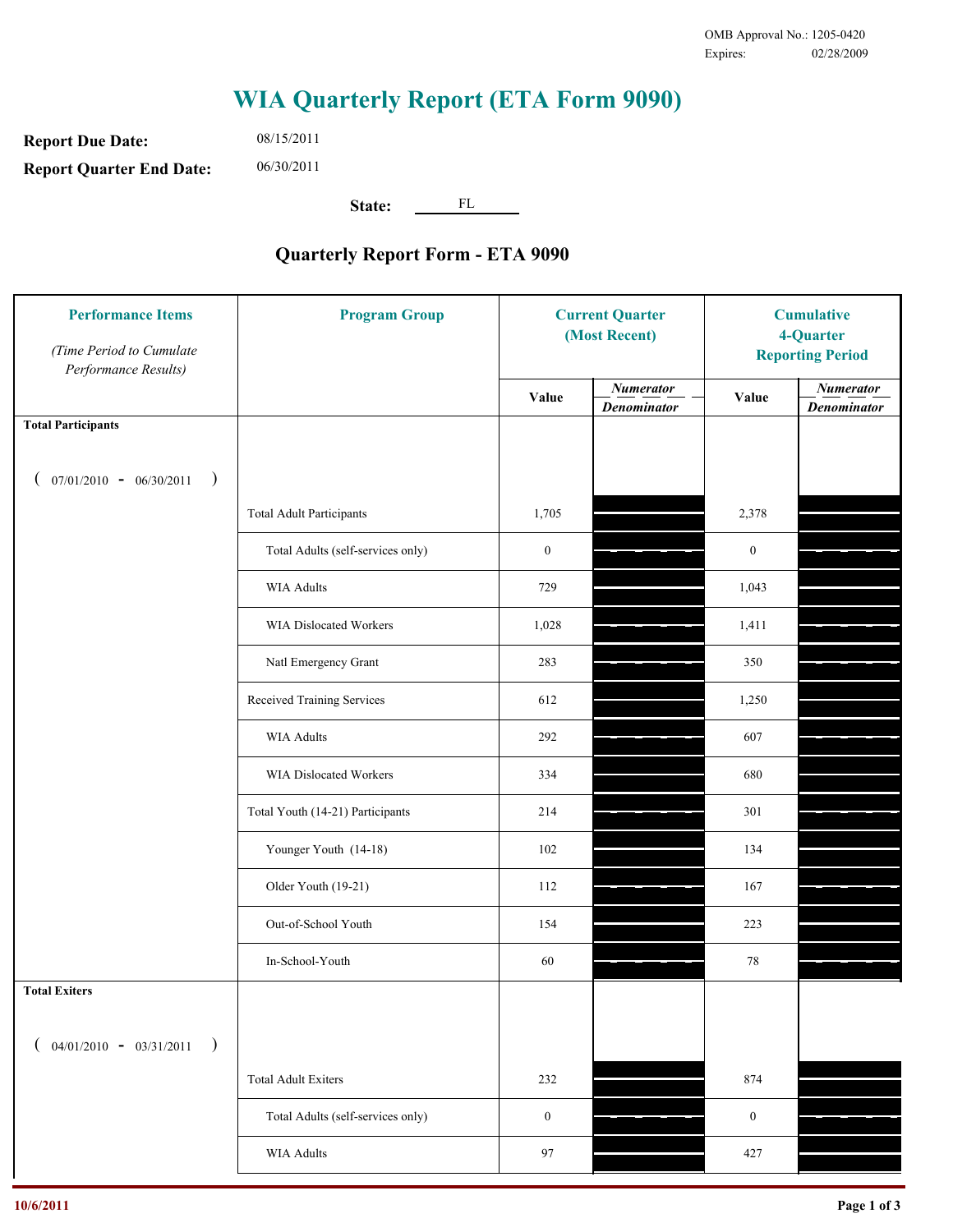| <b>Performance Items</b><br>(Time Period to Cumulate<br>Performance Results) | <b>Program Group</b>        | <b>Current Quarter</b><br>(Most Recent) |                                        | <b>Cumulative</b><br>4-Quarter<br><b>Reporting Period</b> |                                        |
|------------------------------------------------------------------------------|-----------------------------|-----------------------------------------|----------------------------------------|-----------------------------------------------------------|----------------------------------------|
|                                                                              |                             | Value                                   | <b>Numerator</b><br><b>Denominator</b> | Value                                                     | <b>Numerator</b><br><b>Denominator</b> |
|                                                                              | WIA Dislocated Workers      | 145                                     |                                        | 476                                                       |                                        |
|                                                                              | Natl Emergency Grant        | 26                                      |                                        | 90                                                        |                                        |
|                                                                              | Total Youth (14-21) Exiters | 34                                      |                                        | 120                                                       |                                        |
|                                                                              | Younger Youth (14-18)       | 9                                       |                                        | 51                                                        |                                        |
|                                                                              | Older Youth (19-21)         | 25                                      |                                        | 69                                                        |                                        |
|                                                                              | Out-of-School Youth         | 31                                      |                                        | 85                                                        |                                        |
|                                                                              | In-School Youth             | $\mathfrak{Z}$                          |                                        | 35                                                        |                                        |
| <b>Placement in Employment or</b><br><b>Education</b>                        |                             |                                         |                                        |                                                           |                                        |
| $10/01/2009 - 09/30/2010$<br>$\rightarrow$                                   |                             |                                         |                                        |                                                           |                                        |
|                                                                              | WIA Youth (14-21)           | 60.0                                    | 12<br>20                               | 38.4                                                      | 38<br>$\overline{99}$                  |
| <b>Attainment of Degree or</b><br>Certification                              |                             |                                         |                                        |                                                           |                                        |
| $10/01/2009 - 09/30/2010$<br>$\big)$<br>$\left($                             |                             |                                         |                                        |                                                           |                                        |
|                                                                              | WIA Youth (14-21)           | 68.2                                    | $15\,$<br>$\overline{22}$              | 46.9                                                      | 46<br>98                               |
| <b>Literacy or Numeracy Gains</b>                                            |                             |                                         |                                        |                                                           |                                        |
| $($ 07/01/2010 - 06/30/2011                                                  |                             |                                         |                                        |                                                           |                                        |
|                                                                              | WIA Youth (14-21)           | 22.2                                    | $\overline{4}$<br>$\overline{18}$      | 30.2                                                      | $19\,$<br>$\overline{63}$              |
| Youth Diploma or Equivilance Rate                                            |                             |                                         |                                        |                                                           |                                        |
| $04/01/2010 - 03/31/2011$<br>$\rightarrow$<br>€                              |                             |                                         |                                        |                                                           |                                        |
|                                                                              | WIA Younger Youth (14-18)   | 66.7                                    | $\overline{c}$                         | 84.6                                                      | $11\,$                                 |
| <b>Skill Attainment Rate</b>                                                 |                             |                                         | $\overline{3}$                         |                                                           | $\overline{13}$                        |
|                                                                              |                             |                                         |                                        |                                                           |                                        |
| $04/01/2010 - 03/31/2011$<br>$\rightarrow$<br>€                              | WIA Younger Youth (14-18)   | 91.5                                    | 43                                     | 88.5                                                      | 154                                    |
| <b>Entered Employment Rate</b>                                               |                             |                                         | $\overline{47}$                        |                                                           | 174                                    |
|                                                                              |                             |                                         |                                        |                                                           |                                        |
| $10/01/2009 - 09/30/2010$<br>$\rightarrow$                                   |                             |                                         | 61                                     |                                                           | 250                                    |
|                                                                              | Adults                      | 96.8                                    | 63                                     | 95.8                                                      | 261                                    |
|                                                                              | Dislocated Workers          | 92.7                                    | 127<br>137                             | 93.8                                                      | 334<br>356                             |
|                                                                              | Older Youth (19-21)         | 71.4                                    | $10\,$<br>14                           | 64.1                                                      | $25\,$<br>39                           |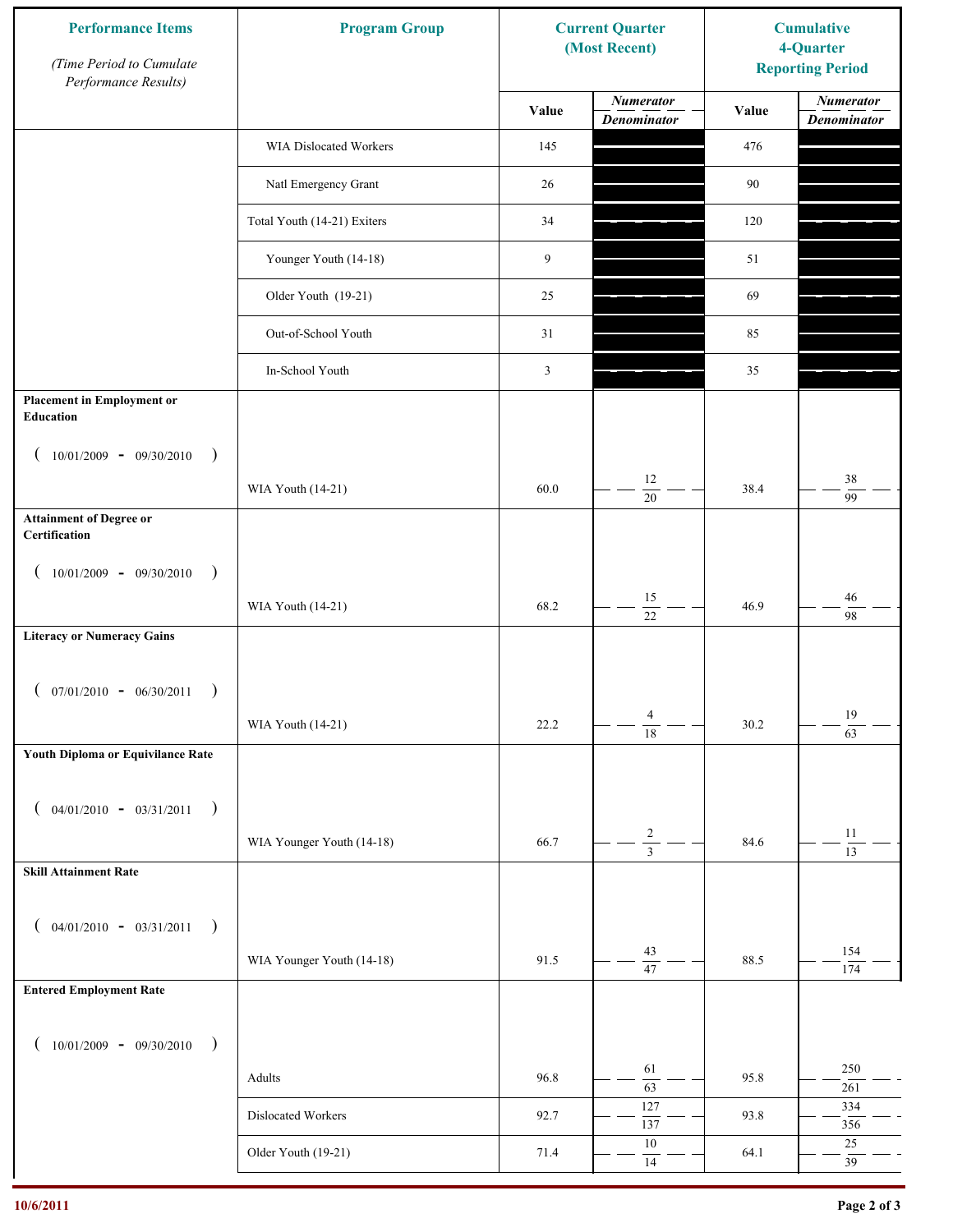| <b>Performance Items</b><br>(Time Period to Cumulate<br>Performance Results)                                                                              | <b>Program Group</b>  |          | <b>Current Quarter</b><br>(Most Recent) |          | <b>Cumulative</b><br>4-Quarter<br><b>Reporting Period</b> |
|-----------------------------------------------------------------------------------------------------------------------------------------------------------|-----------------------|----------|-----------------------------------------|----------|-----------------------------------------------------------|
|                                                                                                                                                           |                       | Value    | <b>Numerator</b><br><b>Denominator</b>  | Value    | <b>Numerator</b><br><b>Denominator</b>                    |
|                                                                                                                                                           | Natl Emergency Grant  | 95.5     | 21<br>22                                | 95.5     | 63<br>66                                                  |
| <b>Employment and Credential</b><br>(Adults/Dislocated Workers) or<br><b>Credential Rates (Older Youth)</b><br>$10/01/2009 - 09/30/2010$<br>$\rightarrow$ |                       |          |                                         |          |                                                           |
|                                                                                                                                                           | Adults                | 91.3     | 73<br>80                                | 73.2     | 202<br>276                                                |
|                                                                                                                                                           | Dislocated Workers    | 82.8     | 82<br>99                                | 83.6     | 189<br>226                                                |
|                                                                                                                                                           | Older Youth (19-21)   | 64.3     | 9<br>14                                 | 50.0     | 21<br>42                                                  |
| <b>Retention Rate</b>                                                                                                                                     |                       |          |                                         |          |                                                           |
| $04/01/2009 - 03/31/2010$<br>$\rightarrow$                                                                                                                |                       |          |                                         |          |                                                           |
|                                                                                                                                                           | Adults                | 89.7     | 61<br>68                                | 88.8     | 358<br>403                                                |
|                                                                                                                                                           | Dislocated Workers    | 93.5     | $72\,$<br>77                            | 92.8     | 168<br>181                                                |
|                                                                                                                                                           | Older Youth (19-21)   | 100.0    | $\mathfrak z$<br>$\mathfrak{Z}$         | 71.4     | 10<br>14                                                  |
|                                                                                                                                                           | Younger Youth (14-18) | 100.0    | $\mathbf{1}$<br>$\mathbf{1}$            | 28.1     | 16<br>57                                                  |
|                                                                                                                                                           | Natl Emergency Grant  | 100.0    | 12<br>12                                | 97.6     | $40\,$<br>41                                              |
| <b>Average Earnings</b>                                                                                                                                   |                       |          |                                         |          |                                                           |
| $04/01/2009 - 03/31/2010$<br>$\rightarrow$                                                                                                                |                       |          |                                         |          |                                                           |
|                                                                                                                                                           | Adults                | 14,310.4 | 744,139<br>$\overline{52}$              | 19,674.6 | 6,315,551<br>321                                          |
|                                                                                                                                                           | Dislocated Workers    | 14,037.2 | 982,607<br>$\overline{70}$              | 14,060.6 | 2,207,520<br>157                                          |
|                                                                                                                                                           | Older Youth (19-21)   | 4,828.0  | 14,484<br>$\mathbf{3}$                  | 2,789.7  | 39,056<br>14                                              |
|                                                                                                                                                           | Natl Emergency Grant  | 11,430.2 | 137,162<br>$\overline{12}$              | 11,567.5 | 427,997<br>$\overline{37}$                                |

**WIB Name:** CLM Workforce Connection Enterp

**Office Name: User Field 1: User Field 2:**

**Case Manager:**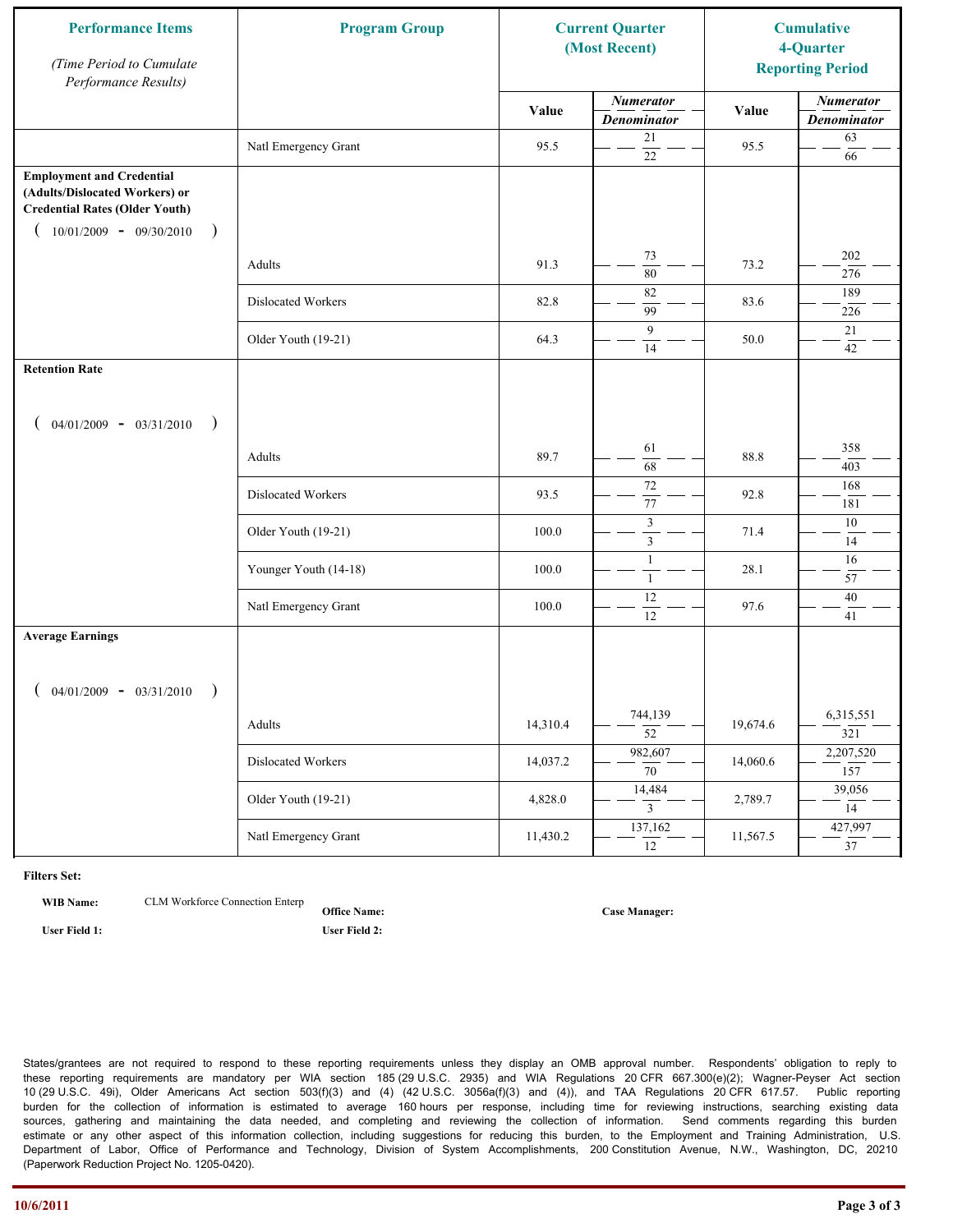**Report Due Date: Report Quarter End Date:** 08/15/2011 06/30/2011

**State:** FL

| <b>Performance Items</b><br>(Time Period to Cumulate<br>Performance Results) | <b>Program Group</b>              | <b>Current Quarter</b><br>(Most Recent) |                                        | <b>Cumulative</b><br>4-Quarter<br><b>Reporting Period</b> |                                        |
|------------------------------------------------------------------------------|-----------------------------------|-----------------------------------------|----------------------------------------|-----------------------------------------------------------|----------------------------------------|
|                                                                              |                                   | Value                                   | <b>Numerator</b><br><b>Denominator</b> | Value                                                     | <b>Numerator</b><br><b>Denominator</b> |
| <b>Total Participants</b>                                                    |                                   |                                         |                                        |                                                           |                                        |
| $07/01/2010 - 06/30/2011$ )                                                  |                                   |                                         |                                        |                                                           |                                        |
|                                                                              | <b>Total Adult Participants</b>   | 1,517                                   |                                        | 2,636                                                     |                                        |
|                                                                              | Total Adults (self-services only) | $\boldsymbol{0}$                        |                                        | $\boldsymbol{0}$                                          |                                        |
|                                                                              | WIA Adults                        | 1,203                                   |                                        | 2,184                                                     |                                        |
|                                                                              | WIA Dislocated Workers            | 510                                     |                                        | 711                                                       |                                        |
|                                                                              | Natl Emergency Grant              | 17                                      |                                        | 21                                                        |                                        |
|                                                                              | Received Training Services        | 659                                     |                                        | 1,372                                                     |                                        |
|                                                                              | WIA Adults                        | 495                                     |                                        | 1,102                                                     |                                        |
|                                                                              | WIA Dislocated Workers            | 262                                     |                                        | 417                                                       |                                        |
|                                                                              | Total Youth (14-21) Participants  | 329                                     |                                        | 395                                                       |                                        |
|                                                                              | Younger Youth (14-18)             | 232                                     |                                        | 283                                                       |                                        |
|                                                                              | Older Youth (19-21)               | 97                                      |                                        | 112                                                       |                                        |
|                                                                              | Out-of-School Youth               | 218                                     |                                        | 258                                                       |                                        |
|                                                                              | In-School-Youth                   | 111                                     |                                        | 137                                                       |                                        |
| <b>Total Exiters</b>                                                         |                                   |                                         |                                        |                                                           |                                        |
| $04/01/2010 - 03/31/2011$<br>$\rightarrow$                                   |                                   |                                         |                                        |                                                           |                                        |
|                                                                              | <b>Total Adult Exiters</b>        | 366                                     |                                        | 1,347                                                     |                                        |
|                                                                              | Total Adults (self-services only) | $\boldsymbol{0}$                        |                                        | $\boldsymbol{0}$                                          |                                        |
|                                                                              | <b>WIA Adults</b>                 | 318                                     |                                        | 1,182                                                     |                                        |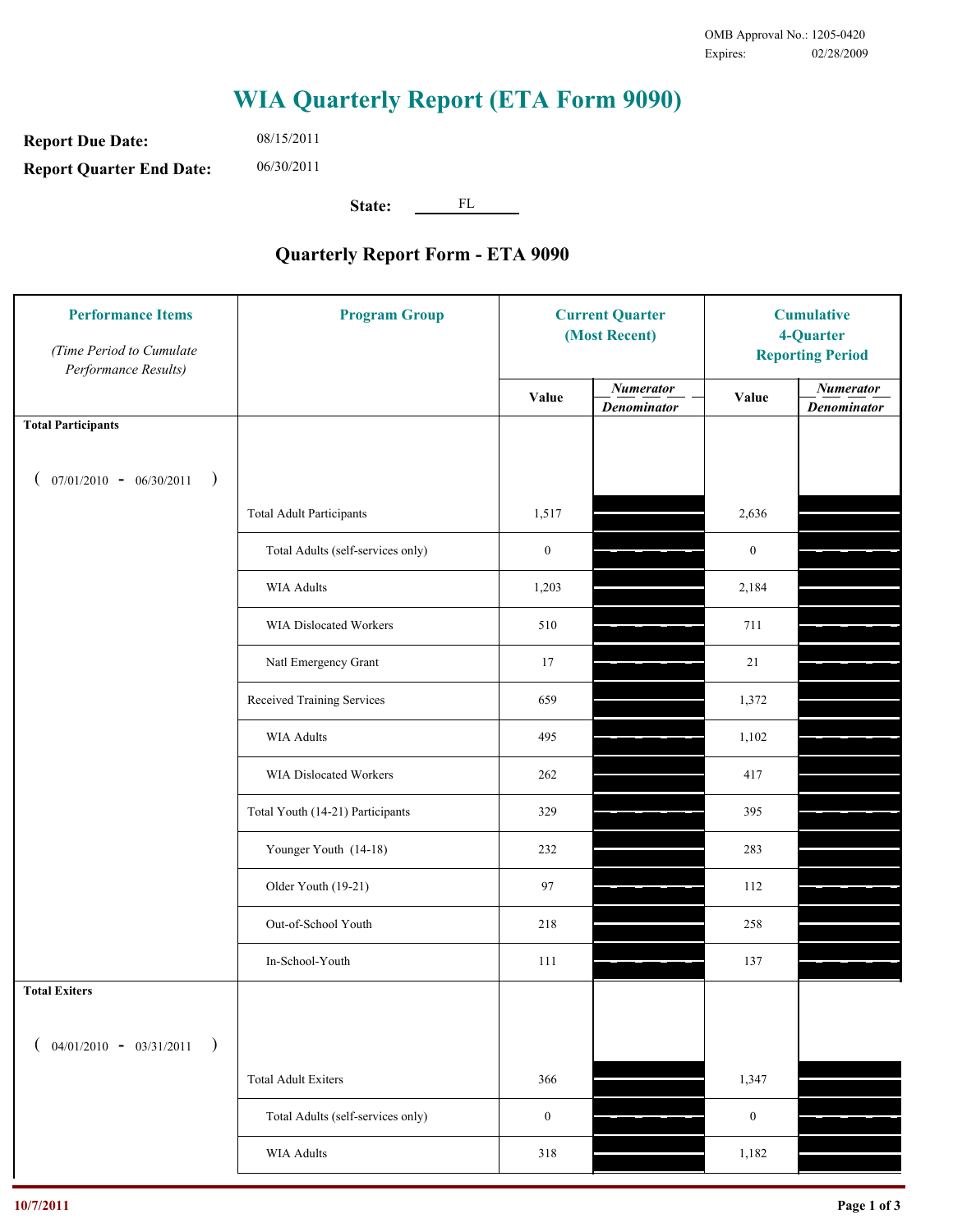| <b>Performance Items</b><br>(Time Period to Cumulate<br>Performance Results) | <b>Program Group</b>        | <b>Current Quarter</b><br>(Most Recent) |                                        | <b>Cumulative</b><br>4-Quarter<br><b>Reporting Period</b> |                                        |
|------------------------------------------------------------------------------|-----------------------------|-----------------------------------------|----------------------------------------|-----------------------------------------------------------|----------------------------------------|
|                                                                              |                             | Value                                   | <b>Numerator</b><br><b>Denominator</b> | Value                                                     | <b>Numerator</b><br><b>Denominator</b> |
|                                                                              | WIA Dislocated Workers      | 72                                      |                                        | 249                                                       |                                        |
|                                                                              | Natl Emergency Grant        | 2                                       |                                        | 4                                                         |                                        |
|                                                                              | Total Youth (14-21) Exiters | 37                                      |                                        | 134                                                       |                                        |
|                                                                              | Younger Youth (14-18)       | 28                                      |                                        | 97                                                        |                                        |
|                                                                              | Older Youth (19-21)         | 9                                       |                                        | 37                                                        |                                        |
|                                                                              | Out-of-School Youth         | 23                                      |                                        | 86                                                        |                                        |
|                                                                              | In-School Youth             | 14                                      |                                        | $48\,$                                                    |                                        |
| <b>Placement in Employment or</b><br>Education                               |                             |                                         |                                        |                                                           |                                        |
| $10/01/2009 - 09/30/2010$<br>$\rightarrow$                                   |                             |                                         |                                        |                                                           |                                        |
|                                                                              | WIA Youth (14-21)           | 36.4                                    | $\overline{4}$<br>$\overline{11}$      | 54.5                                                      | 55<br>101                              |
| <b>Attainment of Degree or</b><br>Certification                              |                             |                                         |                                        |                                                           |                                        |
| $10/01/2009 - 09/30/2010$<br>$\big)$<br>$\overline{ }$                       |                             |                                         |                                        |                                                           |                                        |
|                                                                              | WIA Youth (14-21)           | 87.5                                    | $\boldsymbol{7}$<br>$\overline{8}$     | 71.1                                                      | 59<br>83                               |
| <b>Literacy or Numeracy Gains</b>                                            |                             |                                         |                                        |                                                           |                                        |
| $($ 07/01/2010 - 06/30/2011                                                  |                             |                                         |                                        |                                                           |                                        |
|                                                                              | WIA Youth (14-21)           | 41.7                                    | 5<br>$\overline{12}$                   | 41.8                                                      | 33<br>$\overline{79}$                  |
| Youth Diploma or Equivilance Rate                                            |                             |                                         |                                        |                                                           |                                        |
| $04/01/2010 - 03/31/2011$<br>$\rightarrow$<br>€                              |                             |                                         |                                        |                                                           |                                        |
|                                                                              | WIA Younger Youth (14-18)   | 45.5                                    | $10\,$                                 | 52.1                                                      | $38\,$                                 |
| <b>Skill Attainment Rate</b>                                                 |                             |                                         | $\overline{22}$                        |                                                           | $\overline{73}$                        |
|                                                                              |                             |                                         |                                        |                                                           |                                        |
| $04/01/2010 - 03/31/2011$<br>$\rightarrow$<br>$\overline{ }$                 | WIA Younger Youth (14-18)   | 58.4                                    | $45\,$                                 | 69.4                                                      | 184                                    |
| <b>Entered Employment Rate</b>                                               |                             |                                         | $\overline{77}$                        |                                                           | 265                                    |
|                                                                              |                             |                                         |                                        |                                                           |                                        |
| $10/01/2009 - 09/30/2010$<br>$\rightarrow$                                   |                             |                                         | 113                                    |                                                           | 506                                    |
|                                                                              | Adults                      | 67.7                                    | 167<br>62                              | 74.5                                                      | 679<br>203                             |
|                                                                              | Dislocated Workers          | 82.7                                    | $\overline{75}$<br>$\mathbf{1}$        | 80.2                                                      | 253<br>$15\,$                          |
|                                                                              | Older Youth (19-21)         | 33.3                                    | $\overline{\mathbf{3}}$                | 53.6                                                      | $28\,$                                 |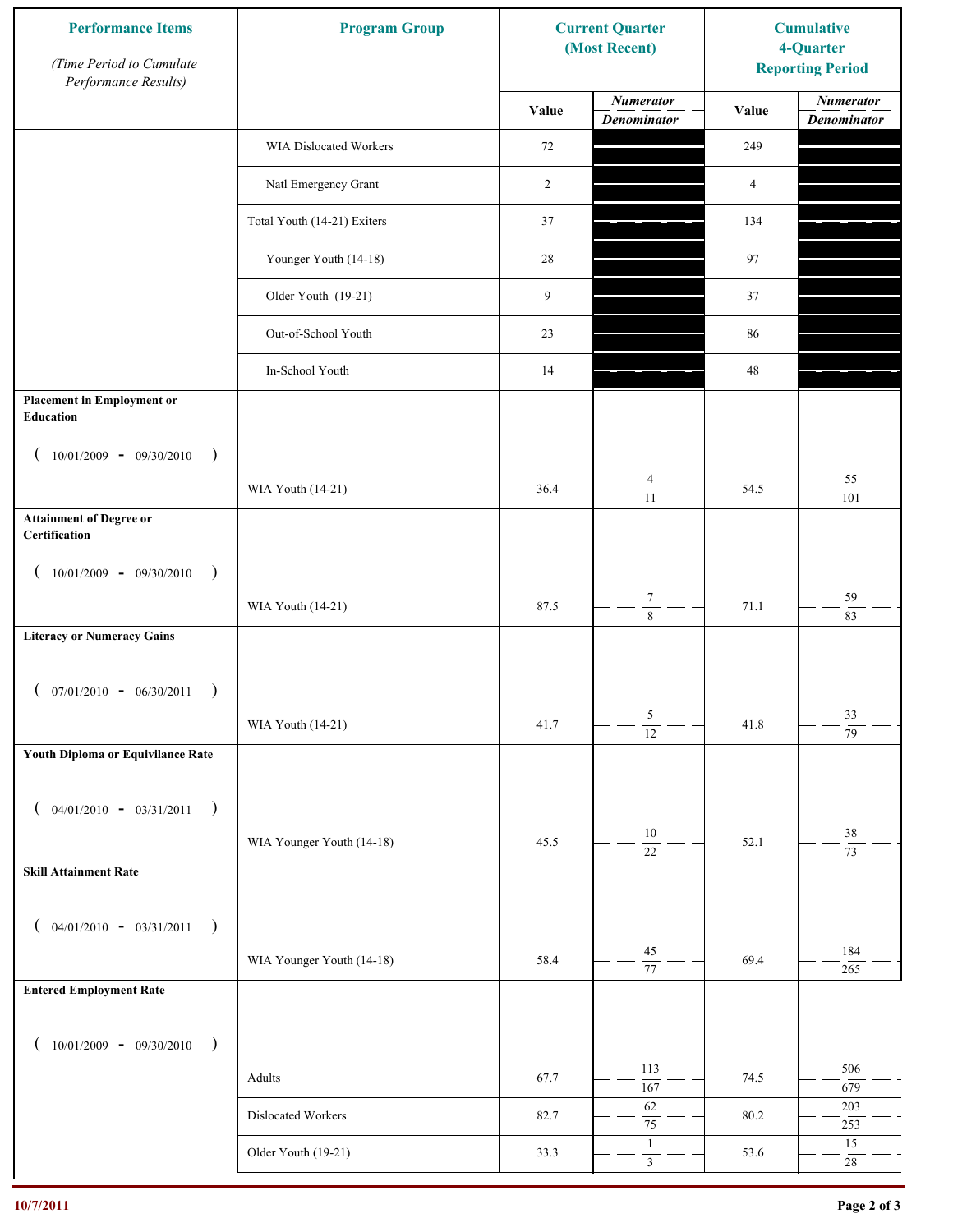| <b>Performance Items</b><br>(Time Period to Cumulate<br>Performance Results)                                                                               | <b>Program Group</b>  | <b>Current Quarter</b><br>(Most Recent) |                                         | <b>Cumulative</b><br>4-Quarter<br><b>Reporting Period</b> |                                        |
|------------------------------------------------------------------------------------------------------------------------------------------------------------|-----------------------|-----------------------------------------|-----------------------------------------|-----------------------------------------------------------|----------------------------------------|
|                                                                                                                                                            |                       | Value                                   | <b>Numerator</b><br><b>Denominator</b>  | Value                                                     | <b>Numerator</b><br><b>Denominator</b> |
|                                                                                                                                                            | Natl Emergency Grant  | 100.0                                   | $\mathbf{1}$<br>$\mathbf{1}$            | 75.0                                                      | 3<br>$\overline{4}$                    |
| <b>Employment and Credential</b><br>(Adults/Dislocated Workers) or<br><b>Credential Rates (Older Youth)</b><br>$10/01/2009$ - 09/30/2010<br>$\overline{)}$ |                       |                                         |                                         |                                                           |                                        |
|                                                                                                                                                            | Adults                | 70.9                                    | 100<br>141                              | 80.8                                                      | 563<br>697                             |
|                                                                                                                                                            | Dislocated Workers    | 80.9                                    | 38<br>$47\,$                            | 82.4                                                      | 126<br>153                             |
|                                                                                                                                                            | Older Youth (19-21)   | 33.3                                    | $\mathbf{1}$<br>$\overline{\mathbf{3}}$ | 40.0                                                      | 12<br>30                               |
| <b>Retention Rate</b>                                                                                                                                      |                       |                                         |                                         |                                                           |                                        |
| $04/01/2009 - 03/31/2010$<br>$\rightarrow$                                                                                                                 |                       |                                         |                                         |                                                           |                                        |
|                                                                                                                                                            | Adults                | 84.3                                    | 210<br>249                              | 85.5                                                      | 764<br>894                             |
|                                                                                                                                                            | Dislocated Workers    | 84.8                                    | 56<br>66                                | 84.0                                                      | 121<br>144                             |
|                                                                                                                                                            | Older Youth (19-21)   | 0.0                                     | $\boldsymbol{0}$<br>$\mathbf{1}$        | 69.2                                                      | 9<br>13                                |
|                                                                                                                                                            | Younger Youth (14-18) | 77.8                                    | $\boldsymbol{7}$<br>9                   | 27.7                                                      | 18<br>65                               |
|                                                                                                                                                            | Natl Emergency Grant  | 0.0                                     | $\boldsymbol{0}$<br>$\overline{0}$      | 100.0                                                     | $\boldsymbol{7}$<br>$\tau$             |
| <b>Average Earnings</b>                                                                                                                                    |                       |                                         |                                         |                                                           |                                        |
| $04/01/2009 - 03/31/2010$                                                                                                                                  |                       |                                         |                                         |                                                           |                                        |
|                                                                                                                                                            | Adults                | 18,862.8                                | 3,923,468<br>$\overline{208}$           | 17,615.1                                                  | 12,999,955<br>738                      |
|                                                                                                                                                            | Dislocated Workers    | 14,362.9                                | 789,957<br>$\overline{55}$              | 13,077.0                                                  | 1,516,927<br>116                       |
|                                                                                                                                                            | Older Youth (19-21)   | $0.0\,$                                 | $\mathbf{0}$<br>$\mathbf{1}$            | 1,487.6                                                   | 17,851<br>12                           |
|                                                                                                                                                            | Natl Emergency Grant  | $0.0\,$                                 | $\overline{0}$<br>$\overline{0}$        | 14,469.0                                                  | 101,283<br>$7\overline{ }$             |

**WIB Name:** Workforce Development Board of F

**Office Name: User Field 1: User Field 2:**

**Case Manager:**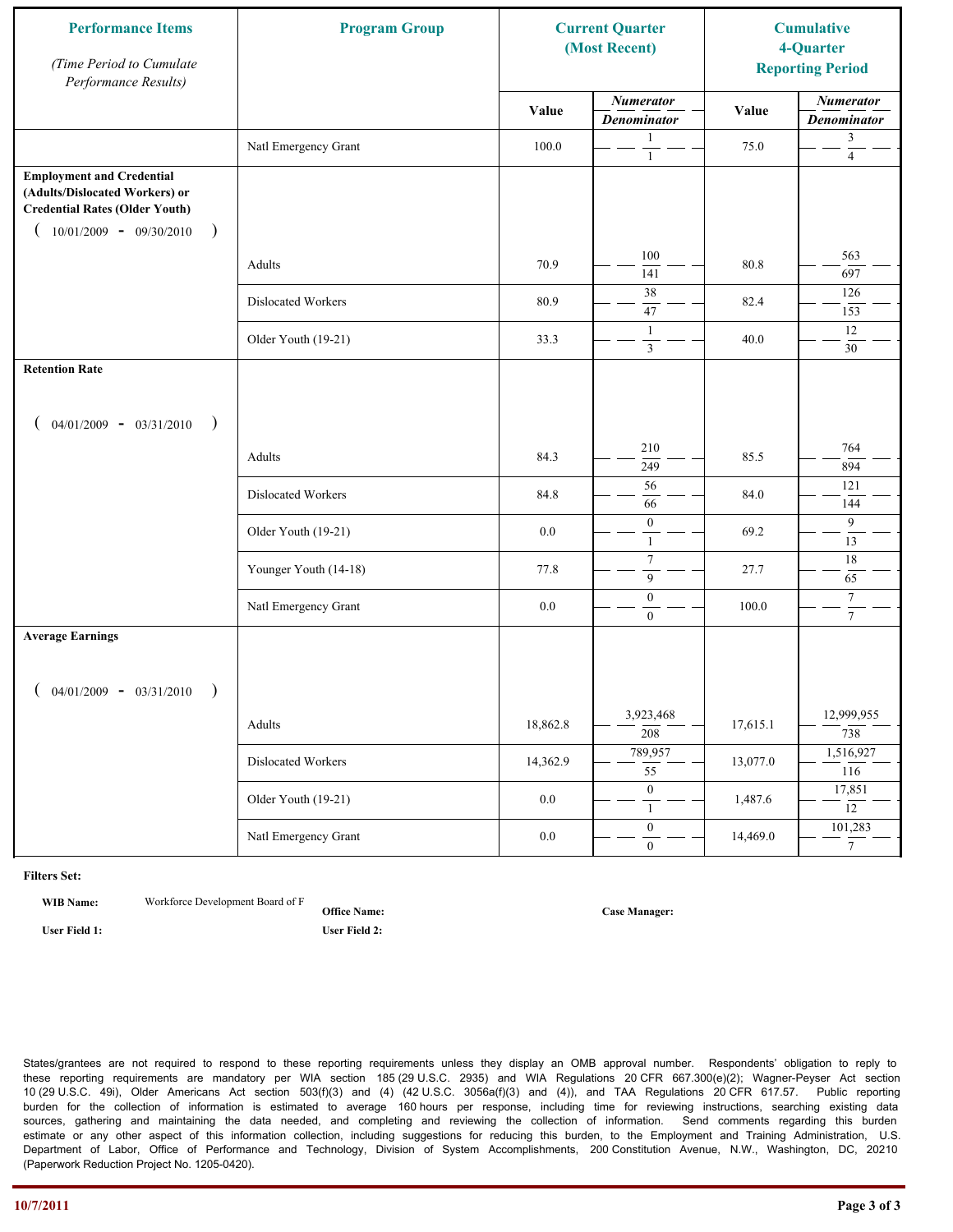**Report Due Date: Report Quarter End Date:** 08/15/2011 06/30/2011

**State:** FL

| <b>Performance Items</b><br>(Time Period to Cumulate<br>Performance Results) | <b>Program Group</b>              | <b>Current Quarter</b><br>(Most Recent) |                                        | <b>Cumulative</b><br>4-Quarter<br><b>Reporting Period</b> |                                        |
|------------------------------------------------------------------------------|-----------------------------------|-----------------------------------------|----------------------------------------|-----------------------------------------------------------|----------------------------------------|
|                                                                              |                                   | Value                                   | <b>Numerator</b><br><b>Denominator</b> | Value                                                     | <b>Numerator</b><br><b>Denominator</b> |
| <b>Total Participants</b>                                                    |                                   |                                         |                                        |                                                           |                                        |
| $07/01/2010 - 06/30/2011$ )                                                  |                                   |                                         |                                        |                                                           |                                        |
|                                                                              | <b>Total Adult Participants</b>   | 3,525                                   |                                        | 4,832                                                     |                                        |
|                                                                              | Total Adults (self-services only) | $\boldsymbol{0}$                        |                                        | $\boldsymbol{0}$                                          |                                        |
|                                                                              | WIA Adults                        | 1,607                                   |                                        | 2,243                                                     |                                        |
|                                                                              | WIA Dislocated Workers            | 1,984                                   |                                        | 2,678                                                     |                                        |
|                                                                              | Natl Emergency Grant              | $\tau$                                  |                                        | 11                                                        |                                        |
|                                                                              | Received Training Services        | 1,085                                   |                                        | 1,763                                                     |                                        |
|                                                                              | WIA Adults                        | 663                                     |                                        | 1,006                                                     |                                        |
|                                                                              | WIA Dislocated Workers            | 432                                     |                                        | 779                                                       |                                        |
|                                                                              | Total Youth (14-21) Participants  | 858                                     |                                        | 1,872                                                     |                                        |
|                                                                              | Younger Youth (14-18)             | 630                                     |                                        | 1,281                                                     |                                        |
|                                                                              | Older Youth (19-21)               | 228                                     |                                        | 591                                                       |                                        |
|                                                                              | Out-of-School Youth               | 233                                     |                                        | 590                                                       |                                        |
|                                                                              | In-School-Youth                   | 625                                     |                                        | 1,282                                                     |                                        |
| <b>Total Exiters</b>                                                         |                                   |                                         |                                        |                                                           |                                        |
| $04/01/2010 - 03/31/2011$<br>$\rightarrow$                                   |                                   |                                         |                                        |                                                           |                                        |
|                                                                              | <b>Total Adult Exiters</b>        | 646                                     |                                        | 2,072                                                     |                                        |
|                                                                              | Total Adults (self-services only) | $\boldsymbol{0}$                        |                                        | $\boldsymbol{0}$                                          |                                        |
|                                                                              | <b>WIA Adults</b>                 | 318                                     |                                        | 1,130                                                     |                                        |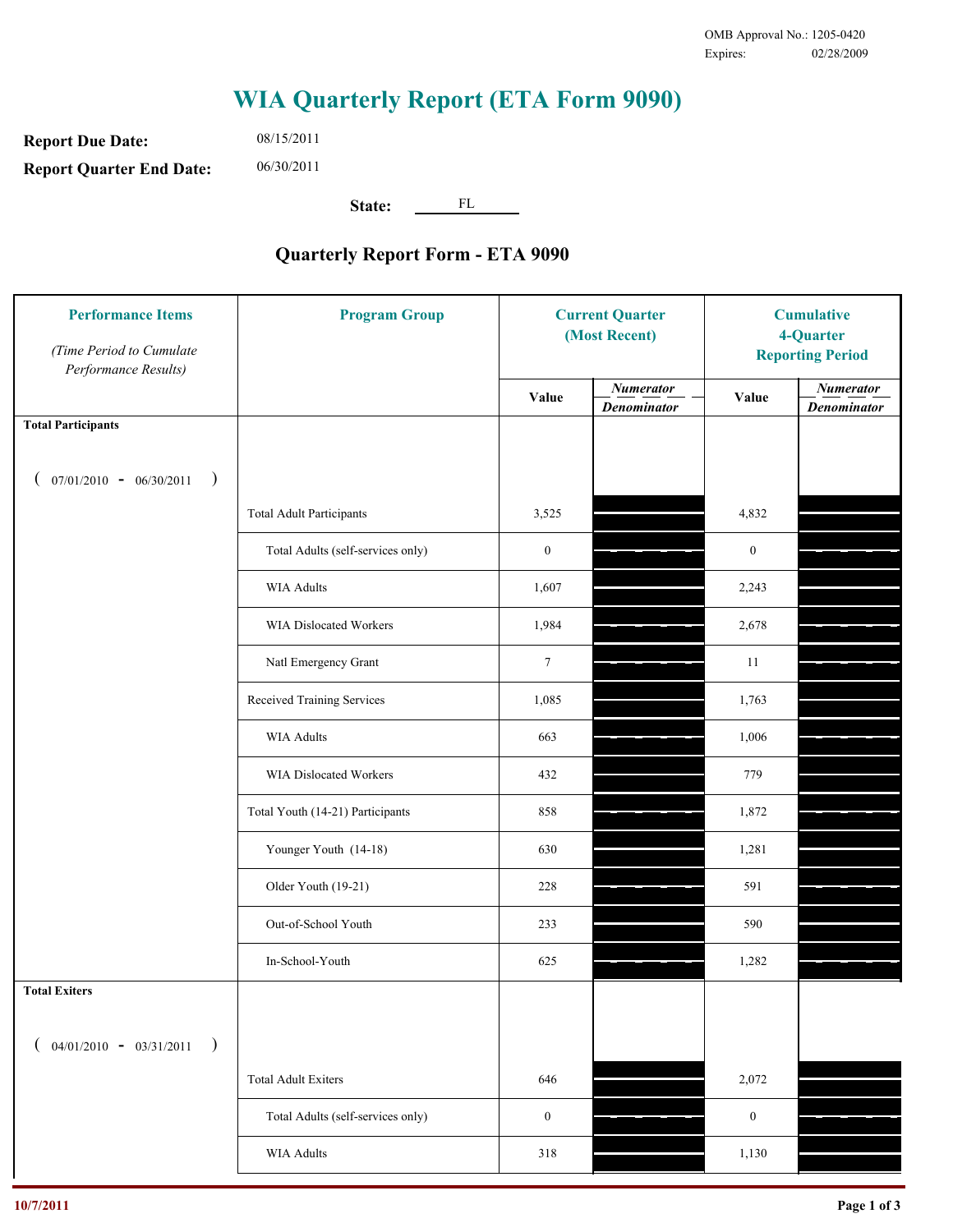| <b>Performance Items</b><br>(Time Period to Cumulate<br>Performance Results) | <b>Program Group</b>        | <b>Current Quarter</b><br>(Most Recent) |                                        | <b>Cumulative</b><br>4-Quarter<br><b>Reporting Period</b> |                                        |
|------------------------------------------------------------------------------|-----------------------------|-----------------------------------------|----------------------------------------|-----------------------------------------------------------|----------------------------------------|
|                                                                              |                             | Value                                   | <b>Numerator</b><br><b>Denominator</b> | Value                                                     | <b>Numerator</b><br><b>Denominator</b> |
|                                                                              | WIA Dislocated Workers      | 341                                     |                                        | 970                                                       |                                        |
|                                                                              | Natl Emergency Grant        | $\mathbf{1}$                            |                                        | 5                                                         |                                        |
|                                                                              | Total Youth (14-21) Exiters | 202                                     |                                        | 1,104                                                     |                                        |
|                                                                              | Younger Youth (14-18)       | 38                                      |                                        | 696                                                       |                                        |
|                                                                              | Older Youth (19-21)         | 164                                     |                                        | 408                                                       |                                        |
|                                                                              | Out-of-School Youth         | 173                                     |                                        | 411                                                       |                                        |
|                                                                              | In-School Youth             | 29                                      |                                        | 693                                                       |                                        |
| <b>Placement in Employment or</b><br>Education                               |                             |                                         |                                        |                                                           |                                        |
| $10/01/2009 - 09/30/2010$<br>$\rightarrow$                                   |                             |                                         |                                        |                                                           |                                        |
|                                                                              | WIA Youth (14-21)           | 42.7                                    | 285<br>668                             | 42.9                                                      | 362<br>843                             |
| <b>Attainment of Degree or</b><br>Certification                              |                             |                                         |                                        |                                                           |                                        |
| $10/01/2009 - 09/30/2010$<br>$\big)$<br>$\left($                             |                             |                                         |                                        |                                                           |                                        |
|                                                                              | WIA Youth (14-21)           | 76.9                                    | 559<br>$\overline{727}$                | 78.3                                                      | 730<br>932                             |
| <b>Literacy or Numeracy Gains</b>                                            |                             |                                         |                                        |                                                           |                                        |
| $($ 07/01/2010 - 06/30/2011<br>$\overline{\phantom{a}}$                      |                             |                                         |                                        |                                                           |                                        |
|                                                                              | WIA Youth (14-21)           | 0.9                                     | $\mathbf{1}$<br>$\overline{106}$       | $0.8\,$                                                   | $\overline{c}$<br>260                  |
| Youth Diploma or Equivilance Rate                                            |                             |                                         |                                        |                                                           |                                        |
| $04/01/2010 - 03/31/2011$<br>$\rightarrow$<br>€                              |                             |                                         |                                        |                                                           |                                        |
|                                                                              | WIA Younger Youth (14-18)   | $0.0\,$                                 | $\boldsymbol{0}$                       | $0.0\,$                                                   | $\boldsymbol{0}$                       |
| <b>Skill Attainment Rate</b>                                                 |                             |                                         | $\overline{10}$                        |                                                           | $\overline{25}$                        |
|                                                                              |                             |                                         |                                        |                                                           |                                        |
| $04/01/2010 - 03/31/2011$<br>$\overline{\phantom{a}}$                        |                             |                                         | 6                                      |                                                           | 146                                    |
| <b>Entered Employment Rate</b>                                               | WIA Younger Youth (14-18)   | 28.6                                    | $\overline{21}$                        | 21.5                                                      | 679                                    |
|                                                                              |                             |                                         |                                        |                                                           |                                        |
| $10/01/2009 - 09/30/2010$<br>$\rightarrow$                                   |                             |                                         |                                        |                                                           |                                        |
|                                                                              | Adults                      | 70.0                                    | 63<br>$\overline{90}$                  | 64.4                                                      | 360<br>559                             |
|                                                                              | Dislocated Workers          | 77.3                                    | 136<br>176                             | 79.4                                                      | 667<br>$840\,$                         |
|                                                                              | Older Youth (19-21)         | 53.1                                    | 68<br>128                              | 55.9                                                      | 143<br>256                             |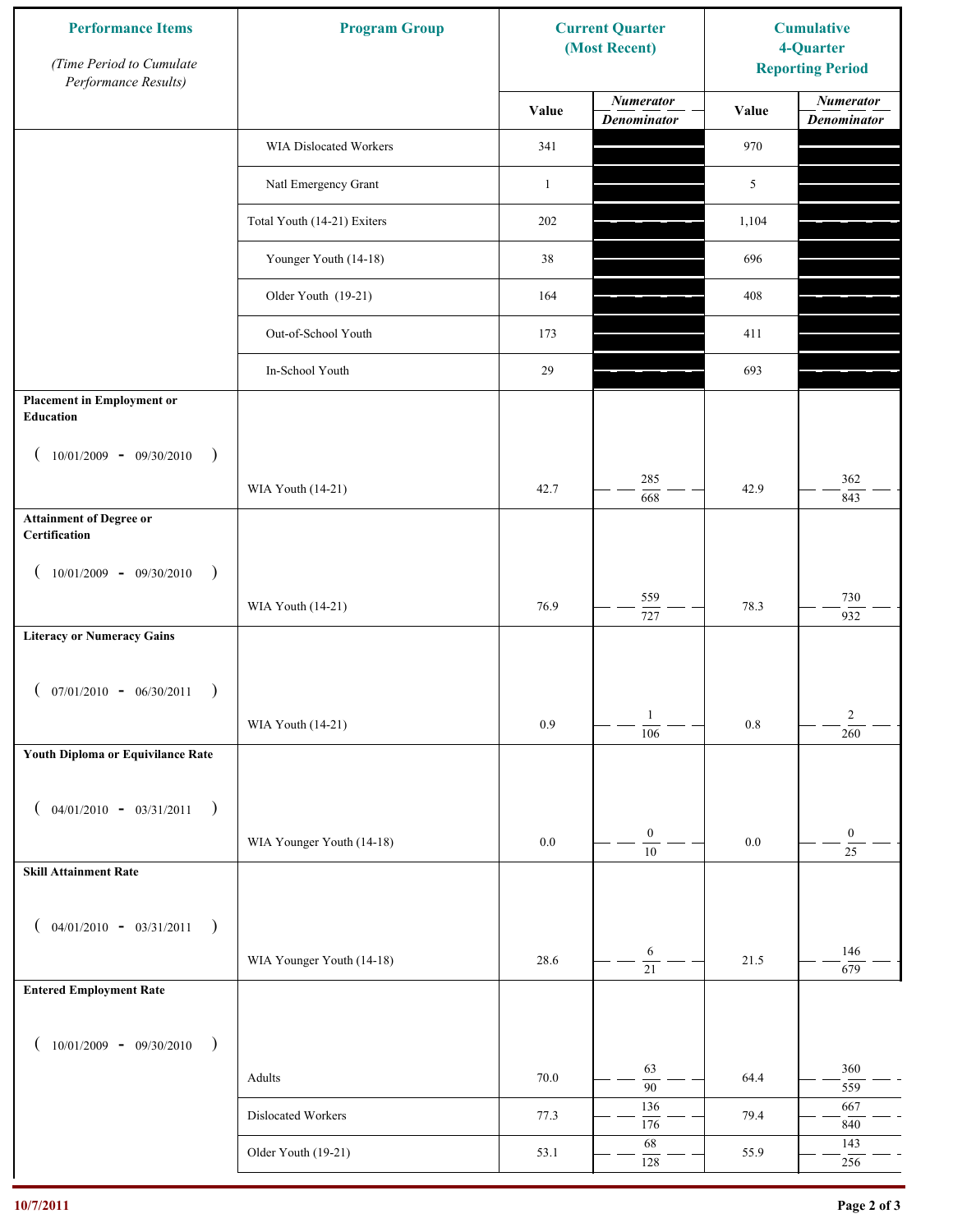| <b>Performance Items</b><br>(Time Period to Cumulate<br>Performance Results)                                                                               | <b>Program Group</b>  |          | <b>Current Quarter</b><br>(Most Recent) |          | <b>Cumulative</b><br>4-Quarter<br><b>Reporting Period</b> |
|------------------------------------------------------------------------------------------------------------------------------------------------------------|-----------------------|----------|-----------------------------------------|----------|-----------------------------------------------------------|
|                                                                                                                                                            |                       | Value    | <b>Numerator</b><br><b>Denominator</b>  | Value    | <b>Numerator</b><br><b>Denominator</b>                    |
|                                                                                                                                                            | Natl Emergency Grant  | 100.0    | 3<br>$\overline{\mathbf{3}}$            | 81.8     | 9<br>$11\,$                                               |
| <b>Employment and Credential</b><br>(Adults/Dislocated Workers) or<br><b>Credential Rates (Older Youth)</b><br>$10/01/2009$ - 09/30/2010<br>$\overline{)}$ |                       |          |                                         |          |                                                           |
|                                                                                                                                                            | Adults                | 45.0     | 49<br>109                               | 69.8     | 1,076<br>1,542                                            |
|                                                                                                                                                            | Dislocated Workers    | 45.5     | 35<br>77                                | 56.7     | 259<br>457                                                |
|                                                                                                                                                            | Older Youth (19-21)   | 43.0     | 61<br>142                               | 45.2     | 131<br>290                                                |
| <b>Retention Rate</b>                                                                                                                                      |                       |          |                                         |          |                                                           |
| $04/01/2009 - 03/31/2010$<br>$\rightarrow$                                                                                                                 |                       |          |                                         |          |                                                           |
|                                                                                                                                                            | Adults                | 91.1     | 432<br>474                              | 92.7     | 2,786<br>3,004                                            |
|                                                                                                                                                            | Dislocated Workers    | 82.1     | 188<br>229                              | 85.5     | 347<br>406                                                |
|                                                                                                                                                            | Older Youth (19-21)   | 68.6     | 24<br>35                                | 71.3     | 97<br>136                                                 |
|                                                                                                                                                            | Younger Youth (14-18) | 23.1     | 6<br>26                                 | 24.1     | 113<br>469                                                |
|                                                                                                                                                            | Natl Emergency Grant  | 100.0    | $\sqrt{2}$<br>$\overline{2}$            | 100.0    | $\mathfrak s$<br>$\overline{5}$                           |
| <b>Average Earnings</b><br>$04/01/2009 - 03/31/2010$                                                                                                       |                       |          |                                         |          |                                                           |
|                                                                                                                                                            | Adults                | 21,588.2 | 9,326,109<br>$\overline{432}$           | 23,365.6 | 65,096,640<br>2,786                                       |
|                                                                                                                                                            | Dislocated Workers    | 13,824.0 | 2,598,911<br>188                        | 13,653.7 | 4,737,820<br>347                                          |
|                                                                                                                                                            | Older Youth (19-21)   | 2,154.9  | 75,421<br>$\overline{35}$               | 2,529.1  | 343,955<br>136                                            |
|                                                                                                                                                            | Natl Emergency Grant  | 13,498.0 | 26,996<br>$\overline{2}$                | 9,792.2  | 48,961<br>5 <sup>5</sup>                                  |

**WIB Name:** Workforce Central Florida

**Office Name:**

**User Field 1: User Field 2:**

**Case Manager:**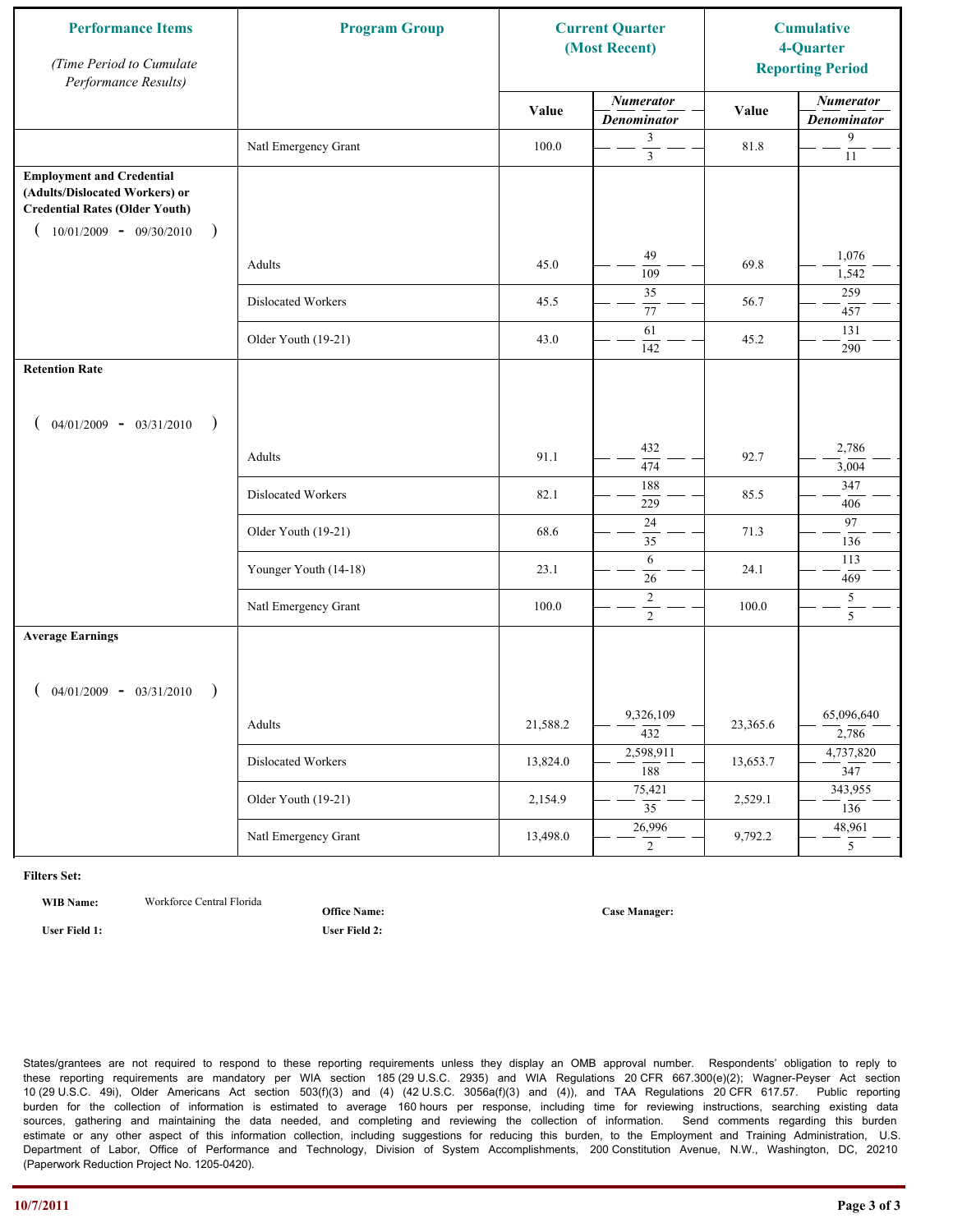**Report Due Date: Report Quarter End Date:** 08/15/2011 06/30/2011

**State:** FL

| <b>Performance Items</b><br>(Time Period to Cumulate<br>Performance Results) | <b>Program Group</b>              | <b>Current Quarter</b><br>(Most Recent) |                                        | <b>Cumulative</b><br>4-Quarter<br><b>Reporting Period</b> |                                        |
|------------------------------------------------------------------------------|-----------------------------------|-----------------------------------------|----------------------------------------|-----------------------------------------------------------|----------------------------------------|
|                                                                              |                                   | Value                                   | <b>Numerator</b><br><b>Denominator</b> | Value                                                     | <b>Numerator</b><br><b>Denominator</b> |
| <b>Total Participants</b>                                                    |                                   |                                         |                                        |                                                           |                                        |
| $07/01/2010 - 06/30/2011$ )                                                  |                                   |                                         |                                        |                                                           |                                        |
|                                                                              | <b>Total Adult Participants</b>   | 690                                     |                                        | 859                                                       |                                        |
|                                                                              | Total Adults (self-services only) | $\boldsymbol{0}$                        |                                        | $\boldsymbol{0}$                                          |                                        |
|                                                                              | WIA Adults                        | 352                                     |                                        | 419                                                       |                                        |
|                                                                              | WIA Dislocated Workers            | 326                                     |                                        | 429                                                       |                                        |
|                                                                              | Natl Emergency Grant              | 62                                      |                                        | 65                                                        |                                        |
|                                                                              | Received Training Services        | 329                                     |                                        | 450                                                       |                                        |
|                                                                              | WIA Adults                        | 236                                     |                                        | 294                                                       |                                        |
|                                                                              | WIA Dislocated Workers            | 107                                     |                                        | 177                                                       |                                        |
|                                                                              | Total Youth (14-21) Participants  | 170                                     |                                        | 189                                                       |                                        |
|                                                                              | Younger Youth (14-18)             | 65                                      |                                        | 69                                                        |                                        |
|                                                                              | Older Youth (19-21)               | 105                                     |                                        | 120                                                       |                                        |
|                                                                              | Out-of-School Youth               | 147                                     |                                        | 165                                                       |                                        |
|                                                                              | In-School-Youth                   | $23\,$                                  |                                        | 24                                                        |                                        |
| <b>Total Exiters</b>                                                         |                                   |                                         |                                        |                                                           |                                        |
| $($ 04/01/2010 - 03/31/2011<br>$\rightarrow$                                 |                                   |                                         |                                        |                                                           |                                        |
|                                                                              | <b>Total Adult Exiters</b>        | 39                                      |                                        | 275                                                       |                                        |
|                                                                              | Total Adults (self-services only) | $\boldsymbol{0}$                        |                                        | $\boldsymbol{0}$                                          |                                        |
|                                                                              | <b>WIA Adults</b>                 | $18\,$                                  |                                        | 117                                                       |                                        |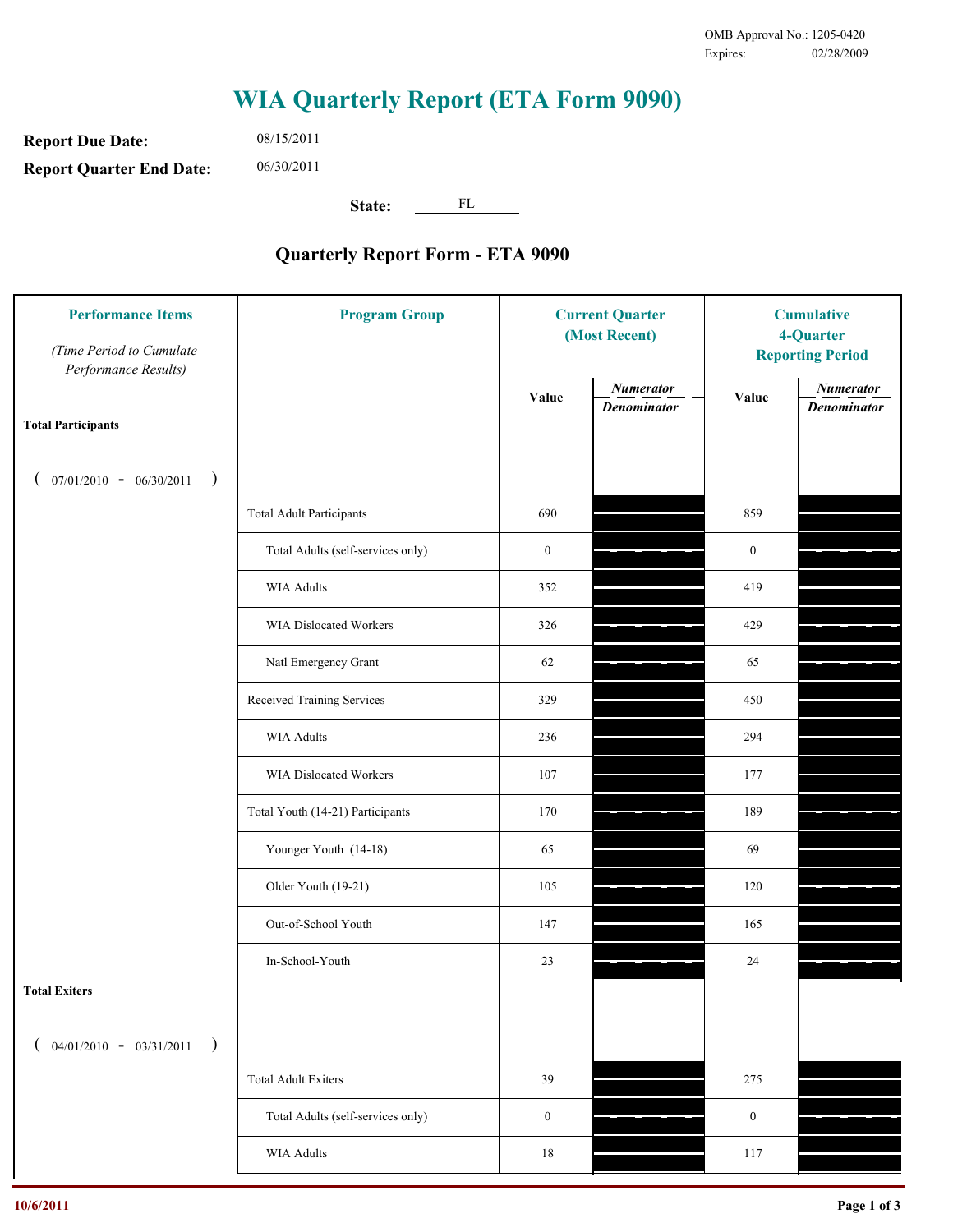| <b>Performance Items</b><br>(Time Period to Cumulate<br>Performance Results) | <b>Program Group</b>        |                  | <b>Current Quarter</b><br>(Most Recent) | <b>Cumulative</b><br>4-Quarter<br><b>Reporting Period</b> |                                        |
|------------------------------------------------------------------------------|-----------------------------|------------------|-----------------------------------------|-----------------------------------------------------------|----------------------------------------|
|                                                                              |                             | Value            | <b>Numerator</b><br><b>Denominator</b>  | Value                                                     | <b>Numerator</b><br><b>Denominator</b> |
|                                                                              | WIA Dislocated Workers      | 22               |                                         | 163                                                       |                                        |
|                                                                              | Natl Emergency Grant        | $\boldsymbol{0}$ |                                         | 4                                                         |                                        |
|                                                                              | Total Youth (14-21) Exiters | 2                |                                         | 77                                                        |                                        |
|                                                                              | Younger Youth (14-18)       | $\boldsymbol{0}$ |                                         | 22                                                        |                                        |
|                                                                              | Older Youth (19-21)         | 2                |                                         | 55                                                        |                                        |
|                                                                              | Out-of-School Youth         | 2                |                                         | 61                                                        |                                        |
|                                                                              | In-School Youth             | $\boldsymbol{0}$ |                                         | 16                                                        |                                        |
| <b>Placement in Employment or</b><br>Education                               |                             |                  |                                         |                                                           |                                        |
| $10/01/2009 - 09/30/2010$<br>$\rightarrow$                                   |                             |                  |                                         |                                                           |                                        |
|                                                                              | WIA Youth (14-21)           | 57.1             | $\overline{4}$<br>$\overline{7}$        | 57.1                                                      | 44<br>77                               |
| <b>Attainment of Degree or</b><br>Certification                              |                             |                  |                                         |                                                           |                                        |
| $10/01/2009 - 09/30/2010$<br>$\big)$<br>$\left($                             |                             |                  |                                         |                                                           |                                        |
|                                                                              | WIA Youth (14-21)           | 87.5             | $\boldsymbol{7}$<br>$\overline{8}$      | 74.1                                                      | $60\,$<br>81                           |
| <b>Literacy or Numeracy Gains</b>                                            |                             |                  |                                         |                                                           |                                        |
| $($ 07/01/2010 - 06/30/2011                                                  |                             |                  |                                         |                                                           |                                        |
|                                                                              | WIA Youth (14-21)           | 0.0              | $\boldsymbol{0}$<br>$\overline{1}$      | 69.2                                                      | $27\,$<br>$\overline{39}$              |
| Youth Diploma or Equivilance Rate                                            |                             |                  |                                         |                                                           |                                        |
| $04/01/2010 - 03/31/2011$<br>$\rightarrow$<br>€                              |                             |                  |                                         |                                                           |                                        |
|                                                                              | WIA Younger Youth (14-18)   | $0.0\,$          | $\boldsymbol{0}$                        | 58.8                                                      | $10\,$                                 |
| <b>Skill Attainment Rate</b>                                                 |                             |                  | $\boldsymbol{0}$                        |                                                           | 17                                     |
|                                                                              |                             |                  |                                         |                                                           |                                        |
| $04/01/2010 - 03/31/2011$<br>$\rightarrow$<br>€                              |                             | 75.0             | 6                                       | 53.6                                                      | 15                                     |
| <b>Entered Employment Rate</b>                                               | WIA Younger Youth (14-18)   |                  | $\overline{8}$                          |                                                           | $28\,$                                 |
|                                                                              |                             |                  |                                         |                                                           |                                        |
| $10/01/2009 - 09/30/2010$<br>$\rightarrow$                                   |                             |                  | $\sqrt{5}$                              |                                                           | 67                                     |
|                                                                              | Adults                      | 71.4             | $\overline{7}$                          | 87.0                                                      | $77\,$                                 |
|                                                                              | Dislocated Workers          | 86.0             | 37<br>$43\,$                            | 89.0                                                      | 146<br>164                             |
|                                                                              | Older Youth (19-21)         | 50.0             | $\sqrt{2}$<br>$\overline{4}$            | 56.6                                                      | $30\,$<br>53                           |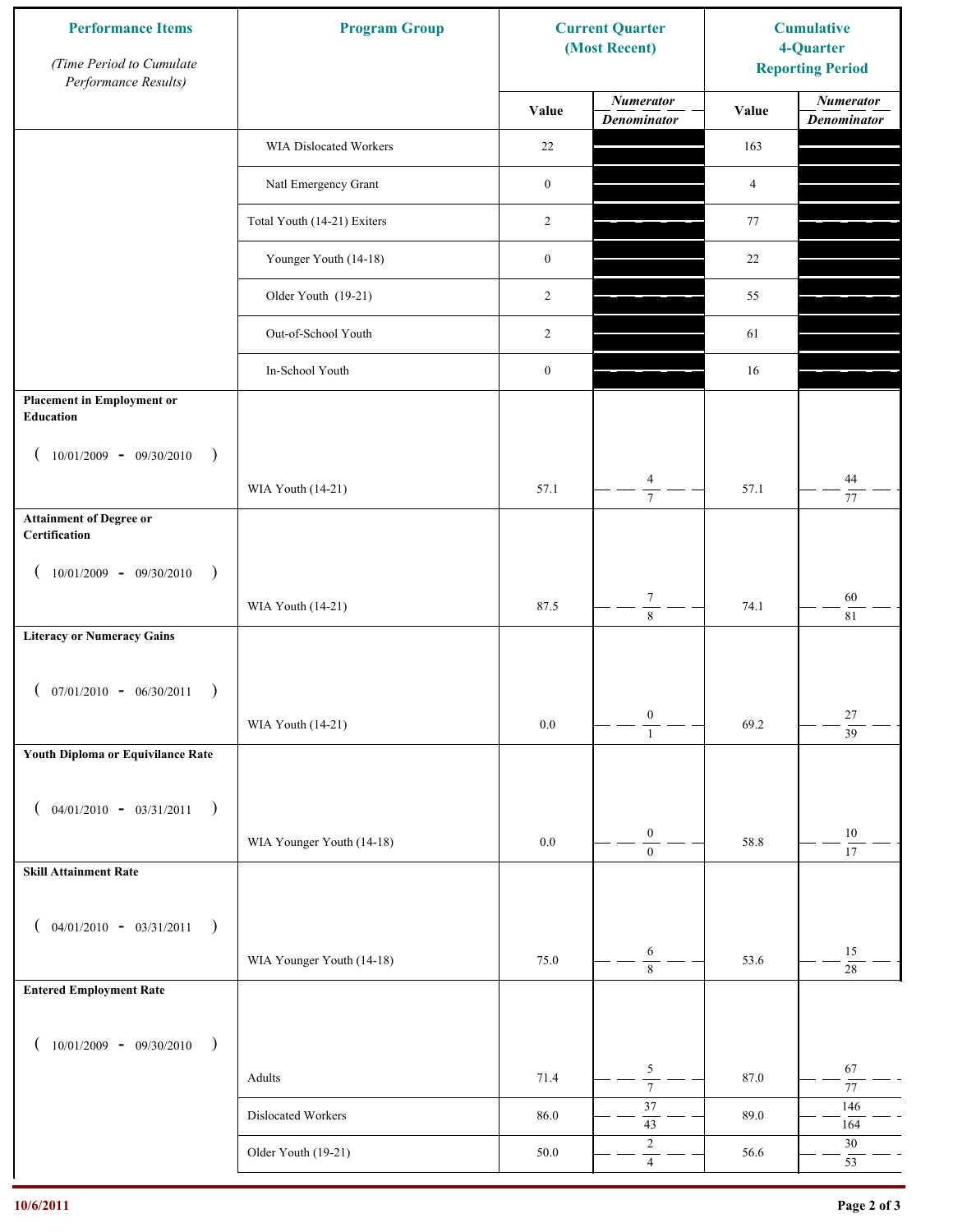| <b>Performance Items</b><br>(Time Period to Cumulate<br>Performance Results)                                                                              | <b>Program Group</b>  | <b>Current Quarter</b><br>(Most Recent) |                                        | <b>Cumulative</b><br>4-Quarter<br><b>Reporting Period</b> |                                        |
|-----------------------------------------------------------------------------------------------------------------------------------------------------------|-----------------------|-----------------------------------------|----------------------------------------|-----------------------------------------------------------|----------------------------------------|
|                                                                                                                                                           |                       | Value                                   | <b>Numerator</b><br><b>Denominator</b> | Value                                                     | <b>Numerator</b><br><b>Denominator</b> |
|                                                                                                                                                           | Natl Emergency Grant  | 100.0                                   | 1<br>$\mathbf{1}$                      | 80.0                                                      | $\overline{4}$<br>5                    |
| <b>Employment and Credential</b><br>(Adults/Dislocated Workers) or<br><b>Credential Rates (Older Youth)</b><br>$10/01/2009$ - 09/30/2010<br>$\rightarrow$ |                       |                                         |                                        |                                                           |                                        |
|                                                                                                                                                           | Adults                | 66.7                                    | 14<br>$\overline{21}$                  | 73.5                                                      | 86<br>117                              |
|                                                                                                                                                           | Dislocated Workers    | 67.6                                    | 23<br>$\overline{34}$                  | 71.3                                                      | 77<br>108                              |
|                                                                                                                                                           | Older Youth (19-21)   | 60.0                                    | 3<br>5                                 | 50.0                                                      | 31<br>62                               |
| <b>Retention Rate</b>                                                                                                                                     |                       |                                         |                                        |                                                           |                                        |
| $04/01/2009 - 03/31/2010$<br>$\rightarrow$                                                                                                                |                       |                                         |                                        |                                                           |                                        |
|                                                                                                                                                           | Adults                | 83.9                                    | 47<br>56                               | 91.1                                                      | 144<br>158                             |
|                                                                                                                                                           | Dislocated Workers    | 91.5                                    | 43<br>47                               | 93.1                                                      | 67<br>72                               |
|                                                                                                                                                           | Older Youth (19-21)   | 88.9                                    | $\,$ 8 $\,$<br>9                       | 90.9                                                      | 30<br>33                               |
|                                                                                                                                                           | Younger Youth (14-18) | 33.3                                    | $\mathbf{1}$<br>$\mathfrak{Z}$         | 57.9                                                      | $22\,$<br>38                           |
|                                                                                                                                                           | Natl Emergency Grant  | 100.0                                   | $\mathbf{1}$<br>$\mathbf{1}$           | 100.0                                                     | 6<br>6                                 |
| <b>Average Earnings</b>                                                                                                                                   |                       |                                         |                                        |                                                           |                                        |
| $04/01/2009 - 03/31/2010$<br>$\rightarrow$                                                                                                                |                       |                                         |                                        |                                                           |                                        |
|                                                                                                                                                           | Adults                | 18,429.3                                | 847,748<br>$\overline{46}$             | 19,041.1                                                  | 2,703,841<br>142                       |
|                                                                                                                                                           | Dislocated Workers    | 15,315.8                                | 597,315<br>$\overline{39}$             | 15,415.5                                                  | 955,762<br>$\overline{62}$             |
|                                                                                                                                                           | Older Youth (19-21)   | 6,304.8                                 | 50,438<br>8                            | 4,013.8                                                   | 124,428<br>$\overline{31}$             |
|                                                                                                                                                           | Natl Emergency Grant  | 17,176.0                                | 17,176<br>$\mathbf{1}$                 | 13,206.7                                                  | 79,240<br>6                            |

**WIB Name:** Brevard Workforce Development Board Inc.

**Office Name:**

**User Field 1: User Field 2:**

**Case Manager:**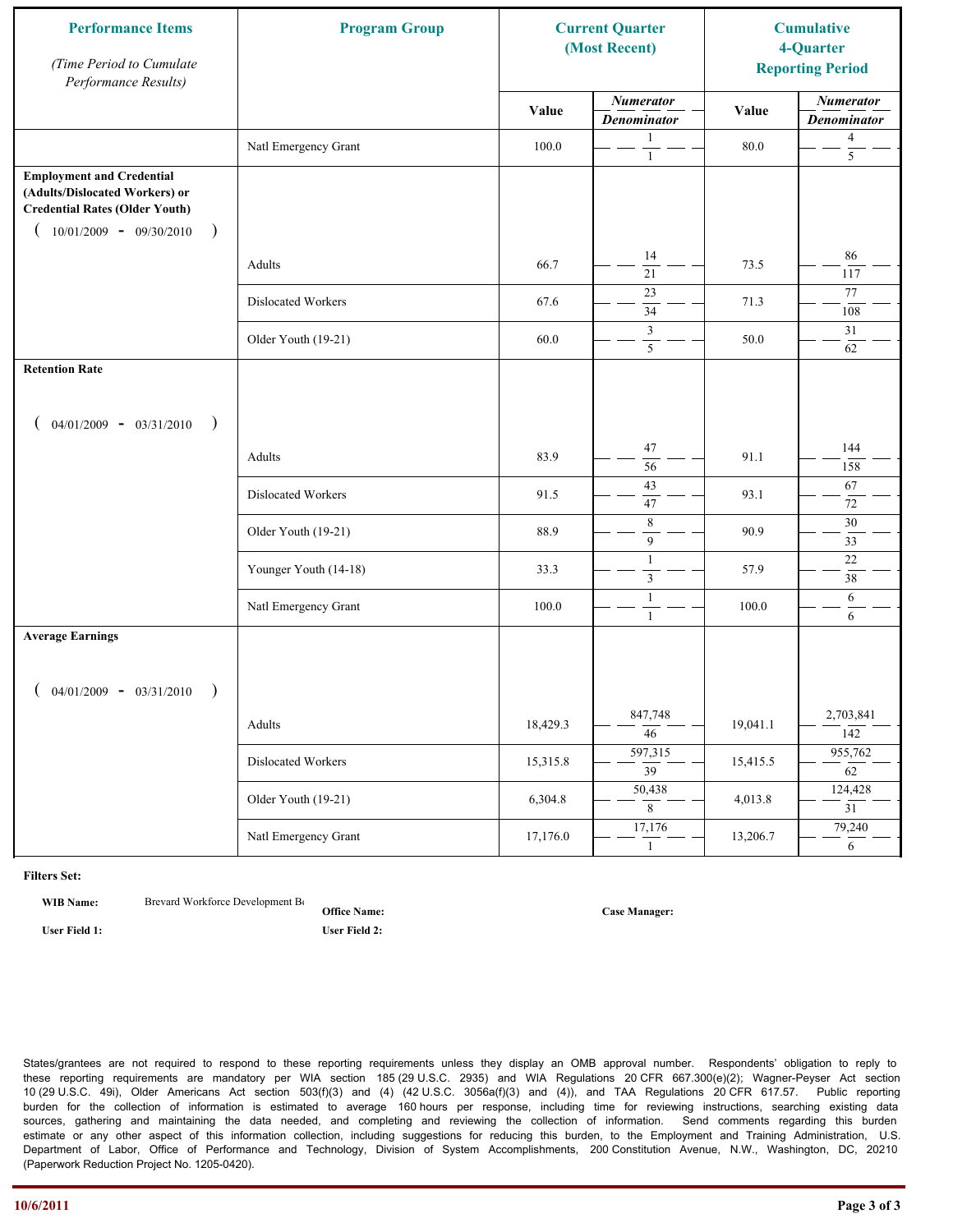**Report Due Date: Report Quarter End Date:** 06/30/2011

08/15/2011

**State:** FL

| <b>Performance Items</b><br>(Time Period to Cumulate<br>Performance Results) | <b>Program Group</b>              | <b>Current Quarter</b><br>(Most Recent) |                                        | <b>Cumulative</b><br>4-Quarter<br><b>Reporting Period</b> |                                        |
|------------------------------------------------------------------------------|-----------------------------------|-----------------------------------------|----------------------------------------|-----------------------------------------------------------|----------------------------------------|
|                                                                              |                                   | Value                                   | <b>Numerator</b><br><b>Denominator</b> | Value                                                     | <b>Numerator</b><br><b>Denominator</b> |
| <b>Total Participants</b>                                                    |                                   |                                         |                                        |                                                           |                                        |
| $07/01/2010 - 06/30/2011$<br>$\rightarrow$                                   |                                   |                                         |                                        |                                                           |                                        |
|                                                                              | <b>Total Adult Participants</b>   | 3,218                                   |                                        | 4,455                                                     |                                        |
|                                                                              | Total Adults (self-services only) | $\boldsymbol{0}$                        |                                        | $\boldsymbol{0}$                                          |                                        |
|                                                                              | WIA Adults                        | 1,545                                   |                                        | 2,374                                                     |                                        |
|                                                                              | WIA Dislocated Workers            | 1,705                                   |                                        | 2,114                                                     |                                        |
|                                                                              | Natl Emergency Grant              | 5                                       |                                        | $\tau$                                                    |                                        |
|                                                                              | Received Training Services        | 1,463                                   |                                        | 2,689                                                     |                                        |
|                                                                              | WIA Adults                        | 587                                     |                                        | 1,212                                                     |                                        |
|                                                                              | WIA Dislocated Workers            | 888                                     |                                        | 1,496                                                     |                                        |
|                                                                              | Total Youth (14-21) Participants  | 773                                     |                                        | 1,044                                                     |                                        |
|                                                                              | Younger Youth (14-18)             | 433                                     |                                        | 567                                                       |                                        |
|                                                                              | Older Youth (19-21)               | 340                                     |                                        | 477                                                       |                                        |
|                                                                              | Out-of-School Youth               | 431                                     |                                        | 606                                                       |                                        |
|                                                                              | In-School-Youth                   | 342                                     |                                        | 438                                                       |                                        |
| <b>Total Exiters</b>                                                         |                                   |                                         |                                        |                                                           |                                        |
| $($ 04/01/2010 - 03/31/2011<br>$\rightarrow$                                 |                                   |                                         |                                        |                                                           |                                        |
|                                                                              | <b>Total Adult Exiters</b>        | 586                                     |                                        | 3,134                                                     |                                        |
|                                                                              | Total Adults (self-services only) | $\boldsymbol{0}$                        |                                        | $\boldsymbol{0}$                                          |                                        |
|                                                                              | <b>WIA Adults</b>                 | 456                                     |                                        | 2,617                                                     |                                        |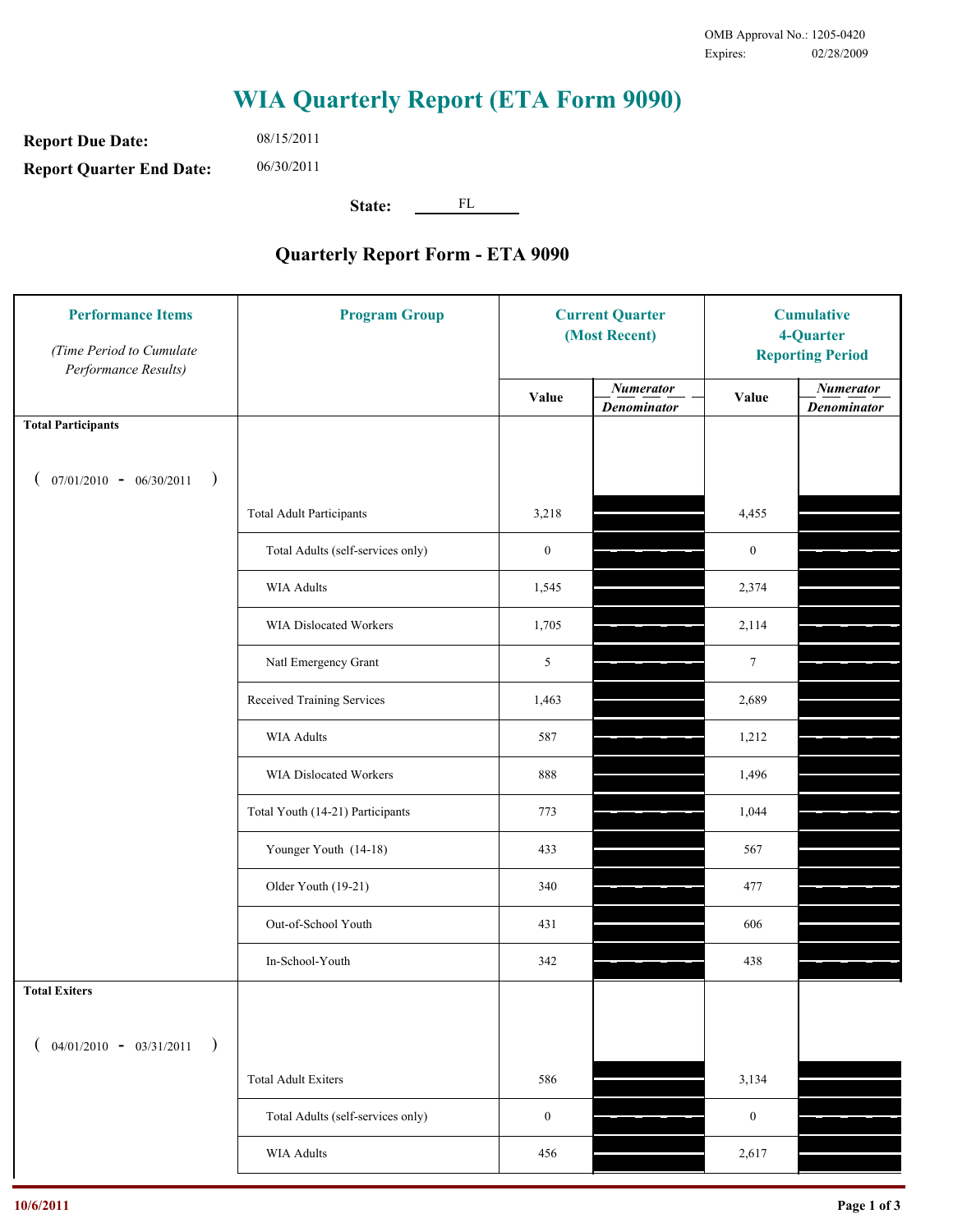| <b>Performance Items</b><br>(Time Period to Cumulate<br>Performance Results) | <b>Program Group</b>        | <b>Current Quarter</b><br>(Most Recent) |                                        | <b>Cumulative</b><br>4-Quarter<br><b>Reporting Period</b> |                                        |
|------------------------------------------------------------------------------|-----------------------------|-----------------------------------------|----------------------------------------|-----------------------------------------------------------|----------------------------------------|
|                                                                              |                             | Value                                   | <b>Numerator</b><br><b>Denominator</b> | Value                                                     | <b>Numerator</b><br><b>Denominator</b> |
|                                                                              | WIA Dislocated Workers      | 131                                     |                                        | 518                                                       |                                        |
|                                                                              | Natl Emergency Grant        | $\mathbf{1}$                            |                                        | $\mathfrak{Z}$                                            |                                        |
|                                                                              | Total Youth (14-21) Exiters | 106                                     |                                        | 355                                                       |                                        |
|                                                                              | Younger Youth (14-18)       | 45                                      |                                        | 175                                                       |                                        |
|                                                                              | Older Youth (19-21)         | 61                                      |                                        | 180                                                       |                                        |
|                                                                              | Out-of-School Youth         | 78                                      |                                        | 229                                                       |                                        |
|                                                                              | In-School Youth             | 28                                      |                                        | 126                                                       |                                        |
| <b>Placement in Employment or</b><br><b>Education</b>                        |                             |                                         |                                        |                                                           |                                        |
| $10/01/2009 - 09/30/2010$<br>$\rightarrow$                                   |                             |                                         |                                        |                                                           |                                        |
|                                                                              | WIA Youth (14-21)           | 76.7                                    | 46<br>60                               | 84.6                                                      | 170<br>201                             |
| <b>Attainment of Degree or</b><br>Certification                              |                             |                                         |                                        |                                                           |                                        |
| $10/01/2009 - 09/30/2010$<br>$\rightarrow$<br>$\left($                       |                             |                                         |                                        |                                                           |                                        |
|                                                                              | WIA Youth (14-21)           | 92.0                                    | 69<br>$\overline{75}$                  | 92.3                                                      | 265<br>287                             |
| <b>Literacy or Numeracy Gains</b>                                            |                             |                                         |                                        |                                                           |                                        |
| $($ 07/01/2010 - 06/30/2011                                                  |                             |                                         |                                        |                                                           |                                        |
|                                                                              | WIA Youth (14-21)           | 66.7                                    | 6<br>$\overline{9}$                    | 57.4                                                      | $31\,$<br>$\overline{54}$              |
| Youth Diploma or Equivilance Rate                                            |                             |                                         |                                        |                                                           |                                        |
| $04/01/2010 - 03/31/2011$<br>$\rightarrow$                                   |                             |                                         |                                        |                                                           |                                        |
| €                                                                            | WIA Younger Youth (14-18)   | 82.8                                    | $24\,$                                 | 83.8                                                      | 93                                     |
| <b>Skill Attainment Rate</b>                                                 |                             |                                         | $\overline{29}$                        |                                                           | 111                                    |
|                                                                              |                             |                                         |                                        |                                                           |                                        |
| $04/01/2010 - 03/31/2011$<br>$\rightarrow$                                   |                             |                                         | 110                                    |                                                           | 504                                    |
| <b>Entered Employment Rate</b>                                               | WIA Younger Youth (14-18)   | 98.2                                    | 112                                    | 99.2                                                      | 508                                    |
|                                                                              |                             |                                         |                                        |                                                           |                                        |
| $10/01/2009 - 09/30/2010$<br>$\rightarrow$                                   |                             |                                         |                                        |                                                           |                                        |
|                                                                              | Adults                      | 97.0                                    | 32<br>$\overline{33}$                  | 89.6                                                      | 163<br>182                             |
|                                                                              | Dislocated Workers          | 98.1                                    | 105<br>107                             | 93.4                                                      | 284<br>304                             |
|                                                                              | Older Youth (19-21)         | 76.2                                    | 16<br>$21\,$                           | 81.9                                                      | 68<br>83                               |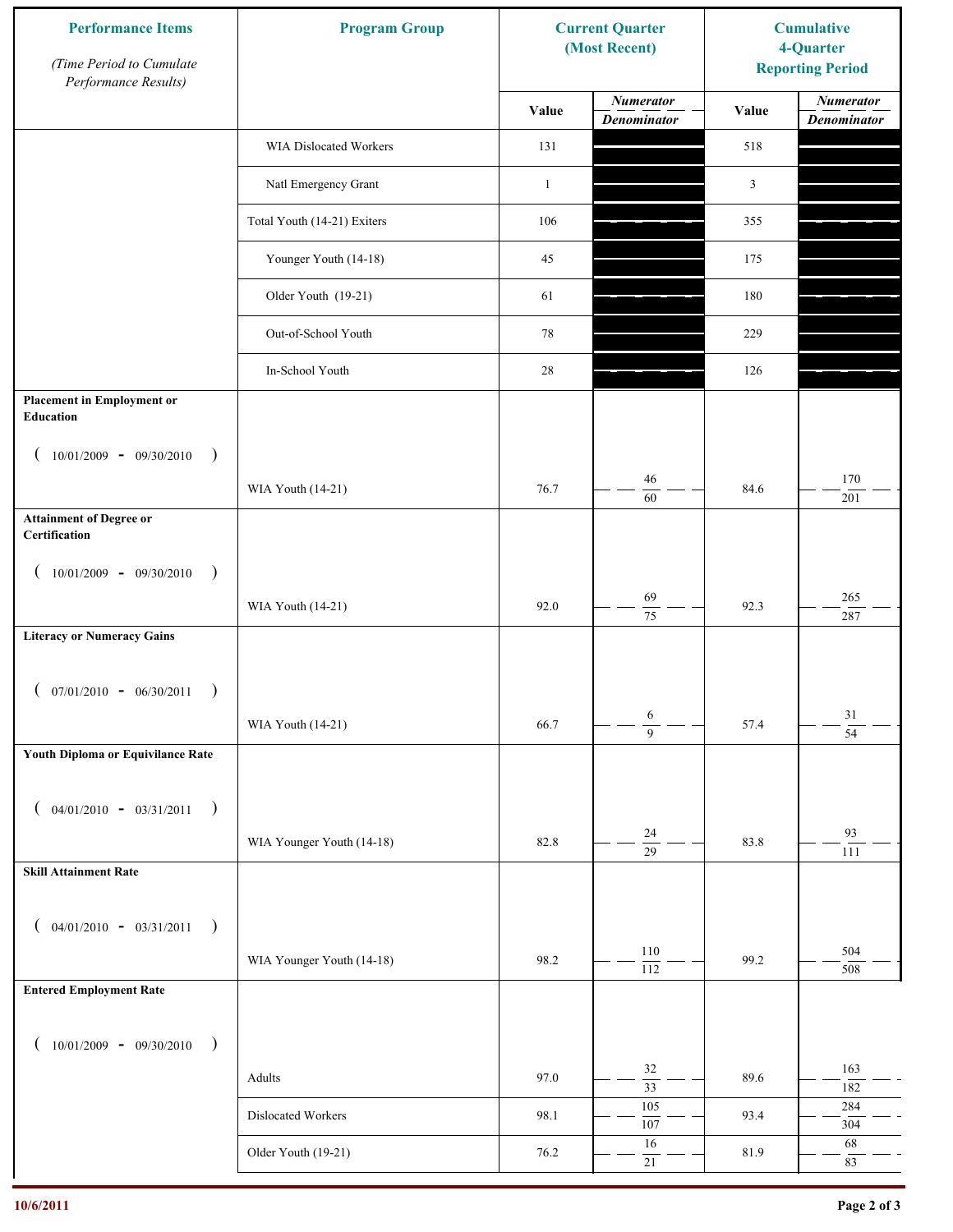| <b>Performance Items</b><br>(Time Period to Cumulate<br>Performance Results)                                                                              | <b>Program Group</b>  | <b>Current Quarter</b><br>(Most Recent) |                                        | <b>Cumulative</b><br>4-Quarter<br><b>Reporting Period</b> |                                        |
|-----------------------------------------------------------------------------------------------------------------------------------------------------------|-----------------------|-----------------------------------------|----------------------------------------|-----------------------------------------------------------|----------------------------------------|
|                                                                                                                                                           |                       | Value                                   | <b>Numerator</b><br><b>Denominator</b> | Value                                                     | <b>Numerator</b><br><b>Denominator</b> |
|                                                                                                                                                           | Natl Emergency Grant  | 100.0                                   | 1<br>$\mathbf{1}$                      | 100.0                                                     | $\overline{c}$<br>$\overline{2}$       |
| <b>Employment and Credential</b><br>(Adults/Dislocated Workers) or<br><b>Credential Rates (Older Youth)</b><br>$10/01/2009$ - 09/30/2010<br>$\rightarrow$ |                       |                                         |                                        |                                                           |                                        |
|                                                                                                                                                           | Adults                | 96.7                                    | 176<br>182                             | 94.6                                                      | 1,977<br>2,090                         |
|                                                                                                                                                           | Dislocated Workers    | 94.3                                    | 82<br>87                               | 89.0                                                      | 227<br>255                             |
|                                                                                                                                                           | Older Youth (19-21)   | 69.7                                    | 23<br>33                               | 79.7                                                      | 110<br>138                             |
| <b>Retention Rate</b>                                                                                                                                     |                       |                                         |                                        |                                                           |                                        |
| $04/01/2009 - 03/31/2010$<br>$\rightarrow$                                                                                                                |                       |                                         |                                        |                                                           |                                        |
|                                                                                                                                                           | Adults                | 96.0                                    | 360<br>375                             | 95.9                                                      | 2,490<br>2,596                         |
|                                                                                                                                                           | Dislocated Workers    | 92.6                                    | $50\,$<br>54                           | 91.0                                                      | 182<br>200                             |
|                                                                                                                                                           | Older Youth (19-21)   | 88.0                                    | $\overline{22}$<br>25                  | 86.6                                                      | 71<br>82                               |
|                                                                                                                                                           | Younger Youth (14-18) | 90.7                                    | 39<br>43                               | 84.1                                                      | 95<br>113                              |
|                                                                                                                                                           | Natl Emergency Grant  | 0.0                                     | $\mathbf{0}$<br>$\overline{0}$         | 100.0                                                     | $\mathbf{1}$<br>$\mathbf{1}$           |
| <b>Average Earnings</b>                                                                                                                                   |                       |                                         |                                        |                                                           |                                        |
| $04/01/2009 - 03/31/2010$<br>$\rightarrow$                                                                                                                |                       |                                         |                                        |                                                           |                                        |
|                                                                                                                                                           | Adults                | 23,530.9                                | 8,141,680<br>$\overline{346}$          | 24,359.5                                                  | 60,192,269<br>2,471                    |
|                                                                                                                                                           | Dislocated Workers    | 18,073.3                                | 849,445<br>$\overline{47}$             | 16,813.9                                                  | 2,976,059<br>177                       |
|                                                                                                                                                           | Older Youth (19-21)   | 2,838.8                                 | 62,454<br>22                           | 3,505.6                                                   | 252,404<br>$\overline{72}$             |
|                                                                                                                                                           | Natl Emergency Grant  | $0.0\,$                                 | $\overline{0}$<br>$\mathbf{0}$         | 8,726.0                                                   | 8,726<br>$\mathbf{1}$                  |

**WIB Name:** Worknet Pinellas Inc.

**Office Name:**

**User Field 1: User Field 2:**

**Case Manager:**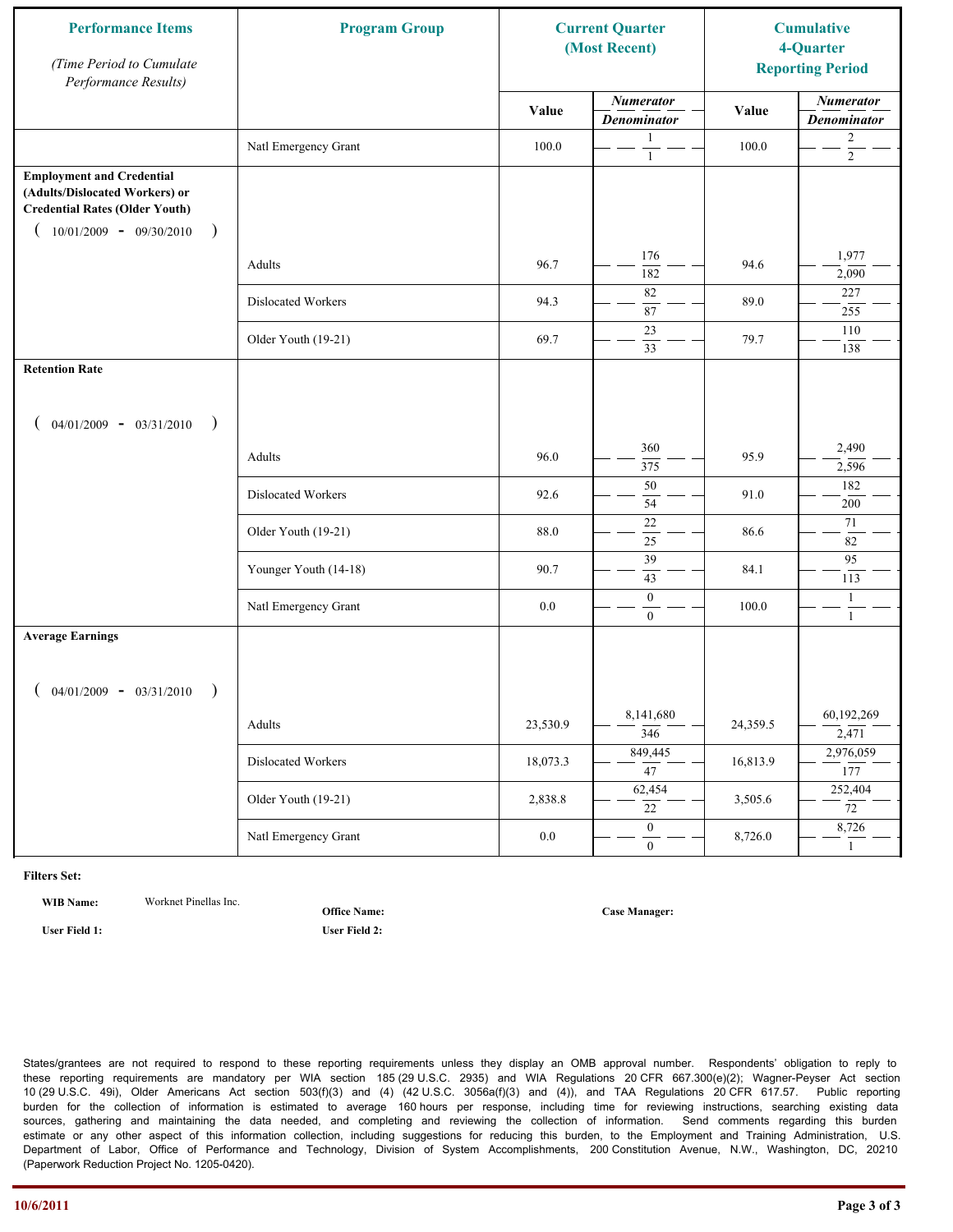**Report Due Date: Report Quarter End Date:** 08/15/2011 06/30/2011

**State:** FL

| <b>Performance Items</b><br>(Time Period to Cumulate<br>Performance Results) | <b>Program Group</b>              | <b>Current Quarter</b><br>(Most Recent) |                                        | <b>Cumulative</b><br>4-Quarter<br><b>Reporting Period</b> |                                        |
|------------------------------------------------------------------------------|-----------------------------------|-----------------------------------------|----------------------------------------|-----------------------------------------------------------|----------------------------------------|
|                                                                              |                                   | <b>Value</b>                            | <b>Numerator</b><br><b>Denominator</b> | Value                                                     | <b>Numerator</b><br><b>Denominator</b> |
| <b>Total Participants</b>                                                    |                                   |                                         |                                        |                                                           |                                        |
| $07/01/2010 - 06/30/2011$<br>$\rightarrow$                                   |                                   |                                         |                                        |                                                           |                                        |
|                                                                              | <b>Total Adult Participants</b>   | 1,811                                   |                                        | 2,665                                                     |                                        |
|                                                                              | Total Adults (self-services only) | $\boldsymbol{0}$                        |                                        | $\boldsymbol{0}$                                          |                                        |
|                                                                              | <b>WIA Adults</b>                 | 749                                     |                                        | 1,030                                                     |                                        |
|                                                                              | WIA Dislocated Workers            | 1,091                                   |                                        | 1,673                                                     |                                        |
|                                                                              | Natl Emergency Grant              | $\overline{4}$                          |                                        | $\overline{4}$                                            |                                        |
|                                                                              | Received Training Services        | 961                                     |                                        | 1,806                                                     |                                        |
|                                                                              | <b>WIA Adults</b>                 | 443                                     |                                        | 686                                                       |                                        |
|                                                                              | WIA Dislocated Workers            | 533                                     |                                        | 1,149                                                     |                                        |
|                                                                              | Total Youth (14-21) Participants  | 575                                     |                                        | 793                                                       |                                        |
|                                                                              | Younger Youth (14-18)             | 304                                     |                                        | 422                                                       |                                        |
|                                                                              | Older Youth (19-21)               | 271                                     |                                        | 371                                                       |                                        |
|                                                                              | Out-of-School Youth               | 307                                     |                                        | 441                                                       |                                        |
|                                                                              | In-School-Youth                   | 268                                     |                                        | 352                                                       |                                        |
| <b>Total Exiters</b>                                                         |                                   |                                         |                                        |                                                           |                                        |
| $($ 04/01/2010 - 03/31/2011<br>$\rightarrow$                                 |                                   |                                         |                                        |                                                           |                                        |
|                                                                              | <b>Total Adult Exiters</b>        | 314                                     |                                        | 1,987                                                     |                                        |
|                                                                              | Total Adults (self-services only) | $\boldsymbol{0}$                        |                                        | $\boldsymbol{0}$                                          |                                        |
|                                                                              | WIA Adults                        | 110                                     |                                        | 742                                                       |                                        |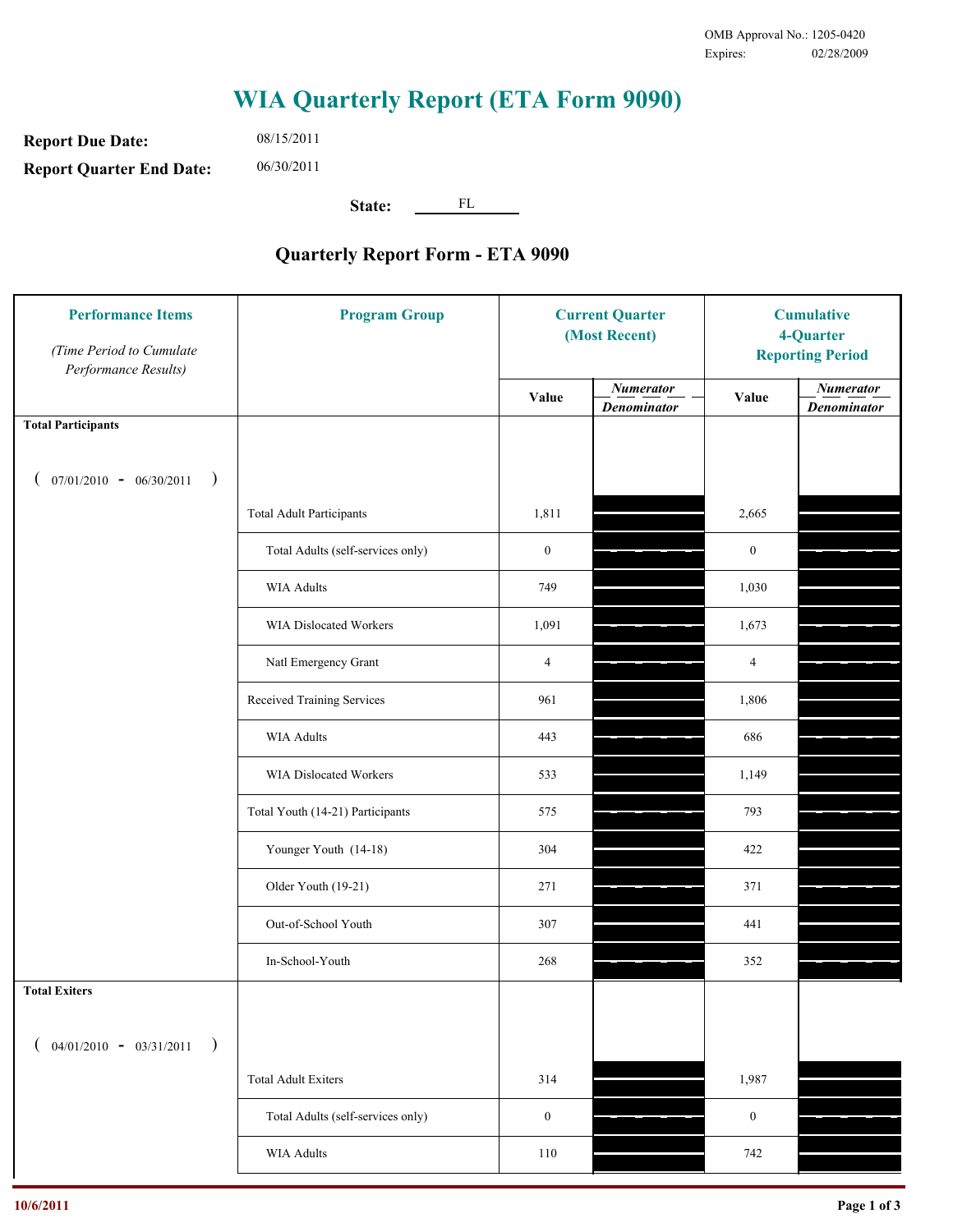| <b>Performance Items</b><br>(Time Period to Cumulate<br>Performance Results) | <b>Program Group</b>        | <b>Current Quarter</b><br>(Most Recent) |                                        | <b>Cumulative</b><br>4-Quarter<br><b>Reporting Period</b> |                                        |
|------------------------------------------------------------------------------|-----------------------------|-----------------------------------------|----------------------------------------|-----------------------------------------------------------|----------------------------------------|
|                                                                              |                             | Value                                   | <b>Numerator</b><br><b>Denominator</b> | Value                                                     | <b>Numerator</b><br><b>Denominator</b> |
|                                                                              | WIA Dislocated Workers      | 208                                     |                                        | 1,265                                                     |                                        |
|                                                                              | Natl Emergency Grant        | $\boldsymbol{0}$                        |                                        | $\mathbf{1}$                                              |                                        |
|                                                                              | Total Youth (14-21) Exiters | 67                                      |                                        | 501                                                       |                                        |
|                                                                              | Younger Youth (14-18)       | 35                                      |                                        | 305                                                       |                                        |
|                                                                              | Older Youth (19-21)         | 32                                      |                                        | 196                                                       |                                        |
|                                                                              | Out-of-School Youth         | 44                                      |                                        | 299                                                       |                                        |
|                                                                              | In-School Youth             | 23                                      |                                        | 202                                                       |                                        |
| <b>Placement in Employment or</b><br>Education                               |                             |                                         |                                        |                                                           |                                        |
| $10/01/2009 - 09/30/2010$<br>$\rightarrow$                                   |                             |                                         |                                        |                                                           |                                        |
|                                                                              | WIA Youth (14-21)           | 48.6                                    | 17<br>$\overline{35}$                  | 44.7                                                      | 148<br>331                             |
| <b>Attainment of Degree or</b><br>Certification                              |                             |                                         |                                        |                                                           |                                        |
| $10/01/2009 - 09/30/2010$<br>$\big)$<br>$\left($                             |                             |                                         |                                        |                                                           |                                        |
|                                                                              | WIA Youth (14-21)           | 44.2                                    | 19<br>$\overline{43}$                  | 33.9                                                      | 131<br>386                             |
| <b>Literacy or Numeracy Gains</b>                                            |                             |                                         |                                        |                                                           |                                        |
| $($ 07/01/2010 - 06/30/2011                                                  |                             |                                         |                                        |                                                           |                                        |
|                                                                              | WIA Youth (14-21)           | 42.1                                    | 8<br>$\overline{19}$                   | 60.3                                                      | 41                                     |
| Youth Diploma or Equivilance Rate                                            |                             |                                         |                                        |                                                           | $\overline{68}$                        |
|                                                                              |                             |                                         |                                        |                                                           |                                        |
| $04/01/2010 - 03/31/2011$<br>$\rightarrow$<br>€                              |                             |                                         | $11\,$                                 |                                                           | 55                                     |
| <b>Skill Attainment Rate</b>                                                 | WIA Younger Youth (14-18)   | 64.7                                    | 17                                     | 41.4                                                      | 133                                    |
|                                                                              |                             |                                         |                                        |                                                           |                                        |
| $04/01/2010 - 03/31/2011$<br>$\rightarrow$<br>€                              |                             |                                         |                                        |                                                           |                                        |
|                                                                              | WIA Younger Youth (14-18)   | 91.5                                    | 43<br>$\overline{47}$                  | 72.8                                                      | 338<br>464                             |
| <b>Entered Employment Rate</b>                                               |                             |                                         |                                        |                                                           |                                        |
| $10/01/2009 - 09/30/2010$<br>$\rightarrow$                                   |                             |                                         |                                        |                                                           |                                        |
|                                                                              | Adults                      | 68.8                                    | 33<br>$\overline{48}$                  | 60.4                                                      | 218<br>361                             |
|                                                                              | Dislocated Workers          | 75.7                                    | 143                                    | 69.6                                                      | 705                                    |
|                                                                              | Older Youth (19-21)         | 65.0                                    | 189<br>13                              | 56.9                                                      | 1,013<br>66                            |
|                                                                              |                             |                                         | $20\,$                                 |                                                           | 116                                    |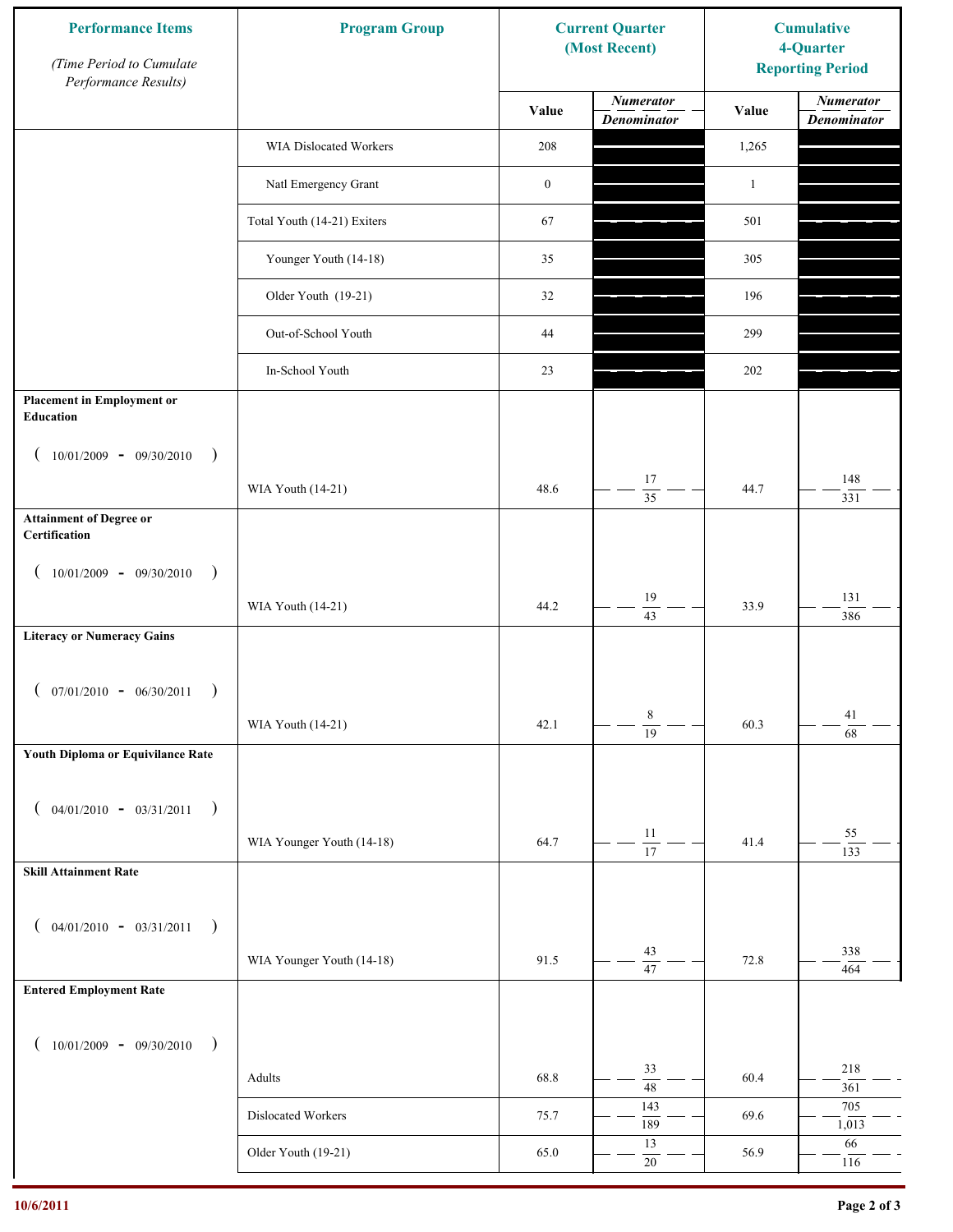| <b>Performance Items</b><br>(Time Period to Cumulate<br>Performance Results)                                                                               | <b>Program Group</b>  | <b>Current Quarter</b><br>(Most Recent) |                                               | <b>Cumulative</b><br>4-Quarter<br><b>Reporting Period</b> |                                        |
|------------------------------------------------------------------------------------------------------------------------------------------------------------|-----------------------|-----------------------------------------|-----------------------------------------------|-----------------------------------------------------------|----------------------------------------|
|                                                                                                                                                            |                       | Value                                   | <b>Numerator</b><br><b>Denominator</b>        | Value                                                     | <b>Numerator</b><br><b>Denominator</b> |
|                                                                                                                                                            | Natl Emergency Grant  | 0.0                                     | $\boldsymbol{0}$<br>$\overline{0}$            | 83.3                                                      | $\sqrt{5}$<br>6                        |
| <b>Employment and Credential</b><br>(Adults/Dislocated Workers) or<br><b>Credential Rates (Older Youth)</b><br>$10/01/2009$ - 09/30/2010<br>$\overline{ }$ |                       |                                         |                                               |                                                           |                                        |
|                                                                                                                                                            | Adults                | 37.5                                    | 27<br>$\overline{72}$                         | 44.0                                                      | 256<br>582                             |
|                                                                                                                                                            | Dislocated Workers    | 30.4                                    | 51<br>168                                     | 33.5                                                      | 312<br>932                             |
|                                                                                                                                                            | Older Youth (19-21)   | 30.4                                    | $7\phantom{.0}$<br>23                         | 22.6                                                      | 35<br>155                              |
| <b>Retention Rate</b>                                                                                                                                      |                       |                                         |                                               |                                                           |                                        |
| $04/01/2009 - 03/31/2010$<br>$\rightarrow$                                                                                                                 |                       |                                         |                                               |                                                           |                                        |
|                                                                                                                                                            | Adults                | 97.3                                    | 72<br>74                                      | 93.2                                                      | 383<br>411                             |
|                                                                                                                                                            | Dislocated Workers    | 88.8                                    | 103<br>116                                    | 87.2                                                      | 163<br>187                             |
|                                                                                                                                                            | Older Youth (19-21)   | 64.3                                    | 9<br>14                                       | 68.3                                                      | $28\,$<br>41                           |
|                                                                                                                                                            | Younger Youth (14-18) | 43.5                                    | $10\,$<br>23                                  | 49.5                                                      | 55<br>111                              |
|                                                                                                                                                            | Natl Emergency Grant  | 75.0                                    | $\ensuremath{\mathfrak{Z}}$<br>$\overline{4}$ | 83.3                                                      | $\overline{\mathbf{5}}$<br>6           |
| <b>Average Earnings</b>                                                                                                                                    |                       |                                         |                                               |                                                           |                                        |
| $04/01/2009 - 03/31/2010$                                                                                                                                  |                       |                                         |                                               |                                                           |                                        |
|                                                                                                                                                            | Adults                | 15,913.6                                | 1,145,777<br>$\overline{72}$                  | 21,518.8                                                  | 8,241,692<br>383                       |
|                                                                                                                                                            | Dislocated Workers    | 20,380.9                                | 2,099,235<br>$\overline{103}$                 | 19,186.4                                                  | 3,127,383<br>163                       |
|                                                                                                                                                            | Older Youth (19-21)   | 1,682.0                                 | 23,548<br>14                                  | 2,712.1                                                   | 105,772<br>$\overline{39}$             |
|                                                                                                                                                            | Natl Emergency Grant  | 17,557.3                                | 52,672<br>3                                   | 16,848.8                                                  | 84,244<br>5 <sup>5</sup>               |

**WIB Name:** Tampa Bay Workforce Alliance

**Office Name:**

**User Field 1: User Field 2:**

**Case Manager:**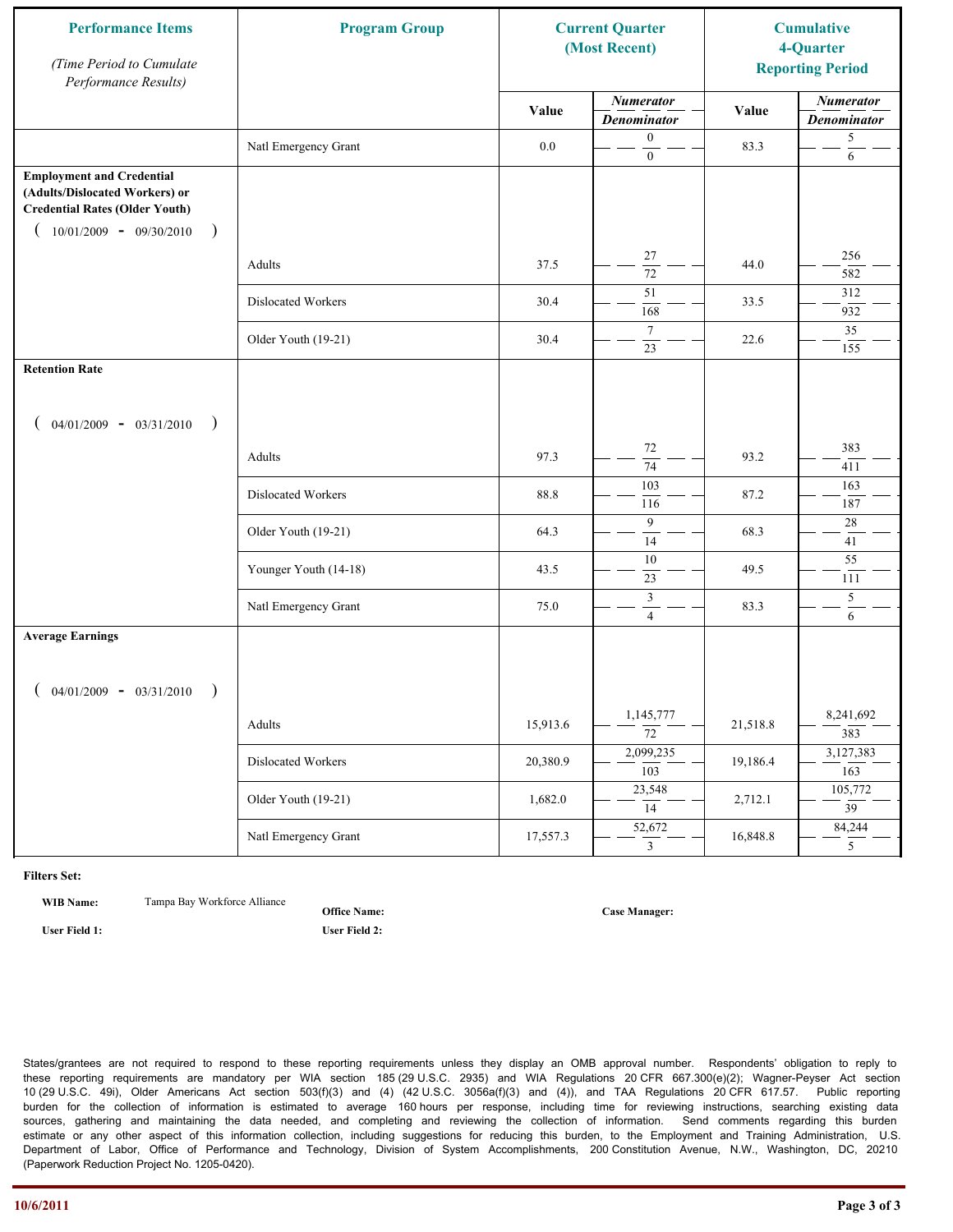**Report Due Date: Report Quarter End Date:** 08/15/2011 06/30/2011

**State:** FL

| <b>Performance Items</b><br>(Time Period to Cumulate<br>Performance Results) | <b>Program Group</b>              | <b>Current Quarter</b><br>(Most Recent) |                                        | <b>Cumulative</b><br>4-Quarter<br><b>Reporting Period</b> |                                        |
|------------------------------------------------------------------------------|-----------------------------------|-----------------------------------------|----------------------------------------|-----------------------------------------------------------|----------------------------------------|
|                                                                              |                                   | Value                                   | <b>Numerator</b><br><b>Denominator</b> | Value                                                     | <b>Numerator</b><br><b>Denominator</b> |
| <b>Total Participants</b>                                                    |                                   |                                         |                                        |                                                           |                                        |
| $07/01/2010 - 06/30/2011$ )                                                  |                                   |                                         |                                        |                                                           |                                        |
|                                                                              | <b>Total Adult Participants</b>   | 1,543                                   |                                        | 2,114                                                     |                                        |
|                                                                              | Total Adults (self-services only) | $\boldsymbol{0}$                        |                                        | $\boldsymbol{0}$                                          |                                        |
|                                                                              | WIA Adults                        | 1,073                                   |                                        | 1,544                                                     |                                        |
|                                                                              | <b>WIA Dislocated Workers</b>     | 488                                     |                                        | 591                                                       |                                        |
|                                                                              | Natl Emergency Grant              | $\overline{c}$                          |                                        | $\overline{c}$                                            |                                        |
|                                                                              | Received Training Services        | 1,071                                   |                                        | 1,772                                                     |                                        |
|                                                                              | <b>WIA Adults</b>                 | 813                                     |                                        | 1,357                                                     |                                        |
|                                                                              | WIA Dislocated Workers            | 267                                     |                                        | 431                                                       |                                        |
|                                                                              | Total Youth (14-21) Participants  | 153                                     |                                        | 230                                                       |                                        |
|                                                                              | Younger Youth (14-18)             | 61                                      |                                        | 93                                                        |                                        |
|                                                                              | Older Youth (19-21)               | 92                                      |                                        | 137                                                       |                                        |
|                                                                              | Out-of-School Youth               | 140                                     |                                        | 210                                                       |                                        |
|                                                                              | In-School-Youth                   | 13                                      |                                        | 20                                                        |                                        |
| <b>Total Exiters</b>                                                         |                                   |                                         |                                        |                                                           |                                        |
| $04/01/2010 - 03/31/2011$<br>$\rightarrow$                                   |                                   |                                         |                                        |                                                           |                                        |
|                                                                              | <b>Total Adult Exiters</b>        | 116                                     |                                        | 789                                                       |                                        |
|                                                                              | Total Adults (self-services only) | $\boldsymbol{0}$                        |                                        | $\boldsymbol{0}$                                          |                                        |
|                                                                              | <b>WIA Adults</b>                 | $78\,$                                  |                                        | 617                                                       |                                        |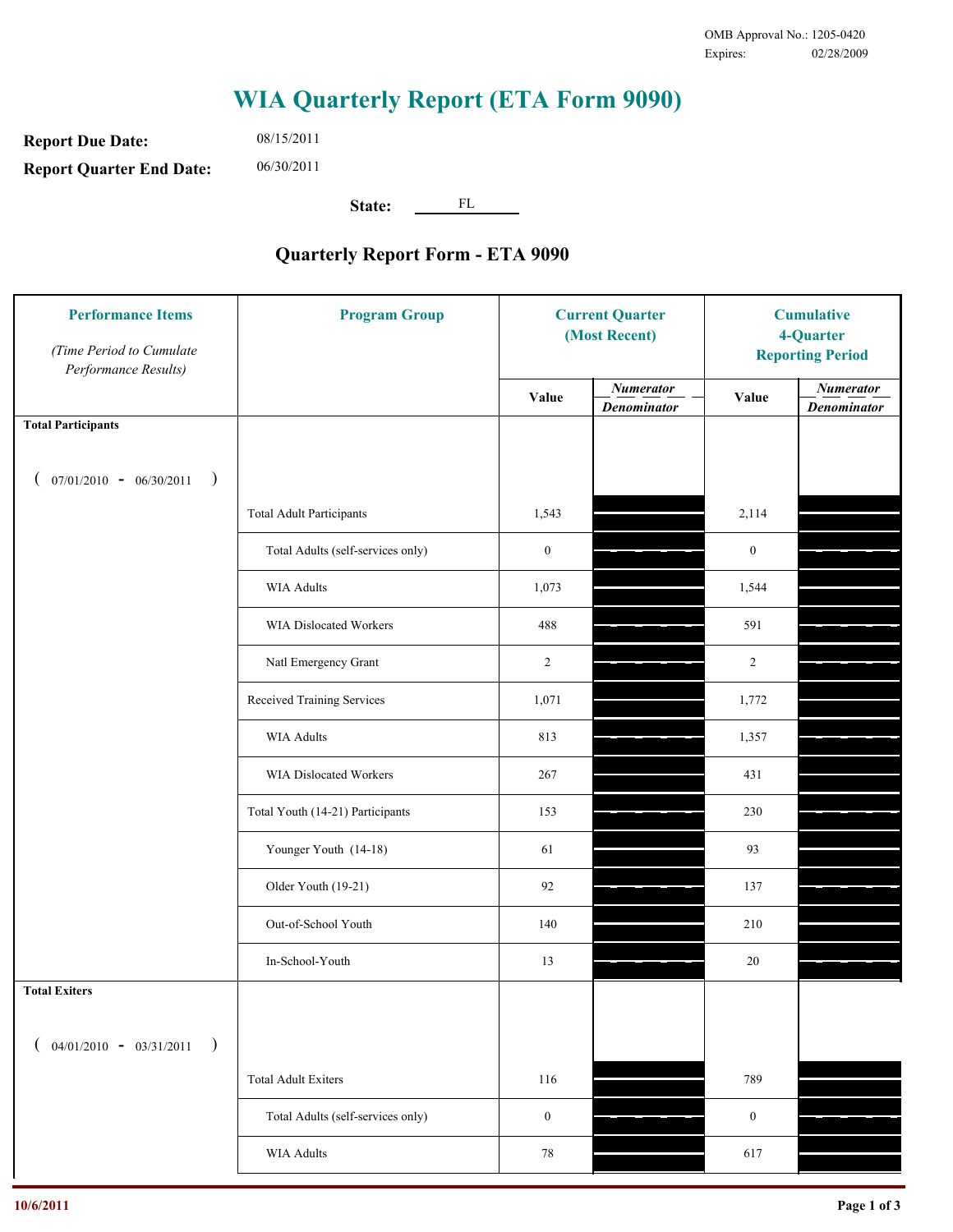| <b>Performance Items</b><br>(Time Period to Cumulate<br>Performance Results) | <b>Program Group</b>        |                  | <b>Current Quarter</b><br>(Most Recent) | <b>Cumulative</b><br>4-Quarter<br><b>Reporting Period</b> |                                        |
|------------------------------------------------------------------------------|-----------------------------|------------------|-----------------------------------------|-----------------------------------------------------------|----------------------------------------|
|                                                                              |                             | Value            | <b>Numerator</b><br><b>Denominator</b>  | Value                                                     | <b>Numerator</b><br><b>Denominator</b> |
|                                                                              | WIA Dislocated Workers      | 39               |                                         | 179                                                       |                                        |
|                                                                              | Natl Emergency Grant        | $\boldsymbol{0}$ |                                         | $\boldsymbol{0}$                                          |                                        |
|                                                                              | Total Youth (14-21) Exiters | 23               |                                         | 136                                                       |                                        |
|                                                                              | Younger Youth (14-18)       | 9                |                                         | 63                                                        |                                        |
|                                                                              | Older Youth (19-21)         | 14               |                                         | 73                                                        |                                        |
|                                                                              | Out-of-School Youth         | 22               |                                         | 116                                                       |                                        |
|                                                                              | In-School Youth             | $\mathbf{1}$     |                                         | $20\,$                                                    |                                        |
| <b>Placement in Employment or</b><br>Education                               |                             |                  |                                         |                                                           |                                        |
| $10/01/2009 - 09/30/2010$<br>$\rightarrow$                                   |                             |                  |                                         |                                                           |                                        |
|                                                                              | WIA Youth (14-21)           | 84.6             | 22<br>$\overline{26}$                   | 56.7                                                      | $80\,$<br>141                          |
| <b>Attainment of Degree or</b><br>Certification                              |                             |                  |                                         |                                                           |                                        |
| $10/01/2009 - 09/30/2010$<br>$\rightarrow$<br>$\left($                       |                             |                  |                                         |                                                           |                                        |
|                                                                              | WIA Youth (14-21)           | 96.4             | $27\,$<br>$\overline{28}$               | 86.5                                                      | 128<br>148                             |
| <b>Literacy or Numeracy Gains</b>                                            |                             |                  |                                         |                                                           |                                        |
| $($ 07/01/2010 - 06/30/2011                                                  |                             |                  |                                         |                                                           |                                        |
|                                                                              | WIA Youth (14-21)           | 28.6             | 8<br>$\overline{28}$                    | 31.9                                                      | $29\,$<br>$\overline{91}$              |
| Youth Diploma or Equivilance Rate                                            |                             |                  |                                         |                                                           |                                        |
| $04/01/2010 - 03/31/2011$<br>$\rightarrow$<br>€                              |                             |                  |                                         |                                                           |                                        |
|                                                                              | WIA Younger Youth (14-18)   | 75.0             | $\mathfrak{Z}$                          | 67.7                                                      | $21\,$                                 |
| <b>Skill Attainment Rate</b>                                                 |                             |                  | $\overline{4}$                          |                                                           | $\overline{31}$                        |
|                                                                              |                             |                  |                                         |                                                           |                                        |
| $04/01/2010 - 03/31/2011$<br>$\rightarrow$<br>€                              | WIA Younger Youth (14-18)   | 93.8             | 15                                      | 92.8                                                      | 103                                    |
| <b>Entered Employment Rate</b>                                               |                             |                  | $\overline{16}$                         |                                                           | 111                                    |
|                                                                              |                             |                  |                                         |                                                           |                                        |
| $10/01/2009 - 09/30/2010$<br>$\rightarrow$                                   |                             |                  | 11                                      |                                                           | $8\sqrt{1}$                            |
|                                                                              | Adults                      | 52.4             | $\overline{21}$                         | 70.4                                                      | 115                                    |
|                                                                              | Dislocated Workers          | 74.1             | $20\,$<br>$\overline{27}$               | 81.6                                                      | $120\,$<br>147                         |
|                                                                              | Older Youth (19-21)         | 76.5             | 13<br>$\overline{17}$                   | 56.9                                                      | 41<br>$72\,$                           |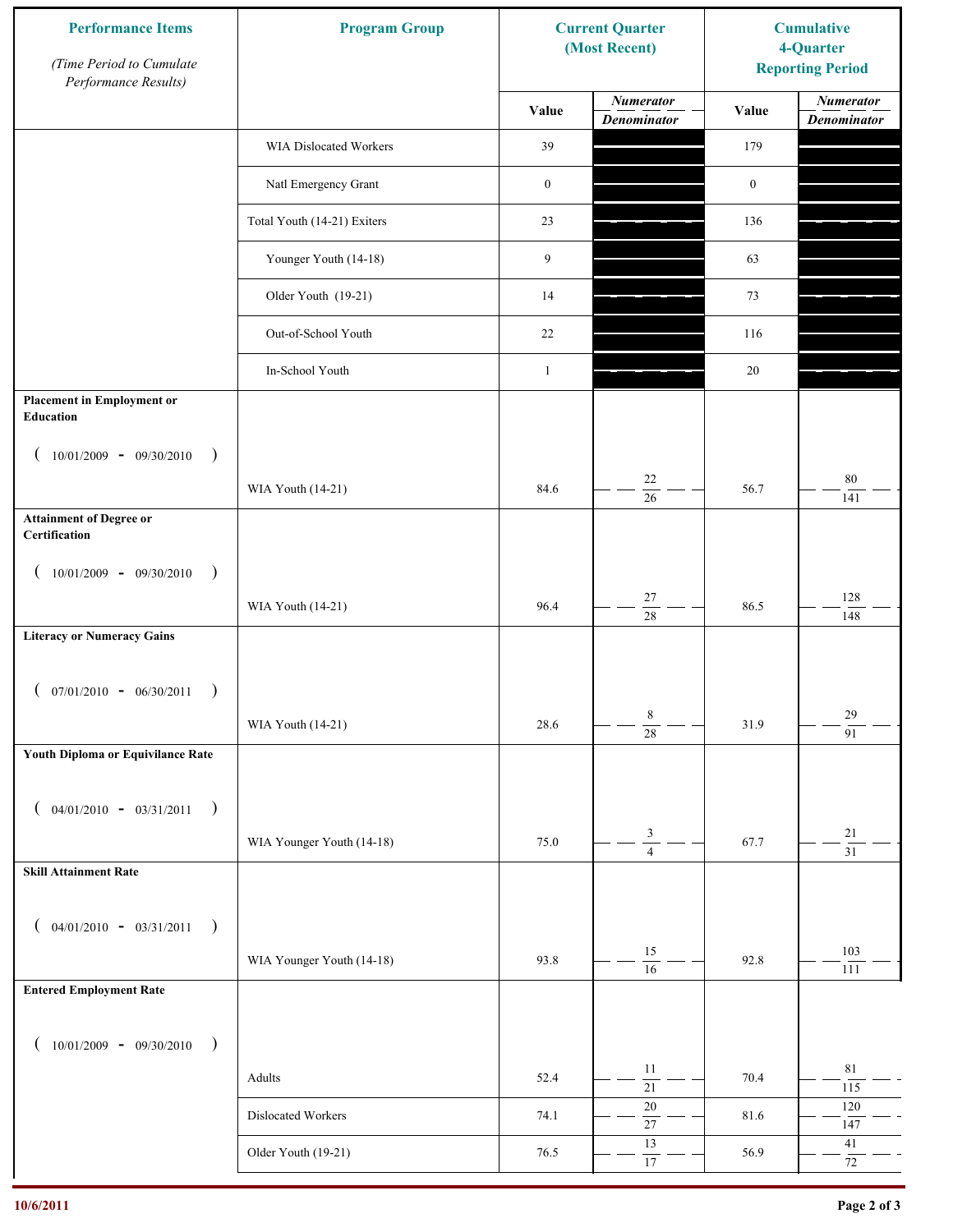| <b>Performance Items</b><br>(Time Period to Cumulate<br>Performance Results)                                                                              | <b>Program Group</b>  | <b>Current Quarter</b><br>(Most Recent) |                                        | <b>Cumulative</b><br>4-Quarter<br><b>Reporting Period</b> |                                        |
|-----------------------------------------------------------------------------------------------------------------------------------------------------------|-----------------------|-----------------------------------------|----------------------------------------|-----------------------------------------------------------|----------------------------------------|
|                                                                                                                                                           |                       | Value                                   | <b>Numerator</b><br><b>Denominator</b> | Value                                                     | <b>Numerator</b><br><b>Denominator</b> |
|                                                                                                                                                           | Natl Emergency Grant  | $\boldsymbol{0}$                        | $\mathbf{0}$<br>$\mathbf{0}$           | $\boldsymbol{0}$                                          | $\boldsymbol{0}$<br>$\boldsymbol{0}$   |
| <b>Employment and Credential</b><br>(Adults/Dislocated Workers) or<br><b>Credential Rates (Older Youth)</b><br>$10/01/2009 - 09/30/2010$<br>$\rightarrow$ |                       |                                         |                                        |                                                           |                                        |
|                                                                                                                                                           | Adults                | 72.3                                    | 112<br>155                             | 76.4                                                      | 362<br>474                             |
|                                                                                                                                                           | Dislocated Workers    | 60.0                                    | 15<br>25                               | 69.1                                                      | 96<br>139                              |
|                                                                                                                                                           | Older Youth (19-21)   | 77.8                                    | 14<br>18                               | 57.3                                                      | 47<br>82                               |
| <b>Retention Rate</b>                                                                                                                                     |                       |                                         |                                        |                                                           |                                        |
| $04/01/2009 - 03/31/2010$<br>$\rightarrow$                                                                                                                |                       |                                         |                                        |                                                           |                                        |
|                                                                                                                                                           | Adults                | 92.4                                    | 109<br>118                             | 92.6                                                      | 411<br>444                             |
|                                                                                                                                                           | Dislocated Workers    | 77.4                                    | 24<br>31                               | 86.0                                                      | 43<br>50                               |
|                                                                                                                                                           | Older Youth (19-21)   | 84.6                                    | $\overline{11}$<br>$\overline{13}$     | 81.8                                                      | $18\,$<br>$22\,$                       |
|                                                                                                                                                           | Younger Youth (14-18) | 78.9                                    | $\overline{15}$<br>$\overline{19}$     | 66.7                                                      | $\overline{32}$<br>48                  |
|                                                                                                                                                           | Natl Emergency Grant  | $\boldsymbol{0}$                        | $\boldsymbol{0}$<br>$\overline{0}$     | $\boldsymbol{0}$                                          | $\mathbf{0}$<br>$\overline{0}$         |
| <b>Average Earnings</b>                                                                                                                                   |                       |                                         |                                        |                                                           |                                        |
| $04/01/2009 - 03/31/2010$<br>$\rightarrow$                                                                                                                |                       |                                         |                                        |                                                           |                                        |
|                                                                                                                                                           | Adults                | 22,487.0                                | 2,406,107<br>$\overline{107}$          | 24,436.5                                                  | 9,750,145<br>399                       |
|                                                                                                                                                           | Dislocated Workers    | 17,224.8                                | 413,395<br>$\overline{24}$             | 16,951.3                                                  | 728,905<br>$\overline{43}$             |
|                                                                                                                                                           | Older Youth (19-21)   | 4,008.8                                 | 52,114<br>13                           | 3,753.4                                                   | 78,822<br>21                           |
|                                                                                                                                                           | Natl Emergency Grant  | $\boldsymbol{0}$                        | $\overline{0}$<br>$\mathbf{0}$         | $\boldsymbol{0}$                                          | $\overline{0}$<br>$\overline{0}$       |

**WIB Name:** Pasco-Hernando Jobs & Education I

**Office Name: User Field 1: User Field 2:**

**Case Manager:**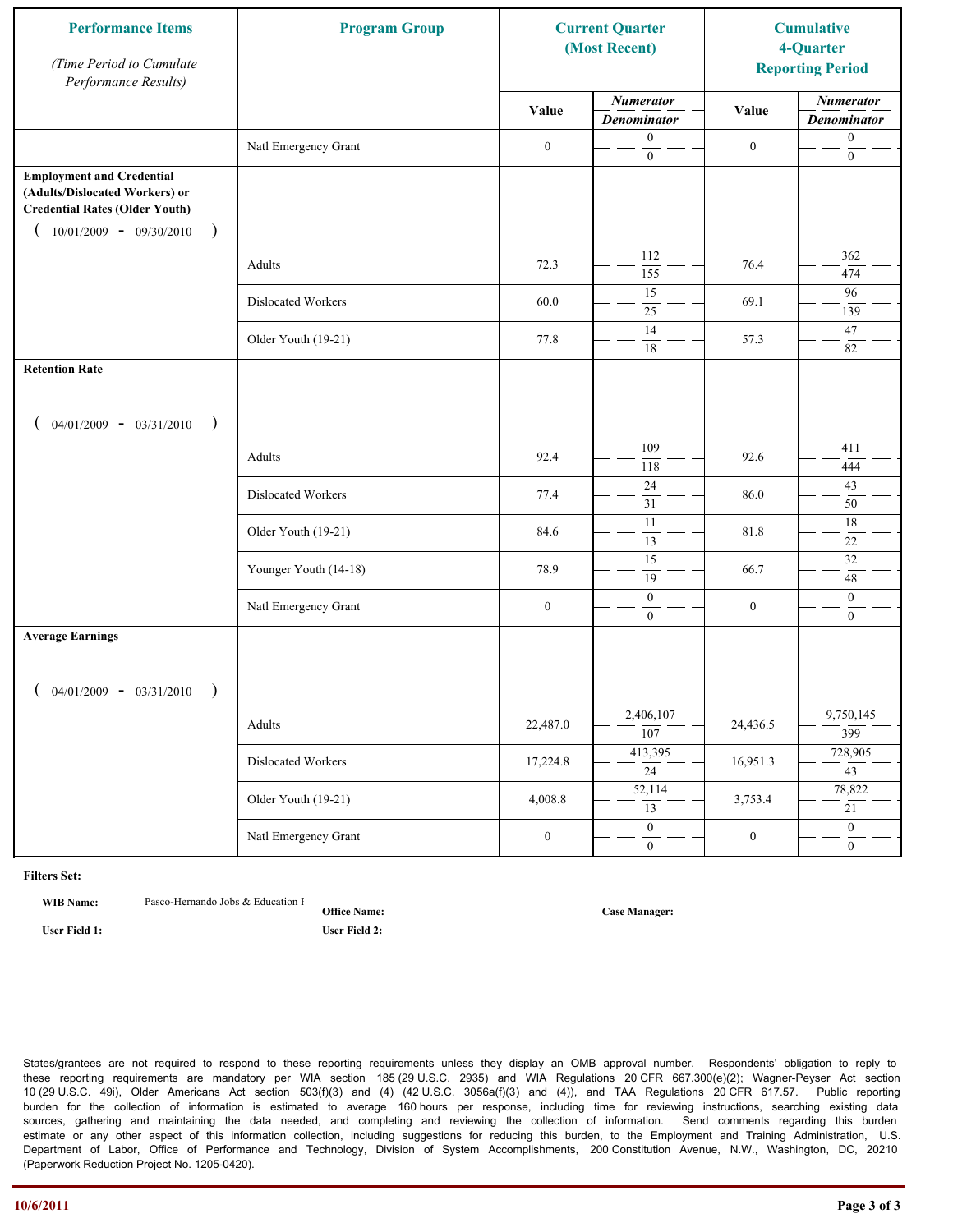**Report Due Date: Report Quarter End Date:** 08/15/2011 06/30/2011

**State:** FL

| <b>Performance Items</b><br>(Time Period to Cumulate<br>Performance Results) | <b>Program Group</b>              | <b>Current Quarter</b><br>(Most Recent) |                                        | <b>Cumulative</b><br>4-Quarter<br><b>Reporting Period</b> |                                        |
|------------------------------------------------------------------------------|-----------------------------------|-----------------------------------------|----------------------------------------|-----------------------------------------------------------|----------------------------------------|
|                                                                              |                                   | Value                                   | <b>Numerator</b><br><b>Denominator</b> | Value                                                     | <b>Numerator</b><br><b>Denominator</b> |
| <b>Total Participants</b>                                                    |                                   |                                         |                                        |                                                           |                                        |
| $07/01/2010 - 06/30/2011$ )                                                  |                                   |                                         |                                        |                                                           |                                        |
|                                                                              | <b>Total Adult Participants</b>   | 1,755                                   |                                        | 2,007                                                     |                                        |
|                                                                              | Total Adults (self-services only) | $\boldsymbol{0}$                        |                                        | $\boldsymbol{0}$                                          |                                        |
|                                                                              | WIA Adults                        | 857                                     |                                        | 1,008                                                     |                                        |
|                                                                              | WIA Dislocated Workers            | 928                                     |                                        | 1,034                                                     |                                        |
|                                                                              | Natl Emergency Grant              | $\boldsymbol{0}$                        |                                        | $\boldsymbol{0}$                                          |                                        |
|                                                                              | Received Training Services        | 783                                     |                                        | 1,178                                                     |                                        |
|                                                                              | WIA Adults                        | 407                                     |                                        | 626                                                       |                                        |
|                                                                              | WIA Dislocated Workers            | 388                                     |                                        | 574                                                       |                                        |
|                                                                              | Total Youth (14-21) Participants  | 261                                     |                                        | 366                                                       |                                        |
|                                                                              | Younger Youth (14-18)             | 164                                     |                                        | 207                                                       |                                        |
|                                                                              | Older Youth (19-21)               | 97                                      |                                        | 159                                                       |                                        |
|                                                                              | Out-of-School Youth               | 111                                     |                                        | 195                                                       |                                        |
|                                                                              | In-School-Youth                   | 150                                     |                                        | 171                                                       |                                        |
| <b>Total Exiters</b>                                                         |                                   |                                         |                                        |                                                           |                                        |
| $04/01/2010 - 03/31/2011$<br>$\rightarrow$                                   |                                   |                                         |                                        |                                                           |                                        |
|                                                                              | <b>Total Adult Exiters</b>        | 125                                     |                                        | 395                                                       |                                        |
|                                                                              | Total Adults (self-services only) | $\boldsymbol{0}$                        |                                        | $\boldsymbol{0}$                                          |                                        |
|                                                                              | <b>WIA Adults</b>                 | $8\sqrt{1}$                             |                                        | 254                                                       |                                        |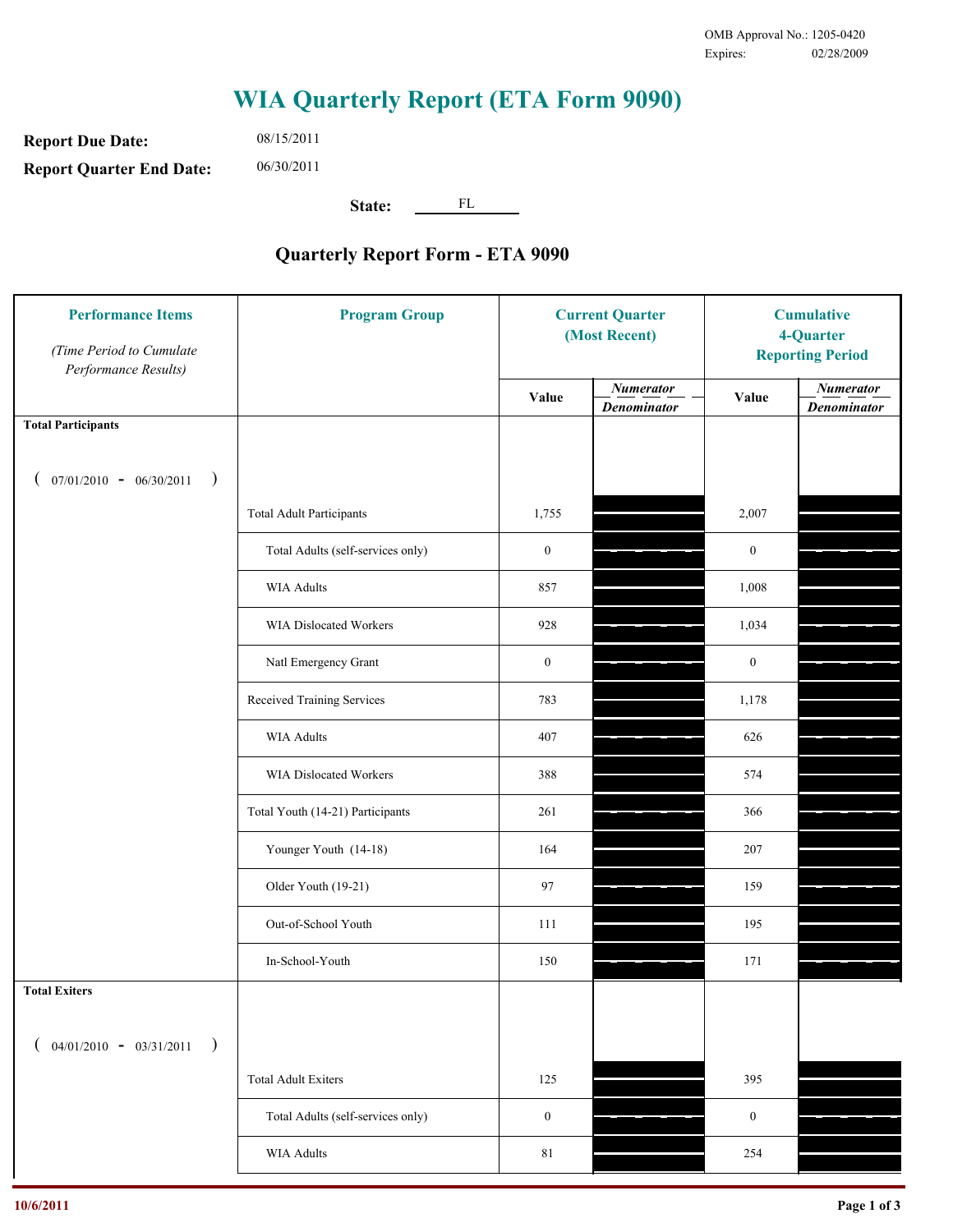| <b>Performance Items</b><br>(Time Period to Cumulate<br>Performance Results) | <b>Program Group</b>        | <b>Current Quarter</b><br>(Most Recent) |                                        | <b>Cumulative</b><br>4-Quarter<br><b>Reporting Period</b> |                                        |
|------------------------------------------------------------------------------|-----------------------------|-----------------------------------------|----------------------------------------|-----------------------------------------------------------|----------------------------------------|
|                                                                              |                             | Value                                   | <b>Numerator</b><br><b>Denominator</b> | Value                                                     | <b>Numerator</b><br><b>Denominator</b> |
|                                                                              | WIA Dislocated Workers      | 45                                      |                                        | 146                                                       |                                        |
|                                                                              | Natl Emergency Grant        | $\boldsymbol{0}$                        |                                        | $\boldsymbol{0}$                                          |                                        |
|                                                                              | Total Youth (14-21) Exiters | 36                                      |                                        | 208                                                       |                                        |
|                                                                              | Younger Youth (14-18)       | 15                                      |                                        | 104                                                       |                                        |
|                                                                              | Older Youth (19-21)         | 21                                      |                                        | 104                                                       |                                        |
|                                                                              | Out-of-School Youth         | 31                                      |                                        | 143                                                       |                                        |
|                                                                              | In-School Youth             | 5                                       |                                        | 65                                                        |                                        |
| <b>Placement in Employment or</b><br>Education                               |                             |                                         |                                        |                                                           |                                        |
| $10/01/2009 - 09/30/2010$<br>$\rightarrow$                                   |                             |                                         |                                        |                                                           |                                        |
|                                                                              | WIA Youth (14-21)           | 53.8                                    | 14<br>26                               | 65.5                                                      | 116<br>177                             |
| <b>Attainment of Degree or</b><br>Certification                              |                             |                                         |                                        |                                                           |                                        |
| $10/01/2009 - 09/30/2010$<br>$\big)$<br>$\left($                             |                             |                                         |                                        |                                                           |                                        |
|                                                                              | WIA Youth (14-21)           | 92.9                                    | 26<br>$\overline{28}$                  | 92.6                                                      | 175<br>189                             |
| <b>Literacy or Numeracy Gains</b>                                            |                             |                                         |                                        |                                                           |                                        |
| $($ 07/01/2010 - 06/30/2011                                                  |                             |                                         |                                        |                                                           |                                        |
|                                                                              | WIA Youth (14-21)           | $0.0\,$                                 | $\boldsymbol{0}$<br>$\overline{3}$     | 58.7                                                      | 64<br>109                              |
| Youth Diploma or Equivilance Rate                                            |                             |                                         |                                        |                                                           |                                        |
| $04/01/2010 - 03/31/2011$                                                    |                             |                                         |                                        |                                                           |                                        |
| $\rightarrow$<br>€                                                           | WIA Younger Youth (14-18)   | 36.4                                    | $\overline{4}$                         | 58.9                                                      | 53                                     |
| <b>Skill Attainment Rate</b>                                                 |                             |                                         | $\overline{11}$                        |                                                           | 90                                     |
|                                                                              |                             |                                         |                                        |                                                           |                                        |
| $04/01/2010 - 03/31/2011$<br>$\rightarrow$<br>€                              |                             |                                         | 36                                     |                                                           | 215                                    |
|                                                                              | WIA Younger Youth (14-18)   | 92.3                                    | $\overline{39}$                        | 89.6                                                      | 240                                    |
| <b>Entered Employment Rate</b>                                               |                             |                                         |                                        |                                                           |                                        |
| $10/01/2009 - 09/30/2010$<br>$\rightarrow$                                   |                             |                                         |                                        |                                                           |                                        |
|                                                                              | Adults                      | 83.3                                    | $10\,$<br>$\overline{12}$              | 76.3                                                      | 45<br>59                               |
|                                                                              | Dislocated Workers          | 86.7                                    | 13<br>$\overline{15}$                  | 84.5                                                      | 71<br>$\bf 84$                         |
|                                                                              | Older Youth (19-21)         | 64.3                                    | $\boldsymbol{9}$<br>14                 | 69.9                                                      | 58<br>83                               |
|                                                                              |                             |                                         |                                        |                                                           |                                        |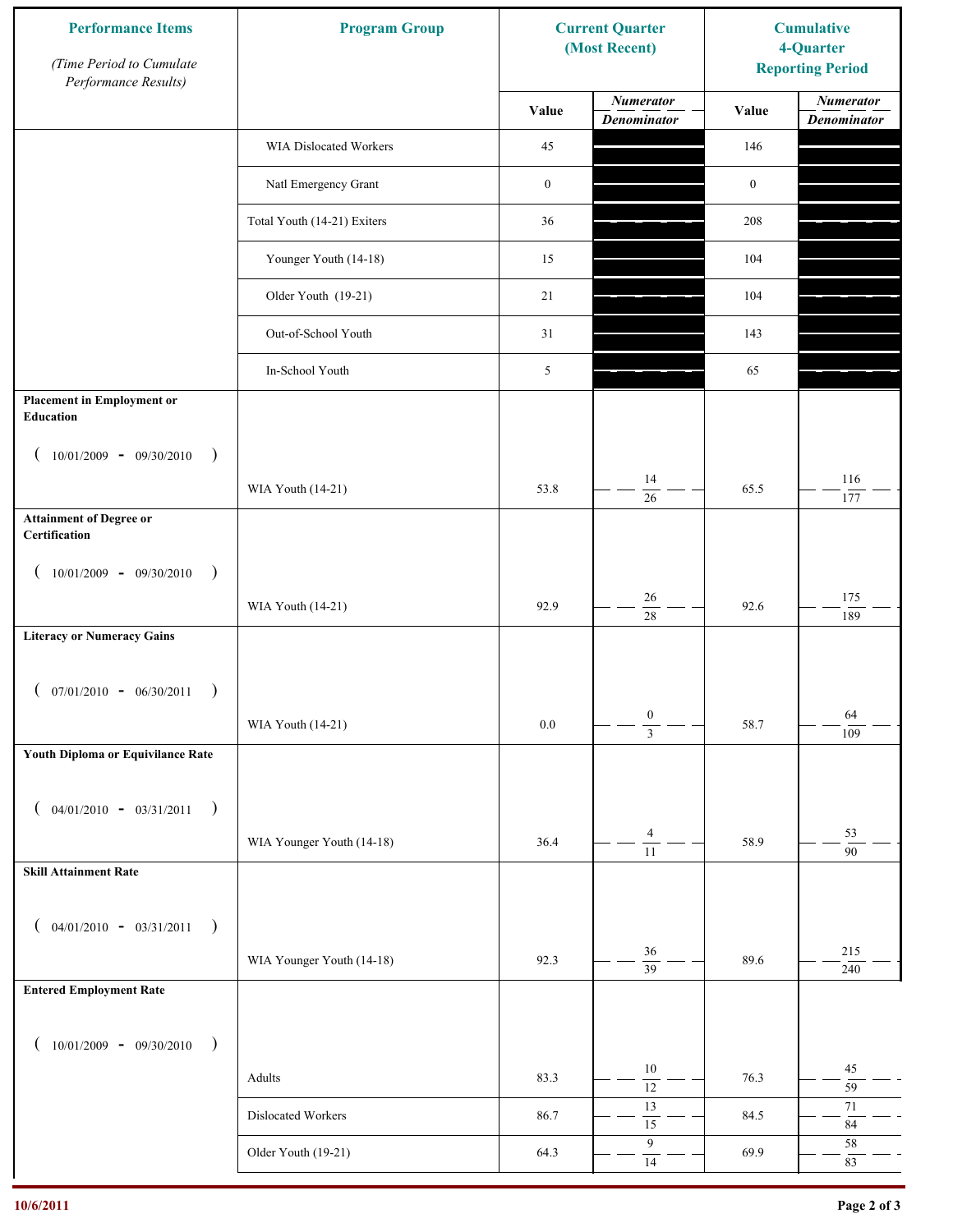| <b>Performance Items</b><br>(Time Period to Cumulate<br>Performance Results)                                                                              | <b>Program Group</b>  | <b>Current Quarter</b><br>(Most Recent) |                                        | <b>Cumulative</b><br>4-Quarter<br><b>Reporting Period</b> |                                        |
|-----------------------------------------------------------------------------------------------------------------------------------------------------------|-----------------------|-----------------------------------------|----------------------------------------|-----------------------------------------------------------|----------------------------------------|
|                                                                                                                                                           |                       | Value                                   | <b>Numerator</b><br><b>Denominator</b> | Value                                                     | <b>Numerator</b><br><b>Denominator</b> |
|                                                                                                                                                           | Natl Emergency Grant  | $\boldsymbol{0}$                        | $\boldsymbol{0}$<br>$\mathbf{0}$       | $\boldsymbol{0}$                                          | $\boldsymbol{0}$<br>$\boldsymbol{0}$   |
| <b>Employment and Credential</b><br>(Adults/Dislocated Workers) or<br><b>Credential Rates (Older Youth)</b><br>$10/01/2009 - 09/30/2010$<br>$\rightarrow$ |                       |                                         |                                        |                                                           |                                        |
|                                                                                                                                                           | Adults                | 88.5                                    | 23<br>$\overline{26}$                  | 82.8                                                      | 149<br>180                             |
|                                                                                                                                                           | Dislocated Workers    | 71.4                                    | 10<br>14                               | 75.9                                                      | 44<br>$58\,$                           |
|                                                                                                                                                           | Older Youth (19-21)   | 53.3                                    | 8<br>15                                | 64.4                                                      | 58<br>90                               |
| <b>Retention Rate</b>                                                                                                                                     |                       |                                         |                                        |                                                           |                                        |
| $04/01/2009 - 03/31/2010$<br>$\rightarrow$                                                                                                                |                       |                                         |                                        |                                                           |                                        |
|                                                                                                                                                           | Adults                | 90.9                                    | 20<br>22                               | 70.0                                                      | 142<br>203                             |
|                                                                                                                                                           | Dislocated Workers    | 81.8                                    | 9<br>$\overline{11}$                   | 88.0                                                      | $44\,$<br>50                           |
|                                                                                                                                                           | Older Youth (19-21)   | 84.2                                    | 16<br>19                               | 79.3                                                      | 46<br>58                               |
|                                                                                                                                                           | Younger Youth (14-18) | 66.7                                    | 10<br>15                               | 42.2                                                      | 49<br>116                              |
|                                                                                                                                                           | Natl Emergency Grant  | $\boldsymbol{0}$                        | $\mathbf{0}$<br>$\overline{0}$         | $\boldsymbol{0}$                                          | $\boldsymbol{0}$<br>$\mathbf{0}$       |
| <b>Average Earnings</b>                                                                                                                                   |                       |                                         |                                        |                                                           |                                        |
| $04/01/2009 - 03/31/2010$<br>$\rightarrow$                                                                                                                |                       |                                         |                                        |                                                           |                                        |
|                                                                                                                                                           | Adults                | 20,624.3                                | 412,486<br>$\overline{20}$             | 15,731.9                                                  | 2,155,275<br>137                       |
|                                                                                                                                                           | Dislocated Workers    | 12,443.3                                | 111,990<br>$\overline{9}$              | 13,152.4                                                  | 578,705<br>$\overline{44}$             |
|                                                                                                                                                           | Older Youth (19-21)   | 3,764.7                                 | 60,235<br>$\overline{16}$              | 3,122.1                                                   | 159,227<br>51                          |
|                                                                                                                                                           | Natl Emergency Grant  | $\boldsymbol{0}$                        | $\overline{0}$<br>$\mathbf{0}$         | $\boldsymbol{0}$                                          | $\overline{0}$<br>$\overline{0}$       |

**WIB Name:** Polk County Workforce Developme

**Office Name: User Field 1: User Field 2:**

**Case Manager:**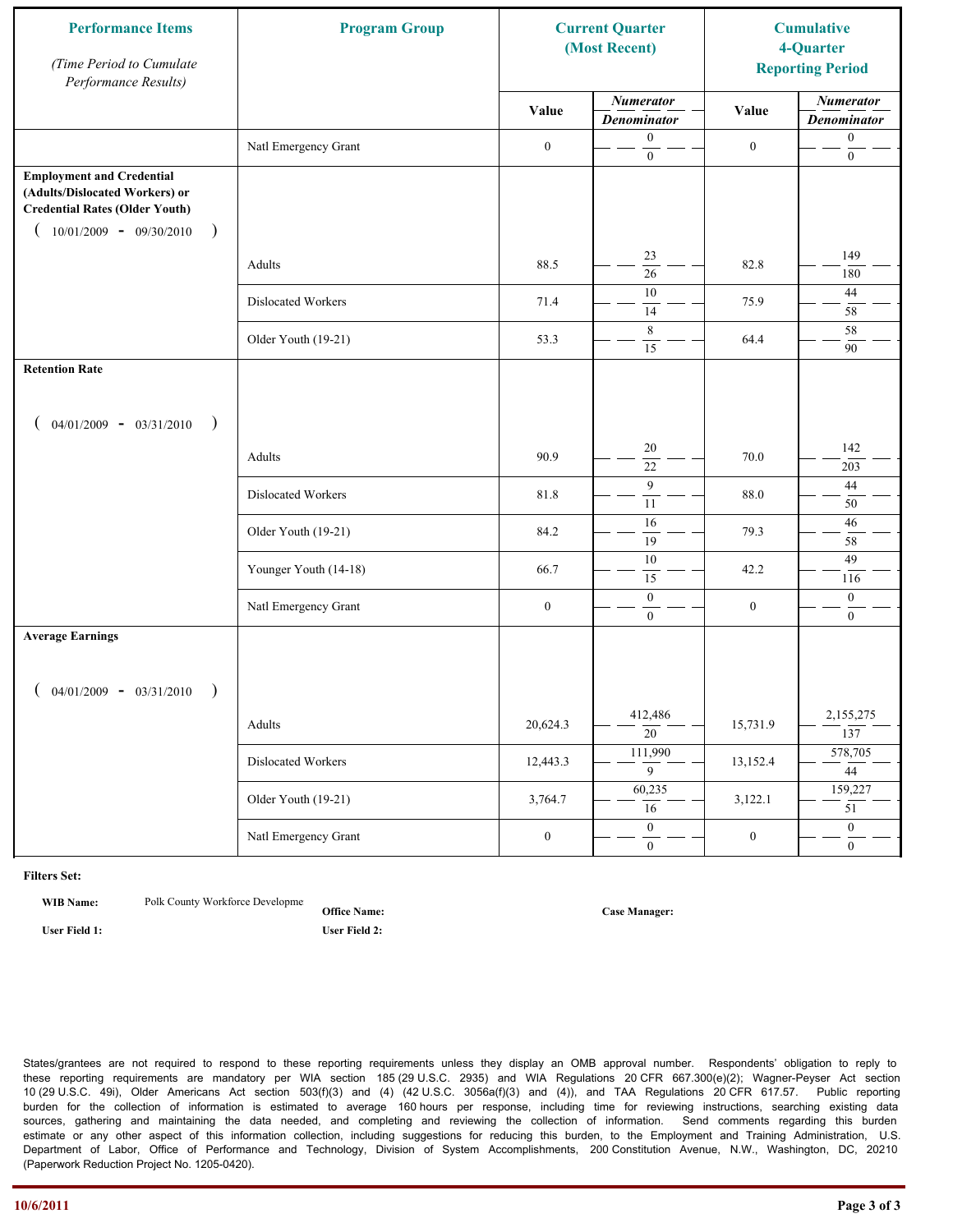**Report Due Date: Report Quarter End Date:** 08/15/2011 06/30/2011

**State:** FL

| <b>Performance Items</b><br>(Time Period to Cumulate<br>Performance Results) | <b>Program Group</b>              |                  | <b>Current Quarter</b><br>(Most Recent) |                  | <b>Cumulative</b><br>4-Quarter<br><b>Reporting Period</b> |  |
|------------------------------------------------------------------------------|-----------------------------------|------------------|-----------------------------------------|------------------|-----------------------------------------------------------|--|
|                                                                              |                                   | Value            | <b>Numerator</b><br><b>Denominator</b>  | Value            | <b>Numerator</b><br><b>Denominator</b>                    |  |
| <b>Total Participants</b>                                                    |                                   |                  |                                         |                  |                                                           |  |
| $07/01/2010 - 06/30/2011$<br>$\rightarrow$                                   |                                   |                  |                                         |                  |                                                           |  |
|                                                                              | <b>Total Adult Participants</b>   | 917              |                                         | 1,345            |                                                           |  |
|                                                                              | Total Adults (self-services only) | $\boldsymbol{0}$ |                                         | $\boldsymbol{0}$ |                                                           |  |
|                                                                              | <b>WIA Adults</b>                 | 594              |                                         | 902              |                                                           |  |
|                                                                              | WIA Dislocated Workers            | 361              |                                         | 490              |                                                           |  |
|                                                                              | Natl Emergency Grant              | $\boldsymbol{0}$ |                                         | $\boldsymbol{0}$ |                                                           |  |
|                                                                              | Received Training Services        | 660              |                                         | 1,060            |                                                           |  |
|                                                                              | <b>WIA Adults</b>                 | 480              |                                         | 781              |                                                           |  |
|                                                                              | WIA Dislocated Workers            | 202              |                                         | 315              |                                                           |  |
|                                                                              | Total Youth (14-21) Participants  | 163              |                                         | 206              |                                                           |  |
|                                                                              | Younger Youth (14-18)             | 95               |                                         | 118              |                                                           |  |
|                                                                              | Older Youth (19-21)               | 68               |                                         | 88               |                                                           |  |
|                                                                              | Out-of-School Youth               | 86               |                                         | 119              |                                                           |  |
|                                                                              | In-School-Youth                   | 77               |                                         | 87               |                                                           |  |
| <b>Total Exiters</b>                                                         |                                   |                  |                                         |                  |                                                           |  |
| $($ 04/01/2010 - 03/31/2011<br>$\rightarrow$                                 |                                   |                  |                                         |                  |                                                           |  |
|                                                                              | <b>Total Adult Exiters</b>        | 77               |                                         | 911              |                                                           |  |
|                                                                              | Total Adults (self-services only) | $\boldsymbol{0}$ |                                         | $\boldsymbol{0}$ |                                                           |  |
|                                                                              | WIA Adults                        | 54               |                                         | 771              |                                                           |  |
|                                                                              |                                   |                  |                                         |                  |                                                           |  |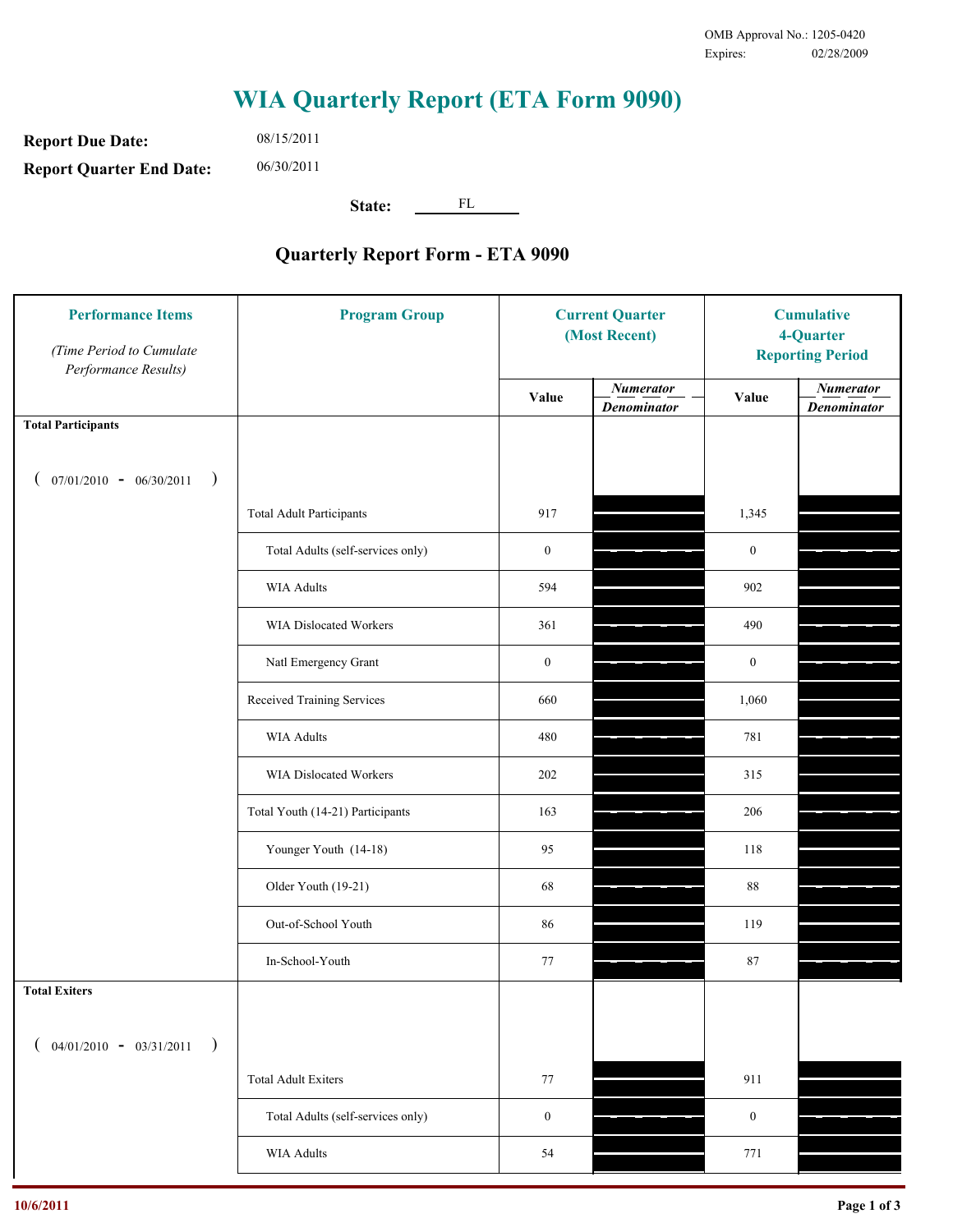| <b>Performance Items</b><br>(Time Period to Cumulate<br>Performance Results) | <b>Program Group</b>        |                  | <b>Current Quarter</b><br>(Most Recent) | <b>Cumulative</b><br>4-Quarter<br><b>Reporting Period</b> |                                        |
|------------------------------------------------------------------------------|-----------------------------|------------------|-----------------------------------------|-----------------------------------------------------------|----------------------------------------|
|                                                                              |                             | Value            | <b>Numerator</b><br><b>Denominator</b>  | Value                                                     | <b>Numerator</b><br><b>Denominator</b> |
|                                                                              | WIA Dislocated Workers      | 23               |                                         | 151                                                       |                                        |
|                                                                              | Natl Emergency Grant        | $\boldsymbol{0}$ |                                         | $\boldsymbol{0}$                                          |                                        |
|                                                                              | Total Youth (14-21) Exiters | 16               |                                         | 68                                                        |                                        |
|                                                                              | Younger Youth (14-18)       | 11               |                                         | 40                                                        |                                        |
|                                                                              | Older Youth (19-21)         | 5                |                                         | 28                                                        |                                        |
|                                                                              | Out-of-School Youth         | 11               |                                         | 41                                                        |                                        |
|                                                                              | In-School Youth             | 5                |                                         | $27\,$                                                    |                                        |
| <b>Placement in Employment or</b><br><b>Education</b>                        |                             |                  |                                         |                                                           |                                        |
| $10/01/2009 - 09/30/2010$<br>$\rightarrow$                                   |                             | 66.7             | $10\,$                                  | 49.3                                                      | 35                                     |
| <b>Attainment of Degree or</b>                                               | WIA Youth (14-21)           |                  | 15                                      |                                                           | $71\,$                                 |
| Certification                                                                |                             |                  |                                         |                                                           |                                        |
| $(10/01/2009 - 09/30/2010$<br>$\rightarrow$                                  |                             |                  |                                         |                                                           |                                        |
|                                                                              | WIA Youth (14-21)           | 73.3             | $11\,$<br>$\overline{15}$               | 50.8                                                      | $30\,$<br>$\overline{59}$              |
| <b>Literacy or Numeracy Gains</b>                                            |                             |                  |                                         |                                                           |                                        |
| $07/01/2010 - 06/30/2011$                                                    |                             |                  |                                         |                                                           |                                        |
|                                                                              | WIA Youth (14-21)           | 14.3             | $\mathbf{1}$<br>$\overline{7}$          | 14.8                                                      | 8<br>$\overline{54}$                   |
| Youth Diploma or Equivilance Rate                                            |                             |                  |                                         |                                                           |                                        |
| $04/01/2010 - 03/31/2011$<br>$\rightarrow$                                   |                             |                  |                                         |                                                           |                                        |
|                                                                              | WIA Younger Youth (14-18)   | 50.0             | $\sqrt{2}$                              | 73.9                                                      | $17\,$                                 |
| <b>Skill Attainment Rate</b>                                                 |                             |                  | $\overline{4}$                          |                                                           | $\overline{23}$                        |
|                                                                              |                             |                  |                                         |                                                           |                                        |
| $04/01/2010 - 03/31/2011$<br>$\rightarrow$                                   |                             |                  | 16                                      |                                                           | 78                                     |
|                                                                              | WIA Younger Youth (14-18)   | 76.2             | $\overline{21}$                         | 69.6                                                      | 112                                    |
| <b>Entered Employment Rate</b>                                               |                             |                  |                                         |                                                           |                                        |
| $10/01/2009 - 09/30/2010$<br>$\rightarrow$                                   |                             |                  |                                         |                                                           |                                        |
|                                                                              | Adults                      | 81.0             | 17<br>$\overline{21}$                   | 84.4                                                      | $38\,$<br>$45\,$                       |
|                                                                              | Dislocated Workers          | 81.3             | 39<br>$48\,$                            | 84.5                                                      | $71\,$<br>$\bf 84$                     |
|                                                                              | Older Youth (19-21)         | 75.0             | 6<br>$\,8\,$                            | 43.2                                                      | 19<br>$44\,$                           |
|                                                                              |                             |                  |                                         |                                                           |                                        |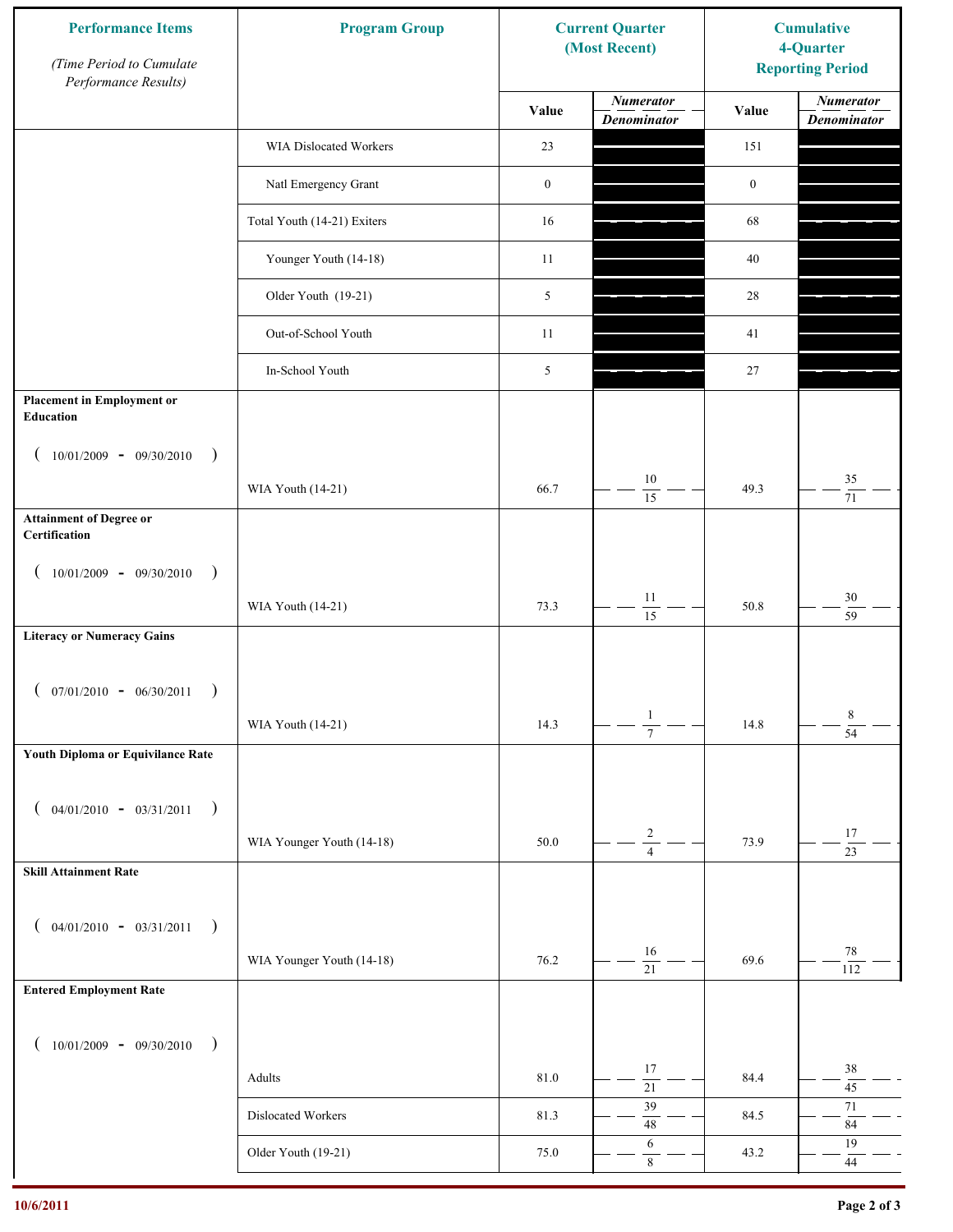| <b>Performance Items</b><br>(Time Period to Cumulate<br>Performance Results)                                                                              | <b>Program Group</b>  |                  | <b>Current Quarter</b><br>(Most Recent) |                  | <b>Cumulative</b><br>4-Quarter<br><b>Reporting Period</b> |
|-----------------------------------------------------------------------------------------------------------------------------------------------------------|-----------------------|------------------|-----------------------------------------|------------------|-----------------------------------------------------------|
|                                                                                                                                                           |                       | Value            | <b>Numerator</b><br><b>Denominator</b>  | Value            | <b>Numerator</b><br><b>Denominator</b>                    |
|                                                                                                                                                           | Natl Emergency Grant  | $\boldsymbol{0}$ | $\boldsymbol{0}$<br>$\mathbf{0}$        | $\boldsymbol{0}$ | $\boldsymbol{0}$<br>$\boldsymbol{0}$                      |
| <b>Employment and Credential</b><br>(Adults/Dislocated Workers) or<br><b>Credential Rates (Older Youth)</b><br>$10/01/2009$ - 09/30/2010<br>$\rightarrow$ |                       |                  |                                         |                  |                                                           |
|                                                                                                                                                           | Adults                | 90.7             | 78<br>86                                | 96.1             | 781<br>813                                                |
|                                                                                                                                                           | Dislocated Workers    | 75.9             | 22<br>$\overline{29}$                   | 78.6             | 44<br>56                                                  |
|                                                                                                                                                           | Older Youth (19-21)   | 25.0             | $\overline{2}$<br>$\,8\,$               | 12.8             | 6<br>47                                                   |
| <b>Retention Rate</b>                                                                                                                                     |                       |                  |                                         |                  |                                                           |
| $04/01/2009 - 03/31/2010$<br>$\rightarrow$                                                                                                                |                       |                  |                                         |                  |                                                           |
|                                                                                                                                                           | Adults                | 97.7             | 86<br>88                                | 95.8             | 543<br>567                                                |
|                                                                                                                                                           | Dislocated Workers    | 90.9             | $\overline{10}$<br>11                   | 89.7             | 26<br>29                                                  |
|                                                                                                                                                           | Older Youth (19-21)   | 100.0            | $\sqrt{2}$<br>$\overline{2}$            | 75.0             | 9<br>12                                                   |
|                                                                                                                                                           | Younger Youth (14-18) | 0.0              | $\boldsymbol{0}$<br>$\mathbf{1}$        | 43.3             | 13<br>30                                                  |
|                                                                                                                                                           | Natl Emergency Grant  | $\boldsymbol{0}$ | $\boldsymbol{0}$<br>$\overline{0}$      | $\boldsymbol{0}$ | $\mathbf{0}$<br>$\mathbf{0}$                              |
| <b>Average Earnings</b>                                                                                                                                   |                       |                  |                                         |                  |                                                           |
| $04/01/2009 - 03/31/2010$<br>$\rightarrow$                                                                                                                |                       |                  |                                         |                  |                                                           |
|                                                                                                                                                           | Adults                | 21,560.7         | 1,789,541<br>$\overline{83}$            | 18,673.5         | 9,710,236<br>520                                          |
|                                                                                                                                                           | Dislocated Workers    | 19,589.0         | 176,301<br>$\overline{9}$               | 16,088.7         | 370,041<br>23                                             |
|                                                                                                                                                           | Older Youth (19-21)   | 6,180.0          | 12,360<br>$\overline{2}$                | 5,677.7          | 68,132<br>12                                              |
|                                                                                                                                                           | Natl Emergency Grant  | $\boldsymbol{0}$ | $\overline{0}$<br>$\mathbf{0}$          | $\boldsymbol{0}$ | $\overline{0}$<br>$\overline{0}$                          |

**WIB Name:** Suncoast Workforce Development E

**Office Name: User Field 1: User Field 2:**

**Case Manager:**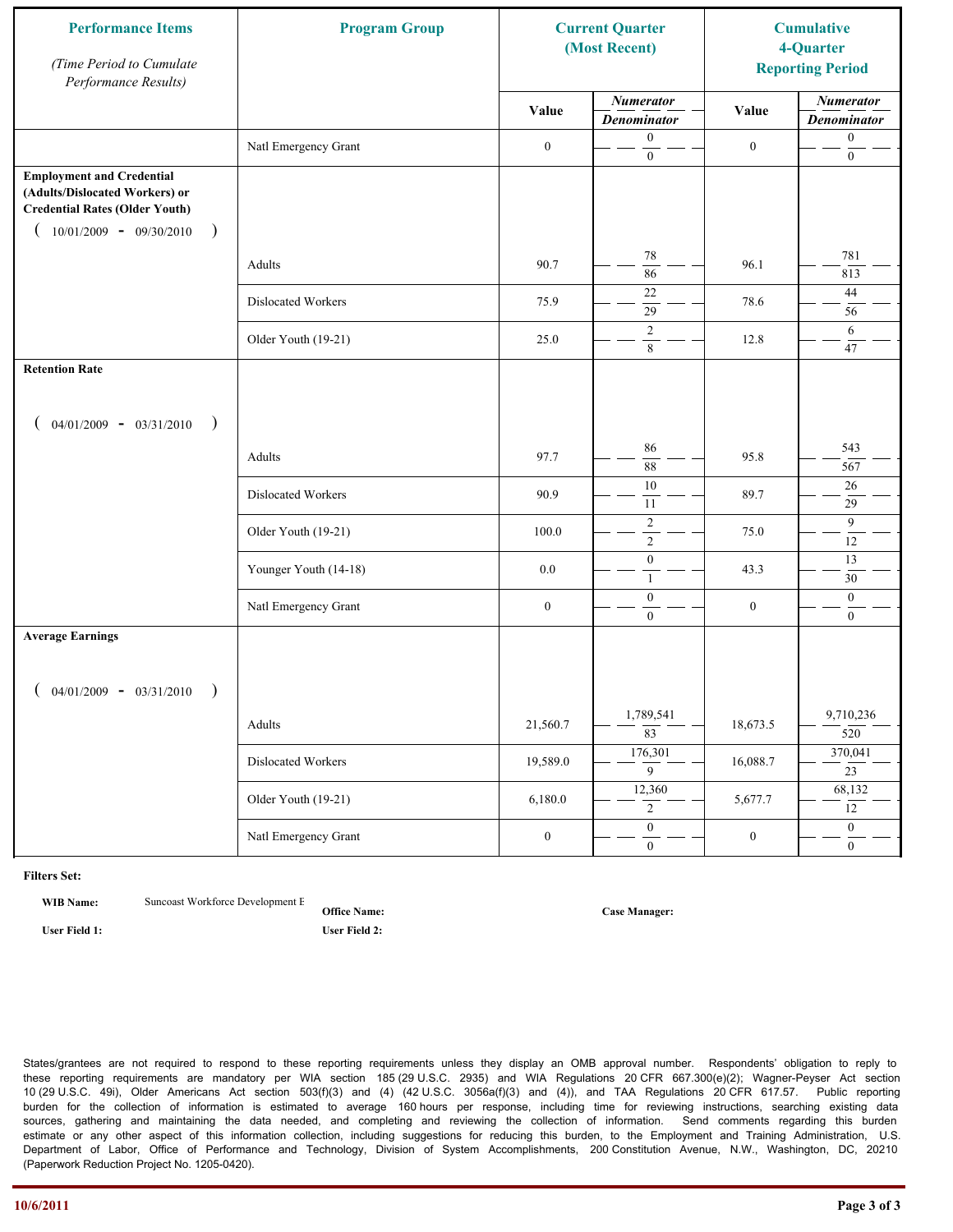**Report Due Date: Report Quarter End Date:** 08/15/2011 06/30/2011

**State:** FL

| <b>Performance Items</b><br>(Time Period to Cumulate<br>Performance Results) | <b>Program Group</b>              | <b>Current Quarter</b><br>(Most Recent) |                                        | <b>Cumulative</b><br>4-Quarter<br><b>Reporting Period</b> |                                        |
|------------------------------------------------------------------------------|-----------------------------------|-----------------------------------------|----------------------------------------|-----------------------------------------------------------|----------------------------------------|
|                                                                              |                                   | Value                                   | <b>Numerator</b><br><b>Denominator</b> | Value                                                     | <b>Numerator</b><br><b>Denominator</b> |
| <b>Total Participants</b>                                                    |                                   |                                         |                                        |                                                           |                                        |
| $07/01/2010 - 06/30/2011$ )                                                  |                                   |                                         |                                        |                                                           |                                        |
|                                                                              | <b>Total Adult Participants</b>   | 250                                     |                                        | 394                                                       |                                        |
|                                                                              | Total Adults (self-services only) | $\boldsymbol{0}$                        |                                        | $\boldsymbol{0}$                                          |                                        |
|                                                                              | WIA Adults                        | 212                                     |                                        | 350                                                       |                                        |
|                                                                              | WIA Dislocated Workers            | 39                                      |                                        | 45                                                        |                                        |
|                                                                              | Natl Emergency Grant              | $\boldsymbol{0}$                        |                                        | $\boldsymbol{0}$                                          |                                        |
|                                                                              | Received Training Services        | 215                                     |                                        | 338                                                       |                                        |
|                                                                              | <b>WIA Adults</b>                 | 182                                     |                                        | 298                                                       |                                        |
|                                                                              | WIA Dislocated Workers            | 34                                      |                                        | 41                                                        |                                        |
|                                                                              | Total Youth (14-21) Participants  | 101                                     |                                        | 158                                                       |                                        |
|                                                                              | Younger Youth (14-18)             | 76                                      |                                        | 122                                                       |                                        |
|                                                                              | Older Youth (19-21)               | 25                                      |                                        | 36                                                        |                                        |
|                                                                              | Out-of-School Youth               | 30                                      |                                        | 45                                                        |                                        |
|                                                                              | In-School-Youth                   | 71                                      |                                        | 113                                                       |                                        |
| <b>Total Exiters</b>                                                         |                                   |                                         |                                        |                                                           |                                        |
| $04/01/2010 - 03/31/2011$<br>$\rightarrow$                                   |                                   |                                         |                                        |                                                           |                                        |
|                                                                              | <b>Total Adult Exiters</b>        | 28                                      |                                        | 164                                                       |                                        |
|                                                                              | Total Adults (self-services only) | $\boldsymbol{0}$                        |                                        | $\boldsymbol{0}$                                          |                                        |
|                                                                              | <b>WIA Adults</b>                 | $24\,$                                  |                                        | 158                                                       |                                        |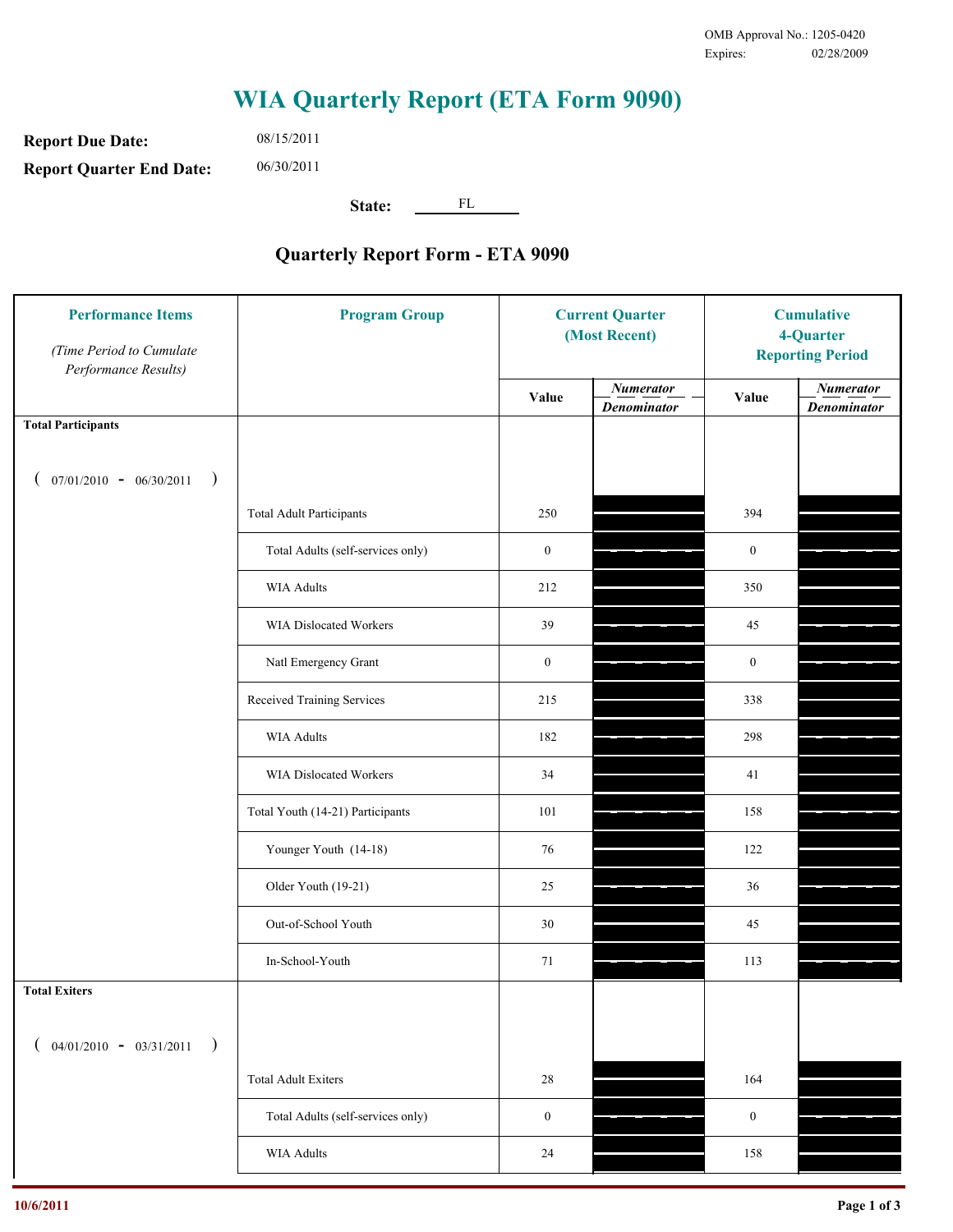| <b>Performance Items</b><br>(Time Period to Cumulate<br>Performance Results) | <b>Program Group</b>        |                  | <b>Current Quarter</b><br>(Most Recent) | <b>Cumulative</b><br>4-Quarter<br><b>Reporting Period</b> |                                        |
|------------------------------------------------------------------------------|-----------------------------|------------------|-----------------------------------------|-----------------------------------------------------------|----------------------------------------|
|                                                                              |                             | Value            | <b>Numerator</b><br><b>Denominator</b>  | Value                                                     | <b>Numerator</b><br><b>Denominator</b> |
|                                                                              | WIA Dislocated Workers      | $\overline{4}$   |                                         | 6                                                         |                                        |
|                                                                              | Natl Emergency Grant        | $\boldsymbol{0}$ |                                         | $\boldsymbol{0}$                                          |                                        |
|                                                                              | Total Youth (14-21) Exiters | $\boldsymbol{7}$ |                                         | 67                                                        |                                        |
|                                                                              | Younger Youth (14-18)       | $\overline{4}$   |                                         | 54                                                        |                                        |
|                                                                              | Older Youth (19-21)         | 3                |                                         | 13                                                        |                                        |
|                                                                              | Out-of-School Youth         | 3                |                                         | 18                                                        |                                        |
|                                                                              | In-School Youth             | 4                |                                         | 49                                                        |                                        |
| <b>Placement in Employment or</b><br>Education                               |                             |                  |                                         |                                                           |                                        |
| $10/01/2009 - 09/30/2010$<br>$\rightarrow$                                   |                             |                  |                                         |                                                           |                                        |
|                                                                              | WIA Youth (14-21)           | 79.3             | 23<br>$\overline{29}$                   | 83.3                                                      | 40<br>48                               |
| <b>Attainment of Degree or</b><br>Certification                              |                             |                  |                                         |                                                           |                                        |
| $10/01/2009 - 09/30/2010$<br>$\big)$<br>$\left($                             |                             |                  |                                         |                                                           |                                        |
|                                                                              | WIA Youth (14-21)           | 90.3             | $28\,$<br>$\overline{31}$               | 83.3                                                      | $45\,$<br>$\overline{54}$              |
| <b>Literacy or Numeracy Gains</b>                                            |                             |                  |                                         |                                                           |                                        |
| $($ 07/01/2010 - 06/30/2011                                                  |                             |                  |                                         |                                                           |                                        |
|                                                                              | WIA Youth (14-21)           | $0.0\,$          | $\boldsymbol{0}$<br>$\overline{0}$      | 100.0                                                     | $\mathbf{1}$<br>$\overline{1}$         |
| Youth Diploma or Equivilance Rate                                            |                             |                  |                                         |                                                           |                                        |
| $04/01/2010 - 03/31/2011$<br>$\rightarrow$                                   |                             |                  |                                         |                                                           |                                        |
| €                                                                            | WIA Younger Youth (14-18)   | 100.0            | $\overline{\mathbf{c}}$                 | 91.3                                                      | $42\,$                                 |
| <b>Skill Attainment Rate</b>                                                 |                             |                  | $\overline{2}$                          |                                                           | 46                                     |
|                                                                              |                             |                  |                                         |                                                           |                                        |
| $04/01/2010 - 03/31/2011$<br>$\rightarrow$<br>$\overline{ }$                 |                             |                  | $10\,$                                  |                                                           | 129                                    |
| <b>Entered Employment Rate</b>                                               | WIA Younger Youth (14-18)   | 100.0            | $\overline{10}$                         | 94.9                                                      | 136                                    |
|                                                                              |                             |                  |                                         |                                                           |                                        |
| $10/01/2009 - 09/30/2010$<br>$\rightarrow$                                   |                             |                  |                                         |                                                           |                                        |
|                                                                              | Adults                      | $80.0\,$         | $\,8\,$<br>$\overline{10}$              | 92.3                                                      | 24<br>$26\,$                           |
|                                                                              | Dislocated Workers          | $0.0\,$          | $\boldsymbol{0}$<br>$\boldsymbol{0}$    | 100.0                                                     | $\mathfrak s$<br>5                     |
|                                                                              | Older Youth (19-21)         | $100.0\,$        | $\sqrt{2}$<br>$\overline{2}$            | 100.0                                                     | $\,$ $\,$<br>$\overline{8}$            |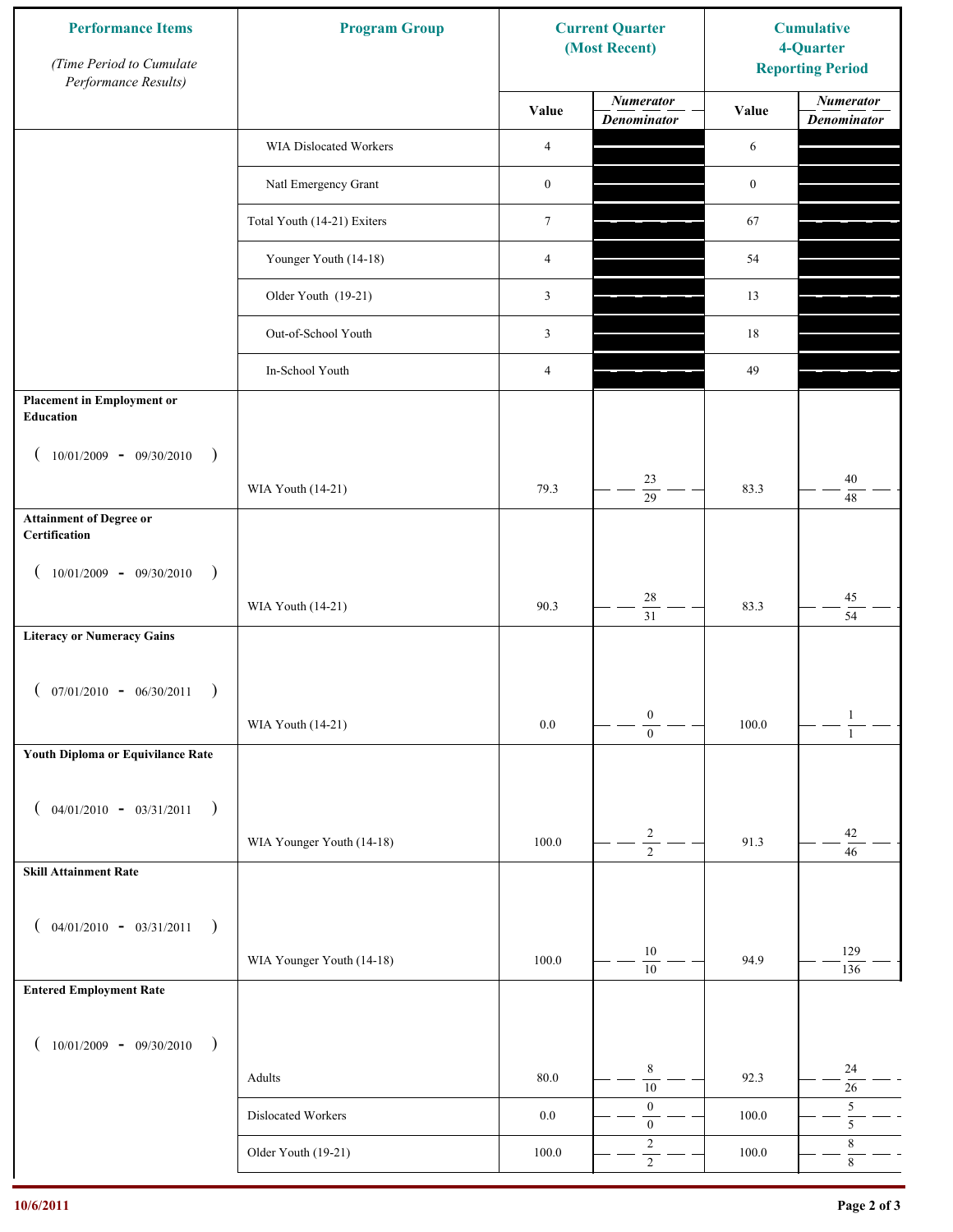| <b>Performance Items</b><br>(Time Period to Cumulate<br>Performance Results)                                                                               | <b>Program Group</b>  |                  | <b>Current Quarter</b><br>(Most Recent)       |                  | <b>Cumulative</b><br>4-Quarter<br><b>Reporting Period</b> |
|------------------------------------------------------------------------------------------------------------------------------------------------------------|-----------------------|------------------|-----------------------------------------------|------------------|-----------------------------------------------------------|
|                                                                                                                                                            |                       | Value            | <b>Numerator</b><br><b>Denominator</b>        | Value            | <b>Numerator</b><br><b>Denominator</b>                    |
|                                                                                                                                                            | Natl Emergency Grant  | $\boldsymbol{0}$ | $\boldsymbol{0}$<br>$\overline{0}$            | $\boldsymbol{0}$ | $\boldsymbol{0}$<br>$\boldsymbol{0}$                      |
| <b>Employment and Credential</b><br>(Adults/Dislocated Workers) or<br><b>Credential Rates (Older Youth)</b><br>$10/01/2009$ - 09/30/2010<br>$\overline{)}$ |                       |                  |                                               |                  |                                                           |
|                                                                                                                                                            | Adults                | 93.0             | 40<br>43                                      | 96.3             | 129<br>134                                                |
|                                                                                                                                                            | Dislocated Workers    | $0.0\,$          | $\boldsymbol{0}$<br>$\boldsymbol{0}$          | 100.0            | $\overline{4}$<br>$\overline{4}$                          |
|                                                                                                                                                            | Older Youth (19-21)   | 100.0            | $\mathfrak{Z}$<br>$\overline{\mathbf{3}}$     | 85.7             | 12<br>14                                                  |
| <b>Retention Rate</b>                                                                                                                                      |                       |                  |                                               |                  |                                                           |
| $04/01/2009 - 03/31/2010$<br>$\rightarrow$                                                                                                                 |                       |                  |                                               |                  |                                                           |
|                                                                                                                                                            | Adults                | 95.0             | 19<br>$20\,$                                  | 94.7             | 142<br>150                                                |
|                                                                                                                                                            | Dislocated Workers    | 100.0            | $\mathfrak z$<br>$\overline{\mathbf{3}}$      | 100.0            | $\overline{5}$<br>$\overline{5}$                          |
|                                                                                                                                                            | Older Youth (19-21)   | 66.7             | $\overline{2}$<br>$\overline{3}$              | 92.9             | 13<br>14                                                  |
|                                                                                                                                                            | Younger Youth (14-18) | 100.0            | $\ensuremath{\mathfrak{Z}}$<br>$\overline{3}$ | 68.6             | 24<br>35                                                  |
|                                                                                                                                                            | Natl Emergency Grant  | $\boldsymbol{0}$ | $\boldsymbol{0}$<br>$\overline{0}$            | $\boldsymbol{0}$ | $\boldsymbol{0}$<br>$\boldsymbol{0}$                      |
| <b>Average Earnings</b>                                                                                                                                    |                       |                  |                                               |                  |                                                           |
| $04/01/2009 - 03/31/2010$                                                                                                                                  |                       |                  |                                               |                  |                                                           |
|                                                                                                                                                            | Adults                | 23,276.2         | 442,248<br>$\overline{19}$                    | 27,650.3         | 3,815,743<br>138                                          |
|                                                                                                                                                            | Dislocated Workers    | 18,601.0         | 55,803<br>$\mathfrak{Z}$                      | 18,778.4         | 93,892<br>5 <sup>5</sup>                                  |
|                                                                                                                                                            | Older Youth (19-21)   | 6,622.0          | 6,622<br>1                                    | 7,387.1          | 88,645<br>12                                              |
|                                                                                                                                                            | Natl Emergency Grant  | $\boldsymbol{0}$ | $\overline{0}$<br>$\boldsymbol{0}$            | $\boldsymbol{0}$ | $\overline{0}$<br>$\overline{0}$                          |

WIB Name: **Heartland Workforce** 

**Office Name:**

**User Field 1: User Field 2:**

**Case Manager:**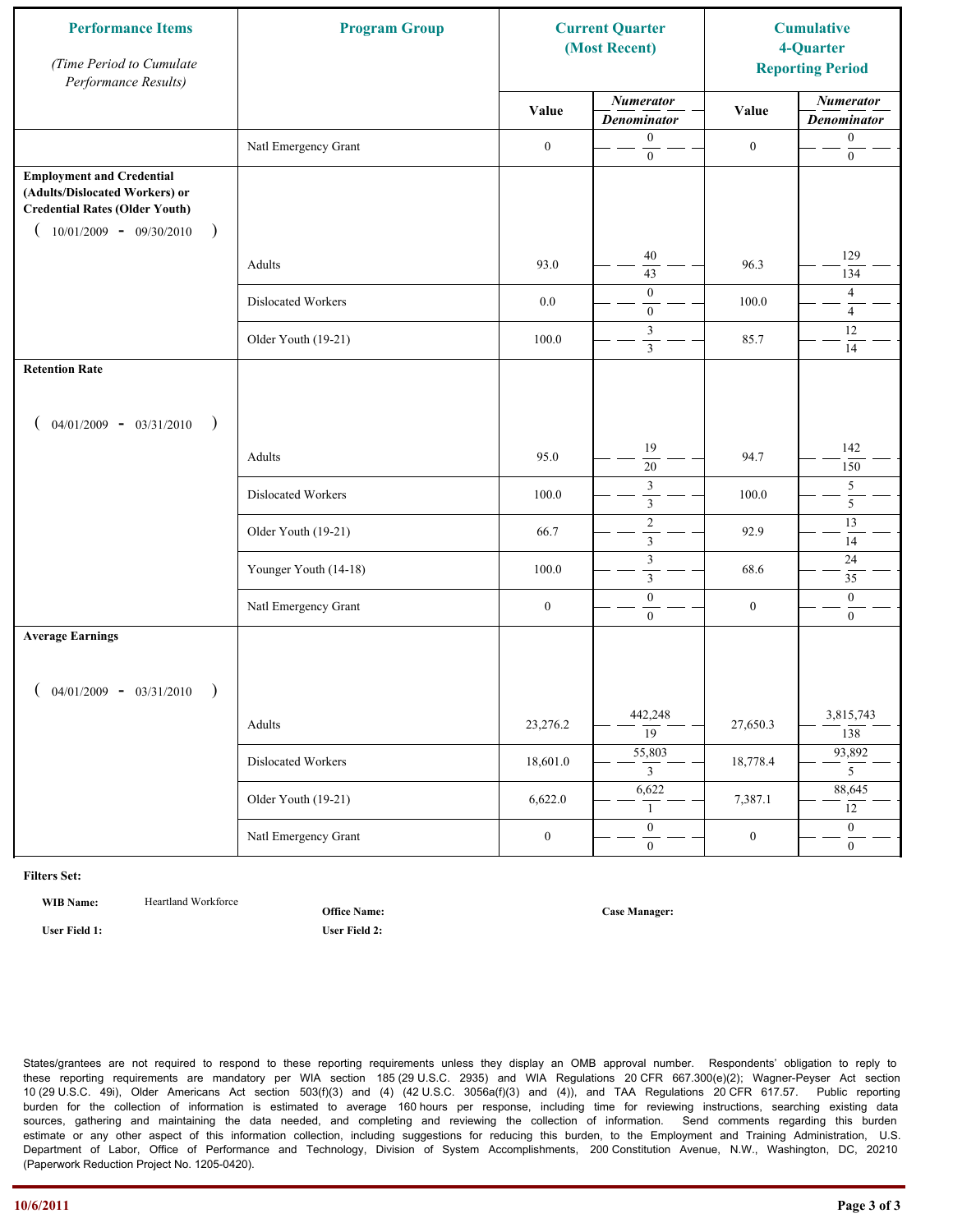**Report Due Date: Report Quarter End Date:** 08/15/2011 06/30/2011

**State:** FL

| <b>Performance Items</b><br>(Time Period to Cumulate<br>Performance Results) | <b>Program Group</b>              |                  | <b>Current Quarter</b><br>(Most Recent) |                  | <b>Cumulative</b><br>4-Quarter<br><b>Reporting Period</b> |  |
|------------------------------------------------------------------------------|-----------------------------------|------------------|-----------------------------------------|------------------|-----------------------------------------------------------|--|
|                                                                              |                                   | Value            | <b>Numerator</b><br><b>Denominator</b>  | Value            | <b>Numerator</b><br><b>Denominator</b>                    |  |
| <b>Total Participants</b>                                                    |                                   |                  |                                         |                  |                                                           |  |
| $07/01/2010 - 06/30/2011$ )                                                  |                                   |                  |                                         |                  |                                                           |  |
|                                                                              | <b>Total Adult Participants</b>   | 1,330            |                                         | 1,739            |                                                           |  |
|                                                                              | Total Adults (self-services only) | $\boldsymbol{0}$ |                                         | $\boldsymbol{0}$ |                                                           |  |
|                                                                              | WIA Adults                        | 687              |                                         | 908              |                                                           |  |
|                                                                              | WIA Dislocated Workers            | 682              |                                         | 881              |                                                           |  |
|                                                                              | Natl Emergency Grant              | 3                |                                         | 4                |                                                           |  |
|                                                                              | Received Training Services        | 810              |                                         | 1,285            |                                                           |  |
|                                                                              | WIA Adults                        | 418              |                                         | 687              |                                                           |  |
|                                                                              | WIA Dislocated Workers            | 420              |                                         | 637              |                                                           |  |
|                                                                              | Total Youth (14-21) Participants  | 397              |                                         | 479              |                                                           |  |
|                                                                              | Younger Youth (14-18)             | 234              |                                         | 277              |                                                           |  |
|                                                                              | Older Youth (19-21)               | 163              |                                         | 202              |                                                           |  |
|                                                                              | Out-of-School Youth               | 235              |                                         | 289              |                                                           |  |
|                                                                              | In-School-Youth                   | 162              |                                         | 190              |                                                           |  |
| <b>Total Exiters</b>                                                         |                                   |                  |                                         |                  |                                                           |  |
| $($ 04/01/2010 - 03/31/2011<br>$\rightarrow$                                 |                                   |                  |                                         |                  |                                                           |  |
|                                                                              | <b>Total Adult Exiters</b>        | 157              |                                         | 513              |                                                           |  |
|                                                                              | Total Adults (self-services only) | $\boldsymbol{0}$ |                                         | $\boldsymbol{0}$ |                                                           |  |
|                                                                              | <b>WIA Adults</b>                 | $87\,$           |                                         | 287              |                                                           |  |
|                                                                              |                                   |                  |                                         |                  |                                                           |  |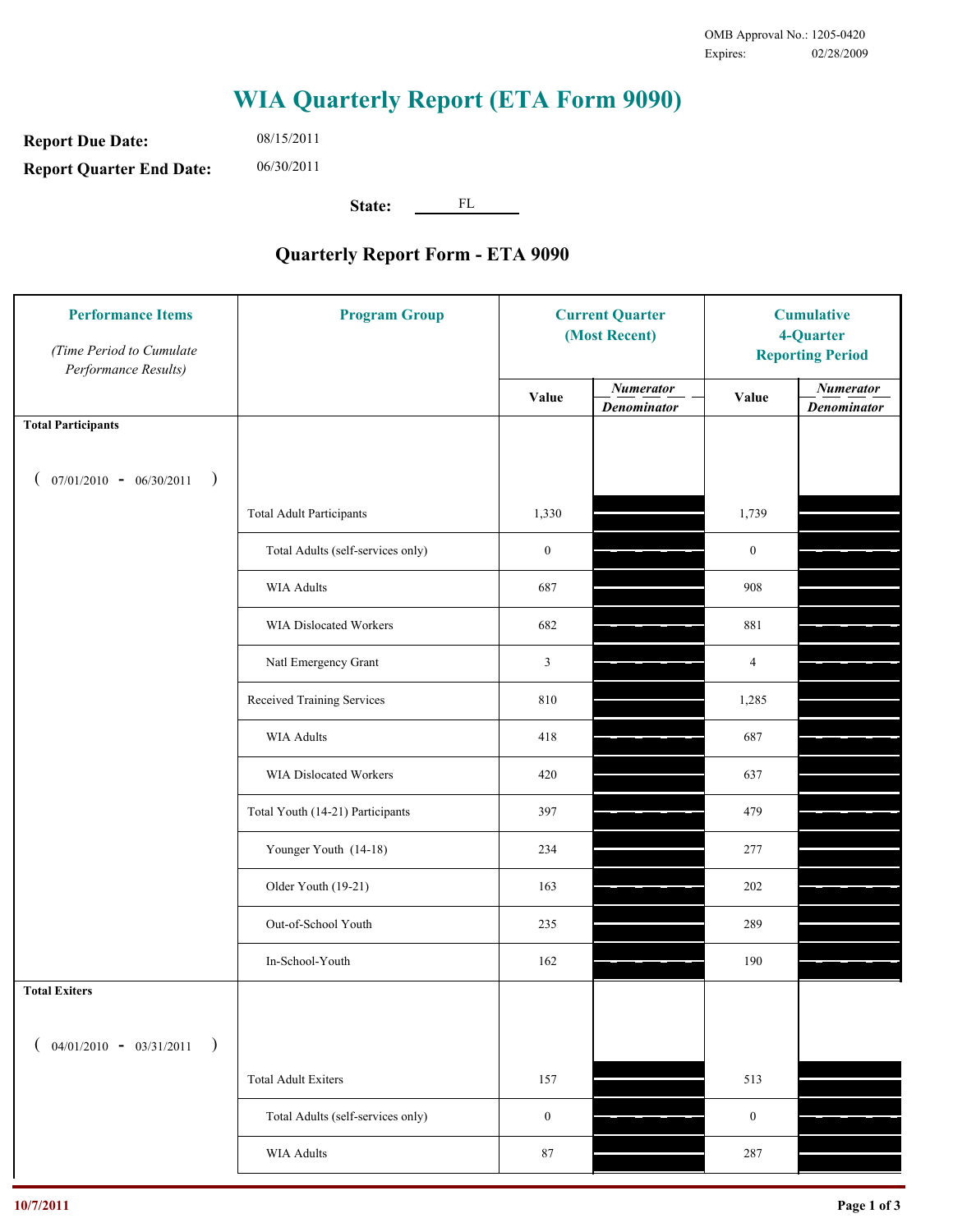| <b>Performance Items</b><br>(Time Period to Cumulate<br>Performance Results) | <b>Program Group</b>        |              | <b>Current Quarter</b><br>(Most Recent) | <b>Cumulative</b><br>4-Quarter<br><b>Reporting Period</b> |                                        |
|------------------------------------------------------------------------------|-----------------------------|--------------|-----------------------------------------|-----------------------------------------------------------|----------------------------------------|
|                                                                              |                             | Value        | <b>Numerator</b><br><b>Denominator</b>  | Value                                                     | <b>Numerator</b><br><b>Denominator</b> |
|                                                                              | WIA Dislocated Workers      | 76           |                                         | 240                                                       |                                        |
|                                                                              | Natl Emergency Grant        | $\mathbf{1}$ |                                         | $\mathbf{1}$                                              |                                        |
|                                                                              | Total Youth (14-21) Exiters | 24           |                                         | 133                                                       |                                        |
|                                                                              | Younger Youth (14-18)       | 11           |                                         | 84                                                        |                                        |
|                                                                              | Older Youth (19-21)         | 13           |                                         | 49                                                        |                                        |
|                                                                              | Out-of-School Youth         | 16           |                                         | 72                                                        |                                        |
|                                                                              | In-School Youth             | $\,$ 8 $\,$  |                                         | 61                                                        |                                        |
| <b>Placement in Employment or</b><br>Education                               |                             |              |                                         |                                                           |                                        |
| $10/01/2009 - 09/30/2010$<br>$\rightarrow$                                   |                             |              |                                         |                                                           |                                        |
|                                                                              | WIA Youth (14-21)           | 60.7         | 17<br>28                                | 40.2                                                      | 45<br>112                              |
| <b>Attainment of Degree or</b><br>Certification                              |                             |              |                                         |                                                           |                                        |
| $10/01/2009 - 09/30/2010$<br>$\rightarrow$<br>$\left($                       |                             |              |                                         |                                                           |                                        |
|                                                                              | WIA Youth (14-21)           | 69.6         | 16<br>$\overline{23}$                   | 41.2                                                      | $40\,$<br>97                           |
| <b>Literacy or Numeracy Gains</b>                                            |                             |              |                                         |                                                           |                                        |
| $($ 07/01/2010 - 06/30/2011                                                  |                             |              |                                         |                                                           |                                        |
|                                                                              | WIA Youth (14-21)           | 37.5         | 6<br>$\overline{16}$                    | 27.2                                                      | 28<br>103                              |
| Youth Diploma or Equivilance Rate                                            |                             |              |                                         |                                                           |                                        |
|                                                                              |                             |              |                                         |                                                           |                                        |
| $04/01/2010 - 03/31/2011$<br>$\rightarrow$<br>€                              | WIA Younger Youth (14-18)   |              | $\sqrt{6}$                              |                                                           | $30\,$                                 |
| <b>Skill Attainment Rate</b>                                                 |                             | 54.5         | $\overline{11}$                         | 57.7                                                      | $\overline{52}$                        |
|                                                                              |                             |              |                                         |                                                           |                                        |
| $04/01/2010 - 03/31/2011$<br>$\rightarrow$<br>€                              |                             |              |                                         |                                                           |                                        |
|                                                                              | WIA Younger Youth (14-18)   | 24.6         | 15<br>$\overline{61}$                   | 59.9                                                      | 118<br>197                             |
| <b>Entered Employment Rate</b>                                               |                             |              |                                         |                                                           |                                        |
| $10/01/2009 - 09/30/2010$<br>$\rightarrow$                                   |                             |              |                                         |                                                           |                                        |
|                                                                              | Adults                      | 96.3         | 26<br>$\overline{27}$                   | 90.4                                                      | 85<br>94                               |
|                                                                              | Dislocated Workers          | 97.8         | 45<br>$46\,$                            | 93.9                                                      | 138<br>147                             |
|                                                                              | Older Youth (19-21)         | 58.3         | $\boldsymbol{7}$<br>$\overline{12}$     | 48.3                                                      | 14<br>$29\,$                           |
|                                                                              |                             |              |                                         |                                                           |                                        |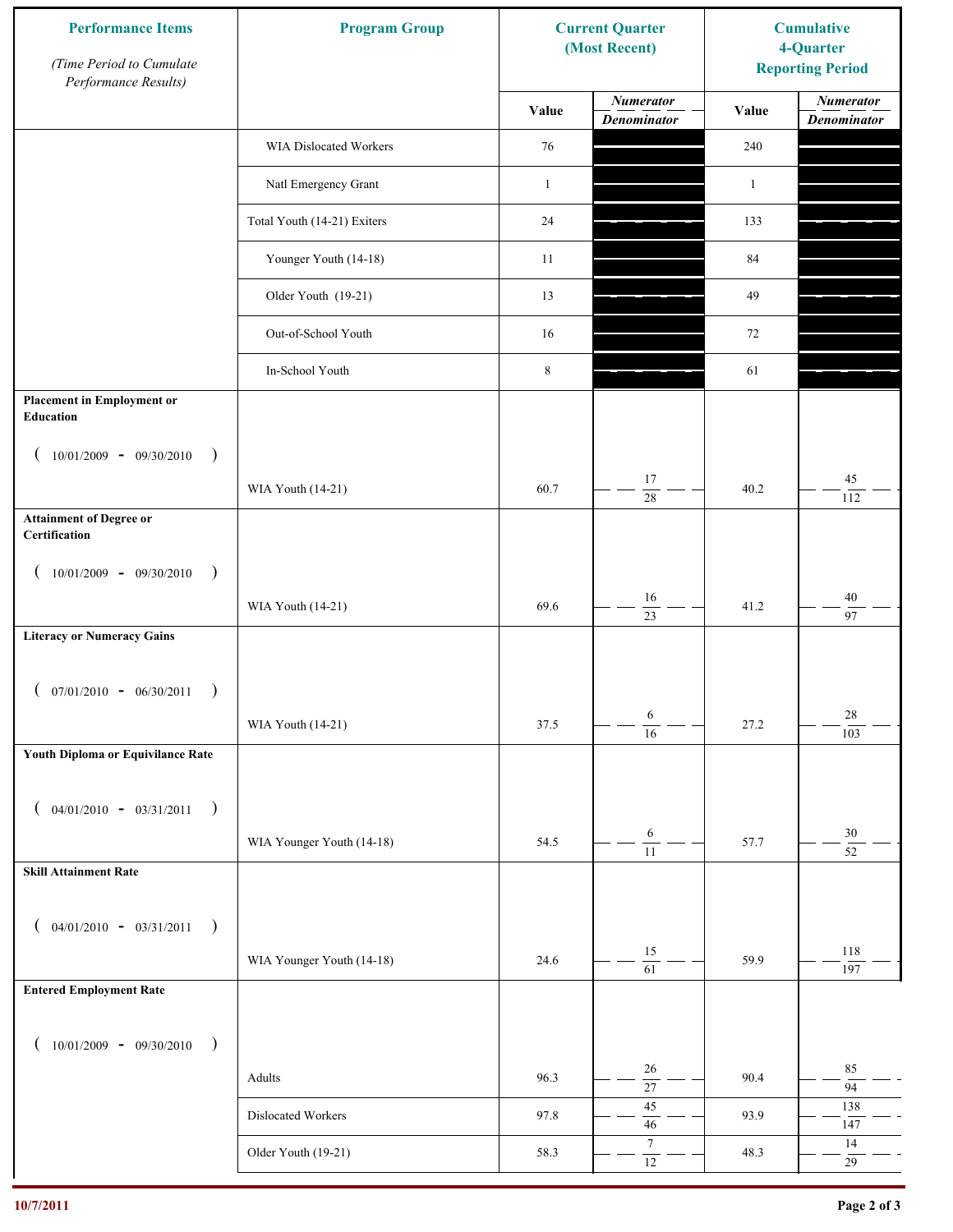| <b>Performance Items</b><br>(Time Period to Cumulate<br>Performance Results)                                                                                         | <b>Program Group</b>  | <b>Current Quarter</b><br>(Most Recent) |                                        | <b>Cumulative</b><br>4-Quarter<br><b>Reporting Period</b> |                                        |
|----------------------------------------------------------------------------------------------------------------------------------------------------------------------|-----------------------|-----------------------------------------|----------------------------------------|-----------------------------------------------------------|----------------------------------------|
|                                                                                                                                                                      |                       | Value                                   | <b>Numerator</b><br><b>Denominator</b> | Value                                                     | <b>Numerator</b><br><b>Denominator</b> |
|                                                                                                                                                                      | Natl Emergency Grant  | $0.0\,$                                 | $\boldsymbol{0}$<br>$\mathbf{0}$       | 100.0                                                     | $\mathbf{1}$<br>$\mathbf{1}$           |
| <b>Employment and Credential</b><br>(Adults/Dislocated Workers) or<br><b>Credential Rates (Older Youth)</b><br>$10/01/2009$ - 09/30/2010<br>$\overline{\phantom{a}}$ |                       |                                         |                                        |                                                           |                                        |
|                                                                                                                                                                      | Adults                | 73.2                                    | 41<br>$\overline{56}$                  | 86.2                                                      | 382<br>443                             |
|                                                                                                                                                                      | Dislocated Workers    | 74.3                                    | 26<br>35                               | 76.1                                                      | 70<br>92                               |
|                                                                                                                                                                      | Older Youth (19-21)   | 16.7                                    | $\overline{2}$<br>12                   | 10.3                                                      | $\mathfrak{Z}$<br>$\overline{29}$      |
| <b>Retention Rate</b>                                                                                                                                                |                       |                                         |                                        |                                                           |                                        |
| $04/01/2009 - 03/31/2010$<br>$\rightarrow$                                                                                                                           |                       |                                         |                                        |                                                           |                                        |
|                                                                                                                                                                      | Adults                | 96.7                                    | 231<br>239                             | 96.4                                                      | 589<br>611                             |
|                                                                                                                                                                      | Dislocated Workers    | 84.8                                    | $28\,$<br>33                           | 83.8                                                      | 67<br>80                               |
|                                                                                                                                                                      | Older Youth (19-21)   | 100.0                                   | $\sqrt{2}$<br>$\overline{2}$           | 61.5                                                      | 8<br>13                                |
|                                                                                                                                                                      | Younger Youth (14-18) | 36.4                                    | $\overline{4}$<br>11                   | 31.6                                                      | $42\,$<br>133                          |
|                                                                                                                                                                      | Natl Emergency Grant  | 0.0                                     | $\boldsymbol{0}$<br>$\mathbf{1}$       | 0.0                                                       | $\boldsymbol{0}$<br>$\mathbf{1}$       |
| <b>Average Earnings</b>                                                                                                                                              |                       |                                         |                                        |                                                           |                                        |
| $04/01/2009 - 03/31/2010$<br>$\rightarrow$                                                                                                                           |                       |                                         |                                        |                                                           |                                        |
|                                                                                                                                                                      | Adults                | 25,802.1                                | 5,573,260<br>$\frac{216}{ }$           | 25,856.2                                                  | 14,660,460<br>567                      |
|                                                                                                                                                                      | Dislocated Workers    | 16,802.2                                | 436,857<br>$\overline{26}$             | 16,220.0                                                  | 989,423<br>61                          |
|                                                                                                                                                                      | Older Youth (19-21)   | 3,974.0                                 | 7,948<br>$\overline{2}$                | 1,977.2                                                   | 25,703<br>13                           |
|                                                                                                                                                                      | Natl Emergency Grant  | $\boldsymbol{0}$                        | $\overline{0}$<br>$\mathbf{0}$         | $\boldsymbol{0}$                                          | $\overline{0}$<br>$\boldsymbol{0}$     |

**WIB Name:** Workforce Solutions

**Office Name:**

**User Field 1: User Field 2:**

**Case Manager:**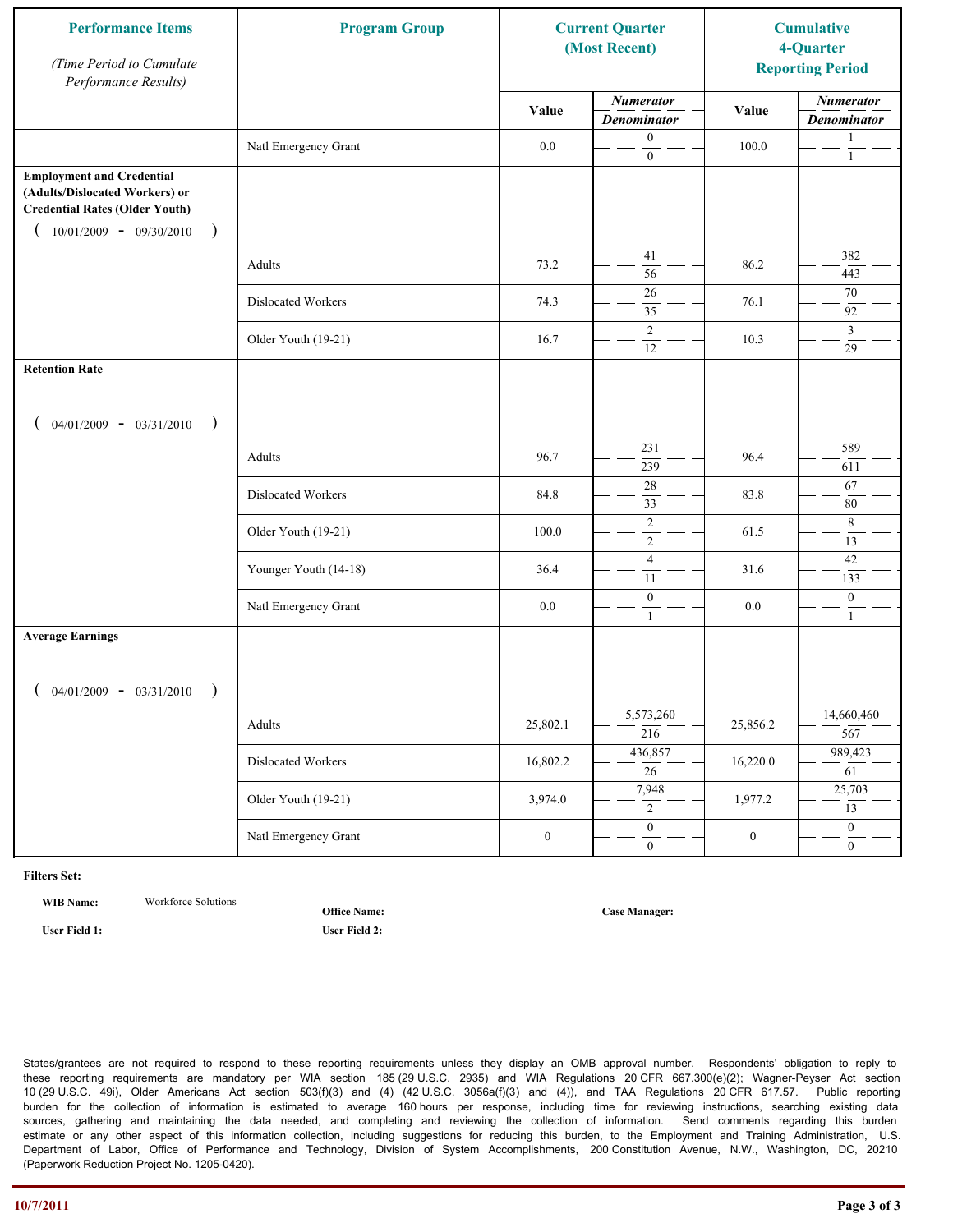**Report Due Date: Report Quarter End Date:** 08/15/2011 06/30/2011

**State:** FL

| <b>Performance Items</b><br>(Time Period to Cumulate<br>Performance Results) | <b>Program Group</b>              | <b>Current Quarter</b><br>(Most Recent) |                                        | <b>Cumulative</b><br>4-Quarter<br><b>Reporting Period</b> |                                        |
|------------------------------------------------------------------------------|-----------------------------------|-----------------------------------------|----------------------------------------|-----------------------------------------------------------|----------------------------------------|
|                                                                              |                                   | Value                                   | <b>Numerator</b><br><b>Denominator</b> | Value                                                     | <b>Numerator</b><br><b>Denominator</b> |
| <b>Total Participants</b>                                                    |                                   |                                         |                                        |                                                           |                                        |
| $07/01/2010 - 06/30/2011$<br>$\rightarrow$                                   |                                   |                                         |                                        |                                                           |                                        |
|                                                                              | <b>Total Adult Participants</b>   | 1,402                                   |                                        | 1,935                                                     |                                        |
|                                                                              | Total Adults (self-services only) | $\boldsymbol{0}$                        |                                        | $\boldsymbol{0}$                                          |                                        |
|                                                                              | <b>WIA Adults</b>                 | 942                                     |                                        | 1,274                                                     |                                        |
|                                                                              | <b>WIA Dislocated Workers</b>     | 465                                     |                                        | 669                                                       |                                        |
|                                                                              | Natl Emergency Grant              | $\overline{4}$                          |                                        | $\overline{4}$                                            |                                        |
|                                                                              | Received Training Services        | 865                                     |                                        | 1,309                                                     |                                        |
|                                                                              | <b>WIA Adults</b>                 | 692                                     |                                        | 941                                                       |                                        |
|                                                                              | WIA Dislocated Workers            | 176                                     |                                        | 373                                                       |                                        |
|                                                                              | Total Youth (14-21) Participants  | 216                                     |                                        | 370                                                       |                                        |
|                                                                              | Younger Youth (14-18)             | 72                                      |                                        | 122                                                       |                                        |
|                                                                              | Older Youth (19-21)               | 144                                     |                                        | 248                                                       |                                        |
|                                                                              | Out-of-School Youth               | 168                                     |                                        | 293                                                       |                                        |
|                                                                              | In-School-Youth                   | $48\,$                                  |                                        | 77                                                        |                                        |
| <b>Total Exiters</b>                                                         |                                   |                                         |                                        |                                                           |                                        |
| $04/01/2010 - 03/31/2011$<br>$\rightarrow$                                   |                                   |                                         |                                        |                                                           |                                        |
|                                                                              | <b>Total Adult Exiters</b>        | 211                                     |                                        | 1,068                                                     |                                        |
|                                                                              | Total Adults (self-services only) | $\boldsymbol{0}$                        |                                        | $\boldsymbol{0}$                                          |                                        |
|                                                                              | <b>WIA Adults</b>                 | 124                                     |                                        | 795                                                       |                                        |
|                                                                              |                                   |                                         |                                        |                                                           |                                        |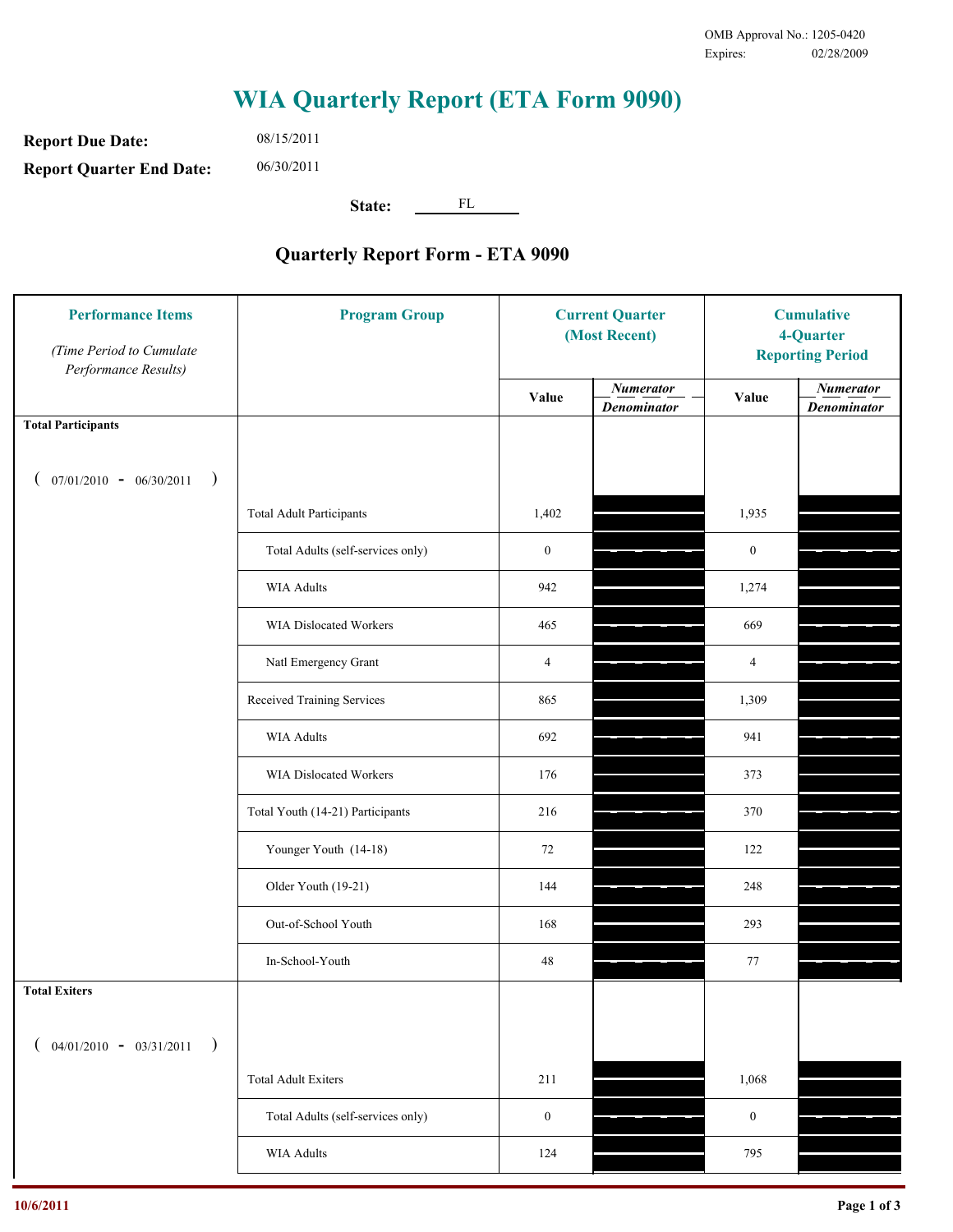| <b>Numerator</b><br><b>Numerator</b><br>Value<br>Value<br><b>Denominator</b><br><b>Denominator</b><br>$\bf 88$<br>WIA Dislocated Workers<br>280<br>Natl Emergency Grant<br>$\boldsymbol{0}$<br>$\boldsymbol{0}$<br>Total Youth (14-21) Exiters<br>56<br>217<br>Younger Youth (14-18)<br>15<br>69<br>Older Youth (19-21)<br>41<br>148<br>Out-of-School Youth<br>52<br>184<br>In-School Youth<br>$\overline{4}$<br>33<br><b>Placement in Employment or</b><br>Education<br>$10/01/2009 - 09/30/2010$<br>$\rightarrow$<br>37<br>115<br>72.5<br>66.9<br>WIA Youth (14-21)<br>$\overline{51}$<br>172<br><b>Attainment of Degree or</b><br>Certification<br>$10/01/2009 - 09/30/2010$<br>$\big)$<br>$\left($<br>141<br>$45\,$<br>83.3<br>80.1<br>WIA Youth (14-21)<br>$\overline{54}$<br>176<br><b>Literacy or Numeracy Gains</b><br>$($ 07/01/2010 - 06/30/2011<br>$\tau$<br>85<br>WIA Youth (14-21)<br>25.9<br>59.4<br>$\overline{27}$<br>143<br>Youth Diploma or Equivilance Rate<br>$04/01/2010 - 03/31/2011$<br>$\rightarrow$<br>€<br>$28\,$<br>$\mathbf{1}$<br>WIA Younger Youth (14-18)<br>58.3<br>20.0<br>$\overline{5}$<br>48<br><b>Skill Attainment Rate</b><br>$04/01/2010 - 03/31/2011$<br>$\rightarrow$<br>€<br>59<br>150<br>WIA Younger Youth (14-18)<br>93.7<br>94.3<br>$\overline{63}$<br>159<br><b>Entered Employment Rate</b><br>$10/01/2009 - 09/30/2010$<br>$\rightarrow$<br>83<br>19<br>70.4<br>79.8<br>Adults<br>$\overline{27}$<br>104<br>56<br>176<br>Dislocated Workers<br>94.9<br>92.1<br>59<br>191<br>14<br>69<br>Older Youth (19-21)<br>63.6<br>68.3<br>$22\,$<br>101 | <b>Performance Items</b><br>(Time Period to Cumulate<br>Performance Results) | <b>Program Group</b><br><b>Current Quarter</b><br>(Most Recent) |  | <b>Cumulative</b><br>4-Quarter<br><b>Reporting Period</b> |  |
|---------------------------------------------------------------------------------------------------------------------------------------------------------------------------------------------------------------------------------------------------------------------------------------------------------------------------------------------------------------------------------------------------------------------------------------------------------------------------------------------------------------------------------------------------------------------------------------------------------------------------------------------------------------------------------------------------------------------------------------------------------------------------------------------------------------------------------------------------------------------------------------------------------------------------------------------------------------------------------------------------------------------------------------------------------------------------------------------------------------------------------------------------------------------------------------------------------------------------------------------------------------------------------------------------------------------------------------------------------------------------------------------------------------------------------------------------------------------------------------------------------------------------------------------------------------------------------------------|------------------------------------------------------------------------------|-----------------------------------------------------------------|--|-----------------------------------------------------------|--|
|                                                                                                                                                                                                                                                                                                                                                                                                                                                                                                                                                                                                                                                                                                                                                                                                                                                                                                                                                                                                                                                                                                                                                                                                                                                                                                                                                                                                                                                                                                                                                                                             |                                                                              |                                                                 |  |                                                           |  |
|                                                                                                                                                                                                                                                                                                                                                                                                                                                                                                                                                                                                                                                                                                                                                                                                                                                                                                                                                                                                                                                                                                                                                                                                                                                                                                                                                                                                                                                                                                                                                                                             |                                                                              |                                                                 |  |                                                           |  |
|                                                                                                                                                                                                                                                                                                                                                                                                                                                                                                                                                                                                                                                                                                                                                                                                                                                                                                                                                                                                                                                                                                                                                                                                                                                                                                                                                                                                                                                                                                                                                                                             |                                                                              |                                                                 |  |                                                           |  |
|                                                                                                                                                                                                                                                                                                                                                                                                                                                                                                                                                                                                                                                                                                                                                                                                                                                                                                                                                                                                                                                                                                                                                                                                                                                                                                                                                                                                                                                                                                                                                                                             |                                                                              |                                                                 |  |                                                           |  |
|                                                                                                                                                                                                                                                                                                                                                                                                                                                                                                                                                                                                                                                                                                                                                                                                                                                                                                                                                                                                                                                                                                                                                                                                                                                                                                                                                                                                                                                                                                                                                                                             |                                                                              |                                                                 |  |                                                           |  |
|                                                                                                                                                                                                                                                                                                                                                                                                                                                                                                                                                                                                                                                                                                                                                                                                                                                                                                                                                                                                                                                                                                                                                                                                                                                                                                                                                                                                                                                                                                                                                                                             |                                                                              |                                                                 |  |                                                           |  |
|                                                                                                                                                                                                                                                                                                                                                                                                                                                                                                                                                                                                                                                                                                                                                                                                                                                                                                                                                                                                                                                                                                                                                                                                                                                                                                                                                                                                                                                                                                                                                                                             |                                                                              |                                                                 |  |                                                           |  |
|                                                                                                                                                                                                                                                                                                                                                                                                                                                                                                                                                                                                                                                                                                                                                                                                                                                                                                                                                                                                                                                                                                                                                                                                                                                                                                                                                                                                                                                                                                                                                                                             |                                                                              |                                                                 |  |                                                           |  |
|                                                                                                                                                                                                                                                                                                                                                                                                                                                                                                                                                                                                                                                                                                                                                                                                                                                                                                                                                                                                                                                                                                                                                                                                                                                                                                                                                                                                                                                                                                                                                                                             |                                                                              |                                                                 |  |                                                           |  |
|                                                                                                                                                                                                                                                                                                                                                                                                                                                                                                                                                                                                                                                                                                                                                                                                                                                                                                                                                                                                                                                                                                                                                                                                                                                                                                                                                                                                                                                                                                                                                                                             |                                                                              |                                                                 |  |                                                           |  |
|                                                                                                                                                                                                                                                                                                                                                                                                                                                                                                                                                                                                                                                                                                                                                                                                                                                                                                                                                                                                                                                                                                                                                                                                                                                                                                                                                                                                                                                                                                                                                                                             |                                                                              |                                                                 |  |                                                           |  |
|                                                                                                                                                                                                                                                                                                                                                                                                                                                                                                                                                                                                                                                                                                                                                                                                                                                                                                                                                                                                                                                                                                                                                                                                                                                                                                                                                                                                                                                                                                                                                                                             |                                                                              |                                                                 |  |                                                           |  |
|                                                                                                                                                                                                                                                                                                                                                                                                                                                                                                                                                                                                                                                                                                                                                                                                                                                                                                                                                                                                                                                                                                                                                                                                                                                                                                                                                                                                                                                                                                                                                                                             |                                                                              |                                                                 |  |                                                           |  |
|                                                                                                                                                                                                                                                                                                                                                                                                                                                                                                                                                                                                                                                                                                                                                                                                                                                                                                                                                                                                                                                                                                                                                                                                                                                                                                                                                                                                                                                                                                                                                                                             |                                                                              |                                                                 |  |                                                           |  |
|                                                                                                                                                                                                                                                                                                                                                                                                                                                                                                                                                                                                                                                                                                                                                                                                                                                                                                                                                                                                                                                                                                                                                                                                                                                                                                                                                                                                                                                                                                                                                                                             |                                                                              |                                                                 |  |                                                           |  |
|                                                                                                                                                                                                                                                                                                                                                                                                                                                                                                                                                                                                                                                                                                                                                                                                                                                                                                                                                                                                                                                                                                                                                                                                                                                                                                                                                                                                                                                                                                                                                                                             |                                                                              |                                                                 |  |                                                           |  |
|                                                                                                                                                                                                                                                                                                                                                                                                                                                                                                                                                                                                                                                                                                                                                                                                                                                                                                                                                                                                                                                                                                                                                                                                                                                                                                                                                                                                                                                                                                                                                                                             |                                                                              |                                                                 |  |                                                           |  |
|                                                                                                                                                                                                                                                                                                                                                                                                                                                                                                                                                                                                                                                                                                                                                                                                                                                                                                                                                                                                                                                                                                                                                                                                                                                                                                                                                                                                                                                                                                                                                                                             |                                                                              |                                                                 |  |                                                           |  |
|                                                                                                                                                                                                                                                                                                                                                                                                                                                                                                                                                                                                                                                                                                                                                                                                                                                                                                                                                                                                                                                                                                                                                                                                                                                                                                                                                                                                                                                                                                                                                                                             |                                                                              |                                                                 |  |                                                           |  |
|                                                                                                                                                                                                                                                                                                                                                                                                                                                                                                                                                                                                                                                                                                                                                                                                                                                                                                                                                                                                                                                                                                                                                                                                                                                                                                                                                                                                                                                                                                                                                                                             |                                                                              |                                                                 |  |                                                           |  |
|                                                                                                                                                                                                                                                                                                                                                                                                                                                                                                                                                                                                                                                                                                                                                                                                                                                                                                                                                                                                                                                                                                                                                                                                                                                                                                                                                                                                                                                                                                                                                                                             |                                                                              |                                                                 |  |                                                           |  |
|                                                                                                                                                                                                                                                                                                                                                                                                                                                                                                                                                                                                                                                                                                                                                                                                                                                                                                                                                                                                                                                                                                                                                                                                                                                                                                                                                                                                                                                                                                                                                                                             |                                                                              |                                                                 |  |                                                           |  |
|                                                                                                                                                                                                                                                                                                                                                                                                                                                                                                                                                                                                                                                                                                                                                                                                                                                                                                                                                                                                                                                                                                                                                                                                                                                                                                                                                                                                                                                                                                                                                                                             |                                                                              |                                                                 |  |                                                           |  |
|                                                                                                                                                                                                                                                                                                                                                                                                                                                                                                                                                                                                                                                                                                                                                                                                                                                                                                                                                                                                                                                                                                                                                                                                                                                                                                                                                                                                                                                                                                                                                                                             |                                                                              |                                                                 |  |                                                           |  |
|                                                                                                                                                                                                                                                                                                                                                                                                                                                                                                                                                                                                                                                                                                                                                                                                                                                                                                                                                                                                                                                                                                                                                                                                                                                                                                                                                                                                                                                                                                                                                                                             |                                                                              |                                                                 |  |                                                           |  |
|                                                                                                                                                                                                                                                                                                                                                                                                                                                                                                                                                                                                                                                                                                                                                                                                                                                                                                                                                                                                                                                                                                                                                                                                                                                                                                                                                                                                                                                                                                                                                                                             |                                                                              |                                                                 |  |                                                           |  |
|                                                                                                                                                                                                                                                                                                                                                                                                                                                                                                                                                                                                                                                                                                                                                                                                                                                                                                                                                                                                                                                                                                                                                                                                                                                                                                                                                                                                                                                                                                                                                                                             |                                                                              |                                                                 |  |                                                           |  |
|                                                                                                                                                                                                                                                                                                                                                                                                                                                                                                                                                                                                                                                                                                                                                                                                                                                                                                                                                                                                                                                                                                                                                                                                                                                                                                                                                                                                                                                                                                                                                                                             |                                                                              |                                                                 |  |                                                           |  |
|                                                                                                                                                                                                                                                                                                                                                                                                                                                                                                                                                                                                                                                                                                                                                                                                                                                                                                                                                                                                                                                                                                                                                                                                                                                                                                                                                                                                                                                                                                                                                                                             |                                                                              |                                                                 |  |                                                           |  |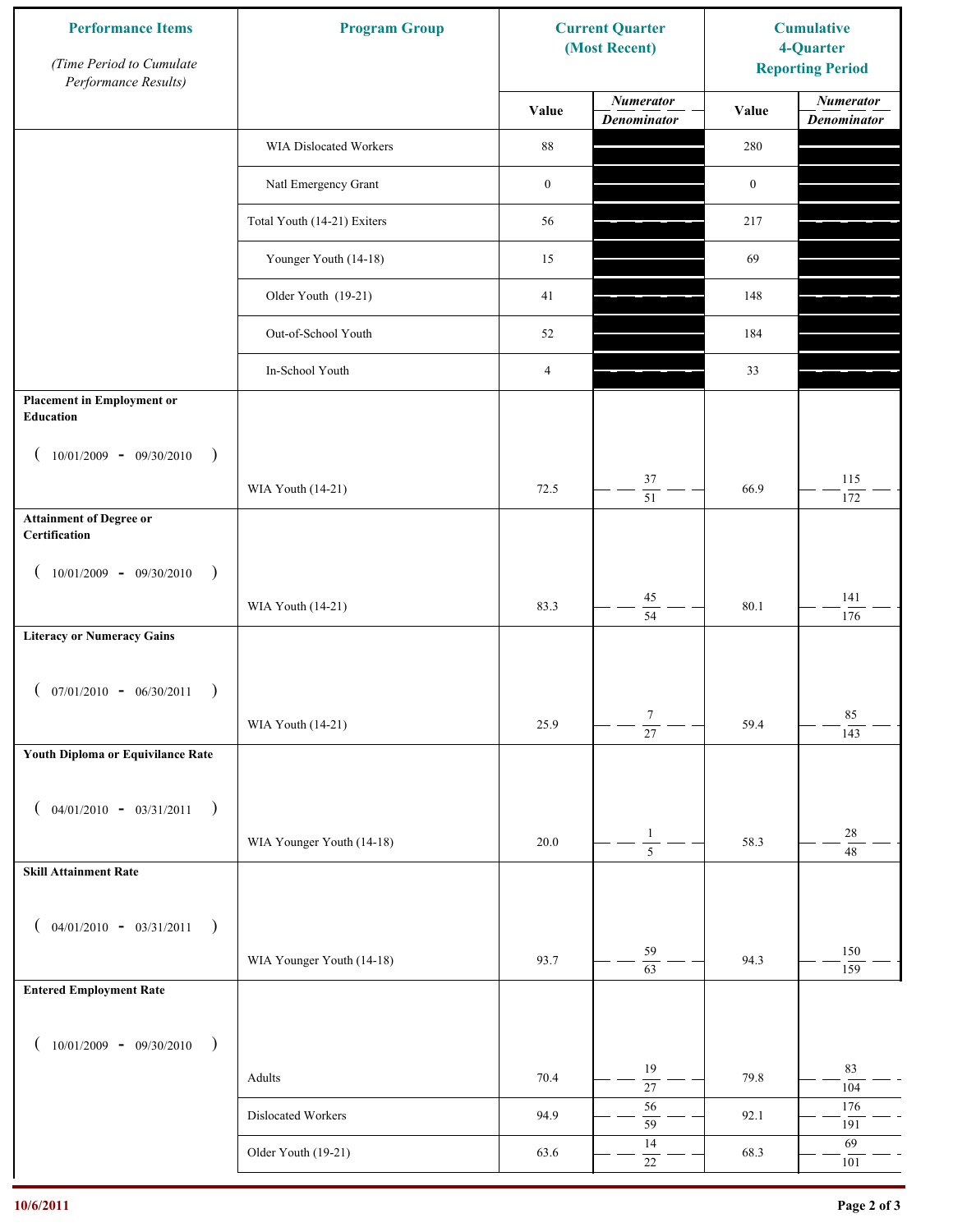| <b>Performance Items</b><br>(Time Period to Cumulate<br>Performance Results)                                                                              | <b>Program Group</b><br>(Most Recent) |                  | <b>Current Quarter</b>                 |                  | <b>Cumulative</b><br>4-Quarter<br><b>Reporting Period</b> |
|-----------------------------------------------------------------------------------------------------------------------------------------------------------|---------------------------------------|------------------|----------------------------------------|------------------|-----------------------------------------------------------|
|                                                                                                                                                           |                                       | Value            | <b>Numerator</b><br><b>Denominator</b> | Value            | <b>Numerator</b><br><b>Denominator</b>                    |
|                                                                                                                                                           | Natl Emergency Grant                  | $\boldsymbol{0}$ | $\mathbf{0}$<br>$\boldsymbol{0}$       | $\boldsymbol{0}$ | $\boldsymbol{0}$<br>$\boldsymbol{0}$                      |
| <b>Employment and Credential</b><br>(Adults/Dislocated Workers) or<br><b>Credential Rates (Older Youth)</b><br>$10/01/2009 - 09/30/2010$<br>$\rightarrow$ |                                       |                  |                                        |                  |                                                           |
|                                                                                                                                                           | Adults                                | 88.2             | 90<br>102                              | 94.3             | 644<br>683                                                |
|                                                                                                                                                           | Dislocated Workers                    | 83.7             | 41<br>49                               | 81.8             | 126<br>154                                                |
|                                                                                                                                                           | Older Youth (19-21)                   | 48.4             | 15<br>31                               | 49.6             | 65<br>131                                                 |
| <b>Retention Rate</b>                                                                                                                                     |                                       |                  |                                        |                  |                                                           |
| $04/01/2009 - 03/31/2010$<br>$\rightarrow$                                                                                                                |                                       |                  |                                        |                  |                                                           |
|                                                                                                                                                           | Adults                                | 89.7             | $70\,$<br>78                           | 95.7             | 875<br>914                                                |
|                                                                                                                                                           | Dislocated Workers                    | 88.9             | $\overline{32}$<br>$\overline{36}$     | 91.1             | 72<br>79                                                  |
|                                                                                                                                                           | Older Youth (19-21)                   | 70.4             | 19<br>$27\,$                           | 75.6             | $62\,$<br>82                                              |
|                                                                                                                                                           | Younger Youth (14-18)                 | 100.0            | $\sqrt{2}$<br>$\sqrt{2}$               | 61.3             | $38\,$<br>62                                              |
|                                                                                                                                                           | Natl Emergency Grant                  | 0.0              | $\boldsymbol{0}$<br>$\overline{0}$     | 100.0            | $\mathbf{1}$<br>$\mathbf{1}$                              |
| <b>Average Earnings</b>                                                                                                                                   |                                       |                  |                                        |                  |                                                           |
| $04/01/2009 - 03/31/2010$<br>$\rightarrow$                                                                                                                |                                       |                  |                                        |                  |                                                           |
|                                                                                                                                                           | Adults                                | 21,165.3         | 1,333,413<br>$\overline{63}$           | 29,468.2         | 24,488,111<br>831                                         |
|                                                                                                                                                           | Dislocated Workers                    | 24,717.2         | 642,647<br>$\overline{26}$             | 22,728.8         | 1,477,375<br>$\overline{65}$                              |
|                                                                                                                                                           | Older Youth (19-21)                   | 3,424.6          | 75,341<br>22                           | 3,660.9          | 256,265<br>$\overline{70}$                                |
|                                                                                                                                                           | Natl Emergency Grant                  | $0.0\,$          | $\overline{0}$<br>$\mathbf{0}$         | 15,929.0         | 15,929<br>$\mathbf{1}$                                    |

**WIB Name:** Workforce Alliance Inc.

**Office Name:**

**User Field 1: User Field 2:**

**Case Manager:**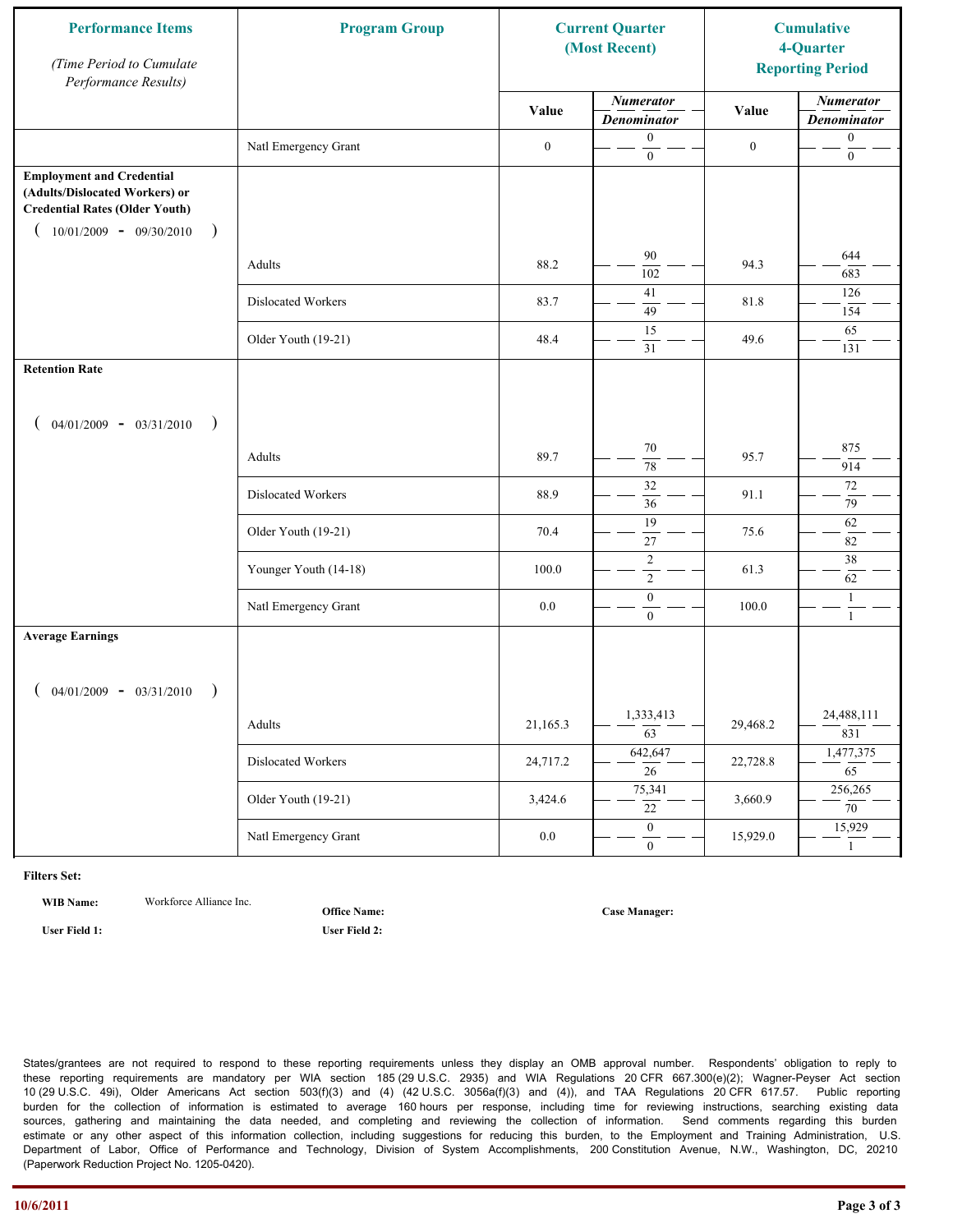**Report Due Date: Report Quarter End Date:** 08/15/2011 06/30/2011

**State:** FL

| (Time Period to Cumulate<br>Performance Results) |                                   | <b>Current Quarter</b><br>(Most Recent) |                                        | <b>Cumulative</b><br>4-Quarter<br><b>Reporting Period</b> |                                        |
|--------------------------------------------------|-----------------------------------|-----------------------------------------|----------------------------------------|-----------------------------------------------------------|----------------------------------------|
|                                                  |                                   | Value                                   | <b>Numerator</b><br><b>Denominator</b> | Value                                                     | <b>Numerator</b><br><b>Denominator</b> |
| <b>Total Participants</b>                        |                                   |                                         |                                        |                                                           |                                        |
| $07/01/2010 - 06/30/2011$ )                      |                                   |                                         |                                        |                                                           |                                        |
|                                                  | <b>Total Adult Participants</b>   | 3,244                                   |                                        | 4,046                                                     |                                        |
|                                                  | Total Adults (self-services only) | $\boldsymbol{0}$                        |                                        | $\boldsymbol{0}$                                          |                                        |
|                                                  | WIA Adults                        | 1,433                                   |                                        | 1,770                                                     |                                        |
|                                                  | WIA Dislocated Workers            | 1,873                                   |                                        | 2,347                                                     |                                        |
|                                                  | Natl Emergency Grant              | $\boldsymbol{0}$                        |                                        | $\boldsymbol{0}$                                          |                                        |
|                                                  | Received Training Services        | 1,646                                   |                                        | 2,575                                                     |                                        |
|                                                  | WIA Adults                        | 770                                     |                                        | 1,159                                                     |                                        |
|                                                  | WIA Dislocated Workers            | 909                                     |                                        | 1,468                                                     |                                        |
|                                                  | Total Youth (14-21) Participants  | 668                                     |                                        | 892                                                       |                                        |
|                                                  | Younger Youth (14-18)             | 429                                     |                                        | 539                                                       |                                        |
|                                                  | Older Youth (19-21)               | 239                                     |                                        | 353                                                       |                                        |
|                                                  | Out-of-School Youth               | 312                                     |                                        | 458                                                       |                                        |
|                                                  | In-School-Youth                   | 356                                     |                                        | 434                                                       |                                        |
| <b>Total Exiters</b>                             |                                   |                                         |                                        |                                                           |                                        |
| $04/01/2010 - 03/31/2011$<br>$\rightarrow$       |                                   |                                         |                                        |                                                           |                                        |
|                                                  | <b>Total Adult Exiters</b>        | 274                                     |                                        | 1,280                                                     |                                        |
|                                                  | Total Adults (self-services only) | $\boldsymbol{0}$                        |                                        | $\boldsymbol{0}$                                          |                                        |
|                                                  | <b>WIA Adults</b>                 | 111                                     |                                        | 687                                                       |                                        |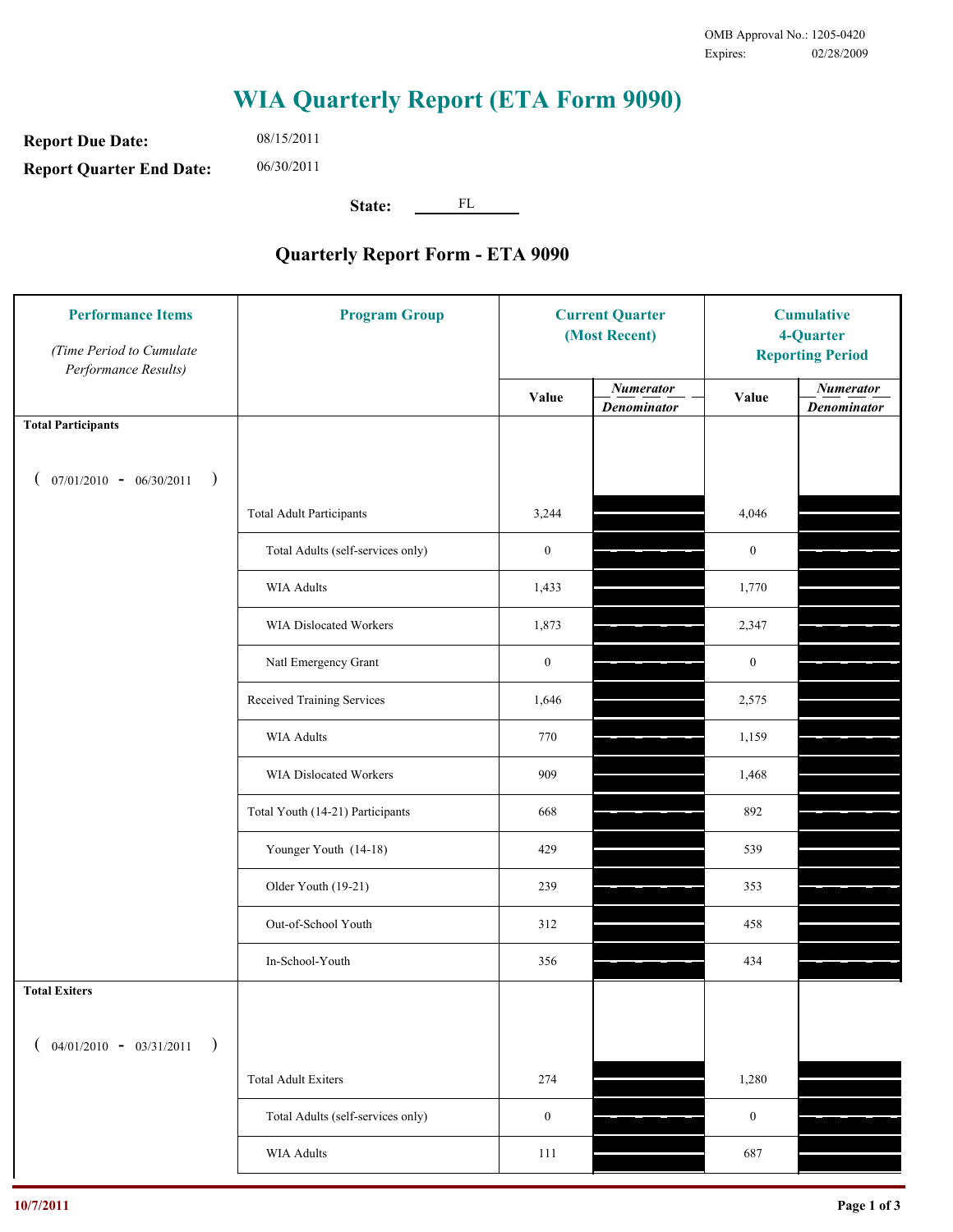| <b>Performance Items</b><br>(Time Period to Cumulate<br>Performance Results) | <b>Program Group</b><br><b>Current Quarter</b><br>(Most Recent) |                  | <b>Cumulative</b><br>4-Quarter<br><b>Reporting Period</b> |                  |                                        |
|------------------------------------------------------------------------------|-----------------------------------------------------------------|------------------|-----------------------------------------------------------|------------------|----------------------------------------|
|                                                                              |                                                                 | Value            | <b>Numerator</b><br><b>Denominator</b>                    | Value            | <b>Numerator</b><br><b>Denominator</b> |
|                                                                              | WIA Dislocated Workers                                          | 169              |                                                           | 604              |                                        |
|                                                                              | Natl Emergency Grant                                            | $\boldsymbol{0}$ |                                                           | $\boldsymbol{0}$ |                                        |
|                                                                              | Total Youth (14-21) Exiters                                     | 104              |                                                           | 474              |                                        |
|                                                                              | Younger Youth (14-18)                                           | 65               |                                                           | 305              |                                        |
|                                                                              | Older Youth (19-21)                                             | 39               |                                                           | 169              |                                        |
|                                                                              | Out-of-School Youth                                             | 55               |                                                           | 199              |                                        |
|                                                                              | In-School Youth                                                 | 49               |                                                           | 275              |                                        |
| <b>Placement in Employment or</b><br>Education                               |                                                                 |                  |                                                           |                  |                                        |
| $10/01/2009 - 09/30/2010$<br>$\rightarrow$                                   | WIA Youth (14-21)                                               | 77.8             | 42                                                        | 86.8             | 328                                    |
| <b>Attainment of Degree or</b>                                               |                                                                 |                  | $\overline{54}$                                           |                  | 378                                    |
| Certification                                                                |                                                                 |                  |                                                           |                  |                                        |
| $10/01/2009 - 09/30/2010$<br>$\big)$<br>$\left($                             |                                                                 |                  |                                                           |                  |                                        |
|                                                                              | WIA Youth (14-21)                                               | 52.4             | 33<br>$\overline{63}$                                     | 72.3             | 292<br>404                             |
| <b>Literacy or Numeracy Gains</b>                                            |                                                                 |                  |                                                           |                  |                                        |
| $($ 07/01/2010 - 06/30/2011                                                  |                                                                 |                  |                                                           |                  |                                        |
|                                                                              | WIA Youth (14-21)                                               | 0.0              | $\boldsymbol{0}$<br>$\overline{0}$                        | 82.1             | 101<br>123                             |
| Youth Diploma or Equivilance Rate                                            |                                                                 |                  |                                                           |                  |                                        |
|                                                                              |                                                                 |                  |                                                           |                  |                                        |
| $04/01/2010 - 03/31/2011$<br>$\rightarrow$<br>€                              |                                                                 |                  | 46                                                        |                  | 244                                    |
| <b>Skill Attainment Rate</b>                                                 | WIA Younger Youth (14-18)                                       | 92.0             | 50                                                        | 95.7             | 255                                    |
|                                                                              |                                                                 |                  |                                                           |                  |                                        |
| $04/01/2010 - 03/31/2011$<br>$\rightarrow$<br>€                              |                                                                 |                  |                                                           |                  |                                        |
|                                                                              | WIA Younger Youth (14-18)                                       | 97.6             | 120<br>123                                                | 95.2             | 492<br>517                             |
| <b>Entered Employment Rate</b>                                               |                                                                 |                  |                                                           |                  |                                        |
| $10/01/2009 - 09/30/2010$<br>$\rightarrow$                                   |                                                                 |                  |                                                           |                  |                                        |
|                                                                              | Adults                                                          | 73.7             | 42<br>$\overline{57}$                                     | 78.2             | 197<br>$252\,$                         |
|                                                                              | Dislocated Workers                                              | 98.0             | 148                                                       | 96.3             | 470                                    |
|                                                                              | Older Youth (19-21)                                             | 75.9             | 151<br>$22\,$                                             | 84.0             | 488<br>105                             |
|                                                                              |                                                                 |                  | $\overline{29}$                                           |                  | 125                                    |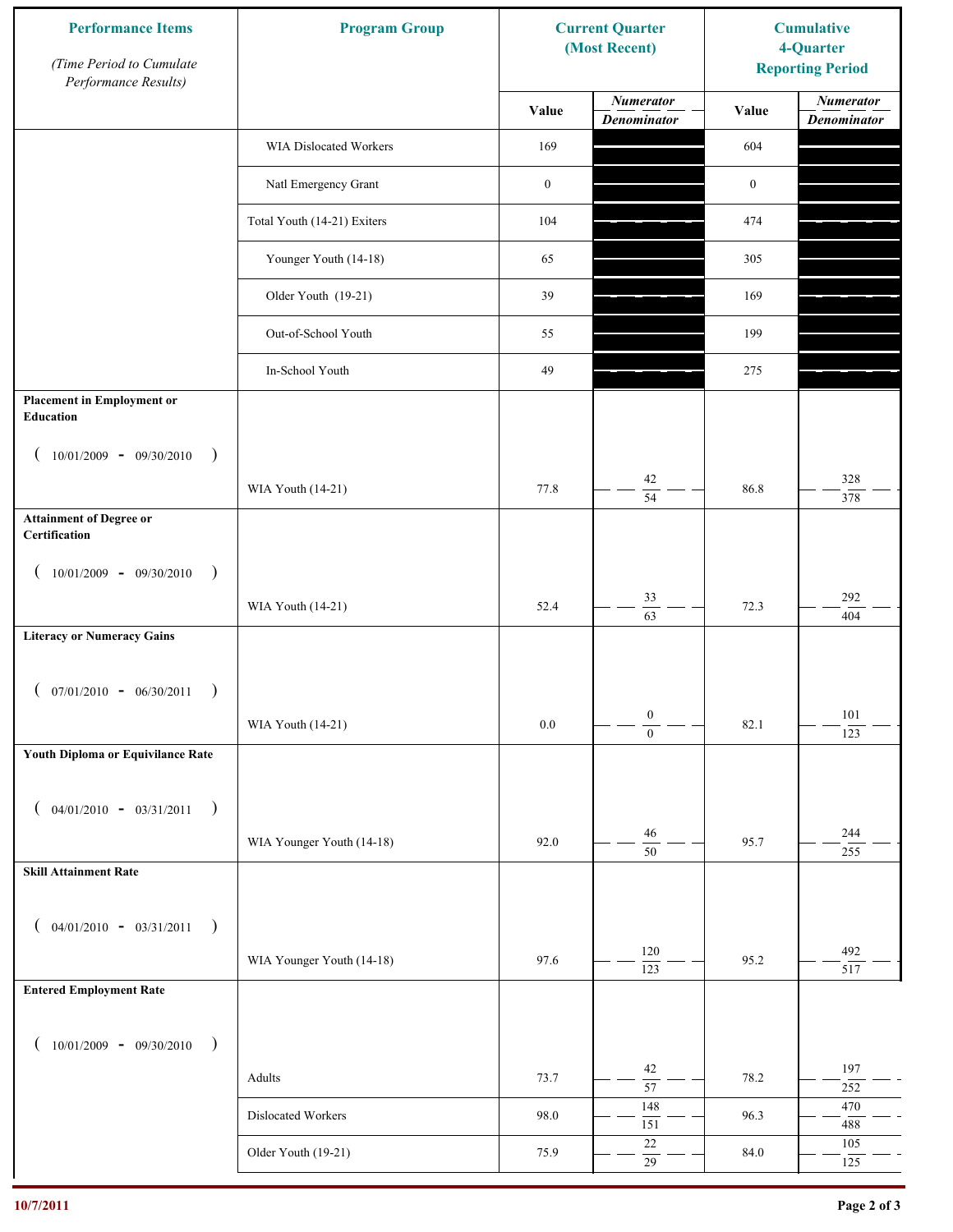| <b>Performance Items</b><br>(Time Period to Cumulate<br>Performance Results)                                                                              | <b>Program Group</b>  |                  | <b>Current Quarter</b><br>(Most Recent) |                  | <b>Cumulative</b><br>4-Quarter<br><b>Reporting Period</b> |
|-----------------------------------------------------------------------------------------------------------------------------------------------------------|-----------------------|------------------|-----------------------------------------|------------------|-----------------------------------------------------------|
|                                                                                                                                                           |                       | Value            | <b>Numerator</b><br><b>Denominator</b>  | Value            | <b>Numerator</b><br><b>Denominator</b>                    |
|                                                                                                                                                           | Natl Emergency Grant  | $\boldsymbol{0}$ | $\mathbf{0}$<br>$\mathbf{0}$            | $\boldsymbol{0}$ | $\boldsymbol{0}$<br>$\boldsymbol{0}$                      |
| <b>Employment and Credential</b><br>(Adults/Dislocated Workers) or<br><b>Credential Rates (Older Youth)</b><br>$10/01/2009 - 09/30/2010$<br>$\rightarrow$ |                       |                  |                                         |                  |                                                           |
|                                                                                                                                                           | Adults                | 80.2             | 73<br>$\overline{91}$                   | 91.6             | 416<br>454                                                |
|                                                                                                                                                           | Dislocated Workers    | 92.7             | 89<br>96                                | 89.4             | 294<br>329                                                |
|                                                                                                                                                           | Older Youth (19-21)   | 37.5             | 15<br>40                                | 50.3             | 86<br>171                                                 |
| <b>Retention Rate</b>                                                                                                                                     |                       |                  |                                         |                  |                                                           |
| $04/01/2009 - 03/31/2010$<br>$\rightarrow$                                                                                                                |                       |                  |                                         |                  |                                                           |
|                                                                                                                                                           | Adults                | 95.3             | $8\sqrt{1}$<br>85                       | 95.1             | 508<br>534                                                |
|                                                                                                                                                           | Dislocated Workers    | 94.5             | 121<br>128                              | 94.2             | 322<br>342                                                |
|                                                                                                                                                           | Older Youth (19-21)   | 71.0             | $22\,$<br>31                            | 78.3             | 94<br>120                                                 |
|                                                                                                                                                           | Younger Youth (14-18) | 90.9             | $\overline{10}$<br>11                   | 76.3             | 167<br>219                                                |
|                                                                                                                                                           | Natl Emergency Grant  | 0.0              | $\boldsymbol{0}$<br>$\overline{0}$      | 100.0            | $\mathbf{1}$<br>$\mathbf{1}$                              |
| <b>Average Earnings</b>                                                                                                                                   |                       |                  |                                         |                  |                                                           |
| $04/01/2009 - 03/31/2010$<br>$\rightarrow$                                                                                                                |                       |                  |                                         |                  |                                                           |
|                                                                                                                                                           | Adults                | 17,938.3         | 1,183,925<br>66                         | 25,686.7         | 12,072,749<br>470                                         |
|                                                                                                                                                           | Dislocated Workers    | 23,281.8         | 2,491,150<br>$\overline{107}$           | 24,618.9         | 6,991,778<br>284                                          |
|                                                                                                                                                           | Older Youth (19-21)   | 4,786.6          | 114,879<br>24                           | 3,698.1          | 351,323<br>$\overline{95}$                                |
|                                                                                                                                                           | Natl Emergency Grant  | $0.0\,$          | $\overline{0}$<br>$\overline{0}$        | 12,968.0         | 12,968<br>$\mathbf{1}$                                    |

**WIB Name:** Workforce One

**Office Name:**

**User Field 1: User Field 2:**

**Case Manager:**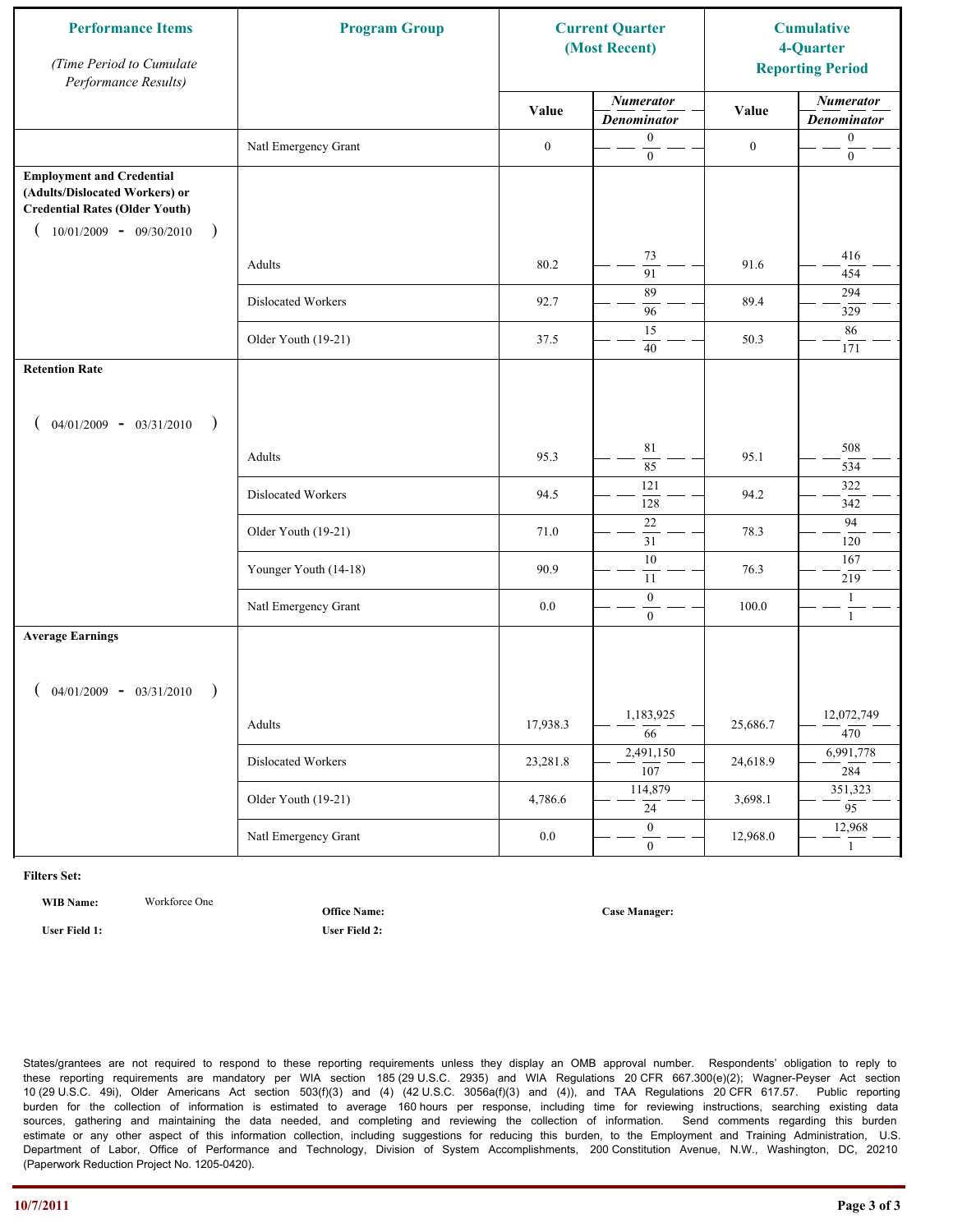**Report Due Date: Report Quarter End Date:** 08/15/2011 06/30/2011

**State:** FL

| <b>Performance Items</b><br>(Time Period to Cumulate<br>Performance Results) | <b>Program Group</b>              | <b>Current Quarter</b><br>(Most Recent) |                                        | <b>Cumulative</b><br>4-Quarter<br><b>Reporting Period</b> |                                        |
|------------------------------------------------------------------------------|-----------------------------------|-----------------------------------------|----------------------------------------|-----------------------------------------------------------|----------------------------------------|
|                                                                              |                                   | Value                                   | <b>Numerator</b><br><b>Denominator</b> | Value                                                     | <b>Numerator</b><br><b>Denominator</b> |
| <b>Total Participants</b>                                                    |                                   |                                         |                                        |                                                           |                                        |
| $07/01/2010 - 06/30/2011$<br>$\rightarrow$                                   |                                   |                                         |                                        |                                                           |                                        |
|                                                                              | <b>Total Adult Participants</b>   | 5,885                                   |                                        | 8,149                                                     |                                        |
|                                                                              | Total Adults (self-services only) | $\boldsymbol{0}$                        |                                        | $\boldsymbol{0}$                                          |                                        |
|                                                                              | WIA Adults                        | 3,274                                   |                                        | 5,068                                                     |                                        |
|                                                                              | <b>WIA Dislocated Workers</b>     | 2,734                                   |                                        | 3,224                                                     |                                        |
|                                                                              | Natl Emergency Grant              | 72                                      |                                        | 74                                                        |                                        |
|                                                                              | Received Training Services        | 2,940                                   |                                        | 4,278                                                     |                                        |
|                                                                              | <b>WIA Adults</b>                 | 1,386                                   |                                        | 2,056                                                     |                                        |
|                                                                              | WIA Dislocated Workers            | 1,579                                   |                                        | 2,283                                                     |                                        |
|                                                                              | Total Youth (14-21) Participants  | 2,837                                   |                                        | 3,468                                                     |                                        |
|                                                                              | Younger Youth (14-18)             | 1,989                                   |                                        | 2,490                                                     |                                        |
|                                                                              | Older Youth (19-21)               | 848                                     |                                        | 978                                                       |                                        |
|                                                                              | Out-of-School Youth               | 1,413                                   |                                        | 1,637                                                     |                                        |
|                                                                              | In-School-Youth                   | 1,424                                   |                                        | 1,831                                                     |                                        |
| <b>Total Exiters</b>                                                         |                                   |                                         |                                        |                                                           |                                        |
| $($ 04/01/2010 - 03/31/2011<br>$\rightarrow$                                 |                                   |                                         |                                        |                                                           |                                        |
|                                                                              | <b>Total Adult Exiters</b>        | 639                                     |                                        | 3,007                                                     |                                        |
|                                                                              | Total Adults (self-services only) | $\boldsymbol{0}$                        |                                        | $\boldsymbol{0}$                                          |                                        |
|                                                                              | <b>WIA Adults</b>                 | 469                                     |                                        | 2,371                                                     |                                        |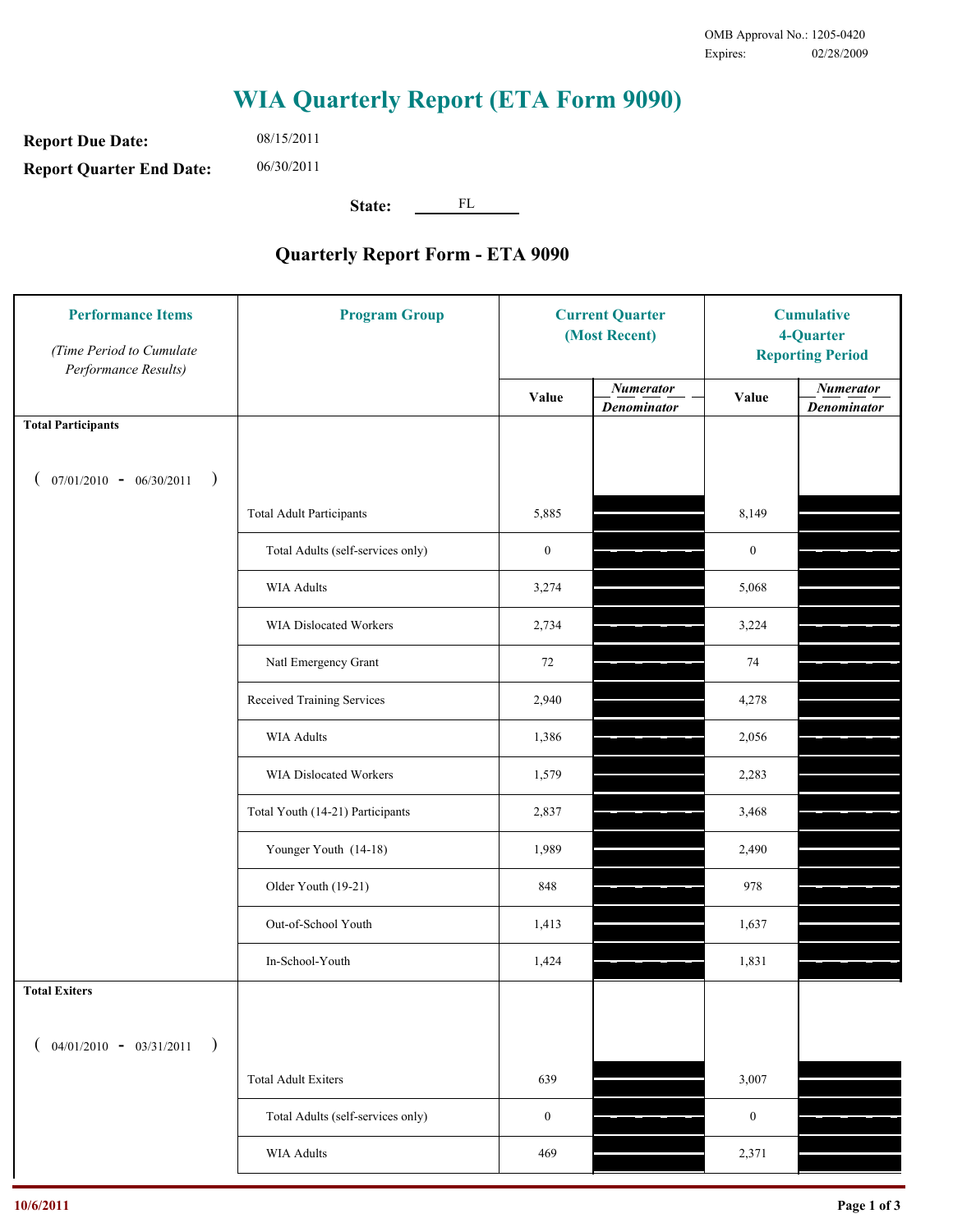| <b>Performance Items</b><br>(Time Period to Cumulate<br>Performance Results) | <b>Program Group</b><br><b>Current Quarter</b><br>(Most Recent) |              | <b>Cumulative</b><br>4-Quarter<br><b>Reporting Period</b> |                 |                                        |
|------------------------------------------------------------------------------|-----------------------------------------------------------------|--------------|-----------------------------------------------------------|-----------------|----------------------------------------|
|                                                                              |                                                                 | Value        | <b>Numerator</b><br><b>Denominator</b>                    | Value           | <b>Numerator</b><br><b>Denominator</b> |
|                                                                              | WIA Dislocated Workers                                          | 174          |                                                           | 663             |                                        |
|                                                                              | Natl Emergency Grant                                            | $\mathbf{1}$ |                                                           | $7\phantom{.0}$ |                                        |
|                                                                              | Total Youth (14-21) Exiters                                     | 145          |                                                           | 862             |                                        |
|                                                                              | Younger Youth (14-18)                                           | 112          |                                                           | 667             |                                        |
|                                                                              | Older Youth (19-21)                                             | 33           |                                                           | 195             |                                        |
|                                                                              | Out-of-School Youth                                             | 64           |                                                           | 329             |                                        |
|                                                                              | In-School Youth                                                 | $81\,$       |                                                           | 533             |                                        |
| <b>Placement in Employment or</b><br>Education                               |                                                                 |              |                                                           |                 |                                        |
| $10/01/2009 - 09/30/2010$<br>$\rightarrow$                                   |                                                                 |              |                                                           |                 |                                        |
|                                                                              | WIA Youth (14-21)                                               | 71.7         | 119<br>166                                                | 70.6            | 484<br>686                             |
| <b>Attainment of Degree or</b><br>Certification                              |                                                                 |              |                                                           |                 |                                        |
| $10/01/2009 - 09/30/2010$<br>$\rightarrow$<br>$\left($                       |                                                                 |              |                                                           |                 |                                        |
|                                                                              | WIA Youth (14-21)                                               | 83.1         | 143<br>$\overline{172}$                                   | 78.3            | 571<br>729                             |
| <b>Literacy or Numeracy Gains</b>                                            |                                                                 |              |                                                           |                 |                                        |
| $($ 07/01/2010 - 06/30/2011<br>$\overline{\phantom{a}}$                      |                                                                 |              |                                                           |                 |                                        |
|                                                                              | WIA Youth (14-21)                                               | 31.6         | $50\,$<br>158                                             | 38.1            | 187<br>491                             |
| Youth Diploma or Equivilance Rate                                            |                                                                 |              |                                                           |                 |                                        |
|                                                                              |                                                                 |              |                                                           |                 |                                        |
| $04/01/2010 - 03/31/2011$<br>$\rightarrow$<br>€                              | WIA Younger Youth (14-18)                                       | 75.0         | $60\,$                                                    | 82.9            | 411                                    |
| <b>Skill Attainment Rate</b>                                                 |                                                                 |              | 80                                                        |                 | 496                                    |
|                                                                              |                                                                 |              |                                                           |                 |                                        |
| $04/01/2010 - 03/31/2011$<br>$\rightarrow$                                   |                                                                 |              |                                                           |                 |                                        |
|                                                                              | WIA Younger Youth (14-18)                                       | 79.8         | 521<br>653                                                | 77.8            | 2,178<br>2,801                         |
| <b>Entered Employment Rate</b>                                               |                                                                 |              |                                                           |                 |                                        |
| $10/01/2009$ - 09/30/2010<br>$\rightarrow$                                   |                                                                 |              |                                                           |                 |                                        |
|                                                                              | Adults                                                          | 87.4         | 451<br>516                                                | 86.7            | 1,745<br>2,013                         |
|                                                                              | Dislocated Workers                                              | 88.1         | 140<br>159                                                | 87.8            | 445<br>507                             |
|                                                                              | Older Youth (19-21)                                             | 90.9         | $20\,$<br>$22\,$                                          | 72.5            | 95<br>131                              |
|                                                                              |                                                                 |              |                                                           |                 |                                        |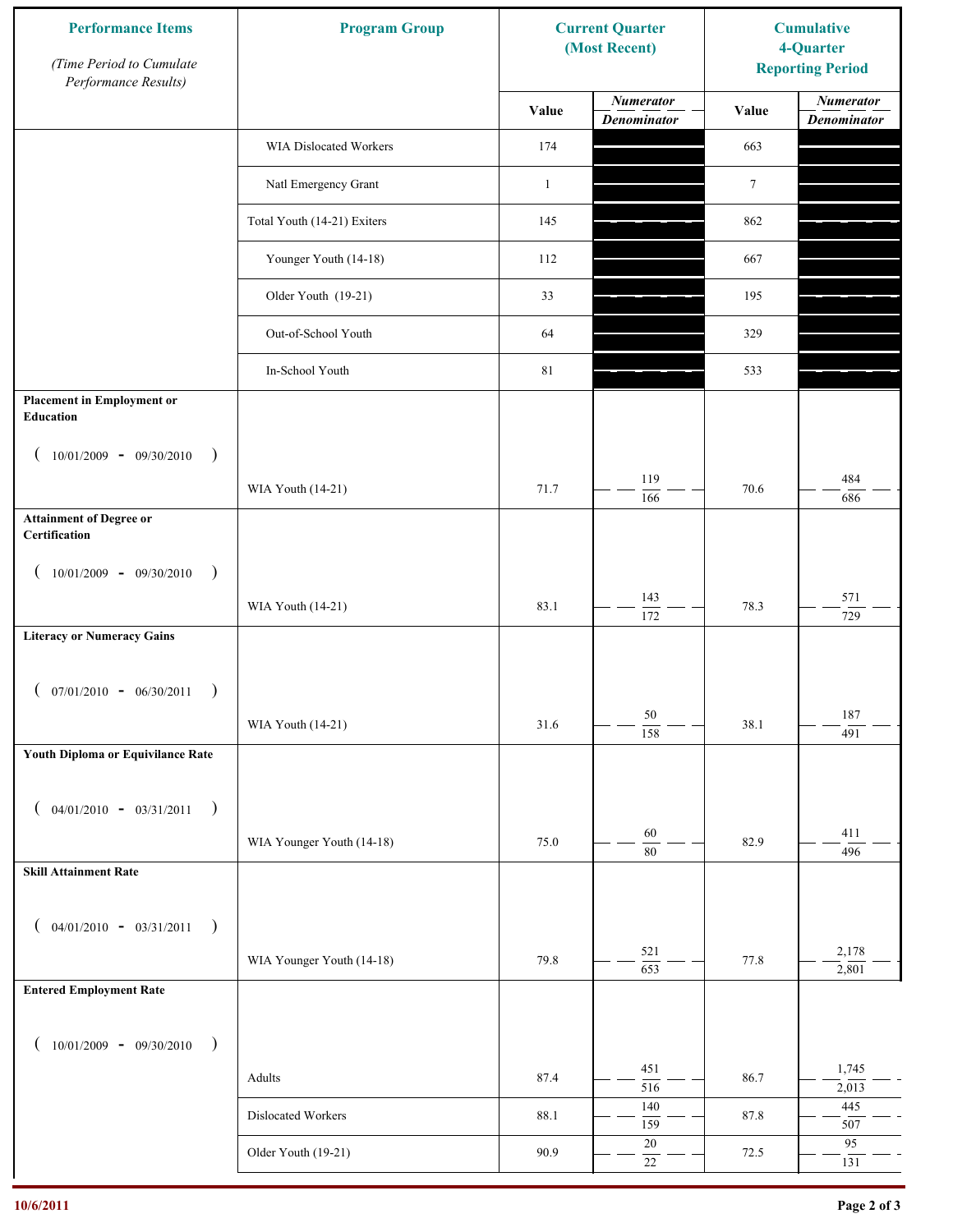| <b>Performance Items</b><br>(Time Period to Cumulate<br>Performance Results)                                                                              | <b>Program Group</b>  |          | <b>Current Quarter</b><br>(Most Recent) |          | <b>Cumulative</b><br>4-Quarter<br><b>Reporting Period</b> |
|-----------------------------------------------------------------------------------------------------------------------------------------------------------|-----------------------|----------|-----------------------------------------|----------|-----------------------------------------------------------|
|                                                                                                                                                           |                       | Value    | <b>Numerator</b><br><b>Denominator</b>  | Value    | <b>Numerator</b><br><b>Denominator</b>                    |
|                                                                                                                                                           | Natl Emergency Grant  | 100.0    | 1<br>$\mathbf{1}$                       | 77.8     | $\tau$<br>9                                               |
| <b>Employment and Credential</b><br>(Adults/Dislocated Workers) or<br><b>Credential Rates (Older Youth)</b><br>$10/01/2009 - 09/30/2010$<br>$\rightarrow$ |                       |          |                                         |          |                                                           |
|                                                                                                                                                           | Adults                | 86.6     | 251<br>290                              | 81.2     | 731<br>900                                                |
|                                                                                                                                                           | Dislocated Workers    | 80.8     | 97<br>120                               | 80.1     | 281<br>351                                                |
|                                                                                                                                                           | Older Youth (19-21)   | 64.5     | $20\,$<br>31                            | 51.3     | 96<br>187                                                 |
| <b>Retention Rate</b>                                                                                                                                     |                       |          |                                         |          |                                                           |
| $04/01/2009 - 03/31/2010$<br>$\rightarrow$                                                                                                                |                       |          |                                         |          |                                                           |
|                                                                                                                                                           | Adults                | 84.7     | 486<br>574                              | 84.4     | 1,840<br>2,179                                            |
|                                                                                                                                                           | Dislocated Workers    | 89.4     | 84<br>94                                | 85.3     | 291<br>341                                                |
|                                                                                                                                                           | Older Youth (19-21)   | 92.2     | 47<br>51                                | 87.2     | 136<br>156                                                |
|                                                                                                                                                           | Younger Youth (14-18) | 60.8     | 132<br>217                              | 66.3     | 358<br>540                                                |
|                                                                                                                                                           | Natl Emergency Grant  | 100.0    | $\overline{2}$<br>$\overline{2}$        | 83.3     | 5<br>6                                                    |
| <b>Average Earnings</b><br>$04/01/2009 - 03/31/2010$<br>$\rightarrow$                                                                                     |                       |          |                                         |          |                                                           |
|                                                                                                                                                           | Adults                | 15,643.2 | 6,132,152<br>$\overline{392}$           | 14,427.8 | 22,132,173<br>1,534                                       |
|                                                                                                                                                           | Dislocated Workers    | 19,825.9 | 1,526,592<br>$\overline{77}$            | 18,468.1 | 4,820,174<br>261                                          |
|                                                                                                                                                           | Older Youth (19-21)   | 8,226.5  | 378,419<br>$\overline{46}$              | 7,111.0  | 1,016,874<br>143                                          |
|                                                                                                                                                           | Natl Emergency Grant  | 17,830.0 | 17,830<br>$\mathbf{1}$                  | 12,530.5 | 25,061<br>$\overline{2}$                                  |

**WIB Name:** South Florida Workforce Board

**Office Name:**

**User Field 1: User Field 2:**

**Case Manager:**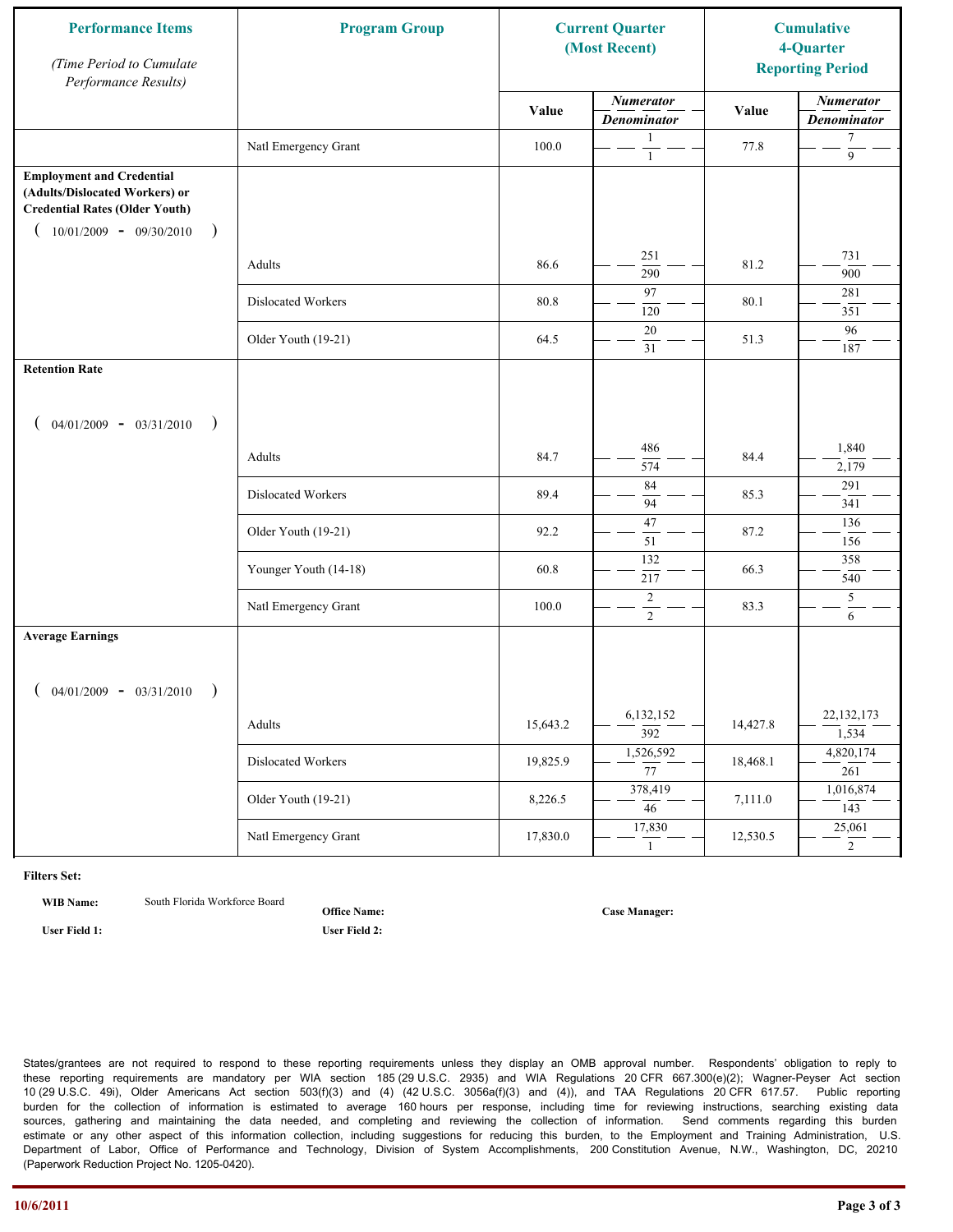**Report Due Date: Report Quarter End Date:** 08/15/2011 06/30/2011

**State:** FL

| <b>Performance Items</b><br>(Time Period to Cumulate<br>Performance Results) | <b>Program Group</b>              | <b>Current Quarter</b><br>(Most Recent) |                                        | <b>Cumulative</b><br>4-Quarter<br><b>Reporting Period</b> |                                        |
|------------------------------------------------------------------------------|-----------------------------------|-----------------------------------------|----------------------------------------|-----------------------------------------------------------|----------------------------------------|
|                                                                              |                                   | Value                                   | <b>Numerator</b><br><b>Denominator</b> | Value                                                     | <b>Numerator</b><br><b>Denominator</b> |
| <b>Total Participants</b>                                                    |                                   |                                         |                                        |                                                           |                                        |
| $07/01/2010 - 06/30/2011$<br>$\rightarrow$                                   |                                   |                                         |                                        |                                                           |                                        |
|                                                                              | <b>Total Adult Participants</b>   | 2,189                                   |                                        | 3,015                                                     |                                        |
|                                                                              | Total Adults (self-services only) | $\boldsymbol{0}$                        |                                        | $\boldsymbol{0}$                                          |                                        |
|                                                                              | <b>WIA Adults</b>                 | 1,153                                   |                                        | 1,713                                                     |                                        |
|                                                                              | WIA Dislocated Workers            | 1,106                                   |                                        | 1,402                                                     |                                        |
|                                                                              | Natl Emergency Grant              | $\boldsymbol{0}$                        |                                        | $\boldsymbol{0}$                                          |                                        |
|                                                                              | Received Training Services        | 1,160                                   |                                        | 2,198                                                     |                                        |
|                                                                              | <b>WIA Adults</b>                 | 571                                     |                                        | 1,227                                                     |                                        |
|                                                                              | WIA Dislocated Workers            | 606                                     |                                        | 1,015                                                     |                                        |
|                                                                              | Total Youth (14-21) Participants  | 371                                     |                                        | 481                                                       |                                        |
|                                                                              | Younger Youth (14-18)             | 273                                     |                                        | 316                                                       |                                        |
|                                                                              | Older Youth (19-21)               | 98                                      |                                        | 165                                                       |                                        |
|                                                                              | Out-of-School Youth               | 162                                     |                                        | 261                                                       |                                        |
|                                                                              | In-School-Youth                   | 209                                     |                                        | 220                                                       |                                        |
| <b>Total Exiters</b>                                                         |                                   |                                         |                                        |                                                           |                                        |
| $($ 04/01/2010 - 03/31/2011<br>$\rightarrow$                                 |                                   |                                         |                                        |                                                           |                                        |
|                                                                              | <b>Total Adult Exiters</b>        | 284                                     |                                        | 1,049                                                     |                                        |
|                                                                              | Total Adults (self-services only) | $\boldsymbol{0}$                        |                                        | $\bf{0}$                                                  |                                        |
|                                                                              | WIA Adults                        | 165                                     |                                        | 713                                                       |                                        |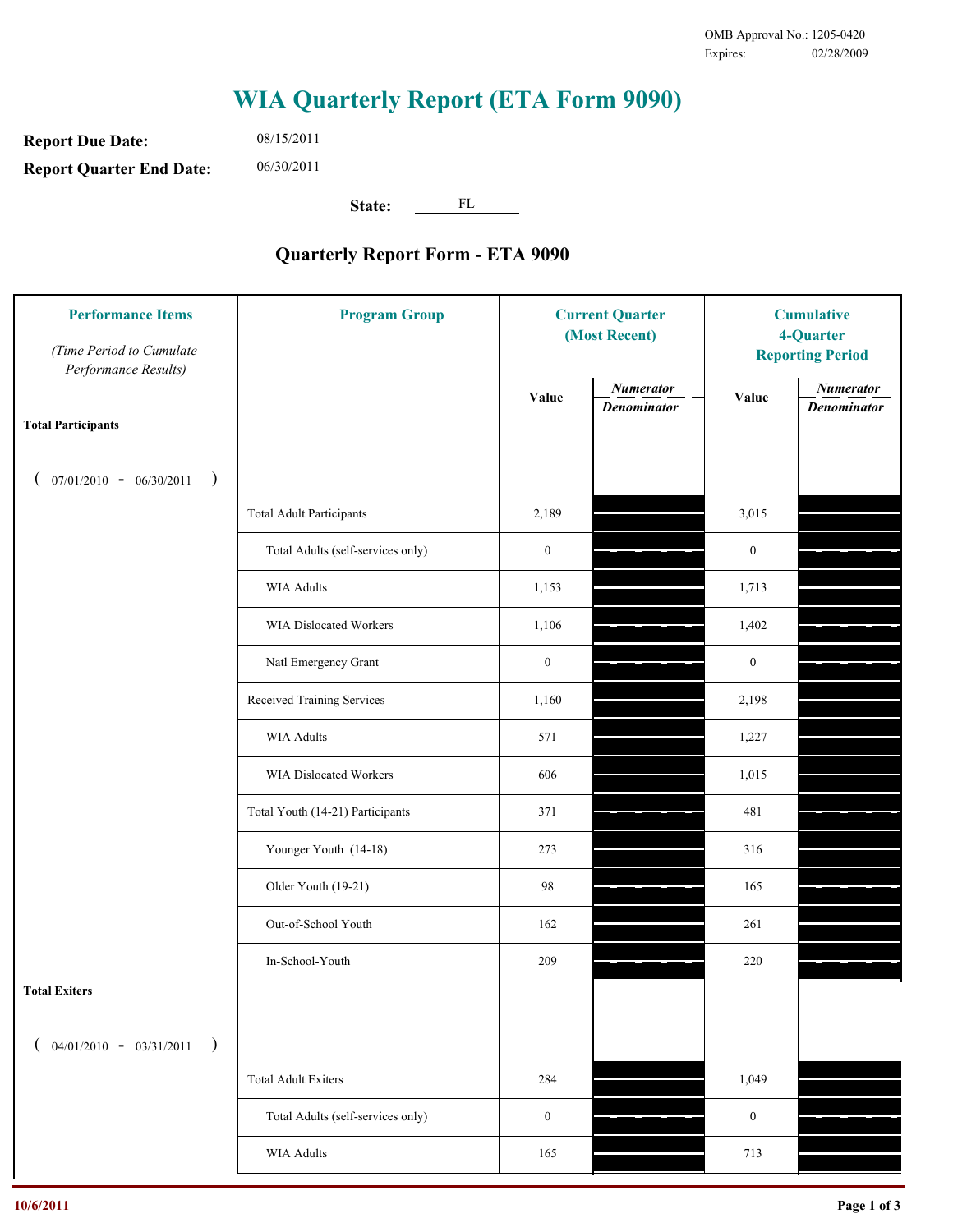| <b>Numerator</b><br><b>Numerator</b><br>Value<br>Value<br><b>Denominator</b><br><b>Denominator</b><br>WIA Dislocated Workers<br>130<br>371<br>Natl Emergency Grant<br>$\boldsymbol{0}$<br>$\boldsymbol{0}$<br>Total Youth (14-21) Exiters<br>$40\,$<br>136<br>Younger Youth (14-18)<br>18<br>51<br>Older Youth (19-21)<br>22<br>85<br>Out-of-School Youth<br>37<br>123<br>In-School Youth<br>$\mathfrak{Z}$<br>13<br><b>Placement in Employment or</b><br><b>Education</b><br>$10/01/2009 - 09/30/2010$<br>$\rightarrow$<br>69<br>17<br>68.0<br>69.7<br>WIA Youth (14-21)<br>25<br>99<br><b>Attainment of Degree or</b><br>Certification<br>$10/01/2009 - 09/30/2010$<br>$\big)$<br>$\left($<br>$100\,$<br>26<br>96.3<br>92.6<br>WIA Youth (14-21)<br>$\overline{27}$<br>108<br><b>Literacy or Numeracy Gains</b><br>$($ 07/01/2010 - 06/30/2011<br>21<br>77<br>WIA Youth (14-21)<br>61.8<br>64.2<br>$\overline{34}$<br>120<br>Youth Diploma or Equivilance Rate<br>$04/01/2010 - 03/31/2011$<br>$\rightarrow$<br>€<br>$\mathfrak{Z}$<br>13<br>WIA Younger Youth (14-18)<br>21.4<br>40.6<br>$\overline{14}$<br>$\overline{32}$<br><b>Skill Attainment Rate</b><br>$04/01/2010 - 03/31/2011$<br>$\rightarrow$<br>$\overline{ }$<br>158<br>369<br>WIA Younger Youth (14-18)<br>86.8<br>92.0<br>$\overline{182}$<br>401<br><b>Entered Employment Rate</b><br>$10/01/2009 - 09/30/2010$<br>$\rightarrow$<br>45<br>137<br>80.4<br>85.1<br>Adults<br>$\overline{56}$<br>161<br>54<br>161<br>Dislocated Workers<br>89.4<br>85.7<br>63<br>$180\,$<br>6<br>$37\,$<br>Older Youth (19-21)<br>46.2<br>71.2<br>13<br>52 | <b>Performance Items</b><br>(Time Period to Cumulate<br>Performance Results) | <b>Program Group</b><br><b>Current Quarter</b><br>(Most Recent) |  | <b>Cumulative</b><br>4-Quarter<br><b>Reporting Period</b> |  |
|-------------------------------------------------------------------------------------------------------------------------------------------------------------------------------------------------------------------------------------------------------------------------------------------------------------------------------------------------------------------------------------------------------------------------------------------------------------------------------------------------------------------------------------------------------------------------------------------------------------------------------------------------------------------------------------------------------------------------------------------------------------------------------------------------------------------------------------------------------------------------------------------------------------------------------------------------------------------------------------------------------------------------------------------------------------------------------------------------------------------------------------------------------------------------------------------------------------------------------------------------------------------------------------------------------------------------------------------------------------------------------------------------------------------------------------------------------------------------------------------------------------------------------------------------------------------------------------------------------------|------------------------------------------------------------------------------|-----------------------------------------------------------------|--|-----------------------------------------------------------|--|
|                                                                                                                                                                                                                                                                                                                                                                                                                                                                                                                                                                                                                                                                                                                                                                                                                                                                                                                                                                                                                                                                                                                                                                                                                                                                                                                                                                                                                                                                                                                                                                                                             |                                                                              |                                                                 |  |                                                           |  |
|                                                                                                                                                                                                                                                                                                                                                                                                                                                                                                                                                                                                                                                                                                                                                                                                                                                                                                                                                                                                                                                                                                                                                                                                                                                                                                                                                                                                                                                                                                                                                                                                             |                                                                              |                                                                 |  |                                                           |  |
|                                                                                                                                                                                                                                                                                                                                                                                                                                                                                                                                                                                                                                                                                                                                                                                                                                                                                                                                                                                                                                                                                                                                                                                                                                                                                                                                                                                                                                                                                                                                                                                                             |                                                                              |                                                                 |  |                                                           |  |
|                                                                                                                                                                                                                                                                                                                                                                                                                                                                                                                                                                                                                                                                                                                                                                                                                                                                                                                                                                                                                                                                                                                                                                                                                                                                                                                                                                                                                                                                                                                                                                                                             |                                                                              |                                                                 |  |                                                           |  |
|                                                                                                                                                                                                                                                                                                                                                                                                                                                                                                                                                                                                                                                                                                                                                                                                                                                                                                                                                                                                                                                                                                                                                                                                                                                                                                                                                                                                                                                                                                                                                                                                             |                                                                              |                                                                 |  |                                                           |  |
|                                                                                                                                                                                                                                                                                                                                                                                                                                                                                                                                                                                                                                                                                                                                                                                                                                                                                                                                                                                                                                                                                                                                                                                                                                                                                                                                                                                                                                                                                                                                                                                                             |                                                                              |                                                                 |  |                                                           |  |
|                                                                                                                                                                                                                                                                                                                                                                                                                                                                                                                                                                                                                                                                                                                                                                                                                                                                                                                                                                                                                                                                                                                                                                                                                                                                                                                                                                                                                                                                                                                                                                                                             |                                                                              |                                                                 |  |                                                           |  |
|                                                                                                                                                                                                                                                                                                                                                                                                                                                                                                                                                                                                                                                                                                                                                                                                                                                                                                                                                                                                                                                                                                                                                                                                                                                                                                                                                                                                                                                                                                                                                                                                             |                                                                              |                                                                 |  |                                                           |  |
|                                                                                                                                                                                                                                                                                                                                                                                                                                                                                                                                                                                                                                                                                                                                                                                                                                                                                                                                                                                                                                                                                                                                                                                                                                                                                                                                                                                                                                                                                                                                                                                                             |                                                                              |                                                                 |  |                                                           |  |
|                                                                                                                                                                                                                                                                                                                                                                                                                                                                                                                                                                                                                                                                                                                                                                                                                                                                                                                                                                                                                                                                                                                                                                                                                                                                                                                                                                                                                                                                                                                                                                                                             |                                                                              |                                                                 |  |                                                           |  |
|                                                                                                                                                                                                                                                                                                                                                                                                                                                                                                                                                                                                                                                                                                                                                                                                                                                                                                                                                                                                                                                                                                                                                                                                                                                                                                                                                                                                                                                                                                                                                                                                             |                                                                              |                                                                 |  |                                                           |  |
|                                                                                                                                                                                                                                                                                                                                                                                                                                                                                                                                                                                                                                                                                                                                                                                                                                                                                                                                                                                                                                                                                                                                                                                                                                                                                                                                                                                                                                                                                                                                                                                                             |                                                                              |                                                                 |  |                                                           |  |
|                                                                                                                                                                                                                                                                                                                                                                                                                                                                                                                                                                                                                                                                                                                                                                                                                                                                                                                                                                                                                                                                                                                                                                                                                                                                                                                                                                                                                                                                                                                                                                                                             |                                                                              |                                                                 |  |                                                           |  |
|                                                                                                                                                                                                                                                                                                                                                                                                                                                                                                                                                                                                                                                                                                                                                                                                                                                                                                                                                                                                                                                                                                                                                                                                                                                                                                                                                                                                                                                                                                                                                                                                             |                                                                              |                                                                 |  |                                                           |  |
|                                                                                                                                                                                                                                                                                                                                                                                                                                                                                                                                                                                                                                                                                                                                                                                                                                                                                                                                                                                                                                                                                                                                                                                                                                                                                                                                                                                                                                                                                                                                                                                                             |                                                                              |                                                                 |  |                                                           |  |
|                                                                                                                                                                                                                                                                                                                                                                                                                                                                                                                                                                                                                                                                                                                                                                                                                                                                                                                                                                                                                                                                                                                                                                                                                                                                                                                                                                                                                                                                                                                                                                                                             |                                                                              |                                                                 |  |                                                           |  |
|                                                                                                                                                                                                                                                                                                                                                                                                                                                                                                                                                                                                                                                                                                                                                                                                                                                                                                                                                                                                                                                                                                                                                                                                                                                                                                                                                                                                                                                                                                                                                                                                             |                                                                              |                                                                 |  |                                                           |  |
|                                                                                                                                                                                                                                                                                                                                                                                                                                                                                                                                                                                                                                                                                                                                                                                                                                                                                                                                                                                                                                                                                                                                                                                                                                                                                                                                                                                                                                                                                                                                                                                                             |                                                                              |                                                                 |  |                                                           |  |
|                                                                                                                                                                                                                                                                                                                                                                                                                                                                                                                                                                                                                                                                                                                                                                                                                                                                                                                                                                                                                                                                                                                                                                                                                                                                                                                                                                                                                                                                                                                                                                                                             |                                                                              |                                                                 |  |                                                           |  |
|                                                                                                                                                                                                                                                                                                                                                                                                                                                                                                                                                                                                                                                                                                                                                                                                                                                                                                                                                                                                                                                                                                                                                                                                                                                                                                                                                                                                                                                                                                                                                                                                             |                                                                              |                                                                 |  |                                                           |  |
|                                                                                                                                                                                                                                                                                                                                                                                                                                                                                                                                                                                                                                                                                                                                                                                                                                                                                                                                                                                                                                                                                                                                                                                                                                                                                                                                                                                                                                                                                                                                                                                                             |                                                                              |                                                                 |  |                                                           |  |
|                                                                                                                                                                                                                                                                                                                                                                                                                                                                                                                                                                                                                                                                                                                                                                                                                                                                                                                                                                                                                                                                                                                                                                                                                                                                                                                                                                                                                                                                                                                                                                                                             |                                                                              |                                                                 |  |                                                           |  |
|                                                                                                                                                                                                                                                                                                                                                                                                                                                                                                                                                                                                                                                                                                                                                                                                                                                                                                                                                                                                                                                                                                                                                                                                                                                                                                                                                                                                                                                                                                                                                                                                             |                                                                              |                                                                 |  |                                                           |  |
|                                                                                                                                                                                                                                                                                                                                                                                                                                                                                                                                                                                                                                                                                                                                                                                                                                                                                                                                                                                                                                                                                                                                                                                                                                                                                                                                                                                                                                                                                                                                                                                                             |                                                                              |                                                                 |  |                                                           |  |
|                                                                                                                                                                                                                                                                                                                                                                                                                                                                                                                                                                                                                                                                                                                                                                                                                                                                                                                                                                                                                                                                                                                                                                                                                                                                                                                                                                                                                                                                                                                                                                                                             |                                                                              |                                                                 |  |                                                           |  |
|                                                                                                                                                                                                                                                                                                                                                                                                                                                                                                                                                                                                                                                                                                                                                                                                                                                                                                                                                                                                                                                                                                                                                                                                                                                                                                                                                                                                                                                                                                                                                                                                             |                                                                              |                                                                 |  |                                                           |  |
|                                                                                                                                                                                                                                                                                                                                                                                                                                                                                                                                                                                                                                                                                                                                                                                                                                                                                                                                                                                                                                                                                                                                                                                                                                                                                                                                                                                                                                                                                                                                                                                                             |                                                                              |                                                                 |  |                                                           |  |
|                                                                                                                                                                                                                                                                                                                                                                                                                                                                                                                                                                                                                                                                                                                                                                                                                                                                                                                                                                                                                                                                                                                                                                                                                                                                                                                                                                                                                                                                                                                                                                                                             |                                                                              |                                                                 |  |                                                           |  |
|                                                                                                                                                                                                                                                                                                                                                                                                                                                                                                                                                                                                                                                                                                                                                                                                                                                                                                                                                                                                                                                                                                                                                                                                                                                                                                                                                                                                                                                                                                                                                                                                             |                                                                              |                                                                 |  |                                                           |  |